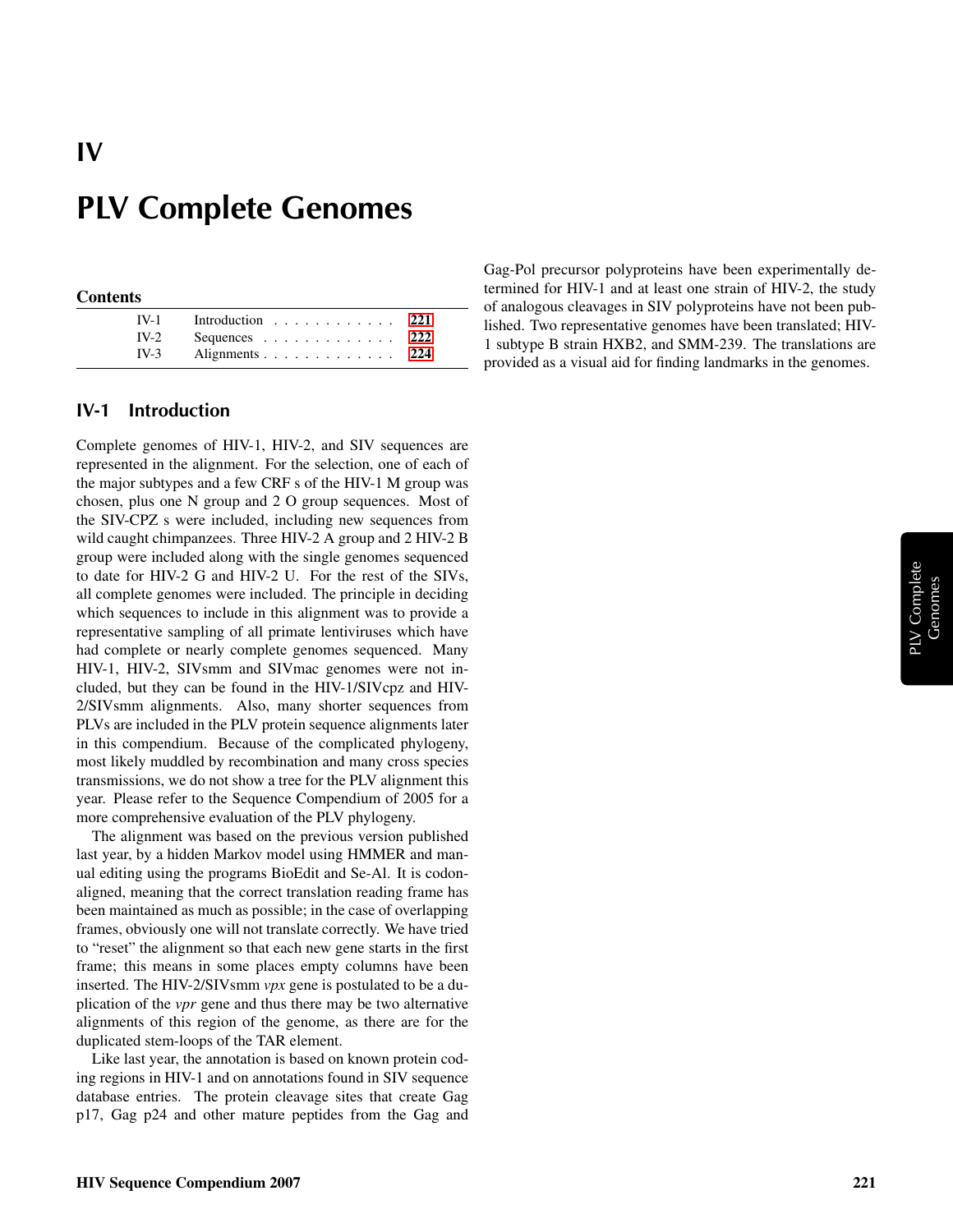## <span id="page-1-0"></span>IV-2 Sequences

Primate lentivirus (PLV) Sequences in the complete genome alignments.

| <b>Name</b>               | Accession          | Country              | <b>Author</b>      | Reference                         |
|---------------------------|--------------------|----------------------|--------------------|-----------------------------------|
| H1B.FR.83.HXB2            | K03455             | France               | Wong-Staal, F      | Nature 313(6000); 277-84 (1985)   |
| H101_AE.TH.90.CM240       | U54771             | Thailand             | Laukkanen, T       | J Virol 70(9); 5935-43 (1996)     |
| H102_AG.NG.x.IBNG         | L39106             | Nigeria              | Howard, TM         | ARHR 10(12); 1755-7 (1994)        |
| H103_AB.RU.97.KAL153_2    | AF193276           | Russia               | Liitsola, K        | AIDS 12(14); 1907-19 (1998)       |
| H104_cpx.CY.94.CY032      | AF049337           | Cyprus               | Gao, F             | J Virol 72(12); 10234-41 (1998)   |
| H1A1.UG.85.U455           | M62320             | Uganda               | Oram, JD           | ARHR 6(9); 1073-8 (1990)          |
| H1B.US.90.WEAU160         | U21135             | <b>United States</b> | Tozser, J          | FEBS Lett 281(1-2); 77-80 (1991)  |
| H1C.ET.86.ETH2220         | U46016             | Ethiopia             | Salminen, MO       | ARHR 12(14); 1329-39 (1996)       |
| H1D.CD.84.84ZR085         | U88822             | D.R.C.               | Gao, F             | J Virol 72(7); 5680-98 (1998)     |
| H1F1.BE.93.VI850          | AF077336           | Belgium              | Laukkanen, T       | Virology 269(1); 95-104 (2000)    |
| H1G.SE.93.SE6165          | AF061642           | Sweden               | Laukkanen, T       | Virology 247(1); 22-31 (1998)     |
| H1H.CF.90.056             | AF005496           | C.A.R.               | Murphy, E          | ARHR 9(10); 997-1006 (1993)       |
| H1J.SE.93.SE7887          | AF082394           | Sweden               | Laukkanen, T       | ARHR 15(3); 293-7 (1999)          |
| H1K.CM.96.MP535           | AJ249239           | Cameroon             | Peeters, M         | ARHR 16(2); 139-51 (2000)         |
| H1N.CM.95.YBF30           | AJ006022           | Cameroon             | Simon, F           | Nat Med 4(9); 1032-7 (1998)       |
| H1O.BE.87.ANT70           | L <sub>20587</sub> | Belgium              | Vanden Haesevelde, | J Virol 68(3); 1586-96 (1994)     |
|                           |                    |                      | M                  |                                   |
| H1O.CM.91.MVP5180         | L20571             | Cameroon             | Gurtler, LG        | J Virol 68(3); 1581-5 (1994)      |
| CPZ.CD.90.ANT             | U42720             | D.R.C.               | Vanden Haesevelde, | Virology 221(2); 346-50 (1996)    |
|                           |                    |                      | <b>MM</b>          |                                   |
| CPZ.CM.01.SIVcpzCAM13     | AY169968           | Cameroon             | Nerrienet, E       | J Virol 79(2); 1312-9 (2005)      |
| CPZ.CM.05.SIVcpzEK505     | DQ373065           | Cameroon             | Keele, BF          | Science 2006 May 25;              |
| CPZ.CM.05.SIVcpzLB7       | DQ373064           | Cameroon             | Keele, BF          | Science 2006 May 25;              |
| CPZ.CM.05.SIVcpzMB66      | DQ373063           | Cameroon             | Keele, BF          | Science 2006 May 25;              |
| CPZ.CM.05.SIVcpzMT145     | DQ373066           | Cameroon             | Keele, BF          | Science 2006 May 25;              |
| CPZ.CM.98.CAM3            | AF115393           | Cameroon             | Corbet, S          | J Virol 74(1); 529-34 (2000)      |
| CPZ.CM.98.CAM5            | AJ271369           | Cameroon             | Muller-Trutwin,    | J Med Primatol 29(3-4); 166-72    |
|                           |                    |                      | MC                 | (2000)                            |
| CPZ.GA.88.GAB1            | X52154             | Gabon                | Huet, T            | Nature 345(6273); 356-9 (1990)    |
| CPZ.GA.88.GAB2            | AF382828           | Gabon                | Gao, F             | ARHR 20(12); 1377-81 (2004)       |
| CPZ.TZ.01.TAN1            | AF447763           | Tanzania             | Santiago, ML       | J Virol 77(3):2233-2242 (2003)    |
| CPZ.US.85.CPZUS           | AF103818           | <b>United States</b> | Gao, F             | Nature 397(6718); 436-41 (1999)   |
| H2A.DE.x.BEN              | M30502             | Germany              | Kirchhoff, F       | Virology 177(1); 305-11 (1990)    |
| H2A.GW.x.ALI              | AF082339           | Guinea-              | Azevedo-Pereira,   | Unpublished (1998)                |
|                           |                    | <b>Bissau</b>        | JM                 |                                   |
| H <sub>2</sub> A.SN.x.ST  | M31113             | Senegal              | Kumar, P           | J Virol 64(2); 890-901 (1990)     |
| H <sub>2</sub> B.CI.x.EHO | U27200             | Cote                 | Rey-Cuille, MA     | Virology 202(1); 471-6 (1994)     |
|                           |                    | D'Ivoire             |                    |                                   |
| H2B.GH.86.D205            | X61240             | Ghana                | Kreutz, R          | ARHR 8(9); 1619-29 (1992)         |
| H2G.CI.x.ABT96            | AF208027           | Cote                 | Brennan, CA        | ARHR 13(5); 401-4 (1997)          |
|                           |                    | D'Ivoire             |                    |                                   |
| H2U.FR.96.12034           | AY530889           | France               | Damond, F          | ARHR 20(6); 666-72 (2004)         |
| <b>MAC.US.x.239</b>       | M33262             | <b>United States</b> | Kestler, H         | Science 248(4959); 1109-12 (1990) |
| MAC.US.x.251_1A11         | M76764             | <b>United States</b> | Planelles, V       | ARHR 7(11); 889-98 (1991)         |
| MAC.US.x.251_BK28         | M19499             | <b>United States</b> | Franchini, G       | Nature 328(6130); 539-43 (1987)   |
| MAC.US.x.EMBL_3           | Y00295             | <b>United States</b> | Franchini, G       | Nature 328(6130):539-543 (1987)   |
| SMM.SL.92.SL92B           | AF334679           | Sierra Leone         | Chen, Z            | J Virol 70(6); 3617-27 (1996)     |
| SMM.US.x.H9               | M80194             | <b>United States</b> | Courgnaud, V       | J Virol 66(1); 414-9 (1992)       |
| SMM.US.x.PGM53            | AF077017           | <b>United States</b> | Novembre, FJ       | J Virol 72(11); 8841-51 (1998)    |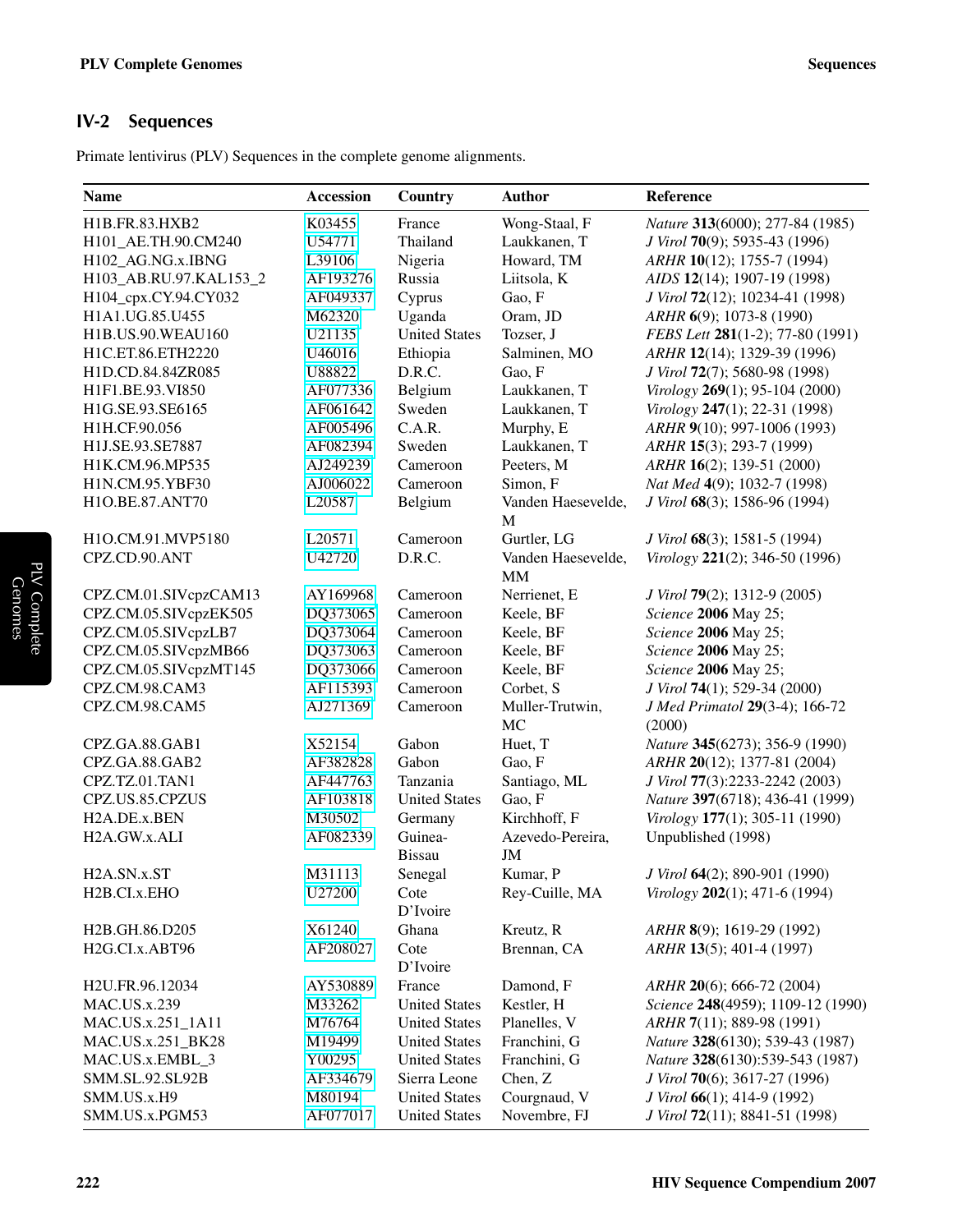| <b>Name</b>            | <b>Accession</b> | Country              | <b>Author</b>     | Reference                                  |
|------------------------|------------------|----------------------|-------------------|--------------------------------------------|
| SMM.US.x.SIVsmH635F_L3 | DQ201172         | <b>United States</b> | Kuwata, T         | J Virol 80(3); 1463-75 (2006)              |
| STM.US.x.STM           | M83293           | <b>United States</b> | Novembre, FJ      | Virology 186(2); 783-7 (1992)              |
| SAB.SN.x.SAB1C         | U04005           | Senegal              | Jin, MJ           | EMBO J 13(12); 2935-47 (1994)              |
| TAN.UG.x.TAN1          | U58991           | Uganda               | Stivahtis, GL     | Virology 228(2); 394-9 (1997)              |
| VER.DE.x.AGM3          | M30931           | Germany              | Baier, M          | Virology 176(1); 216-21 (1990)             |
| <b>VER.KE.x.9063</b>   | L40990           | Kenya                | Hirsch, VM        | J Virol 69(2); 955-67 (1995)               |
| VER.KE.x.AGM155        | M29975           | Kenya                | Johnson, PR       | J Virol 64(3); 1086-92 (1990)              |
| VER.KE.x.TYO1          | DJ048201         | Kenya                | Omori, T          | Patent: WO 2007049749-A 13                 |
|                        |                  |                      |                   | 03-MAY-2007; DNAVEC                        |
|                        |                  |                      |                   | <b>CORPORATION</b>                         |
| COL.CM.x.CGU1          | AF301156         | Cameroon             | Courgnaud, V      | J Virol 75(2); 857-66 (2001)               |
| GRV.ET.x.GRI_677       | M66437           | Ethiopia             | Fomsgaard, A      | Virology 182(1); 397-402 (1991)            |
| MND_2.CM.98.CM16       | AF367411         | Cameroon             | Takehisa, J       | ARHR 17(12); 1143-54 (2001)                |
| DRL.x.x.FAO            | AY159321         |                      | Hu, J             | J Virol 77(8):4867-4880 (2003)             |
| RCM.GA.x.GAB1          | AF382829         | Gabon                | Gao, F            | Science 300(5626); 1713 (2003)             |
| RCM.NG.x.NG411         | AF349680         | Nigeria              | Beer, BE          | J Virol 75(24); 12014-27 (2001)            |
| MND_1.GA.x.MNDGB1      | M27470           | Gabon                | Tsujimoto, H      | Nature 341(6242); 539-41 (1989)            |
| MND_2.GA.x.M14         | AF328295         | Gabon                | Souquiere, S      | J Virol 75(15); 7086-96 (2001)             |
| MND_2.x.x.5440         | AY159322         |                      | Hu, J             | J Virol 77(8):4867-4880 (2003)             |
| MNE.US.x.MNE027        | U79412           | <b>United States</b> | Kimata, JT        | J Virol 72(1); 245-56 (1998)               |
| LST.CD.88.447          | AF188114         | D.R.C.               | Beer, BE          | J Virol 74(8); 3892-8 (2000)               |
| LST.CD.88.485          | AF188115         | D.R.C.               | Beer, BE          | J Virol 74(8); 3892-8 (2000)               |
| LST.CD.88.524          | AF188116         | D.R.C.               | Beer, BE          | J Virol 74(8); 3892-8 (2000)               |
| LST.KE.x.lho7          | AF075269         | Kenya                | Hirsch, VM        | J Virol 73(2); 1036-45 (1999)              |
| GSN.CM.99.CN166        | AF468659         | Cameroon             | Courgnaud, V      | J Virol 76(16); 8298-309 (2002)            |
| GSN.CM.99.CN71         | AF468658         | Cameroon             | Courgnaud, V      | J Virol 76(16); 8298-309 (2002)            |
| MON.CM.99.L1           | AY340701         | Cameroon             | Courgnaud, V      | J Virol 77(23):12523-12534 (2003)          |
| MON.NG.x.NG1           | AJ549283         | Nigeria              | Barlow, KL        | J Virol 77(12); 6879-88 (2003)             |
| MUS_1.CM.01.1085       | AY340700         | Cameroon             | Courgnaud, V      | J Virol 77(23):12523-12534 (2003)          |
| MUS_1.CM.01.CM1239     | EF070330         | Cameroon             | Aghokeng, AF      | $(er)$ Virology $360(2):407-418$<br>(2007) |
| MUS_2.CM.01.CM1246     | EF070329         | Cameroon             | Aghokeng, AF      | $(er)$ Virology 360(2):407-418<br>(2007)   |
| MUS_2.CM.01.CM2500     | EF070331         | Cameroon             | Aghokeng, AF      | $(er)$ Virology 360(2):407-418<br>(2007)   |
| DEN.CD.x.CD1           | AJ580407         | D.R.C.               | Dazza, MC         | J Virol 79(13); 8560-71 (2005)             |
| DEB.CM.99.CM40         | AY523865         | Cameroon             | Bibollet-Ruche, F | J Virol 78(14); 7748-62 (2004)             |
| DEB.CM.99.CM5          | AY523866         | Cameroon             | Bibollet-Ruche, F | J Virol 78(14); 7748-62 (2004)             |
| TAL.CM.00.266          | AY655744         | Cameroon             | Liegeois, F       | Virology 349(1):55-65 (2006)               |
| TAL.CM.01.8023         | AM182197         | Cameroon             | Liegeois, F       | Virology 349(1); 55-65 (2006)              |
| SUN.GA.98.L14          | AF131870         | Gabon                | Beer, BE          | J Virol 73(9); 7734-44 (1999)              |
| SYK.KE.x.KE51          | AY523867         | Kenya                | Bibollet-Ruche, F | J Virol 78(14); 7748-62 (2004)             |
| SYK.KE.x.SYK173        | L06042           | Kenya                | Hirsch, VM        | J Virol 67(3); 1517-28 (1993)              |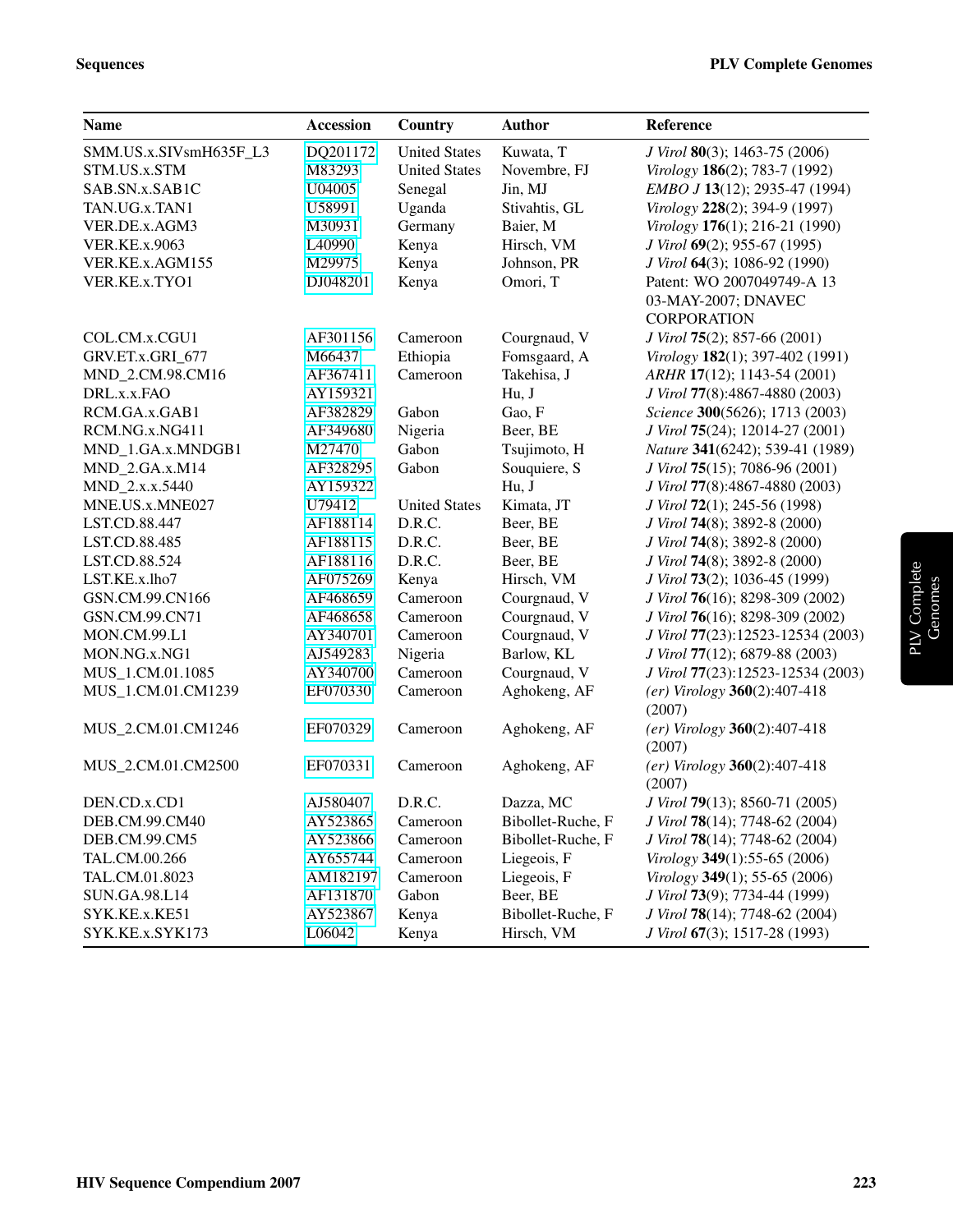<span id="page-3-0"></span>

|                                                                                                     | 5' LTR U3 start                                                                                                                                                                           |
|-----------------------------------------------------------------------------------------------------|-------------------------------------------------------------------------------------------------------------------------------------------------------------------------------------------|
| H1B.FR.83.HXB2<br>H101_AE.TH.90.CM240                                                               | .TGGAAGGGCTAATTCACTCCCAACGAAGACAAGATATCCTTGATCTGTGGATCTACCACACAAGGCTACTTCCCTGATTAGCAGAACTACACACCAGGGCCAGGGATCAGATATCCACTGACCTTTGGATGGTGCTACAAGCTACAAGCTAGGATGAGAGGTACCAGAGAAGTT           |
| H102_AG.NG.x.IBNG<br>H103 <sup>-</sup> AB.RU.97.KAL153 2<br>H104_cpx.CY.94.CY032                    |                                                                                                                                                                                           |
| H1A LUG.85.U455<br>H1B.US.90.WEAU160                                                                | $\overbrace{\cdots}_{\textcolor{red}{\alpha}}$                                                                                                                                            |
| H1C.ET.86.ETH2220<br>H1D.CD.84.84ZR085<br>H1F1.BE.93.VI850                                          |                                                                                                                                                                                           |
| H1G.SE.93.SE6165<br>H1H.CF.90.056                                                                   |                                                                                                                                                                                           |
| H1J.SE.93.SE788<br>H1K.CM.96.MP535<br>H1N.CM.95.YBF30                                               |                                                                                                                                                                                           |
| H1O.BE.87.ANT70<br>H1O.CM.91.MVP5180                                                                |                                                                                                                                                                                           |
| CPZ.CD.90.ANT<br>CPZ.CM.01.SIVcpzCAM13                                                              |                                                                                                                                                                                           |
| CPZ.CM.05.SIVcpzEK505<br>CPZ.CM.05.SIVcpzLB7<br>CPZ.CM.05.SIVcpzMB66                                |                                                                                                                                                                                           |
| CPZ.CM.05.SIVcpzMT145<br>CPZ.CM.98.CAM3<br>CPZ.CM.98.CAM5                                           |                                                                                                                                                                                           |
| CPZ.GA.88.GAB1<br>CPZ.GA.88.GAB2                                                                    |                                                                                                                                                                                           |
| CPZ.TZ.01.TAN1<br>CPZ.US.85.CPZUS                                                                   | 169                                                                                                                                                                                       |
| H <sub>2</sub> A.DE.x.BEN<br>H <sub>2</sub> A.GW.x.ALI<br>H2A.SN.x.ST                               | $\frac{163}{163}$                                                                                                                                                                         |
| H2B.CI.x.EHO<br>H2B.GH.86.D205                                                                      | $\frac{163}{163}$                                                                                                                                                                         |
| H2G.CI.x.ABT96<br>H <sub>2</sub> U.FR.96.12034                                                      |                                                                                                                                                                                           |
|                                                                                                     | 5' LTR U3 start<br>$\frac{163}{162}$                                                                                                                                                      |
| MAC.US.x.239<br>MAC.US.x.251_1A11<br>MAC.US.x.251_BK28<br>MAC.US.x.EMBL_3                           |                                                                                                                                                                                           |
| SMM.SL.92.SL.92B<br>SMM.US.x.H9<br>SMM.US.x.PGM53                                                   |                                                                                                                                                                                           |
|                                                                                                     |                                                                                                                                                                                           |
| SMM.US.x.SIVsmH635F_L3<br>STM.US.x.SIVsmH635F_L3<br>STM.US.x.SIM<br>SAB.SN.x.SAB1C<br>TAN.UG.x.TAN1 | $\frac{163}{22}$<br>$\frac{22}{163}$                                                                                                                                                      |
| VER.DE.x.AGM3<br>VER.KE.x.9063                                                                      | 163                                                                                                                                                                                       |
| VER.KE.x.AĞM155<br>VER.KE.x.TYO1<br>COL.CM.x.CGU1<br>GRV.ET.x.GRI_677                               | $\frac{163}{163}$                                                                                                                                                                         |
| MND_2.CM.98.CM16<br>DRL, x, x, FAO                                                                  |                                                                                                                                                                                           |
| RCM.GA.x.GAB1<br>RCM.NG.x.NG411                                                                     |                                                                                                                                                                                           |
| MND_1.GA.x.MNDGB1<br>MND_2.GA.x.M14<br>MND_2.x.x.5440<br>MNE.US.x.MNE027                            |                                                                                                                                                                                           |
| LST.CD.88.447                                                                                       |                                                                                                                                                                                           |
| LST.CD.88.485<br>LST.CD.88.524<br>LST.KE.x.lho7                                                     |                                                                                                                                                                                           |
| GSN.CM.99.CN166<br>GSN.CM.99.CN71                                                                   |                                                                                                                                                                                           |
| <b>MON.CM.99.L1</b><br>MON.NG.x.NG1                                                                 |                                                                                                                                                                                           |
| MUS_1.CM.01.1085<br>MUS_1.CM.01.CM1239<br>MUS_2.CM.01.CM1246<br>MUS_2.CM.01.CM2500                  |                                                                                                                                                                                           |
| DEN.CD.x.CD1<br>DEB.CM.99.CM40                                                                      |                                                                                                                                                                                           |
| <b>DEB.CM.99.CM5</b><br>TAL.CM.00.266                                                               |                                                                                                                                                                                           |
| AL.CM.01.8023<br><b>SUN.GA.98.L14</b>                                                               | -------CTGGT-----AG-ACC---G----A---T-G---T---ATGCAG-AA-TGAGTGG----T-A-AA---GC-G---AG-T-----CAA------T--AG-G--------AA-G--------CTA-GG--------CACC---AC-ACC---ATG-TGACC---ATG-TGACC------- |
| SYK.KE.x.KE51<br>SYK.KE.x.SYK173                                                                    | 60                                                                                                                                                                                        |

Cenomes<br>BLV Complete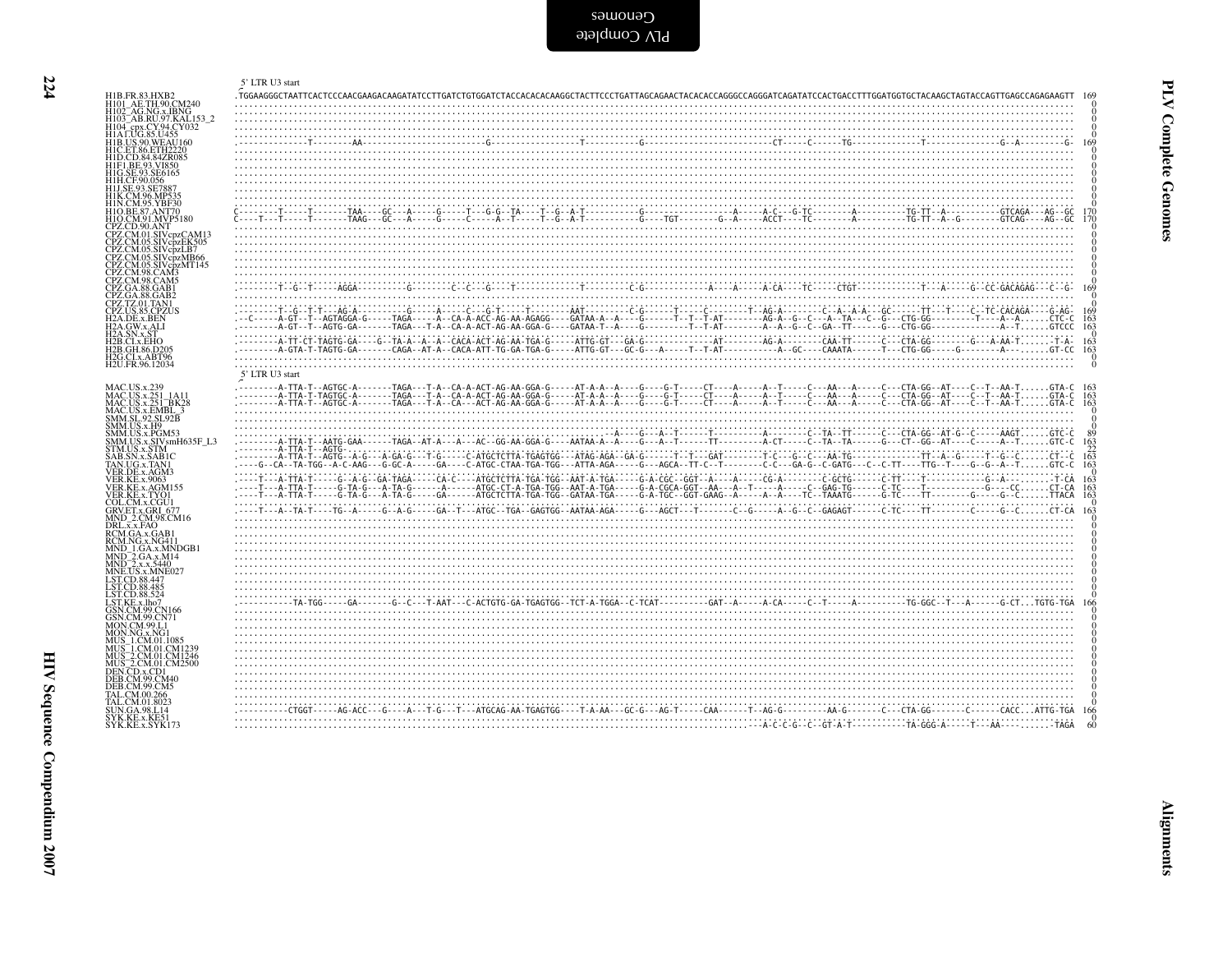|                                                                                                                                                                                                                     | TCF-1 alpha      |
|---------------------------------------------------------------------------------------------------------------------------------------------------------------------------------------------------------------------|------------------|
| H1B.FR.83.HXB2<br>H101 AE.TH.90.CM240<br>H102_AG.NG.x.IBNG<br>H103 <sup>-</sup> AB.RU.97.KAL153-2<br>H104 <sup>-</sup> cpx.CY.94.CY032                                                                              |                  |
| H1A LUG.85.U455<br><b>H1B.US.90.WEAU160</b><br>H1C.ET.86.ETH2220<br>H1D.CD.84.84ZR085<br>H1F1.BE.93.VI850<br>HIG.SE.93.SE6165<br>H1H.CE90.056<br>H1J.SE.93.SE7887<br>H1K.CM.96.MP535                                |                  |
| H1N.CM.95.YBF30<br>H1O.BE.87.ANT70<br>H1O.CM.91.MVP5180<br>CPZ.CD.90.ANT<br>CPZ.CM.01.SIVcpzCAM1<br>CPZ.CM.05.SIVcpzEK505<br>CPZ.CM.05.SIVcpzLB7<br>CPZ.CM.05.SIVcpzMB66<br>CPZ.CM.05.SIVcpzMT145<br>CPZ.CM.98.CAM3 |                  |
| CPZ.CM.98.CAM5<br>CPZ.GA.88.GAB1<br>CPZ.GA.88.GAB2                                                                                                                                                                  |                  |
| CPZ.TZ.01.TAN1<br>CPZ.US.85.CPZUS<br>H <sub>2</sub> A.DE.x.BEN<br>H2A.GW.x.ALI                                                                                                                                      | 318              |
| H2A.SN.x.ST<br>H2B.CI.x.EHO<br>H2B.GH.86.D205                                                                                                                                                                       | $\frac{318}{32}$ |
| H2G.CI.x.ABT96<br>H2U.FR.96.12034                                                                                                                                                                                   | TCF-1 alpha      |
| <b>MAC.US.x.239</b><br>MAC.US.x.251_1A11<br>MAC.US.x.251_BK28<br>MAC.US.x.EMBL_3<br>SMM.SL.92.SL92B                                                                                                                 | 31               |
| SMM.US.x.H9<br>SMM.US.x.PGM53<br>SMM.US.x.SIVsmH635F_L3<br>STM.US.x.STM                                                                                                                                             | 318              |
| SAB.SN.x.SAB1C<br>TAN.UG.x.TAN1<br>VER.DE.x.AGM3                                                                                                                                                                    |                  |
| <b>VER.KE.x.9063</b><br>VER.KE.x.AGM155<br>VER.KE.x.TYOI<br>COL.CM.x.CGU1                                                                                                                                           |                  |
| GRV.ET.x.GRI 677<br>MND_2.CM.98.CM16<br>DRL.x.x.FAQ                                                                                                                                                                 |                  |
| RCM.GA.x.GAB<br>RCM.NG.x.NG411<br>MND 1.GA.x.MNDGB:<br>MND_2.GA.x.M14<br>MND_2.x.x.5440<br>MNE.US.x.MNE027<br>LST.CD.88.447                                                                                         |                  |
| LST.CD.88.485<br>LST.CD.88.524<br>LST.KE.x.lho7                                                                                                                                                                     |                  |
| GSN.CM.99.CN166<br>GSN.CM.99.CN71<br><b>MON.CM.99.L1</b><br>MON NG x NG1<br>MUS 1.CM.01.108:<br>MUS_1.CM.01.CM1239<br>MUS_2.CM.01.CM1246<br>MUS_2.CM.01.CM2500<br>DEN.CD.x.CD1<br><b>DEB.CM.99.CM40</b>             |                  |
| DEB.CM.99.CM5<br>FAL CM 00 266<br>`AL.CM.01.8023                                                                                                                                                                    |                  |
| UN.GA.98.L14<br>SYK.KE.x.KE51<br>SYK.KE.x.SYK173                                                                                                                                                                    |                  |

**225**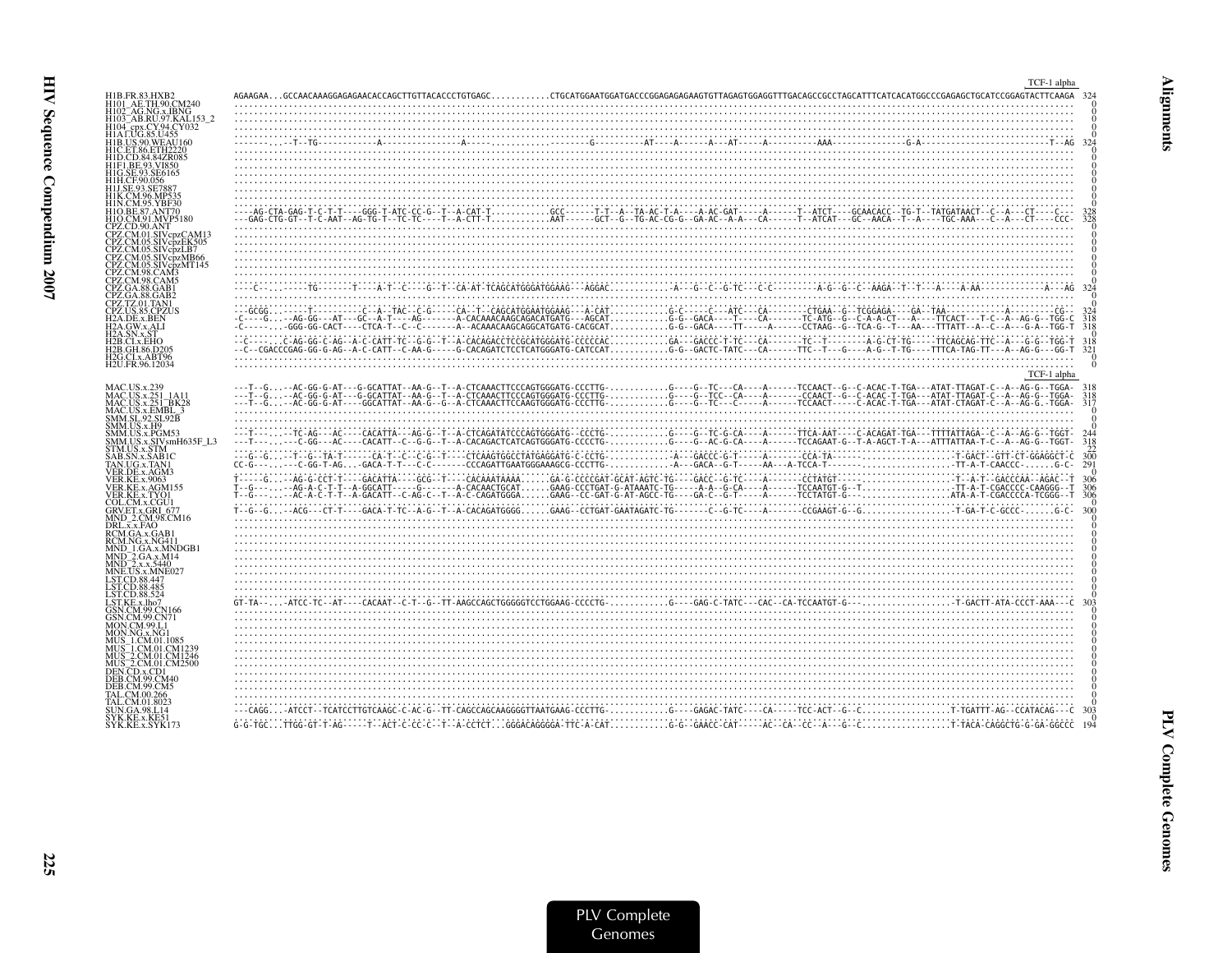Cenomes<br>applete

| H1B.FR.83.HXB2                                                                                                       | TCF-1 alpha |                                                                                                                                                                                                                                                                                                                                                                                                                                          | $NF-K-B-H$             |                                                                             |
|----------------------------------------------------------------------------------------------------------------------|-------------|------------------------------------------------------------------------------------------------------------------------------------------------------------------------------------------------------------------------------------------------------------------------------------------------------------------------------------------------------------------------------------------------------------------------------------------|------------------------|-----------------------------------------------------------------------------|
| H101_AE.TH.90.CM240<br>H102_AG.NG.x.IBNG<br>H103_AB.RU.97.KAL153_2<br>H104_cpx.CY.94.CY032<br>H1A1.UG.85.U455        |             |                                                                                                                                                                                                                                                                                                                                                                                                                                          |                        |                                                                             |
| H1B.US.90.WEAU160<br>H1C.ET.86.ETH2220<br>H1D.CD.84.84ZR085                                                          |             |                                                                                                                                                                                                                                                                                                                                                                                                                                          |                        |                                                                             |
| H1F1.BE.93.VI850<br>H1G.SE.93.SE6165<br>H1H.CF.90.056<br>H1J.SE.93.SE788                                             |             |                                                                                                                                                                                                                                                                                                                                                                                                                                          |                        |                                                                             |
| H1K.CM.96.MP535<br>H1N.CM.95.YBF30<br>H1O.BE.87.ANT70<br>H1O.CM.91.MVP5180                                           |             |                                                                                                                                                                                                                                                                                                                                                                                                                                          |                        |                                                                             |
| CPZ.CD.90.ANT<br>CPZ.CM.01.SIVcpzCAM13<br>CPZ.CM.05.SIVcpzEK505<br>CPZ.CM.05.SIVcpzLB7                               |             |                                                                                                                                                                                                                                                                                                                                                                                                                                          |                        |                                                                             |
| CPZ.CM.05.SIVcpzMB66<br>CPZ.CM.05.SIVcpzMT145<br>CPZ.CM.98.CAM5<br>CPZ.GA.88.GAB1                                    |             |                                                                                                                                                                                                                                                                                                                                                                                                                                          |                        | 381                                                                         |
| CPZ.GA.88.GAB2<br>CPZ.TZ.01.TAN1<br>CPZ.US.85.CPZUS<br>H <sub>2</sub> A.DE.x.BEN                                     |             |                                                                                                                                                                                                                                                                                                                                                                                                                                          |                        | 387<br>460                                                                  |
| H2A.GW.x.ALI<br>.SN.x.ST<br>H2B.CI.x.EHO<br>H <sub>2</sub> B.GH.86.D <sub>205</sub><br>H <sub>2G.CI.x</sub> .ABT96   |             |                                                                                                                                                                                                                                                                                                                                                                                                                                          |                        | 457<br>464<br>467                                                           |
| H2U.FR.96.12034                                                                                                      | TCF-1 alpha |                                                                                                                                                                                                                                                                                                                                                                                                                                          | $NF - \kappa - B - II$ | $\Omega$                                                                    |
| MAC.US.x.239<br>MAC.US.x.251_1A11<br>MAC.US.x.251_BK28<br>MAC.US.x.EMBL_3                                            |             |                                                                                                                                                                                                                                                                                                                                                                                                                                          |                        | $\frac{425}{424}$<br>$\Omega$                                               |
| NM.SL.92.SL.92B<br>SMM.US.x.H9<br>SMM.US.x.H9<br>SMM.US.x.PGM53<br>SMM.US.x.SIV.smH635F_L3<br>STM.US.x.STM           |             | $\begin{minipage}{0.01\textwidth} \begin{tabular}{c c c c} \multicolumn{1}{c c c} \multicolumn{1}{c c} \multicolumn{1}{c c} \multicolumn{1}{c c} \multicolumn{1}{c c} \multicolumn{1}{c c} \multicolumn{1}{c c} \multicolumn{1}{c c} \multicolumn{1}{c c} \multicolumn{1}{c c} \multicolumn{1}{c c} \multicolumn{1}{c c} \multicolumn{1}{c c} \multicolumn{1}{c c} \multicolumn{1}{c c} \multicolumn{1}{c c} \multicolumn{1}{c c} \mult$ |                        | 436<br>98                                                                   |
| SAB.SN.x.SAB1C<br>TAN.UG.x.TAN1<br>VER.DE.x.AGM3<br><b>VER.KE.x.9063</b>                                             |             |                                                                                                                                                                                                                                                                                                                                                                                                                                          |                        | 403<br>413                                                                  |
| VER.KE.x.AGM155<br>VER.KE.x.TYO1<br>COL.CM.x.CGU1<br>GRV.ET.x.GRI_677                                                |             |                                                                                                                                                                                                                                                                                                                                                                                                                                          |                        | $\begin{smallmatrix}&&0\\424\\428\\427\end{smallmatrix}$<br>$\Omega$<br>375 |
| MND_2.CM.98.CM16<br>DRL.x.x.FAO<br>RCM.GA.x.GAB1<br>RCM.NG.x.NG411                                                   |             |                                                                                                                                                                                                                                                                                                                                                                                                                                          |                        |                                                                             |
| MND 1.GA.x.MNDGB1<br>MND_2.GA.x.M14<br>MND_2.x.x.5440<br>MNE.US.x.MNE027                                             |             |                                                                                                                                                                                                                                                                                                                                                                                                                                          |                        |                                                                             |
| LST.CD.88.447<br>LST.CD.88.485<br>LST.CD.88.524<br>ST.KE.x.lho7<br>GSN.CM.99.CN166                                   |             |                                                                                                                                                                                                                                                                                                                                                                                                                                          |                        |                                                                             |
| GSN.CM.99.CN71<br>MON.CM.99.L1<br>MON.NG.x.NG1                                                                       |             |                                                                                                                                                                                                                                                                                                                                                                                                                                          |                        |                                                                             |
| MUS 1.CM.01.1085<br>MUS 1.CM.01.CM1239<br>MUS 2.CM.01.CM1246<br>MUS 2.CM.01.CM2500<br>DEN.CD.x.CD1<br>DEB.CM.99.CM40 |             |                                                                                                                                                                                                                                                                                                                                                                                                                                          |                        |                                                                             |
| DEB.CM.99.CM5<br>TAL.CM.00.266<br>AL.CM.01.8023                                                                      |             |                                                                                                                                                                                                                                                                                                                                                                                                                                          |                        |                                                                             |
| SUN.GA.98.L14<br>SYK.KE.x.KE51<br>SYK.KE.x.SYK173                                                                    |             |                                                                                                                                                                                                                                                                                                                                                                                                                                          |                        |                                                                             |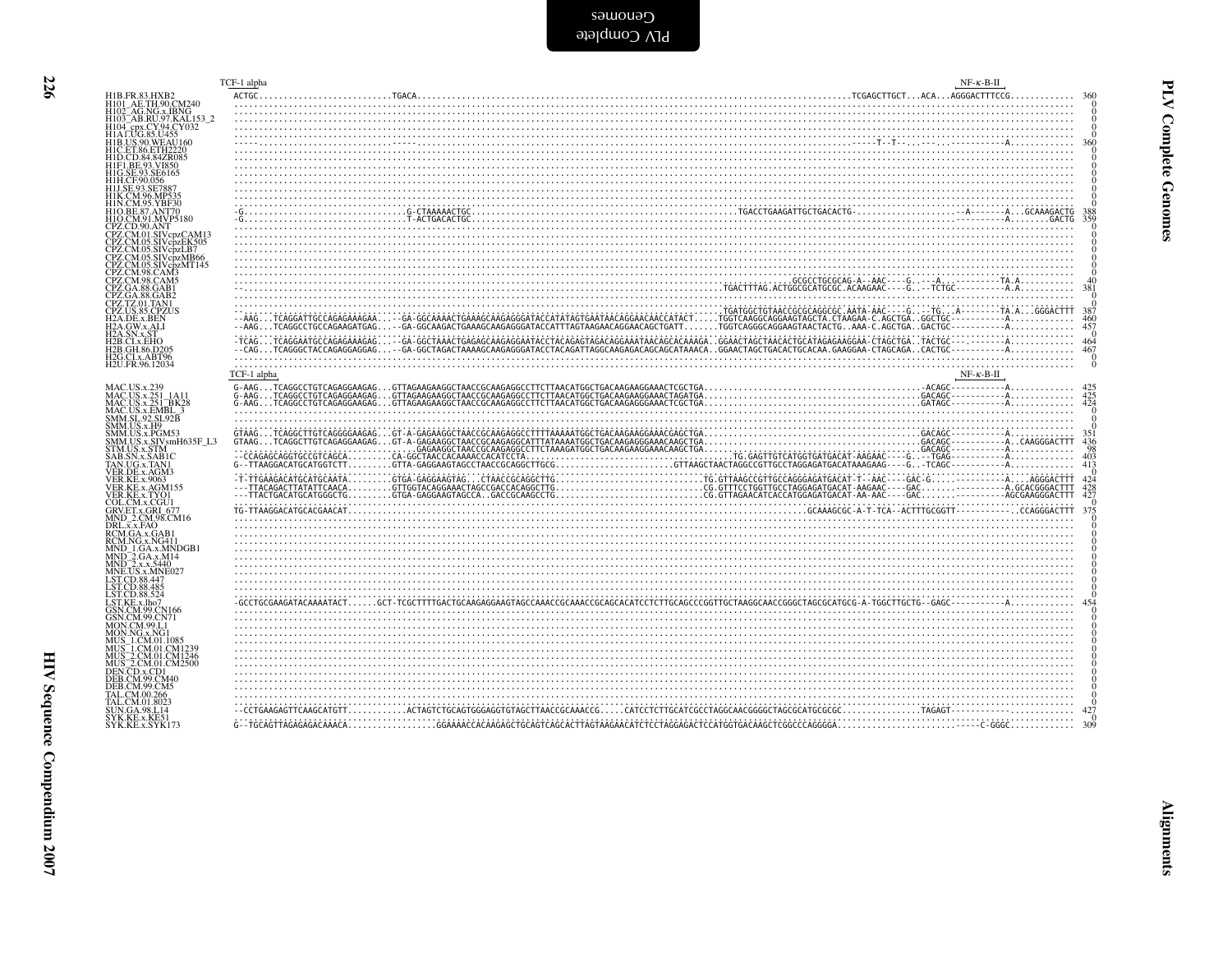|                                                                                         | $NF - \kappa - B - I$ | $Sp1-III$<br>$Sp1-II$<br>$Sp1-I$ | <b>TATA Box</b> | TAR element start  |     |
|-----------------------------------------------------------------------------------------|-----------------------|----------------------------------|-----------------|--------------------|-----|
|                                                                                         |                       |                                  |                 |                    |     |
| H1B.FR.83.HXB2<br>H101_AE.TH.90.CM240<br>H102 AG.NG.x.IBNG                              |                       |                                  |                 |                    |     |
| H103_AB.RU.97.KAL153_2                                                                  |                       |                                  |                 |                    |     |
| H104_cpx.CY.94.CY032<br>H1A1.UG.85.U455<br>H1B.US.90.WEAU160                            |                       |                                  |                 |                    |     |
| C.ET.86.ETH2220                                                                         |                       |                                  |                 |                    |     |
| H1F1.BE.93.VI850                                                                        |                       |                                  |                 |                    |     |
|                                                                                         |                       |                                  |                 |                    |     |
| H1J.SE.93.SE788                                                                         |                       |                                  |                 |                    |     |
| H1O.BE.87.ANT70                                                                         |                       |                                  |                 |                    |     |
| H1O.CM.91.MVP5180<br>CPZ.CD.90.ANT                                                      |                       |                                  |                 |                    |     |
|                                                                                         |                       |                                  |                 |                    |     |
|                                                                                         |                       |                                  |                 |                    |     |
| PZ.CM.05.SIVcpzMB66                                                                     |                       |                                  |                 |                    |     |
|                                                                                         |                       |                                  |                 |                    |     |
| <sup>9</sup> Z.GA.88.GAB1<br>2Z.GA.88.GAB2                                              |                       |                                  |                 |                    |     |
| 2Z.TZ.01.TAN1                                                                           |                       |                                  |                 |                    |     |
| 12A.DE.x.BEN<br>12A.GW.x.ALI                                                            |                       |                                  |                 |                    |     |
| 2A.SN.x.ST<br>B.CI.x.EHO                                                                |                       |                                  |                 |                    |     |
| 2B.GH.86.D205<br>2G.CLx.ABT96                                                           |                       |                                  |                 |                    | 598 |
| H2U.FR.96.12034                                                                         |                       |                                  |                 | +1 mRNA start site |     |
|                                                                                         |                       |                                  |                 | TAR element start  |     |
|                                                                                         |                       |                                  |                 |                    |     |
| MAC.US.x.239<br>MAC.US.x.251_1A11                                                       |                       |                                  |                 |                    |     |
|                                                                                         |                       |                                  |                 |                    |     |
| MAC.US.x.251_BK28<br>MAC.US.x.251_BK28<br>MAC.US.x.EMBL_3<br>SMM.US.x.H9<br>SMM.US.x.H9 |                       |                                  |                 |                    |     |
| SMM.US.x.SIVsmH635F L3                                                                  |                       |                                  |                 |                    |     |
| <b>STM.US.x.STM</b><br>SAB.SN.x.SAB1C                                                   |                       |                                  |                 |                    |     |
| TAN.UG.x.TAN1<br>ER.DE.x.AGM3                                                           |                       |                                  |                 |                    |     |
| VER.KE.x.9063<br>VER.KE.x.AGM155                                                        |                       |                                  |                 |                    |     |
| VER.KE.x.TYO1<br>COL.CM.x.CGU1                                                          |                       |                                  |                 |                    |     |
| GRV.ET.x.GRI 677                                                                        |                       |                                  |                 |                    |     |
| MND_2.CM.98.CM16<br>DRL.x.x.FAO<br>RCM.GA.x.GAB                                         |                       |                                  |                 |                    |     |
| RCM.NG.x.NG411                                                                          |                       |                                  |                 |                    |     |
| IND 1.GA.x.MNDGB1<br>IND 2.GA.x.M14                                                     |                       |                                  |                 |                    |     |
| MND_2.x.x.5440<br>MND_2.x.x.5440<br>LST.CD.88.447                                       |                       |                                  |                 |                    |     |
| LST.CD.88.485<br>LST.CD.88.524                                                          |                       |                                  |                 |                    |     |
| LST.KE.x.lho7                                                                           |                       |                                  |                 |                    |     |
| GSN.CM.99.CN166<br>SN.CM.99.CN71                                                        |                       |                                  |                 |                    |     |
| ION.CM.99.L1                                                                            |                       |                                  |                 |                    |     |
| MUS 1.CM.01.CM1239                                                                      |                       |                                  |                 |                    |     |
| MUS_2.CM.01.CM1246<br>MUS_2.CM.01.CM2500                                                |                       |                                  |                 |                    |     |
| DEN.CD.x.CD1<br>DEB.CM.99.CM40                                                          |                       |                                  |                 |                    |     |
| EB.CM.99.CM5                                                                            |                       |                                  |                 |                    |     |
| AL.CM.01.8023                                                                           |                       |                                  |                 |                    |     |
| JN.GA.98.L14<br>SYK.KE.x.KE51<br>SYK.KE.x.SYK173                                        |                       |                                  |                 |                    |     |
|                                                                                         |                       |                                  |                 |                    | 399 |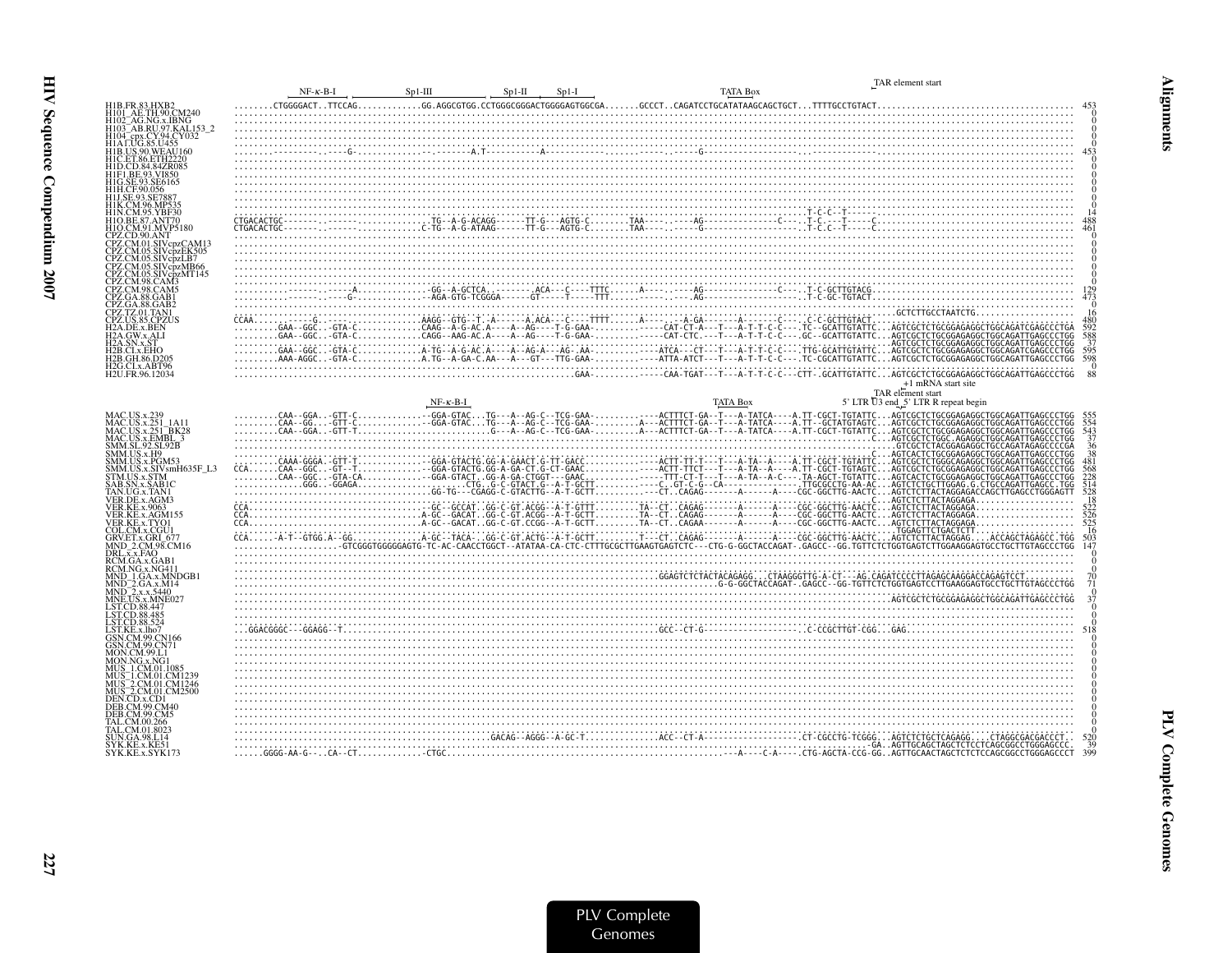| HIB.FR.83.HXB2<br>HIOI_AE.TH.90.CM240<br>HIO2_AG.NG.x.IBNG<br>HIO3_AG.NG.x.IBNG<br>HIO4_epx.CY.94.CY032<br>HIB.US.90.WEAU160<br>HID.CD.84.842R085<br>HID.CD.84.842R085<br>HID.CD.84.842R085<br>HID.CD.84.842R085                                                             |                 | $\begin{matrix} 0 \\ 0 \end{matrix}$<br>$525$<br>$39$<br>$0$<br>$0$                                                     |
|------------------------------------------------------------------------------------------------------------------------------------------------------------------------------------------------------------------------------------------------------------------------------|-----------------|-------------------------------------------------------------------------------------------------------------------------|
| H1G.SE.93.SE6165<br>H1H.CF.90.056<br>J.SE.93.SE7887<br>HIK.CM.96.MP535<br>HIN.CM.95.YBF30<br>HIO.BE.87.ANT70<br>HIO.CM.91.MVP5180                                                                                                                                            |                 | $\begin{smallmatrix} 0 & 0 \\ 0 & 0 \\ 85 & 560 \\ 533 & 0 \\ 0 & 0 \end{smallmatrix}$                                  |
| CPZ.CD.90.ANT<br>CPZ.CD.90.ANT<br>CPZ.CM.01.SIVcpzCAM13<br>CPZ.CM.05.SIVcpzEK505<br>CPZ.CM.05.SIVcpzEK505<br><i>CPZ.CM.05.SIV cpzLB/<br/>CPZ.CM.05.SIV cpzMT145<br/>CPZ.CM.05.SIV cpzMT145<br/>CPZ.CM.98.CAM5<br/>CPZ.CA.88.GAM5<br/>CPZ.GA.88.GAB2<br/>CPZ.TZ.01.TAM116</i> |                 | $67$<br>$69$<br>$71$<br>$70$<br>$70$<br>$0$<br>$195$<br>539                                                             |
| ČPŽ.UŠ.85.ČPŽUS<br>H2A.DE.x.BEN<br>H2A.GW.x.ALI<br>H2A.SN.x.3T<br>H2A.SN.x.3T<br>H2B.CI.x.EHO<br>H2B.GH.86.D205<br>H2G.CI.x.ABT96<br>H2U.FR.96.12034                                                                                                                         |                 | Õ<br>545<br>694<br>$\frac{690}{139}$<br>$\begin{array}{c} 697 \\ 700 \\ 62 \\ 191 \end{array}$                          |
| MAC.US.x.239<br>MAC.US.x.239<br>MAC.US.x.2391_1A11<br>MAC.US.x.251_BK23<br>SMM.SL.92.SL.92B<br>SMM.SL.92.SL.92B<br>SMM.US.x.FOM53<br>SMM.US.x.STWMH635F_L3<br>STM.US.x.STM<br>STM.US.x.STM<br>STM.US.x.STM                                                                   | TAR element end | 646<br>139<br>139<br>141<br>671<br>593                                                                                  |
| SAB.SN.x.SABIC<br>TAN.UG.x.TAN!<br>VER.DE.x.AGM3<br>VER.KE.x.AGM155<br>VER.KE.x.TYO!<br>VER.KE.x.TYO!<br>GRV.ET.x.GRI<br>GNV.ET.x.GRI<br>MND_2.CM.98.CM16<br>DRI_x_FAO                                                                                                       |                 | 597<br>$\frac{596}{146}$<br>$\frac{568}{292}$<br>$\boldsymbol{0}$                                                       |
| MND_2.CM:98.CM16<br>DRL.x.x.FAO<br>RCM.GA.x.GAB1<br>RCM.NG.x.NG411<br>MND_2.GA.x.M14<br>MND_2.GA.x.X440<br>MNE.US.x.X440<br>MNE.US.x.MNE027<br>LST.CD.88.447<br>LST.CD.88.447<br>LST.CD.88.425<br>LST.CD.88.524<br>LST.KE.x.lho7                                             |                 | 143<br>217<br>140<br>649                                                                                                |
| LST.KEx.lho7<br>GSN.CM.99.CN166<br>GSN.CM.99.CN166<br>MON.CM.99.L1<br>MUS_1.CM.01.1085<br>MUS_1.CM.01.1085<br>MUS_2.CM.01.CM1246<br>DEN.CD.x.CD1<br>DEB.CM.99.CM5<br>DEB.CM.99.CM5<br>TAL.CM.01.2665<br>TAL.CM.01.26025                                                      |                 | $^{93}_{94}$<br>104<br>$\frac{92}{93}$<br>$\frac{94}{95}$<br>$\frac{95}{107}$<br>$\frac{125}{127}$<br>$\frac{127}{122}$ |
| TAL.CM.01.8023<br>SUN.GA.98.L14<br>SYK.KE.x.KE51                                                                                                                                                                                                                             |                 | 620<br>137                                                                                                              |

HIV Sequence Compendium 2007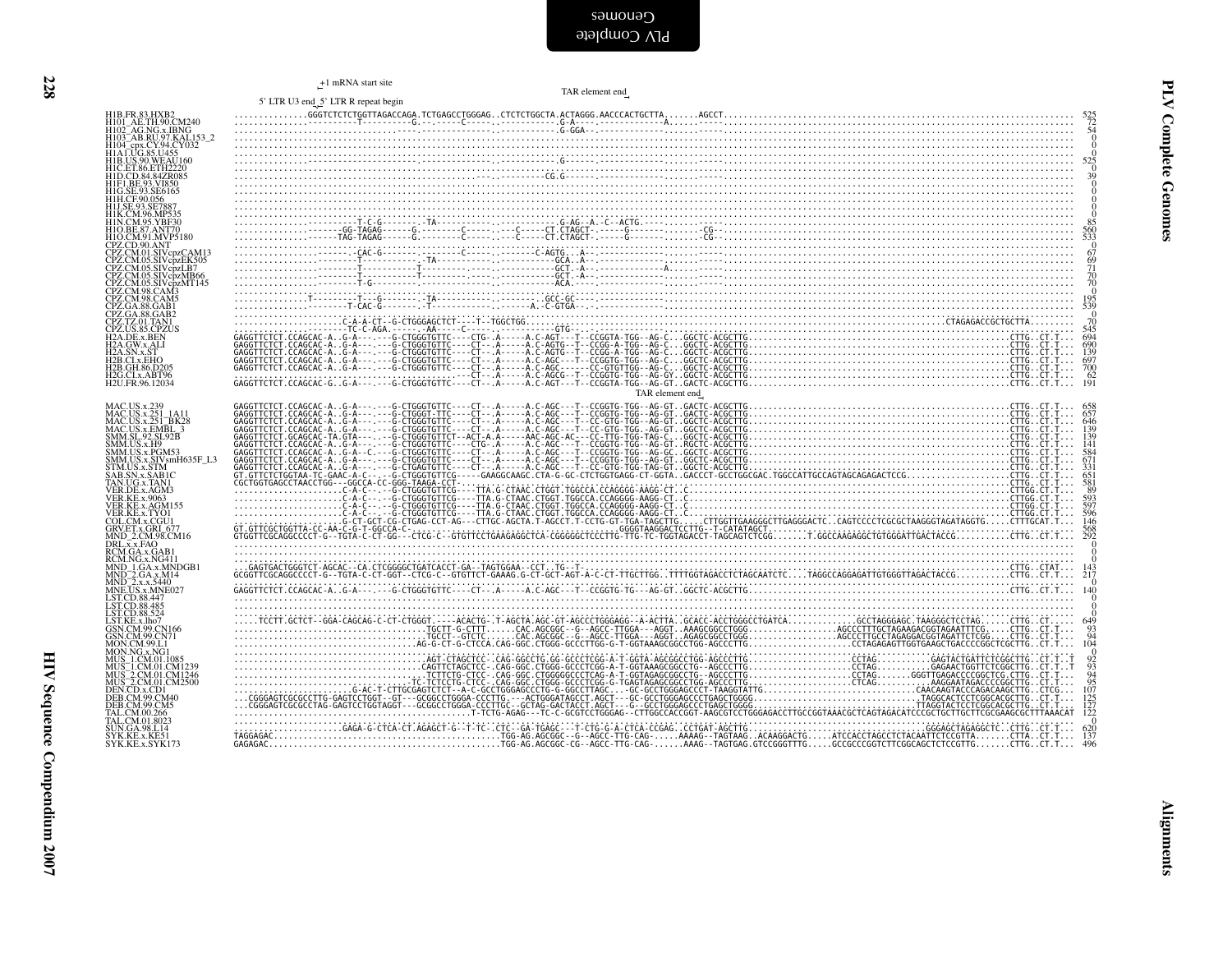|                                                                                                                                                               | Poly-A signal |                                                   | Extensive secondary structure |                          |
|---------------------------------------------------------------------------------------------------------------------------------------------------------------|---------------|---------------------------------------------------|-------------------------------|--------------------------|
| H101 AE.TH.90.CM240<br>H102 AG.NG.x.IBNG<br>H103 AB.RU.97.KAL153 2                                                                                            |               | 5' LTR R repeat end 5' LTR U5 start               |                               |                          |
| H104_cpx.CY.94.CY032<br>H1A1.UG.85.U455<br>H1B.US.90.WEAU160                                                                                                  |               |                                                   |                               |                          |
| 1H.CF.90.056                                                                                                                                                  |               |                                                   |                               |                          |
| H1O.CM.91.MVP5180                                                                                                                                             |               |                                                   |                               |                          |
| CPZ.CD.90.ANT<br>CPZ.CM.05.SIVcpzLB7<br>CPZ.CM.05.SIVcpzMB66<br>CPZ.CM.05.SIVcbzMT145                                                                         |               |                                                   |                               | 168                      |
| CPZ.GA.88.GAB1<br>CPZ.GA.88.GAB2                                                                                                                              |               |                                                   |                               | 159                      |
| CPZ.TZ.01.TAN1<br>CPZ.US.85.CPZUS<br>H2A.DE.x.BEN<br>I2A.GW.x.ALI<br>A.SN.x.ST:<br>2B.CI.x.EHO<br>H2B.GH.86.D205<br>H2G.CLx.ABT96<br>H2U.FR.96.12034          |               |                                                   |                               | 826<br>827<br>198<br>323 |
| MAC.US.x.251 1A1                                                                                                                                              |               | Poly-A signal 5' LTR R repeat end 5' LTR U5 start |                               |                          |
| MAC.US.x.251_BK28<br>MAC.US.x.EMBL_3<br>SMM.SL.92.SL92B<br>SMM.US.x.H9                                                                                        |               |                                                   |                               |                          |
| SMM.US.x.PGM53<br>SMM.US.x.SIVsmH635F_L3<br><b>STM.US.x.STM</b><br>AB.SN.x.SAB1C<br>TAN.UG.x.TAN1                                                             |               |                                                   |                               |                          |
| VER.DE.x.AGM3<br><b>VER.KE.x.9063</b><br>VER.KE.x.AGM155<br>VER.KE.x.TYO1<br>COL.CM.x.CGU1                                                                    |               |                                                   |                               |                          |
| GRV.ET.x.GRI 677<br>MND_2.CM.98.CM16<br>DRL.x.x.FAO<br>RCM.GA.x.GAB1<br>RCM.NG.x.NG411                                                                        |               |                                                   |                               |                          |
| MND_1.GA.x.MNDGB1<br>MND_2.GA.x.M14<br>MND_2.x.x.5440<br>MNE.US.x.MNE027                                                                                      |               |                                                   |                               |                          |
| LST.CD.88.447<br>LST.CD.88.485<br><b>ST.CD.88.524</b><br>ST.KE.x.lho7                                                                                         |               |                                                   |                               |                          |
| GSN.CM.99.CN166<br><b>GSN.CM.99.CN71</b><br>AON.CM.99.L1<br>MON NG x NGT                                                                                      |               |                                                   |                               |                          |
| 4US 1.CM.01.108<br>MUS 1.CM.01.CM1239<br>MUS 2.CM.01.CM1246<br>MUS 2.CM.01.CM12500<br>DEN.CD.x.CD1<br><b>DEB.CM.99.CM40</b><br>DEB.CM.99.CM5<br>`AL CM 00 266 |               |                                                   |                               | iźć                      |
| J .CM 01 8023<br>UN.GA.98.L14<br>SYK.KE.x.KE51<br>SYK.KE.x.SYK173                                                                                             |               |                                                   |                               |                          |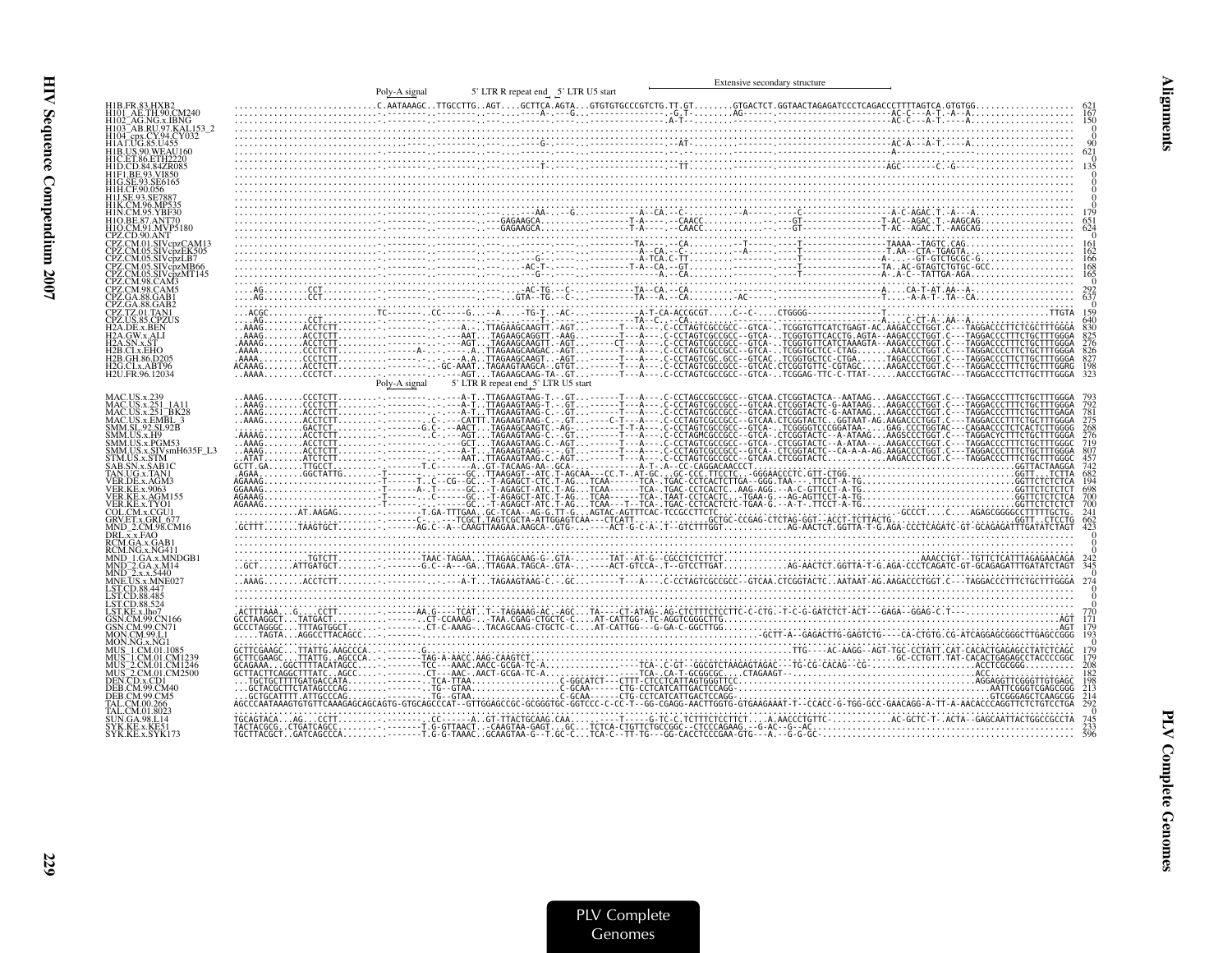| CPZ.CM.01.SIVcpzCAM13<br>CPZ.CM.05.SIVcpzEK505<br>CPZ.CM.05.SIVcpzMB66<br>CPZ.CM.05.SIVcpzMT145<br>5' LTR U5 end Lys tRNA primer binding site<br>SMM.US.x.PGM53<br>SMM.US.x.SIVsmH635F_L3<br>STM.US.x.SIVsmH635F_L3<br>SAB.SN.x.SABJLC |                                                             | 5' LTR U5 end | Lys tRNA primer binding site |
|----------------------------------------------------------------------------------------------------------------------------------------------------------------------------------------------------------------------------------------|-------------------------------------------------------------|---------------|------------------------------|
|                                                                                                                                                                                                                                        | H1B.FR.83.HXB2<br>H101_AE.TH.90.CM240                       |               |                              |
|                                                                                                                                                                                                                                        |                                                             |               |                              |
|                                                                                                                                                                                                                                        | H102_AG.NG.x.IBNG<br>H103_AB.RU.97.KAL153_2                 |               |                              |
|                                                                                                                                                                                                                                        | H104 cpx.CY.94.CY032<br>H1ALUG.85.U455<br>H1B.US.90.WEAU160 |               |                              |
|                                                                                                                                                                                                                                        |                                                             |               |                              |
|                                                                                                                                                                                                                                        |                                                             |               |                              |
|                                                                                                                                                                                                                                        |                                                             |               |                              |
|                                                                                                                                                                                                                                        |                                                             |               |                              |
|                                                                                                                                                                                                                                        |                                                             |               |                              |
|                                                                                                                                                                                                                                        |                                                             |               |                              |
|                                                                                                                                                                                                                                        |                                                             |               |                              |
|                                                                                                                                                                                                                                        |                                                             |               |                              |
|                                                                                                                                                                                                                                        |                                                             |               |                              |
|                                                                                                                                                                                                                                        |                                                             |               |                              |
|                                                                                                                                                                                                                                        |                                                             |               |                              |
|                                                                                                                                                                                                                                        |                                                             |               |                              |
|                                                                                                                                                                                                                                        |                                                             |               |                              |
|                                                                                                                                                                                                                                        |                                                             |               |                              |
|                                                                                                                                                                                                                                        |                                                             |               |                              |
|                                                                                                                                                                                                                                        |                                                             |               |                              |
|                                                                                                                                                                                                                                        |                                                             |               |                              |
|                                                                                                                                                                                                                                        |                                                             |               |                              |
|                                                                                                                                                                                                                                        |                                                             |               |                              |
|                                                                                                                                                                                                                                        |                                                             |               |                              |
|                                                                                                                                                                                                                                        |                                                             |               |                              |
|                                                                                                                                                                                                                                        |                                                             |               |                              |
|                                                                                                                                                                                                                                        |                                                             |               |                              |
|                                                                                                                                                                                                                                        |                                                             |               |                              |
|                                                                                                                                                                                                                                        |                                                             |               |                              |
|                                                                                                                                                                                                                                        |                                                             |               |                              |
|                                                                                                                                                                                                                                        |                                                             |               |                              |
|                                                                                                                                                                                                                                        |                                                             |               |                              |
|                                                                                                                                                                                                                                        |                                                             |               |                              |
|                                                                                                                                                                                                                                        |                                                             |               |                              |
|                                                                                                                                                                                                                                        |                                                             |               |                              |
|                                                                                                                                                                                                                                        |                                                             |               |                              |
|                                                                                                                                                                                                                                        |                                                             |               |                              |
|                                                                                                                                                                                                                                        |                                                             |               |                              |
|                                                                                                                                                                                                                                        |                                                             |               |                              |
|                                                                                                                                                                                                                                        |                                                             |               |                              |
|                                                                                                                                                                                                                                        |                                                             |               |                              |
|                                                                                                                                                                                                                                        |                                                             |               |                              |
|                                                                                                                                                                                                                                        |                                                             |               |                              |
|                                                                                                                                                                                                                                        |                                                             |               |                              |
|                                                                                                                                                                                                                                        |                                                             |               |                              |
|                                                                                                                                                                                                                                        |                                                             |               |                              |
|                                                                                                                                                                                                                                        |                                                             |               |                              |
|                                                                                                                                                                                                                                        |                                                             |               |                              |
|                                                                                                                                                                                                                                        |                                                             |               |                              |
|                                                                                                                                                                                                                                        |                                                             |               |                              |
|                                                                                                                                                                                                                                        |                                                             |               |                              |
|                                                                                                                                                                                                                                        |                                                             |               |                              |
|                                                                                                                                                                                                                                        |                                                             |               |                              |
|                                                                                                                                                                                                                                        |                                                             |               |                              |
|                                                                                                                                                                                                                                        |                                                             |               |                              |
|                                                                                                                                                                                                                                        |                                                             |               |                              |
|                                                                                                                                                                                                                                        |                                                             |               |                              |
|                                                                                                                                                                                                                                        |                                                             |               |                              |
|                                                                                                                                                                                                                                        |                                                             |               |                              |
|                                                                                                                                                                                                                                        |                                                             |               |                              |
|                                                                                                                                                                                                                                        |                                                             |               |                              |
|                                                                                                                                                                                                                                        |                                                             |               |                              |
|                                                                                                                                                                                                                                        |                                                             |               |                              |
|                                                                                                                                                                                                                                        |                                                             |               |                              |

230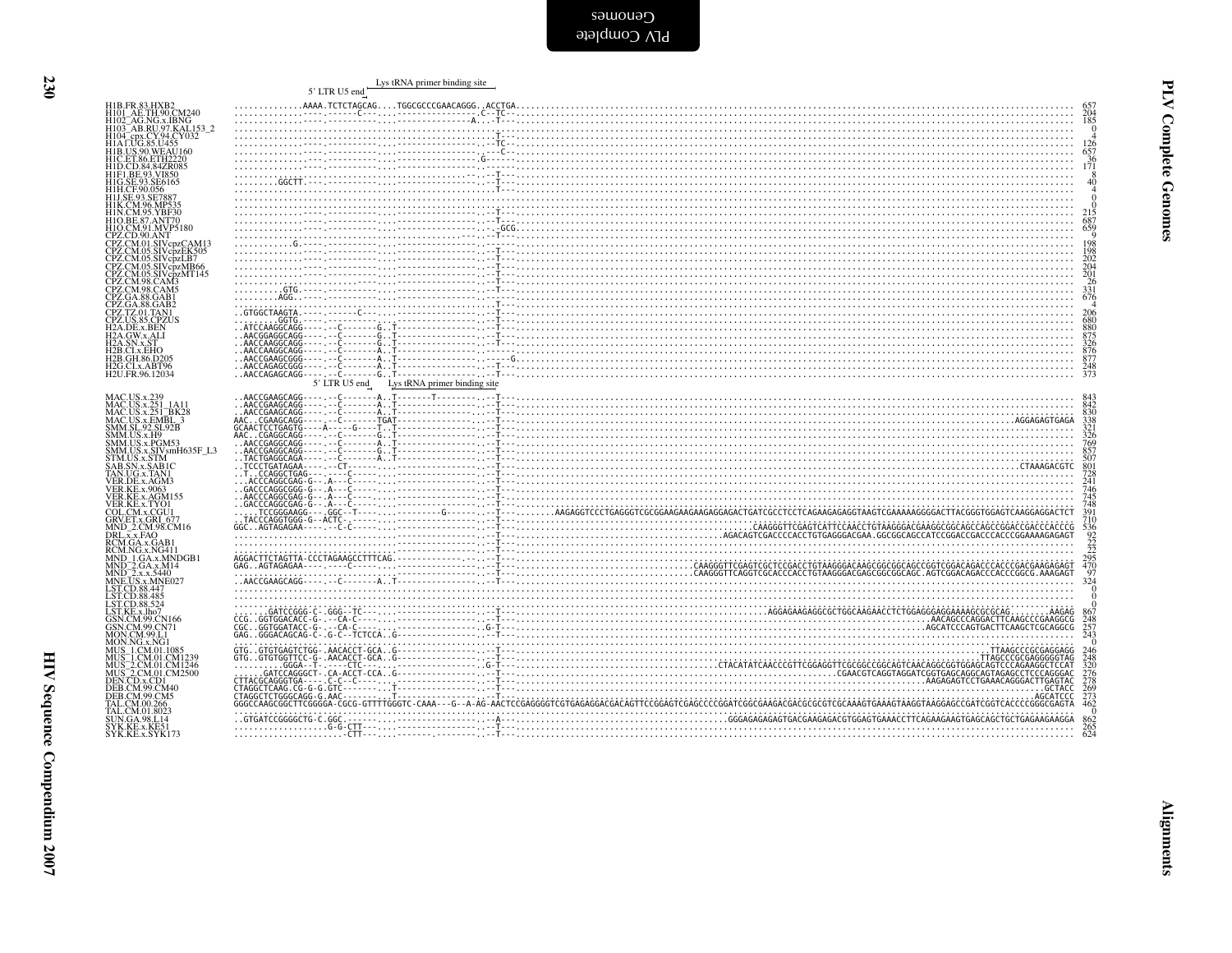HIV Sequence Compendium 2007

HIV Sequence Compendium 2007

|                                                                                                                                          | Packaging loops begin                                                                                                                                                                                                                                                                                                                                                                      |
|------------------------------------------------------------------------------------------------------------------------------------------|--------------------------------------------------------------------------------------------------------------------------------------------------------------------------------------------------------------------------------------------------------------------------------------------------------------------------------------------------------------------------------------------|
| H1B.FR.83.HXB.<br>H101 AE.TH.90.CM240<br>H102 AG.NG.x.IBNG<br>1103 AB.RU.97.KAL153 2                                                     |                                                                                                                                                                                                                                                                                                                                                                                            |
| I1F1.BE.93.VI850                                                                                                                         |                                                                                                                                                                                                                                                                                                                                                                                            |
|                                                                                                                                          |                                                                                                                                                                                                                                                                                                                                                                                            |
| N.CM.95.YBF30                                                                                                                            |                                                                                                                                                                                                                                                                                                                                                                                            |
| PZ.CM.05.SIVcpzMB66<br>PZ.CM.05.SIVcpzMT145                                                                                              |                                                                                                                                                                                                                                                                                                                                                                                            |
|                                                                                                                                          |                                                                                                                                                                                                                                                                                                                                                                                            |
| <b>I2A.DE.x.BEN</b><br>I2A.GW.x.ALI<br><b>I2B.CI.x.EHO</b><br>I2B.GH.86.D205<br>H2G.CI.x.ABT96<br>H2U.FR.96.12034                        |                                                                                                                                                                                                                                                                                                                                                                                            |
| MAC.US.x.239<br>MAC.US.x.251 1A11<br>MAC.US.x.251 <sup>-</sup> BK28<br>MAC.US.x.EMBL_3<br>SMM.SL.92.SL92B<br>AM.US.x.H9<br>4M.US.x.PGM53 | $\begin{smallmatrix} \textbf{0.15}_{\textbf{0.15}} \textbf{0.15}_{\textbf{0.15}} \textbf{0.15}_{\textbf{0.15}} \textbf{0.15}_{\textbf{0.15}} \textbf{0.15}_{\textbf{0.15}} \textbf{0.15}_{\textbf{0.15}} \textbf{0.15}_{\textbf{0.15}} \textbf{0.15}_{\textbf{0.15}} \textbf{0.15}_{\textbf{0.15}} \textbf{0.15}_{\textbf{0.15}} \textbf{0.15}_{\textbf{0.15}} \textbf{0.15}_{\textbf{0.1$ |
| MM.US.x.SIVsmH635F_L3<br>GTM.US.x.STM<br>AB.SN.x.SAB1C<br>FAN.UG.x.TAN1<br>ER.DE.x.AGM3                                                  |                                                                                                                                                                                                                                                                                                                                                                                            |
| /ER.KE.x.AGM155<br>VER.KE.x.TYO1<br>COL.CM.x.CGU1<br>GRV.ET.x.GRI 677<br>4ND 2.CM.98.CM16                                                |                                                                                                                                                                                                                                                                                                                                                                                            |
| DRL.x.x.FAQ<br>RCM.GA.x.GAB<br>RCM.NG.x.NG411<br>(MND 1.GA.x.MNDGB1<br>MND 2.GA.x.M14                                                    |                                                                                                                                                                                                                                                                                                                                                                                            |
| MND 2 x x 5440<br><b>INE.US.x.MNE027</b><br>ST.CD.88.447<br>ST CD 88.524                                                                 |                                                                                                                                                                                                                                                                                                                                                                                            |
| GSN.CM.99.CN166                                                                                                                          |                                                                                                                                                                                                                                                                                                                                                                                            |
| IHS 2 CM 01 CM2500                                                                                                                       |                                                                                                                                                                                                                                                                                                                                                                                            |
| SHN GA 98 L 14<br>SYK.KE.x.KE51<br>SYK.KE.x.SYK173                                                                                       | $\begin{smallmatrix} \textbf{0.1} \textbf{0.2} \textbf{0.3} \textbf{0.3} \textbf{0.4} \textbf{0.5} \textbf{0.5} \textbf{0.6} \textbf{0.6} \textbf{0.6} \textbf{0.6} \textbf{0.6} \textbf{0.6} \textbf{0.6} \textbf{0.6} \textbf{0.6} \textbf{0.6} \textbf{0.6} \textbf{0.6} \textbf{0.6} \textbf{0.6} \textbf{0.6} \textbf{0.6} \textbf{0.6} \textbf{0.6} \textbf{0.6} \textbf{0.$<br>764  |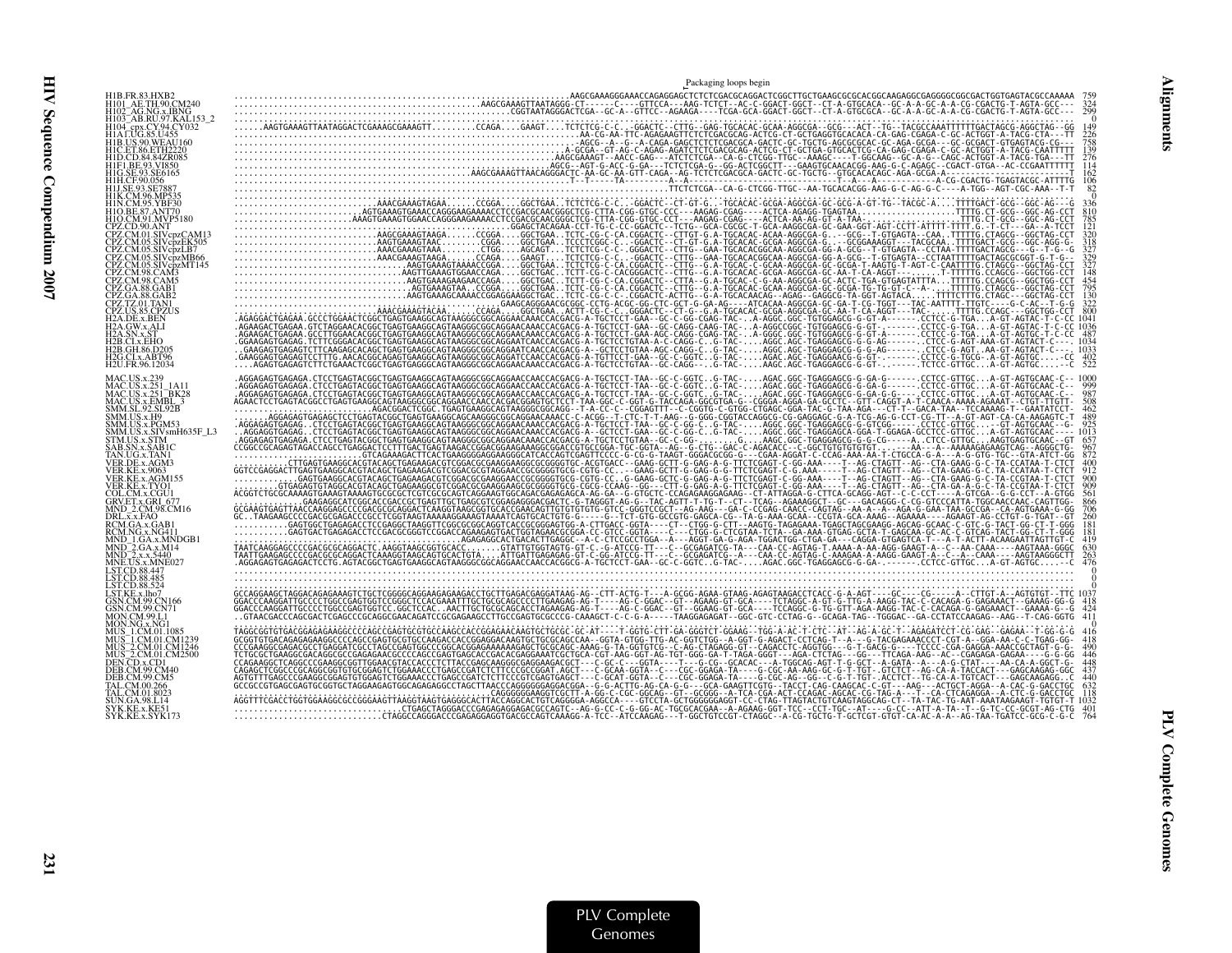| H1B.FR.83.HXB2                                                                                                                                                                                                                                                              | Packaging loops end | Gag and Gag-Pol start                                                                                                                                                                                                                                                                                                                                                          |
|-----------------------------------------------------------------------------------------------------------------------------------------------------------------------------------------------------------------------------------------------------------------------------|---------------------|--------------------------------------------------------------------------------------------------------------------------------------------------------------------------------------------------------------------------------------------------------------------------------------------------------------------------------------------------------------------------------|
| H101 AE.TH.90.CM240<br>H102_AG.NG.x.IBNG<br>H103_AB.RU.97.KAL153_2<br>H104_epx.CY.94.CY032<br>H1A1.UG.85.U455                                                                                                                                                               |                     |                                                                                                                                                                                                                                                                                                                                                                                |
| H1B.US.90.WEAU160                                                                                                                                                                                                                                                           |                     |                                                                                                                                                                                                                                                                                                                                                                                |
| H1C.ET.86.ETH2220<br>H1D.CD.84.84ZR085                                                                                                                                                                                                                                      |                     |                                                                                                                                                                                                                                                                                                                                                                                |
| HIF1.BE.93.VI850<br>HIG.SE.93.SE6165<br>HIH.CF.90.056<br>HIJ.SE.93.SE7887                                                                                                                                                                                                   |                     |                                                                                                                                                                                                                                                                                                                                                                                |
| H1K.CM.96.MP535<br>H1N.CM.95.YBF30<br>H1O.BE.87.ANT70                                                                                                                                                                                                                       |                     |                                                                                                                                                                                                                                                                                                                                                                                |
| HIO.CM.91.ANYP5180<br>CPZ.CD.90.ANT<br>CPZ.CM.01.SIVcpzCAM13<br>CPZ.CM.05.SIVcpzEK505                                                                                                                                                                                       |                     |                                                                                                                                                                                                                                                                                                                                                                                |
| CPZ.CM.05.SIVcpzLB7                                                                                                                                                                                                                                                         |                     |                                                                                                                                                                                                                                                                                                                                                                                |
| CPZ.CM.05.SIVepZBR<br>CPZ.CM.05.SIVepZMB66<br>CPZ.CM.08.SIVepZMT145<br>CPZ.CM.98.CAM3<br>CPZ.CM.98.CAM3<br>CPZ.GA.88.GAB1<br>CPZ.GA.88.GAB1<br>CPZ.CO.15.CM<br>H2A.DEX.ABN<br>H2A.DEX.ABN<br>H2A.DEX.ABN<br>H2A.DEX.ABN<br>H2A.DEX.ABN<br>H2A.DEX.ABN<br>H2A.DEX.ABN<br>H2B |                     |                                                                                                                                                                                                                                                                                                                                                                                |
|                                                                                                                                                                                                                                                                             |                     |                                                                                                                                                                                                                                                                                                                                                                                |
|                                                                                                                                                                                                                                                                             |                     |                                                                                                                                                                                                                                                                                                                                                                                |
| H <sub>2G.CLx</sub> , ABT96<br>H <sub>2U</sub> .FR.96.12034                                                                                                                                                                                                                 |                     |                                                                                                                                                                                                                                                                                                                                                                                |
| <b>MAC.US.x.239</b>                                                                                                                                                                                                                                                         |                     | $\int$ Gag and Gag-Pol start                                                                                                                                                                                                                                                                                                                                                   |
| Gag<br>MAC.US.x.251 1A11                                                                                                                                                                                                                                                    |                     |                                                                                                                                                                                                                                                                                                                                                                                |
| MAC.US.x.251_1A11<br>MAC.US.x.251_BK28<br>MAC.US.x.EMBL_3<br>SMM.SL.92.SL92B<br>SMM.US.x.PGM53<br>SMM.US.x.PGM53<br>SMM.US.x.PGM53<br>SMM.US.x.SIVsmH635F_L3<br>SMM.US.x.SIVsmH635F_L3                                                                                      |                     |                                                                                                                                                                                                                                                                                                                                                                                |
| STM.US.x.STM                                                                                                                                                                                                                                                                |                     |                                                                                                                                                                                                                                                                                                                                                                                |
| STM.US.x.STM<br>SAB.SN.x.SABIC<br>TAN.UG.x.TANI<br>VER.DE.x.AGM3<br>VER.KE.x.9063<br>VER.KE.x.AGM155<br>VER.KE.x.TYOI<br>COL.CM.x.CGU1<br>COL.CM.x.CGU1                                                                                                                     |                     |                                                                                                                                                                                                                                                                                                                                                                                |
|                                                                                                                                                                                                                                                                             |                     |                                                                                                                                                                                                                                                                                                                                                                                |
| GRV.ET.x.GRL 677<br>MND_2.CM.98.CM16<br>DRL.x.x.FAO<br>RCM.GA.x.GAB1<br>RCM.NG.x.NG411                                                                                                                                                                                      |                     |                                                                                                                                                                                                                                                                                                                                                                                |
|                                                                                                                                                                                                                                                                             |                     |                                                                                                                                                                                                                                                                                                                                                                                |
| RCM.NG.x.NG411<br>MND_1.GA.x.MNDGB1<br>MND_2.GA.x.M14<br>MND_2.x.x.5440<br>MNE.US.x.MNE027<br>LST.CD.88.485<br>LST.CD.88.485<br>LST.CD.88.524<br>LST.KE.x.lho7<br>CN.KE.x.Lho7                                                                                              |                     |                                                                                                                                                                                                                                                                                                                                                                                |
|                                                                                                                                                                                                                                                                             |                     |                                                                                                                                                                                                                                                                                                                                                                                |
|                                                                                                                                                                                                                                                                             |                     |                                                                                                                                                                                                                                                                                                                                                                                |
|                                                                                                                                                                                                                                                                             |                     |                                                                                                                                                                                                                                                                                                                                                                                |
| LIST.KE.x.,lho7<br>GSN.CM.99.CN166<br>MON.NG.2011<br>MON.NG.2011<br>MUS_1.CM.01.1085<br>MUS_1.CM.01.1085<br>MUS_2.CM.01.CM2246<br>MUS_2.CM.01.CM2246<br>DEB.CM.99.CM.00<br>DEB.CM.99.CM40<br>DEB.CM.99.CM40<br>DEB.CM.99.CM40<br>TAL CM.00.2M5                              |                     |                                                                                                                                                                                                                                                                                                                                                                                |
| TAL.CM.00.266<br>TAL.CM.00.266                                                                                                                                                                                                                                              |                     |                                                                                                                                                                                                                                                                                                                                                                                |
| UN.GA.98.L14<br>SYK.KE.x.KE51                                                                                                                                                                                                                                               |                     |                                                                                                                                                                                                                                                                                                                                                                                |
| SYK.KE.x.SYK173                                                                                                                                                                                                                                                             |                     | $\begin{smallmatrix} \textbf{0.01} & \textbf{0.02} & \textbf{0.03} & \textbf{0.04} & \textbf{0.04} & \textbf{0.05} & \textbf{0.06} & \textbf{0.07} & \textbf{0.07} & \textbf{0.08} & \textbf{0.09} & \textbf{0.01} & \textbf{0.01} & \textbf{0.01} & \textbf{0.01} & \textbf{0.01} & \textbf{0.01} & \textbf{0.01} & \textbf{0.01} & \textbf{0.01} & \textbf{0.01} & \textbf{$ |
|                                                                                                                                                                                                                                                                             |                     |                                                                                                                                                                                                                                                                                                                                                                                |
|                                                                                                                                                                                                                                                                             |                     |                                                                                                                                                                                                                                                                                                                                                                                |
|                                                                                                                                                                                                                                                                             |                     |                                                                                                                                                                                                                                                                                                                                                                                |
|                                                                                                                                                                                                                                                                             |                     |                                                                                                                                                                                                                                                                                                                                                                                |
|                                                                                                                                                                                                                                                                             |                     |                                                                                                                                                                                                                                                                                                                                                                                |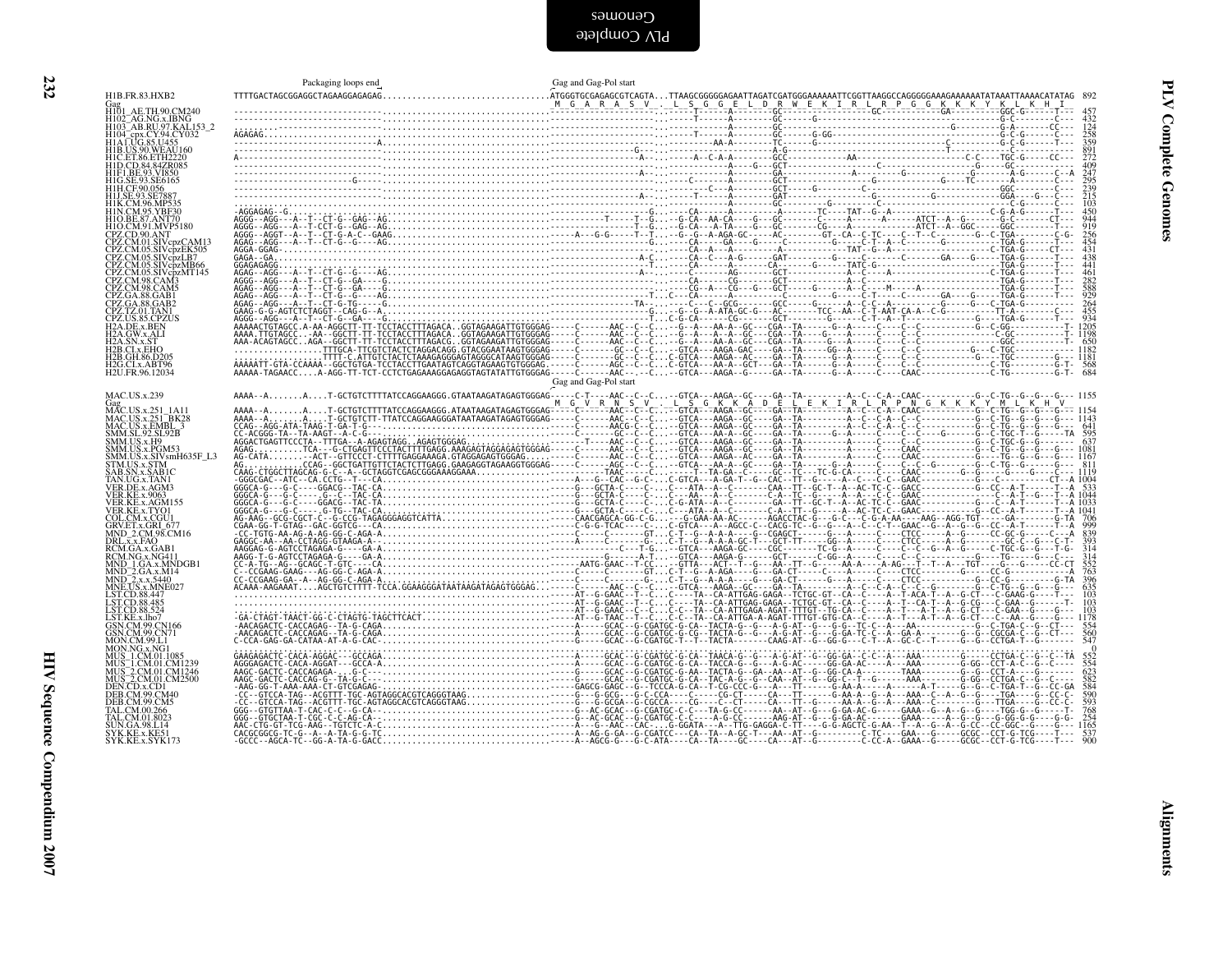| H1B.FR.83.HXB2                                          | TATGGGCAAGCAGGGAGCTAGAACGATTCGCAGTTAATCCTGGCCTGTTAGAAACATCAGAAGGCTGTAGACAAATACTGGGACAGCTACAACCATCCCTTCAGACAGGATCAGAAGAACTTAGATCATTATATAATACAGTAGCAACCCTCTATTGTGTGCATCAAAGG<br>$\label{eq:3} \begin{small} \textbf{MSE} & \textbf{MSE} & \textbf{MSE} & \textbf{MSE} & \textbf{MSE} & \textbf{MSE} & \textbf{MSE} & \textbf{MSE} & \textbf{MSE} & \textbf{MSE} & \textbf{MSE} & \textbf{MSE} & \textbf{MSE} & \textbf{MSE} & \textbf{MSE} & \textbf{MSE} & \textbf{MSE} & \textbf{MSE} & \textbf{MSE} & \textbf{MSE} & \textbf{MSE} & \textbf{MSE} & \textbf{MSE} & \textbf{MSE} & \textbf{MSE} & \textbf{MSE} &$ |  |  |
|---------------------------------------------------------|------------------------------------------------------------------------------------------------------------------------------------------------------------------------------------------------------------------------------------------------------------------------------------------------------------------------------------------------------------------------------------------------------------------------------------------------------------------------------------------------------------------------------------------------------------------------------------------------------------------|--|--|
| H101_AE.TH.90.CM240<br>AG NG x IRNG                     |                                                                                                                                                                                                                                                                                                                                                                                                                                                                                                                                                                                                                  |  |  |
| H103 AB.RU.97.KAL153<br>H104. cnx CY94 CY032            |                                                                                                                                                                                                                                                                                                                                                                                                                                                                                                                                                                                                                  |  |  |
| H1A1.UG.85.U455<br>H1B.US.90.WEAU160                    |                                                                                                                                                                                                                                                                                                                                                                                                                                                                                                                                                                                                                  |  |  |
| ` ET 86 ETH2220                                         |                                                                                                                                                                                                                                                                                                                                                                                                                                                                                                                                                                                                                  |  |  |
|                                                         |                                                                                                                                                                                                                                                                                                                                                                                                                                                                                                                                                                                                                  |  |  |
|                                                         |                                                                                                                                                                                                                                                                                                                                                                                                                                                                                                                                                                                                                  |  |  |
|                                                         |                                                                                                                                                                                                                                                                                                                                                                                                                                                                                                                                                                                                                  |  |  |
|                                                         |                                                                                                                                                                                                                                                                                                                                                                                                                                                                                                                                                                                                                  |  |  |
| PZ.CM.01.SIVcpzCAM13                                    |                                                                                                                                                                                                                                                                                                                                                                                                                                                                                                                                                                                                                  |  |  |
|                                                         |                                                                                                                                                                                                                                                                                                                                                                                                                                                                                                                                                                                                                  |  |  |
| $05.SIV$ cpzMT145                                       |                                                                                                                                                                                                                                                                                                                                                                                                                                                                                                                                                                                                                  |  |  |
|                                                         |                                                                                                                                                                                                                                                                                                                                                                                                                                                                                                                                                                                                                  |  |  |
|                                                         |                                                                                                                                                                                                                                                                                                                                                                                                                                                                                                                                                                                                                  |  |  |
|                                                         |                                                                                                                                                                                                                                                                                                                                                                                                                                                                                                                                                                                                                  |  |  |
|                                                         |                                                                                                                                                                                                                                                                                                                                                                                                                                                                                                                                                                                                                  |  |  |
| 2B GH 86 D20'                                           |                                                                                                                                                                                                                                                                                                                                                                                                                                                                                                                                                                                                                  |  |  |
| H2G.CLx.ABT96<br>H2H FR 96 12034                        |                                                                                                                                                                                                                                                                                                                                                                                                                                                                                                                                                                                                                  |  |  |
| <b>MAC.US.x.239</b>                                     | ---GCA-AT--AT----TA----T-G-T-AGCAGAAA------G--G-ACAA------A---CA-A------TTCGGTCT--GCT----TAG-G-CA-----C-----A-TT-A-A-AGCC-T---------T--CTGCGT<br>$\begin{smallmatrix} \mathbf{1}_{1} & \mathbf{1}_{2} & \mathbf{1}_{3} & \mathbf{1}_{4} & \mathbf{1}_{5} & \mathbf{1}_{6} & \mathbf{1}_{7} & \mathbf{1}_{8} & \mathbf{1}_{9} & \mathbf{1}_{10} & \mathbf{1}_{11} & \mathbf{1}_{12} & \mathbf{1}_{13} & \mathbf{1}_{14} & \mathbf{1}_{15} & \mathbf{1}_{16} & \mathbf{1}_{17} & \mathbf{1}_{18} & \mathbf{1}_{19} & \mathbf{1}_{10} & \mathbf{1}_{11} & \mathbf{1}_{12} & \mathbf$                                |  |  |
|                                                         |                                                                                                                                                                                                                                                                                                                                                                                                                                                                                                                                                                                                                  |  |  |
| MAC.US.x.251_BK28<br>MAC.US.x.EMBL_3<br>SMM.SL.92.SL92B |                                                                                                                                                                                                                                                                                                                                                                                                                                                                                                                                                                                                                  |  |  |
| <b>MM HS x H9</b><br>AM US x PGM53                      |                                                                                                                                                                                                                                                                                                                                                                                                                                                                                                                                                                                                                  |  |  |
| 4M.US.x.SIVsmH635F_L3                                   |                                                                                                                                                                                                                                                                                                                                                                                                                                                                                                                                                                                                                  |  |  |
|                                                         |                                                                                                                                                                                                                                                                                                                                                                                                                                                                                                                                                                                                                  |  |  |
| ER DE x AGM3                                            |                                                                                                                                                                                                                                                                                                                                                                                                                                                                                                                                                                                                                  |  |  |
|                                                         |                                                                                                                                                                                                                                                                                                                                                                                                                                                                                                                                                                                                                  |  |  |
| COL.CM.x.CGU1                                           |                                                                                                                                                                                                                                                                                                                                                                                                                                                                                                                                                                                                                  |  |  |
| ND-2.CM.98.CM16<br>RL x x FAO                           |                                                                                                                                                                                                                                                                                                                                                                                                                                                                                                                                                                                                                  |  |  |
| RCM.GA.x.GAB<br>CM.NG.x.NG411                           |                                                                                                                                                                                                                                                                                                                                                                                                                                                                                                                                                                                                                  |  |  |
| ND 2.GA.x.M14                                           |                                                                                                                                                                                                                                                                                                                                                                                                                                                                                                                                                                                                                  |  |  |
| NE HS x MNE02                                           |                                                                                                                                                                                                                                                                                                                                                                                                                                                                                                                                                                                                                  |  |  |
| ST CD 88 485                                            |                                                                                                                                                                                                                                                                                                                                                                                                                                                                                                                                                                                                                  |  |  |
| :T KE x lho7                                            |                                                                                                                                                                                                                                                                                                                                                                                                                                                                                                                                                                                                                  |  |  |
| N CM 99 CN71                                            |                                                                                                                                                                                                                                                                                                                                                                                                                                                                                                                                                                                                                  |  |  |
|                                                         |                                                                                                                                                                                                                                                                                                                                                                                                                                                                                                                                                                                                                  |  |  |
| S 1 CM 01 CM 123                                        |                                                                                                                                                                                                                                                                                                                                                                                                                                                                                                                                                                                                                  |  |  |
| 2 CM 01 CM2500                                          |                                                                                                                                                                                                                                                                                                                                                                                                                                                                                                                                                                                                                  |  |  |
|                                                         |                                                                                                                                                                                                                                                                                                                                                                                                                                                                                                                                                                                                                  |  |  |
|                                                         |                                                                                                                                                                                                                                                                                                                                                                                                                                                                                                                                                                                                                  |  |  |
|                                                         | -------G-T-AA--AT---TA-G--T-G-C---CAAG-AA------AG3---GTG--------CAGA-G--T--TC-GTCTGTIGG--T-TGTA-GA-C--G-AGG-C--GAGG-C--GTAGG------TGTGTG--TGCC---TGT-------G-C 133<br>-I------G-A-A------G-CA------GCC-CTCAGACCAG--TC-T----GTAA--                                                                                                                                                                                                                                                                                                                                                                                |  |  |
|                                                         |                                                                                                                                                                                                                                                                                                                                                                                                                                                                                                                                                                                                                  |  |  |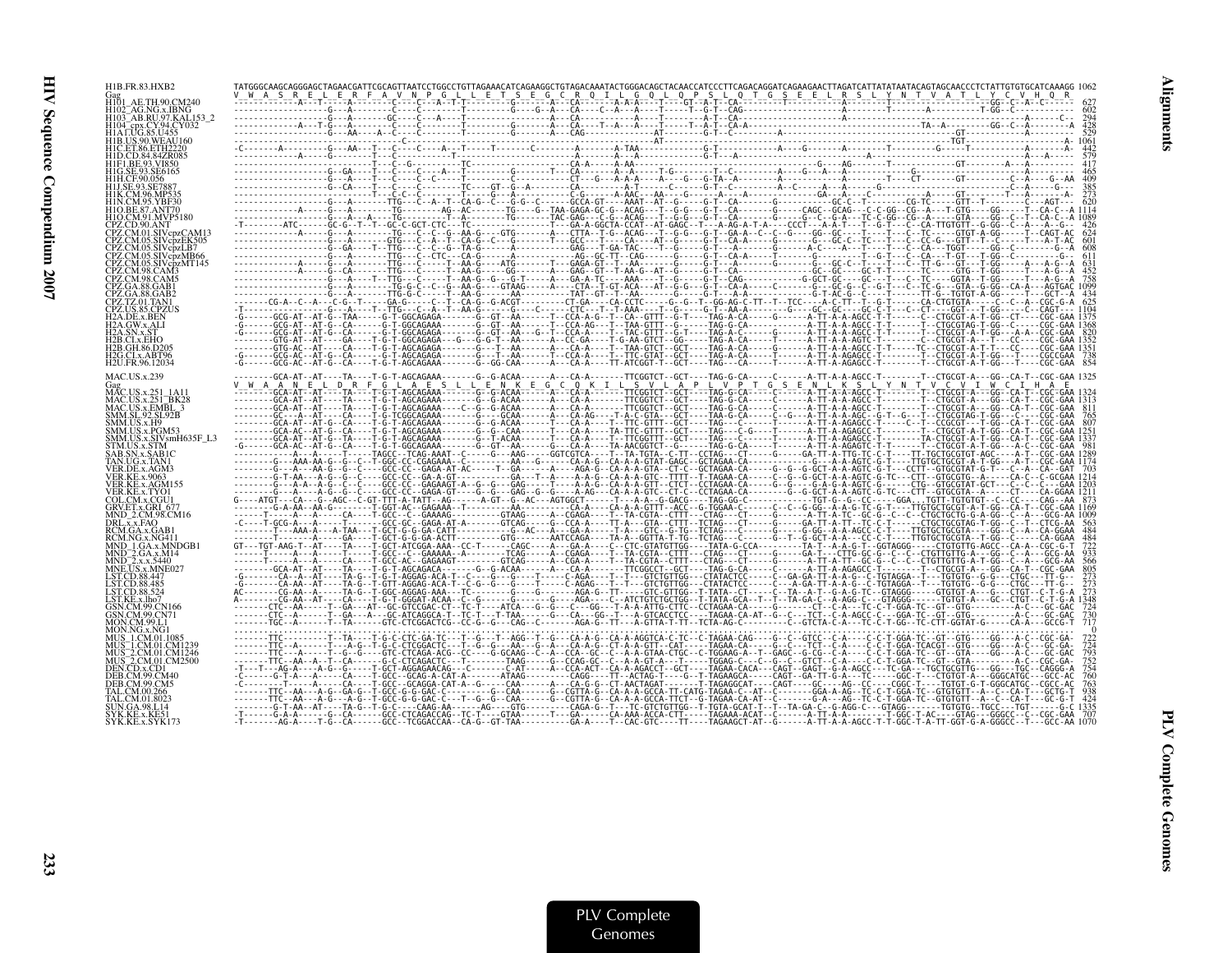| Gag<br>H101 AE.TH.90.CM240<br>HT01_AE.TH,90,CM240<br>HT03_AG.NG.x,IBNG<br>HT03_AB.RU/97,KAL153_2<br>HT04_BE.CY.94,CY032<br>HT04_BE.CY.94,CY035<br>HT04_BE.CY.94,CY035<br>HTD,CET.86,ETH2220<br>HTD,CET.86,ETH2220<br>HTD,EE.93,SEF65<br>HTD,EE.93,SEF85<br>HTM.CN.96,MP535<br>HTM.CM.96,MP535<br>CPZ.CD.90.ANT<br>CPZ.CM.01.SIVcpzCAM13<br>CPZ.CM.05.SIVcpzEK505<br>CPZ.CM.05.SIVcpzEK505<br>CPZ.CM.05.SIVcpzLB7<br>CPZ.CM.05.SIVcpzMF166<br>CPZ.CM.05.SIVcpzMT145<br>CPZ.CM.95.SIVcpzMT145<br>CPZ.CM.98.CAM5<br>CPZ.GA.88.GAB1<br>CPZ.TZ.01.TAN1<br>CPZ.TZ.01.TAN1<br>H2A.DE.x.BEN<br>H2A.DE.x.BEN<br>H2A.DE.x.BEN<br>H2A.DE.x.BEN<br>H2A.SN.x.ST<br>H2A.SN.x.ST<br>H2B.CI.x.EHO<br>H2B.GH.86.D205<br>H2G.CI.x.ABT96<br>H <sub>2</sub> U.FR.96.12034<br>MAC.US.x.239<br>Gag<br>MAC.US.x.251_1A11<br>MAC.US.x.251_1A11<br>MAC.US.x.251_BK28<br>SMM.SL.92.SL.925<br>SMM.SL.92.SL.92B<br>SMM.US.x.PGM53<br>SMM.US.x.STV.smH635F_L3<br>STM.US.x.STV.smH635F_L3<br>STM.US.x.STM<br>STM.US.x.STM<br>TAN.UG.x.TAN1<br>VER.DE.x.AGM3<br>VER.KE.x.9063<br>VER KE.x 9063<br>VER KE.x AGM155<br>COL.CM.x CGU1<br>COL.CM.x CGU1<br>COL.CM.x CGU1<br>MND_2.CM.98 CM16<br>NND_3 CM.36<br>RCM GA.x GAB1<br>NND_3 GA.x MNDGB1<br>MND_3 GA.x MNDGB1<br>MND_3 GA.x MNDGB1<br>MND_3 GA.x MNDGB1<br>LSTCD.88 445<br>LSTCD.88 445<br>LST.CD.88.485<br>LST.CD.88.524 | H1B.FR.83.HXB2 |  |
|-------------------------------------------------------------------------------------------------------------------------------------------------------------------------------------------------------------------------------------------------------------------------------------------------------------------------------------------------------------------------------------------------------------------------------------------------------------------------------------------------------------------------------------------------------------------------------------------------------------------------------------------------------------------------------------------------------------------------------------------------------------------------------------------------------------------------------------------------------------------------------------------------------------------------------------------------------------------------------------------------------------------------------------------------------------------------------------------------------------------------------------------------------------------------------------------------------------------------------------------------------------------------------------------------------------------------------------------------|----------------|--|
|                                                                                                                                                                                                                                                                                                                                                                                                                                                                                                                                                                                                                                                                                                                                                                                                                                                                                                                                                                                                                                                                                                                                                                                                                                                                                                                                                 |                |  |
|                                                                                                                                                                                                                                                                                                                                                                                                                                                                                                                                                                                                                                                                                                                                                                                                                                                                                                                                                                                                                                                                                                                                                                                                                                                                                                                                                 |                |  |
|                                                                                                                                                                                                                                                                                                                                                                                                                                                                                                                                                                                                                                                                                                                                                                                                                                                                                                                                                                                                                                                                                                                                                                                                                                                                                                                                                 |                |  |
|                                                                                                                                                                                                                                                                                                                                                                                                                                                                                                                                                                                                                                                                                                                                                                                                                                                                                                                                                                                                                                                                                                                                                                                                                                                                                                                                                 |                |  |
|                                                                                                                                                                                                                                                                                                                                                                                                                                                                                                                                                                                                                                                                                                                                                                                                                                                                                                                                                                                                                                                                                                                                                                                                                                                                                                                                                 |                |  |
|                                                                                                                                                                                                                                                                                                                                                                                                                                                                                                                                                                                                                                                                                                                                                                                                                                                                                                                                                                                                                                                                                                                                                                                                                                                                                                                                                 |                |  |
|                                                                                                                                                                                                                                                                                                                                                                                                                                                                                                                                                                                                                                                                                                                                                                                                                                                                                                                                                                                                                                                                                                                                                                                                                                                                                                                                                 |                |  |
|                                                                                                                                                                                                                                                                                                                                                                                                                                                                                                                                                                                                                                                                                                                                                                                                                                                                                                                                                                                                                                                                                                                                                                                                                                                                                                                                                 |                |  |
|                                                                                                                                                                                                                                                                                                                                                                                                                                                                                                                                                                                                                                                                                                                                                                                                                                                                                                                                                                                                                                                                                                                                                                                                                                                                                                                                                 |                |  |
|                                                                                                                                                                                                                                                                                                                                                                                                                                                                                                                                                                                                                                                                                                                                                                                                                                                                                                                                                                                                                                                                                                                                                                                                                                                                                                                                                 |                |  |
|                                                                                                                                                                                                                                                                                                                                                                                                                                                                                                                                                                                                                                                                                                                                                                                                                                                                                                                                                                                                                                                                                                                                                                                                                                                                                                                                                 |                |  |
| LST.CD.88,524<br>LST.CD.88,524<br>GSN.CM.99.CN166<br>GSN.CM.99.CN71<br>MON.NG.x.NG1<br>MUS_1.CM.01.CM1239<br>MUS_2.CM.01.CM1246<br>MUS_2.CM.01.CM2500<br>DEB.CM.99.CM40<br>DEB.CM.99.CM40<br>DEB.CM.99.CM40<br>DEB.CM.99.CM40                                                                                                                                                                                                                                                                                                                                                                                                                                                                                                                                                                                                                                                                                                                                                                                                                                                                                                                                                                                                                                                                                                                   |                |  |
| LLD.CM.59.CM3<br>TAL.CM.00.266<br>TAL.CM.01.8023<br>SUN.GA.98.L14<br>SYK.KE.x.KE51<br>SYK.KE.x.SYK173                                                                                                                                                                                                                                                                                                                                                                                                                                                                                                                                                                                                                                                                                                                                                                                                                                                                                                                                                                                                                                                                                                                                                                                                                                           |                |  |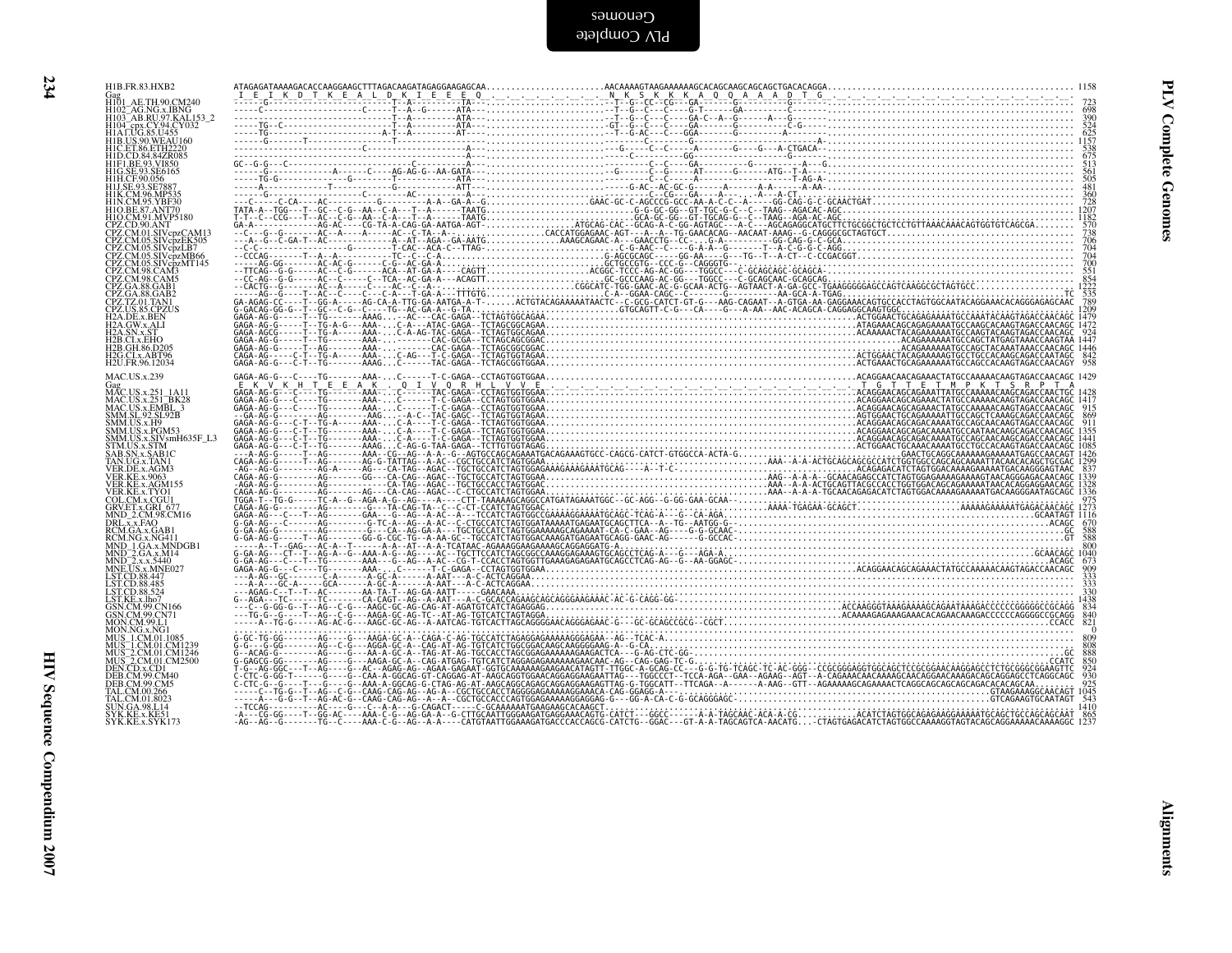|                                      | Gag p17 Matrix end Gag p24 Capsid start |  |  |  |
|--------------------------------------|-----------------------------------------|--|--|--|
| H1B.FR.83.HXB2                       |                                         |  |  |  |
|                                      |                                         |  |  |  |
| 1102_AG.NG.x.IBNG                    |                                         |  |  |  |
|                                      |                                         |  |  |  |
| 11B.US.90.WEAU160                    |                                         |  |  |  |
|                                      |                                         |  |  |  |
|                                      |                                         |  |  |  |
|                                      |                                         |  |  |  |
|                                      |                                         |  |  |  |
|                                      |                                         |  |  |  |
|                                      |                                         |  |  |  |
|                                      |                                         |  |  |  |
|                                      |                                         |  |  |  |
|                                      |                                         |  |  |  |
|                                      |                                         |  |  |  |
|                                      |                                         |  |  |  |
|                                      |                                         |  |  |  |
|                                      |                                         |  |  |  |
|                                      |                                         |  |  |  |
|                                      |                                         |  |  |  |
| I2B.GH.86.D205                       |                                         |  |  |  |
| I2G.CLx.ABT96<br>H2U.FR.96.12034     |                                         |  |  |  |
|                                      | Gag p17 Matrix end Gag p24 Capsid start |  |  |  |
| MAC.US.x.239                         |                                         |  |  |  |
| Gag<br>MAC.US.x.251_1A11<br>251_RK2  |                                         |  |  |  |
| MAC.US.x.251_BK28<br>MAC.US.x.EMBL_3 |                                         |  |  |  |
| MM.SL.92.SL92B                       |                                         |  |  |  |
| MM.US.x.H9<br>1M.US.x.PGM53          |                                         |  |  |  |
| IM.US.x.SIVsmH635F_L3<br>TM.US.x.STM |                                         |  |  |  |
|                                      |                                         |  |  |  |
|                                      |                                         |  |  |  |
|                                      |                                         |  |  |  |
|                                      |                                         |  |  |  |
| COL.CM.x.CGU1<br>RV ET x GRI-67      |                                         |  |  |  |
|                                      |                                         |  |  |  |
|                                      |                                         |  |  |  |
|                                      |                                         |  |  |  |
|                                      |                                         |  |  |  |
|                                      |                                         |  |  |  |
|                                      |                                         |  |  |  |
|                                      |                                         |  |  |  |
|                                      |                                         |  |  |  |
|                                      |                                         |  |  |  |
|                                      |                                         |  |  |  |
|                                      |                                         |  |  |  |
|                                      |                                         |  |  |  |
|                                      |                                         |  |  |  |
|                                      |                                         |  |  |  |
|                                      |                                         |  |  |  |
|                                      |                                         |  |  |  |
|                                      |                                         |  |  |  |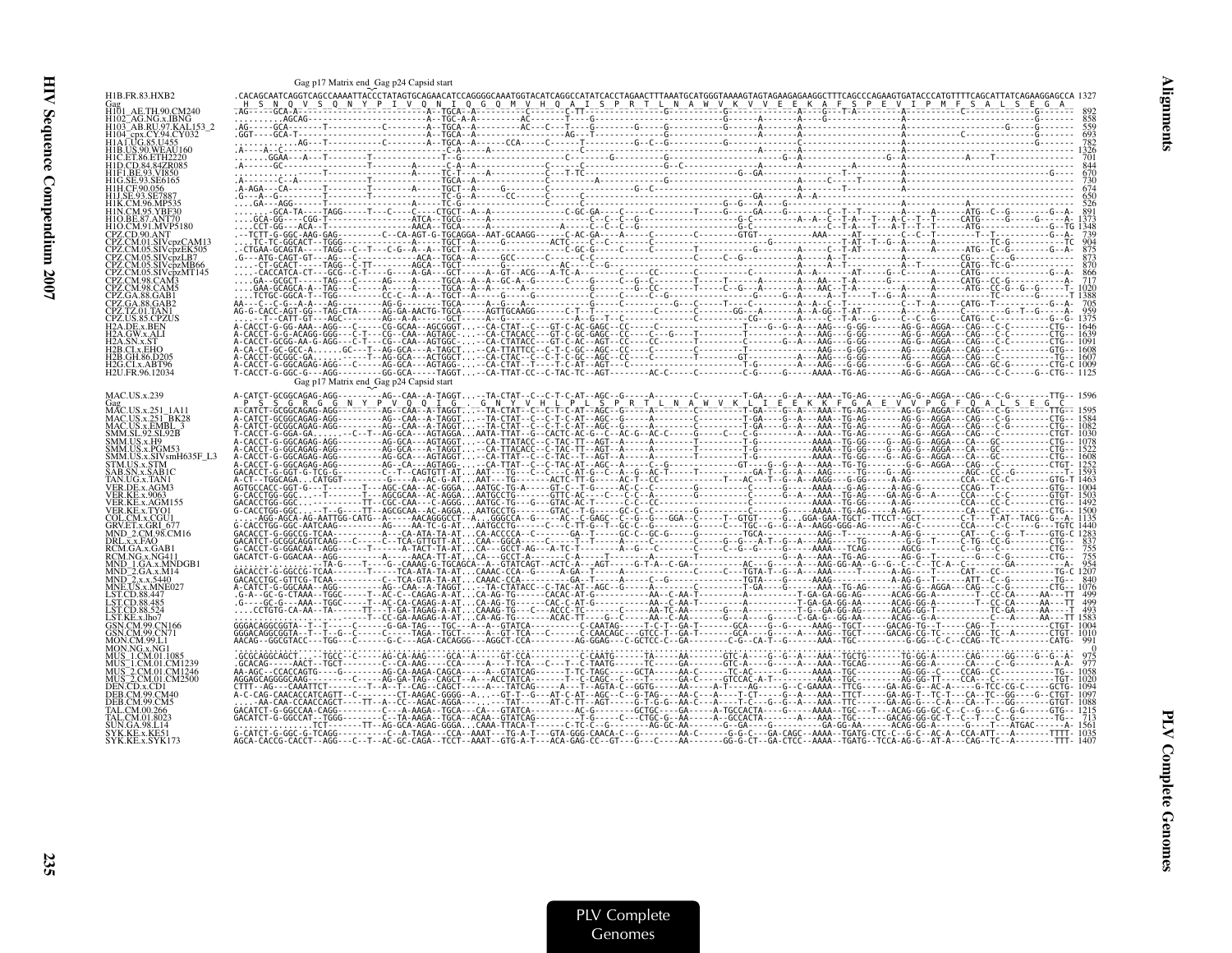| I |  |
|---|--|

| Gag<br>H101_AE.TH.90.CM240<br>H102_AG.NG.x.IBNG<br>H103_AB.RU.97.KAL.153_2<br>H104_asv.c v 94.CY032<br>H104_cpx.CY.94.CY032<br>H104_cpx.CY.94.CY032<br><b>H1B.US.90.WEAU160</b>                                                                                    |  |  |  |  |  |  |
|--------------------------------------------------------------------------------------------------------------------------------------------------------------------------------------------------------------------------------------------------------------------|--|--|--|--|--|--|
| HIB.US.90.WEAU<br>10 EET.86.ETH2220<br>HID.CD.84.84ZR085<br>HIF.I.BE.93.VI850<br>HIH.CF.90.056<br>HIH.CF.90.056<br>HIJ.SE.93.SE7887                                                                                                                                |  |  |  |  |  |  |
| H1K.CM.96.MP535<br>H1N.CM.95.YBF30<br>H1O.BE.87.ANT70<br>H1O.CM.91.MVP5180                                                                                                                                                                                         |  |  |  |  |  |  |
|                                                                                                                                                                                                                                                                    |  |  |  |  |  |  |
|                                                                                                                                                                                                                                                                    |  |  |  |  |  |  |
| HIO.CM.91.MVP5180<br>CPZ.CM.91.MVP5180<br>CPZ.CM.01.SIVcpzEK505<br>CPZ.CM.05.SIVcpzLR7<br>CPZ.CM.05.SIVcpzMF145<br>CPZ.CM.05.SIVcpzMF145<br>CPZ.CM.98.CAMS<br>CPZ.CM.98.CMM<br>CPZ.CM.98.CMM<br>CPZ.CM.88.GMB1<br>CPZ.CM.88.GMB1<br>CPZ.CM.88.CM2<br>CPZ.CM.88.CM2 |  |  |  |  |  |  |
| H2A.GW.x.ALI<br>H2A.SN.x.ST<br>H2B.CLx.EHO<br>H2B.CLx.EHO<br>H2B.GH.86.D205<br>H2B.GH.86.D205<br>H2U.FR.96.12034                                                                                                                                                   |  |  |  |  |  |  |
| MAC.US.x.239<br>Gag<br>MAC.US.x.251_1A11                                                                                                                                                                                                                           |  |  |  |  |  |  |
| MAC.US.x.251_BK28<br>MAC.US.x.251_BK28<br>MAC.US.x.EMBL_3<br>SMM.SL.92.SL92B                                                                                                                                                                                       |  |  |  |  |  |  |
| SMM.S.L.92.SL92B<br>SMM.US.x.H9<br>SMM.US.x.PGM53<br>SMM.US.x.SIVsmH635F_L3<br>SAB.SN.x.SABIC<br>SAB.SN.x.SABIC<br>VER DE x. TAM3                                                                                                                                  |  |  |  |  |  |  |
| VER.DE.x.AGM3<br><b>VER.KE.x.9063</b>                                                                                                                                                                                                                              |  |  |  |  |  |  |
| VER.KE.x.AGM155<br>VER.KE.x.AGM155<br>COL.CM.x.CGU1<br>GRV.ET.x.GRI_677<br>MND_2.CM.98.CM16                                                                                                                                                                        |  |  |  |  |  |  |
| MND-2.CM.98.CM16<br>DRL.x.x.FAO<br>RCM.GA.x.GAB1<br>MND-1.GA.x.MNDGB1<br>MND-2.GA.x.M14<br>MND-2.x.x.5440<br>MND-2.x.x.5440<br>MNE.US.x.MNE027                                                                                                                     |  |  |  |  |  |  |
| LST.CD.88.447                                                                                                                                                                                                                                                      |  |  |  |  |  |  |
| EST.CD.88.447<br>LST.CD.88.485<br>LST.CD.88.524<br>CSN.CM.99.CN166<br>GSN.CM.99.CN166<br><b>MON.CM.99.L1</b>                                                                                                                                                       |  |  |  |  |  |  |
| MON.NG.x.NG1<br>MUN.NG.X.NG1<br>MUS_1.CM.01.1085<br>MUS_1.CM.01.CM1239<br>MUS_2.CM.01.CM1246<br>MUS_2.CM.01.CD1<br>DEN.CD.x.CD1<br>DEN.CD.x.CD1<br>DER.CM.99.CM40                                                                                                  |  |  |  |  |  |  |
| DEB.CM.99.CM5                                                                                                                                                                                                                                                      |  |  |  |  |  |  |
| DEB.C.W.397.C.W.<br>TAL.C.M.00.266<br>TAL.C.M.01.8023<br>SVK.KE.x.KE51<br>SYK.KE.x.KE51                                                                                                                                                                            |  |  |  |  |  |  |
|                                                                                                                                                                                                                                                                    |  |  |  |  |  |  |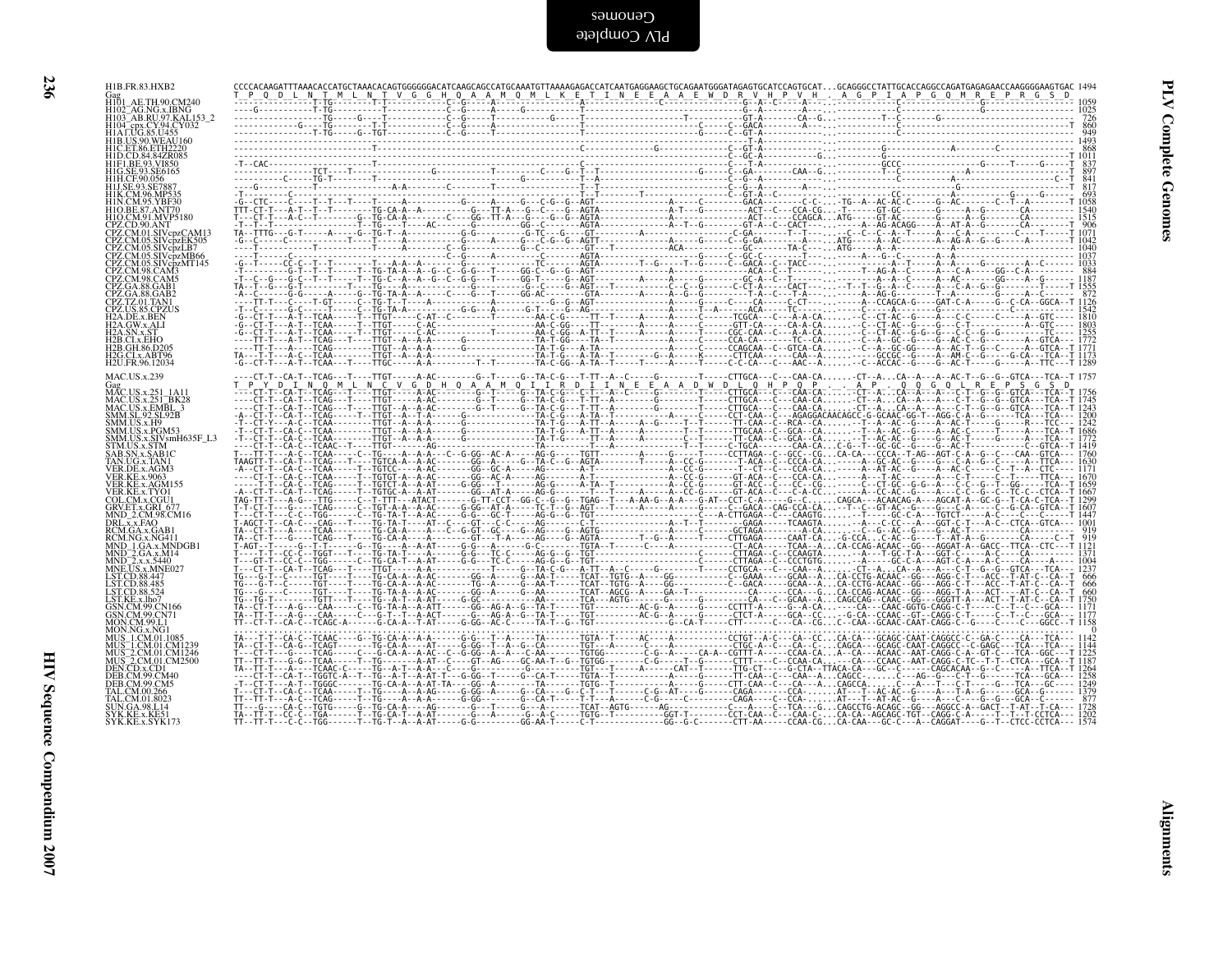Alignments

| H103 <sup>-</sup> AB.RU.97.KAL<br>H1A1.UG.85.U455<br><b>H1B.US.90.WEAU160</b><br><b>H1I SE 93 SE788</b><br>H1K.CM.96.MP535<br>H1O BE 87 ANT70<br>H1O CM 91 MVP5180<br>CPZ.CD.90.ANT<br>CPZ.CM.01.SIVcpzCAM13<br>CPZ.CM.05.SIVcdzEK505<br>CPZ CM 05.SIVcpzLB7<br>CPZ.CM.05.SIVcpzMB66<br>CPZ.CM.98.CAM3<br>CPZ.GA.88.GAB1<br>CPZ.GA.88.GAB2<br>CPZ TZ 01 TAN1<br>CPZ.US.85.CPZUS<br>H <sub>2</sub> A.DE.x.BEN<br>2B.CLx.EHO<br>42B.GH.86.D20<br>H2G.CLx.ABT96<br>H2U.FR.96.12034<br><b>MAC.US.x.239</b><br><b>US.x.251 BK28</b><br>MAC.US.x.EMBL 3<br>SMM.SL.92.SL92B<br>SMM.US.x.H9<br>SMM.US.x.PGM53<br>SMM.US.x.SIVsmH635F_L3<br>STM.US.x.STM<br>SAB.SN.x.SAB1C<br>FAN.UG.x.TAN1<br>VER.DE.x.AGM3<br>/ER.KE.x.TYO1<br>COL.CM.x.CGU1<br>GRV.ET.x.GRI 677<br>MND 2.CM.98.CM16<br>DRL.x.x.FAO<br>RCM.GA.x.GAB1<br>RCM.NG.x.NG411<br>MND 2.GA.x.M14<br>AND <sup>-2</sup> .x.x.5440<br>MNE.US.x.MNE027<br><b>ST.CD.88.447</b><br>ST.CD.88.485<br>T CD 88 524<br>MUS 1.CM.01.CM1239<br>MUS 2.CM.01.CM1246<br>MUS <sup>-2</sup> .CM.01.CM2500<br>DEN CD.x.CD1<br>DER CM 99 CM5 | H1B.FR.83.HXB2  |  |  |
|---------------------------------------------------------------------------------------------------------------------------------------------------------------------------------------------------------------------------------------------------------------------------------------------------------------------------------------------------------------------------------------------------------------------------------------------------------------------------------------------------------------------------------------------------------------------------------------------------------------------------------------------------------------------------------------------------------------------------------------------------------------------------------------------------------------------------------------------------------------------------------------------------------------------------------------------------------------------------------------------------------------------------------------------------------------------------|-----------------|--|--|
|                                                                                                                                                                                                                                                                                                                                                                                                                                                                                                                                                                                                                                                                                                                                                                                                                                                                                                                                                                                                                                                                           |                 |  |  |
| $\begin{array}{l} \textbf{0.69}\footnotesize{\begin{array}{l} \textbf{0.70}\footnotesize{\begin{array}{l} \textbf{0.81}\footnotesize{\begin{array}{l} \textbf{0.92}\footnotesize{\begin{array}{l} \textbf{0.93}\footnotesize{\begin{array}{l} \textbf{0.94}\footnotesize{\begin{array}{l} \textbf{0.95}\footnotesize{\begin{array}{l} \textbf{0.96}\footnotesize{\begin{array}{l} \textbf{0.97}\footnotesize{\begin{array}{l} \textbf{0.98}\footnotesize{\begin{array}{l} \textbf{0.98}\footnotesize{\begin{array}{l} \textbf{$                                                                                                                                                                                                                                                                                                                                                                                                                                                                                                                                           |                 |  |  |
|                                                                                                                                                                                                                                                                                                                                                                                                                                                                                                                                                                                                                                                                                                                                                                                                                                                                                                                                                                                                                                                                           |                 |  |  |
|                                                                                                                                                                                                                                                                                                                                                                                                                                                                                                                                                                                                                                                                                                                                                                                                                                                                                                                                                                                                                                                                           |                 |  |  |
|                                                                                                                                                                                                                                                                                                                                                                                                                                                                                                                                                                                                                                                                                                                                                                                                                                                                                                                                                                                                                                                                           |                 |  |  |
|                                                                                                                                                                                                                                                                                                                                                                                                                                                                                                                                                                                                                                                                                                                                                                                                                                                                                                                                                                                                                                                                           |                 |  |  |
|                                                                                                                                                                                                                                                                                                                                                                                                                                                                                                                                                                                                                                                                                                                                                                                                                                                                                                                                                                                                                                                                           |                 |  |  |
|                                                                                                                                                                                                                                                                                                                                                                                                                                                                                                                                                                                                                                                                                                                                                                                                                                                                                                                                                                                                                                                                           |                 |  |  |
|                                                                                                                                                                                                                                                                                                                                                                                                                                                                                                                                                                                                                                                                                                                                                                                                                                                                                                                                                                                                                                                                           |                 |  |  |
|                                                                                                                                                                                                                                                                                                                                                                                                                                                                                                                                                                                                                                                                                                                                                                                                                                                                                                                                                                                                                                                                           |                 |  |  |
|                                                                                                                                                                                                                                                                                                                                                                                                                                                                                                                                                                                                                                                                                                                                                                                                                                                                                                                                                                                                                                                                           |                 |  |  |
|                                                                                                                                                                                                                                                                                                                                                                                                                                                                                                                                                                                                                                                                                                                                                                                                                                                                                                                                                                                                                                                                           |                 |  |  |
|                                                                                                                                                                                                                                                                                                                                                                                                                                                                                                                                                                                                                                                                                                                                                                                                                                                                                                                                                                                                                                                                           |                 |  |  |
|                                                                                                                                                                                                                                                                                                                                                                                                                                                                                                                                                                                                                                                                                                                                                                                                                                                                                                                                                                                                                                                                           |                 |  |  |
|                                                                                                                                                                                                                                                                                                                                                                                                                                                                                                                                                                                                                                                                                                                                                                                                                                                                                                                                                                                                                                                                           |                 |  |  |
|                                                                                                                                                                                                                                                                                                                                                                                                                                                                                                                                                                                                                                                                                                                                                                                                                                                                                                                                                                                                                                                                           |                 |  |  |
|                                                                                                                                                                                                                                                                                                                                                                                                                                                                                                                                                                                                                                                                                                                                                                                                                                                                                                                                                                                                                                                                           |                 |  |  |
|                                                                                                                                                                                                                                                                                                                                                                                                                                                                                                                                                                                                                                                                                                                                                                                                                                                                                                                                                                                                                                                                           |                 |  |  |
|                                                                                                                                                                                                                                                                                                                                                                                                                                                                                                                                                                                                                                                                                                                                                                                                                                                                                                                                                                                                                                                                           |                 |  |  |
|                                                                                                                                                                                                                                                                                                                                                                                                                                                                                                                                                                                                                                                                                                                                                                                                                                                                                                                                                                                                                                                                           |                 |  |  |
|                                                                                                                                                                                                                                                                                                                                                                                                                                                                                                                                                                                                                                                                                                                                                                                                                                                                                                                                                                                                                                                                           |                 |  |  |
|                                                                                                                                                                                                                                                                                                                                                                                                                                                                                                                                                                                                                                                                                                                                                                                                                                                                                                                                                                                                                                                                           |                 |  |  |
|                                                                                                                                                                                                                                                                                                                                                                                                                                                                                                                                                                                                                                                                                                                                                                                                                                                                                                                                                                                                                                                                           |                 |  |  |
|                                                                                                                                                                                                                                                                                                                                                                                                                                                                                                                                                                                                                                                                                                                                                                                                                                                                                                                                                                                                                                                                           |                 |  |  |
|                                                                                                                                                                                                                                                                                                                                                                                                                                                                                                                                                                                                                                                                                                                                                                                                                                                                                                                                                                                                                                                                           |                 |  |  |
|                                                                                                                                                                                                                                                                                                                                                                                                                                                                                                                                                                                                                                                                                                                                                                                                                                                                                                                                                                                                                                                                           |                 |  |  |
|                                                                                                                                                                                                                                                                                                                                                                                                                                                                                                                                                                                                                                                                                                                                                                                                                                                                                                                                                                                                                                                                           |                 |  |  |
|                                                                                                                                                                                                                                                                                                                                                                                                                                                                                                                                                                                                                                                                                                                                                                                                                                                                                                                                                                                                                                                                           |                 |  |  |
|                                                                                                                                                                                                                                                                                                                                                                                                                                                                                                                                                                                                                                                                                                                                                                                                                                                                                                                                                                                                                                                                           |                 |  |  |
|                                                                                                                                                                                                                                                                                                                                                                                                                                                                                                                                                                                                                                                                                                                                                                                                                                                                                                                                                                                                                                                                           |                 |  |  |
|                                                                                                                                                                                                                                                                                                                                                                                                                                                                                                                                                                                                                                                                                                                                                                                                                                                                                                                                                                                                                                                                           |                 |  |  |
|                                                                                                                                                                                                                                                                                                                                                                                                                                                                                                                                                                                                                                                                                                                                                                                                                                                                                                                                                                                                                                                                           |                 |  |  |
|                                                                                                                                                                                                                                                                                                                                                                                                                                                                                                                                                                                                                                                                                                                                                                                                                                                                                                                                                                                                                                                                           |                 |  |  |
|                                                                                                                                                                                                                                                                                                                                                                                                                                                                                                                                                                                                                                                                                                                                                                                                                                                                                                                                                                                                                                                                           |                 |  |  |
|                                                                                                                                                                                                                                                                                                                                                                                                                                                                                                                                                                                                                                                                                                                                                                                                                                                                                                                                                                                                                                                                           |                 |  |  |
|                                                                                                                                                                                                                                                                                                                                                                                                                                                                                                                                                                                                                                                                                                                                                                                                                                                                                                                                                                                                                                                                           |                 |  |  |
|                                                                                                                                                                                                                                                                                                                                                                                                                                                                                                                                                                                                                                                                                                                                                                                                                                                                                                                                                                                                                                                                           |                 |  |  |
|                                                                                                                                                                                                                                                                                                                                                                                                                                                                                                                                                                                                                                                                                                                                                                                                                                                                                                                                                                                                                                                                           |                 |  |  |
|                                                                                                                                                                                                                                                                                                                                                                                                                                                                                                                                                                                                                                                                                                                                                                                                                                                                                                                                                                                                                                                                           |                 |  |  |
|                                                                                                                                                                                                                                                                                                                                                                                                                                                                                                                                                                                                                                                                                                                                                                                                                                                                                                                                                                                                                                                                           |                 |  |  |
|                                                                                                                                                                                                                                                                                                                                                                                                                                                                                                                                                                                                                                                                                                                                                                                                                                                                                                                                                                                                                                                                           |                 |  |  |
|                                                                                                                                                                                                                                                                                                                                                                                                                                                                                                                                                                                                                                                                                                                                                                                                                                                                                                                                                                                                                                                                           |                 |  |  |
|                                                                                                                                                                                                                                                                                                                                                                                                                                                                                                                                                                                                                                                                                                                                                                                                                                                                                                                                                                                                                                                                           |                 |  |  |
|                                                                                                                                                                                                                                                                                                                                                                                                                                                                                                                                                                                                                                                                                                                                                                                                                                                                                                                                                                                                                                                                           |                 |  |  |
|                                                                                                                                                                                                                                                                                                                                                                                                                                                                                                                                                                                                                                                                                                                                                                                                                                                                                                                                                                                                                                                                           |                 |  |  |
|                                                                                                                                                                                                                                                                                                                                                                                                                                                                                                                                                                                                                                                                                                                                                                                                                                                                                                                                                                                                                                                                           |                 |  |  |
|                                                                                                                                                                                                                                                                                                                                                                                                                                                                                                                                                                                                                                                                                                                                                                                                                                                                                                                                                                                                                                                                           |                 |  |  |
|                                                                                                                                                                                                                                                                                                                                                                                                                                                                                                                                                                                                                                                                                                                                                                                                                                                                                                                                                                                                                                                                           |                 |  |  |
|                                                                                                                                                                                                                                                                                                                                                                                                                                                                                                                                                                                                                                                                                                                                                                                                                                                                                                                                                                                                                                                                           |                 |  |  |
|                                                                                                                                                                                                                                                                                                                                                                                                                                                                                                                                                                                                                                                                                                                                                                                                                                                                                                                                                                                                                                                                           |                 |  |  |
|                                                                                                                                                                                                                                                                                                                                                                                                                                                                                                                                                                                                                                                                                                                                                                                                                                                                                                                                                                                                                                                                           | SYK.KE.x.SYK173 |  |  |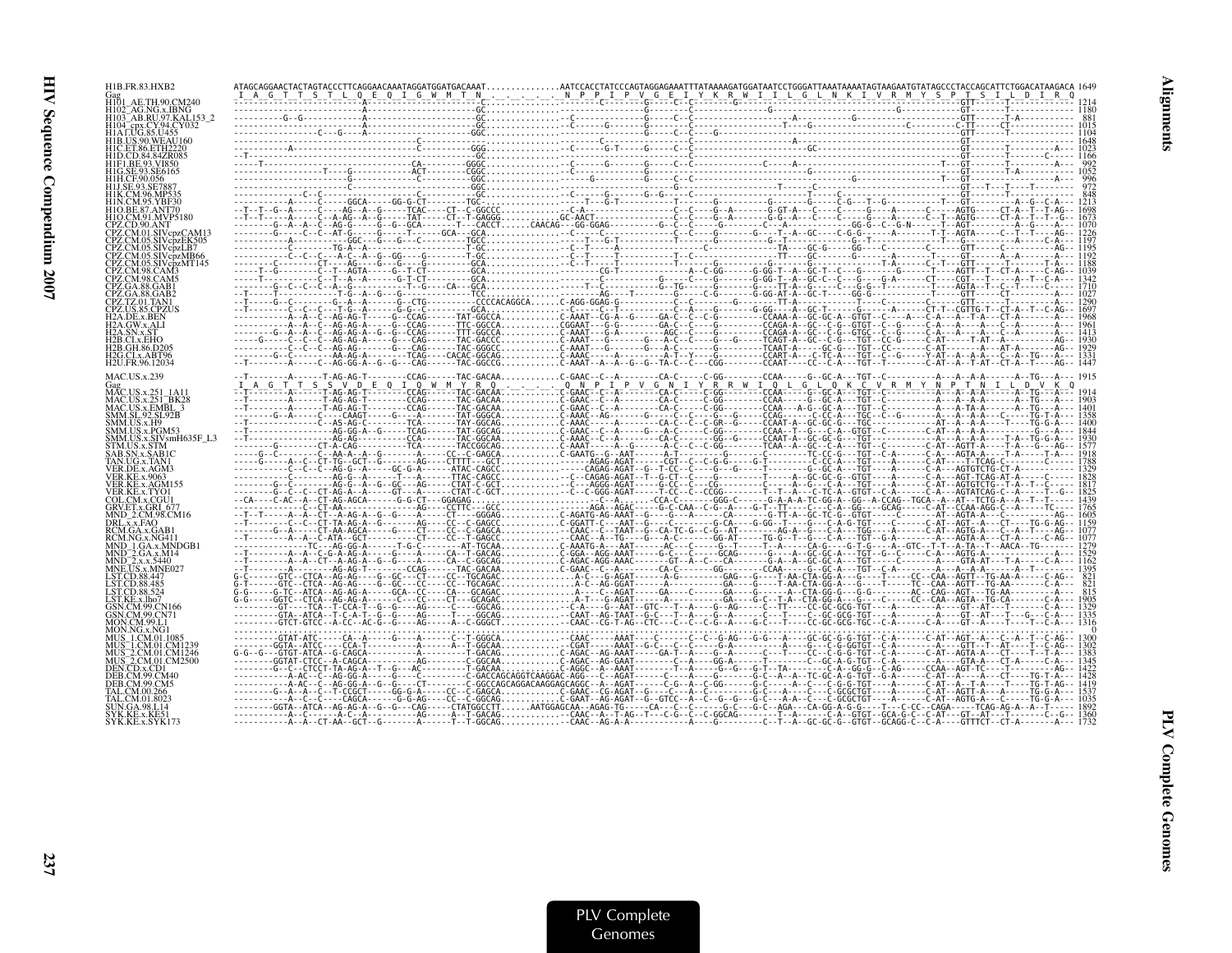| I  |  |
|----|--|
| ۰. |  |

| HIB.US.90.WEAU160<br>HIC.ET.86.ETH2220<br>HID.CD.84.84ZR085<br>HIFI.BE.93.VI850<br>HIG.SE.93.SE6165<br>HIH.CF.90.056<br>H1J.SE.93.SE7887<br>HIK.CM.96.MP535<br>HIK.CM.95.YBF30<br>HIO.BE.87.ANT70<br>HIO.CM.91.MVP5180<br>CPZ.CD.90.ANT<br>CPZ.CD.90.ANT<br>CPZ.CM.01.SIVcpzCAM13<br>CPZ.CM.01.SIVepzCAW11<br>CPZ.CM.05.SIVepzLB7<br>CPZ.CM.05.SIVepzLB7<br>CPZ.CM.05.SIVepzMT145<br>CPZ.CM.98.CAM5<br>CPZ.CM.98.CAM5<br>CPZ.CA.88.GAB1<br>CPZ.GA.88.GAB2<br>CPZ.TZ.01.TAN1<br>CPZ.US.85.CPZUS<br>H2A.DE.x.BEN<br>H2A.QW.x.ALI<br>H2A.SN.x.ST<br>H2B.CI.x.EHO |  |
|---------------------------------------------------------------------------------------------------------------------------------------------------------------------------------------------------------------------------------------------------------------------------------------------------------------------------------------------------------------------------------------------------------------------------------------------------------------------------------------------------------------------------------------------------------------|--|
|                                                                                                                                                                                                                                                                                                                                                                                                                                                                                                                                                               |  |
|                                                                                                                                                                                                                                                                                                                                                                                                                                                                                                                                                               |  |
|                                                                                                                                                                                                                                                                                                                                                                                                                                                                                                                                                               |  |
|                                                                                                                                                                                                                                                                                                                                                                                                                                                                                                                                                               |  |
| MAC.US.x.239                                                                                                                                                                                                                                                                                                                                                                                                                                                                                                                                                  |  |
| SMM.US.x.H9<br>SMM.US.x.H9<br>SMM.US.x.PGM53<br>SMM.US.x.STM<br>STM.US.x.STM<br>SAB.SN.x.SAB1C<br>TAN.UG.x.TAN1<br>VER.DE.x.AGM3                                                                                                                                                                                                                                                                                                                                                                                                                              |  |
| VER.BE.x.AGWE3<br>VER.KE.x.AGM155<br>VER.KE.x.AGM155<br>COL.CM.x.CGU1<br>GRV.E 7.x.GRU5 6741<br>MRV.E 7.x.GRU5 6741<br>MND_2.CM.98.CM16                                                                                                                                                                                                                                                                                                                                                                                                                       |  |
| MND_2CM-98.CM16<br>DRLxx,FAO<br>RCM.NG.x,GAB1<br>RCM.NG.x,NG411<br>RCM.NG.x,SA40<br>MND_2.GA.x,M44<br>MND_2.x,X,SA40<br>NCCX,SA402027<br>LST.CD.88.4452<br>LST.CD.88.4452<br>LST.CD.88.4524<br>LST.CD.88.4524                                                                                                                                                                                                                                                                                                                                                 |  |
| GSN.CM.99.CN166<br>GSN.CM.99.CN71                                                                                                                                                                                                                                                                                                                                                                                                                                                                                                                             |  |
| GSN.CM.99.CN71<br>MON.CM.99.L1<br>MUS_1.CM.01.1085<br>MUS_1.CM.01.1085<br>MUS_2.CM.01.CM1246<br>MUS_2.CM.01.CM2500<br>DEB.CM.99.CM40<br>DEB.CM.99.CM40<br>DEB.CM.99.CM40<br>DEB.CM.99.CM40<br>TAL CM 00.265                                                                                                                                                                                                                                                                                                                                                   |  |
| FAL.CM.00.266<br>TAL.CM.00.266<br>SUN.GA.98.L14<br>SYK.KE.x.KE51                                                                                                                                                                                                                                                                                                                                                                                                                                                                                              |  |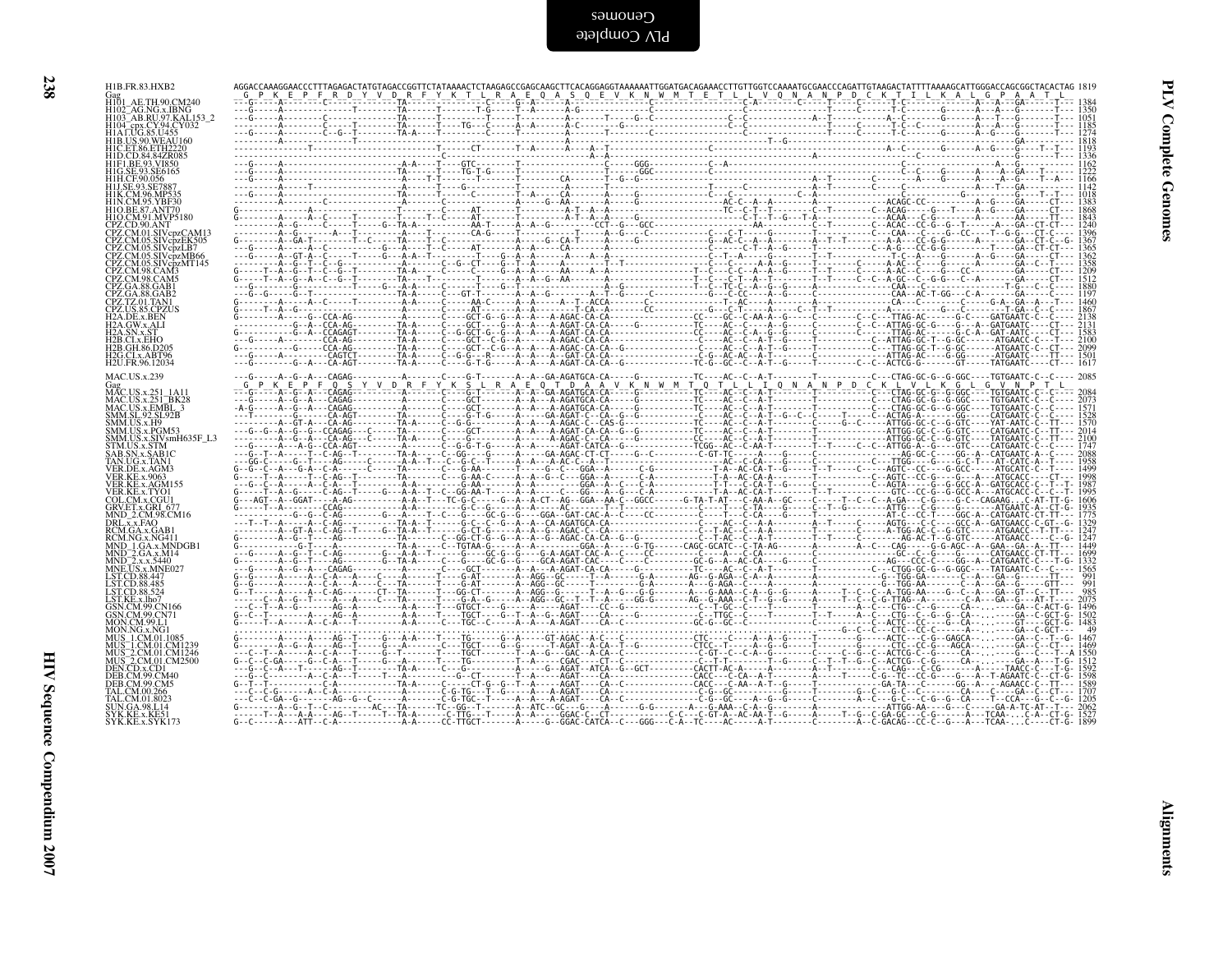|                                                                                                                                                                          | Gag p24 Capsid end_Gag p2 start        | Gag-Pol fusion TF protein start<br>Gag p2 end Gag p7 nucleocapsid start |
|--------------------------------------------------------------------------------------------------------------------------------------------------------------------------|----------------------------------------|-------------------------------------------------------------------------|
| H1B.FR.83.HXB2                                                                                                                                                           |                                        |                                                                         |
| Gag<br>H101_AE.TH.90.CM240                                                                                                                                               |                                        |                                                                         |
|                                                                                                                                                                          |                                        |                                                                         |
|                                                                                                                                                                          |                                        |                                                                         |
|                                                                                                                                                                          |                                        |                                                                         |
|                                                                                                                                                                          |                                        |                                                                         |
|                                                                                                                                                                          |                                        |                                                                         |
|                                                                                                                                                                          |                                        |                                                                         |
|                                                                                                                                                                          |                                        |                                                                         |
|                                                                                                                                                                          |                                        |                                                                         |
|                                                                                                                                                                          |                                        |                                                                         |
|                                                                                                                                                                          |                                        |                                                                         |
|                                                                                                                                                                          |                                        |                                                                         |
|                                                                                                                                                                          |                                        |                                                                         |
|                                                                                                                                                                          |                                        |                                                                         |
|                                                                                                                                                                          |                                        |                                                                         |
|                                                                                                                                                                          |                                        |                                                                         |
| 2G.CLx.ABT96                                                                                                                                                             |                                        |                                                                         |
| H2U.FR.96.12034                                                                                                                                                          |                                        |                                                                         |
| <b>MAC.US.x.239</b>                                                                                                                                                      | Gag p24 Capsid end_Gag p2 Spacer start | Gag p2 Spacer end_Gag p8 Nucleocapsid start                             |
| <b>START CONTRACTS</b><br>MAC.US.x.251_BK28<br>MAC.US.x.251_BK28<br>MAC.US.x.EMBL_3<br>SMM.SL.92.SL92B<br>SMM.US.x.H9<br>SMM.US.x.H9<br>SMM.US.x.PGM53<br>SMM.US.x.PGM53 |                                        |                                                                         |
|                                                                                                                                                                          |                                        |                                                                         |
|                                                                                                                                                                          |                                        |                                                                         |
|                                                                                                                                                                          |                                        |                                                                         |
|                                                                                                                                                                          |                                        |                                                                         |
|                                                                                                                                                                          |                                        |                                                                         |
|                                                                                                                                                                          |                                        |                                                                         |
|                                                                                                                                                                          |                                        |                                                                         |
|                                                                                                                                                                          |                                        |                                                                         |
|                                                                                                                                                                          |                                        |                                                                         |
|                                                                                                                                                                          |                                        |                                                                         |
|                                                                                                                                                                          |                                        |                                                                         |
|                                                                                                                                                                          |                                        |                                                                         |
|                                                                                                                                                                          |                                        |                                                                         |
|                                                                                                                                                                          |                                        |                                                                         |
|                                                                                                                                                                          |                                        |                                                                         |
|                                                                                                                                                                          |                                        |                                                                         |
|                                                                                                                                                                          |                                        |                                                                         |
|                                                                                                                                                                          |                                        |                                                                         |
|                                                                                                                                                                          |                                        |                                                                         |
|                                                                                                                                                                          |                                        |                                                                         |
|                                                                                                                                                                          |                                        |                                                                         |
| SYK.KE.x.SYK173                                                                                                                                                          |                                        |                                                                         |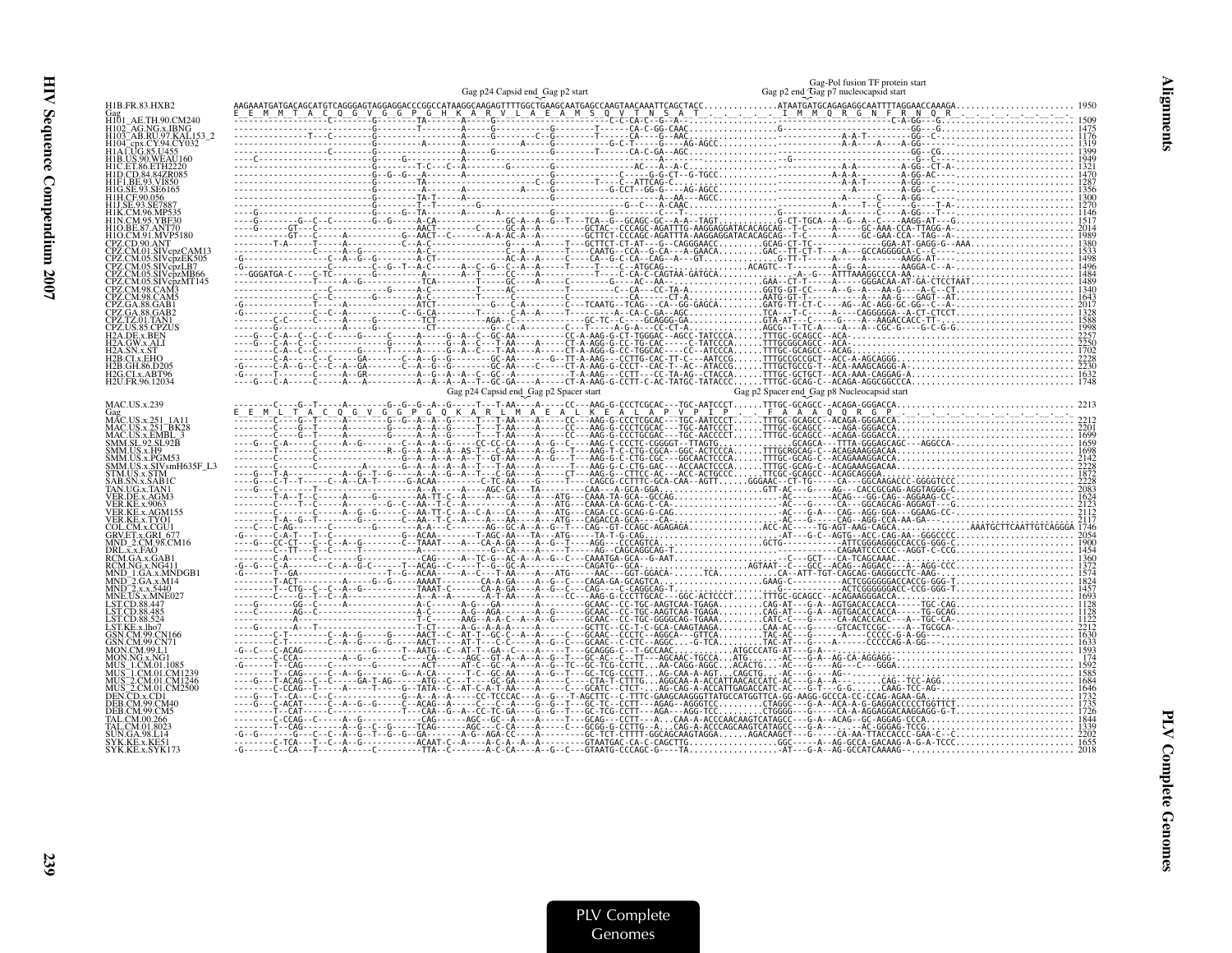Cenomes<br>applete

| H1B.FR.83.HXB2                                                   |                                                                                                                                                                                                                                                                                                                                                                                                                   |
|------------------------------------------------------------------|-------------------------------------------------------------------------------------------------------------------------------------------------------------------------------------------------------------------------------------------------------------------------------------------------------------------------------------------------------------------------------------------------------------------|
| AE.TH.90.CM240                                                   |                                                                                                                                                                                                                                                                                                                                                                                                                   |
| H102 <sup>-</sup> AG.NG.x.IBNG                                   |                                                                                                                                                                                                                                                                                                                                                                                                                   |
| H103 <sup>-</sup> AB.RU.97.KAL153-2<br>H104_cpx.CY.94.CY032      |                                                                                                                                                                                                                                                                                                                                                                                                                   |
| H1A LUG.85.U455                                                  |                                                                                                                                                                                                                                                                                                                                                                                                                   |
| H1B.US.90.WEAU160                                                |                                                                                                                                                                                                                                                                                                                                                                                                                   |
| H1C. ET. 86. ETH 2220<br>H1D.CD.84.84ZR085                       |                                                                                                                                                                                                                                                                                                                                                                                                                   |
| H1F1.BE.93.VI850                                                 |                                                                                                                                                                                                                                                                                                                                                                                                                   |
| H1G.SE.93.SE6165                                                 |                                                                                                                                                                                                                                                                                                                                                                                                                   |
| H1H.CE90.056<br>H1J.SE.93.SE7887                                 |                                                                                                                                                                                                                                                                                                                                                                                                                   |
| H1K.CM.96.MP535                                                  |                                                                                                                                                                                                                                                                                                                                                                                                                   |
| H1N.CM.95.YBF30                                                  |                                                                                                                                                                                                                                                                                                                                                                                                                   |
| H1O.BE.87.ANT70<br>H1O.CM.91.MVP5180                             |                                                                                                                                                                                                                                                                                                                                                                                                                   |
| CPZ.CD.90.ANT                                                    |                                                                                                                                                                                                                                                                                                                                                                                                                   |
| CPZ.CM.01.SIVcpzCAM13<br>CPZ.CM.05.SIVcpzEK505                   |                                                                                                                                                                                                                                                                                                                                                                                                                   |
| CPZ.CM.05.SIVcpzLB7                                              |                                                                                                                                                                                                                                                                                                                                                                                                                   |
| CPZ.CM.05.SIVcpzMB66                                             |                                                                                                                                                                                                                                                                                                                                                                                                                   |
| CPZ.CM.05.SIVcpzMT145<br>CPZ.CM.98.CAM3                          |                                                                                                                                                                                                                                                                                                                                                                                                                   |
| CPZ.CM.98.CAM5                                                   |                                                                                                                                                                                                                                                                                                                                                                                                                   |
| CPZ.GA.88.GAB1<br>CPZ.GA.88.GAB2                                 |                                                                                                                                                                                                                                                                                                                                                                                                                   |
| CPZ.TZ.01.TAN1                                                   | $\frac{1}{666} \cdot \frac{1}{666} \cdot \frac{1}{666} \cdot \frac{1}{666} \cdot \frac{1}{666} \cdot \frac{1}{666} \cdot \frac{1}{666} \cdot \frac{1}{666} \cdot \frac{1}{666} \cdot \frac{1}{666} \cdot \frac{1}{666} \cdot \frac{1}{666} \cdot \frac{1}{666} \cdot \frac{1}{666} \cdot \frac{1}{666} \cdot \frac{1}{666} \cdot \frac{1}{666} \cdot \frac{1}{666} \cdot \frac{1}{666} \cdot \frac{1}{666} \cdot$ |
| CPZ.US.85.CPZUS                                                  |                                                                                                                                                                                                                                                                                                                                                                                                                   |
| H2A.DE.x.BEN<br>H2A.GW.x.ALI                                     |                                                                                                                                                                                                                                                                                                                                                                                                                   |
|                                                                  |                                                                                                                                                                                                                                                                                                                                                                                                                   |
| 42B CLx EHO                                                      |                                                                                                                                                                                                                                                                                                                                                                                                                   |
| H2B.GH.86.D205<br>H2G.CLx.ABT96                                  |                                                                                                                                                                                                                                                                                                                                                                                                                   |
| H2U.FR.96.12034                                                  |                                                                                                                                                                                                                                                                                                                                                                                                                   |
| <b>MAC.US.x.239</b>                                              |                                                                                                                                                                                                                                                                                                                                                                                                                   |
| Gag<br>MAC.US.x.251                                              |                                                                                                                                                                                                                                                                                                                                                                                                                   |
|                                                                  |                                                                                                                                                                                                                                                                                                                                                                                                                   |
| MAC.US.x.251_BK28<br>MAC.US.x.EMBL_3                             |                                                                                                                                                                                                                                                                                                                                                                                                                   |
| SMM.SL.92.SL92B                                                  |                                                                                                                                                                                                                                                                                                                                                                                                                   |
| SMM.US.x.H9<br>SMM.US.x.PGM53                                    |                                                                                                                                                                                                                                                                                                                                                                                                                   |
| SMM.US.x.SIVsmH635F_L3                                           |                                                                                                                                                                                                                                                                                                                                                                                                                   |
| STM.US.x.STM                                                     |                                                                                                                                                                                                                                                                                                                                                                                                                   |
| SAB.SN.x.SAB1C<br>TAN.UG.x.TAN1                                  |                                                                                                                                                                                                                                                                                                                                                                                                                   |
| VER.DE.x.AGM3                                                    |                                                                                                                                                                                                                                                                                                                                                                                                                   |
| <b>VER.KE.x.9063</b><br>VER.KE.x.AGM155                          |                                                                                                                                                                                                                                                                                                                                                                                                                   |
| VER.KE.x.TYO1<br>COL.CM.x.CGU1                                   |                                                                                                                                                                                                                                                                                                                                                                                                                   |
| GRV.ET.x.GRI 677                                                 |                                                                                                                                                                                                                                                                                                                                                                                                                   |
| MND_2.CM.98.CM16                                                 |                                                                                                                                                                                                                                                                                                                                                                                                                   |
| DRL.x.x.FAQ                                                      |                                                                                                                                                                                                                                                                                                                                                                                                                   |
| RCM.GA.x.GAB1<br>RCM.NG.x.NG411                                  |                                                                                                                                                                                                                                                                                                                                                                                                                   |
| MND 1.GA.x.MNDGB1                                                |                                                                                                                                                                                                                                                                                                                                                                                                                   |
| MND <sup>-2</sup> .GA.x.M14<br>MND-2.x.x.5440<br>MNE.US.x.MNE027 |                                                                                                                                                                                                                                                                                                                                                                                                                   |
|                                                                  |                                                                                                                                                                                                                                                                                                                                                                                                                   |
| LST.CD.88.447                                                    |                                                                                                                                                                                                                                                                                                                                                                                                                   |
| LST.CD.88.485<br>LST.CD.88.524                                   |                                                                                                                                                                                                                                                                                                                                                                                                                   |
| LST.KE.x.lho7                                                    |                                                                                                                                                                                                                                                                                                                                                                                                                   |
| GSN.CM.99.CN166<br>GSN.CM.99.CN71                                |                                                                                                                                                                                                                                                                                                                                                                                                                   |
| MON.CM.99.L1                                                     |                                                                                                                                                                                                                                                                                                                                                                                                                   |
| MON.NG.x.NG1                                                     |                                                                                                                                                                                                                                                                                                                                                                                                                   |
| MUS 1.CM.01.1085<br>MUS¯1.CM.01.CM1239                           |                                                                                                                                                                                                                                                                                                                                                                                                                   |
|                                                                  |                                                                                                                                                                                                                                                                                                                                                                                                                   |
| MUS 2.CM.01.CM1246<br>MUS 2.CM.01.CM2500<br>DEN.CD.x.CD1         |                                                                                                                                                                                                                                                                                                                                                                                                                   |
| DEB.CM.99.CM40                                                   |                                                                                                                                                                                                                                                                                                                                                                                                                   |
| DEB.CM.99.CM5                                                    |                                                                                                                                                                                                                                                                                                                                                                                                                   |
| TAL.CM.00.266<br>TAL.CM.01.8023                                  |                                                                                                                                                                                                                                                                                                                                                                                                                   |
| UN.GA.98.L14                                                     |                                                                                                                                                                                                                                                                                                                                                                                                                   |
| ¦YK.KE.x.KE5<br>SYK.KE.x.SYK173                                  | AGATCA--GA----A--C-A---------GC--ATT-------TGCAA-A-G-C----AAAAG--ACTT---GCT2093                                                                                                                                                                                                                                                                                                                                   |
|                                                                  |                                                                                                                                                                                                                                                                                                                                                                                                                   |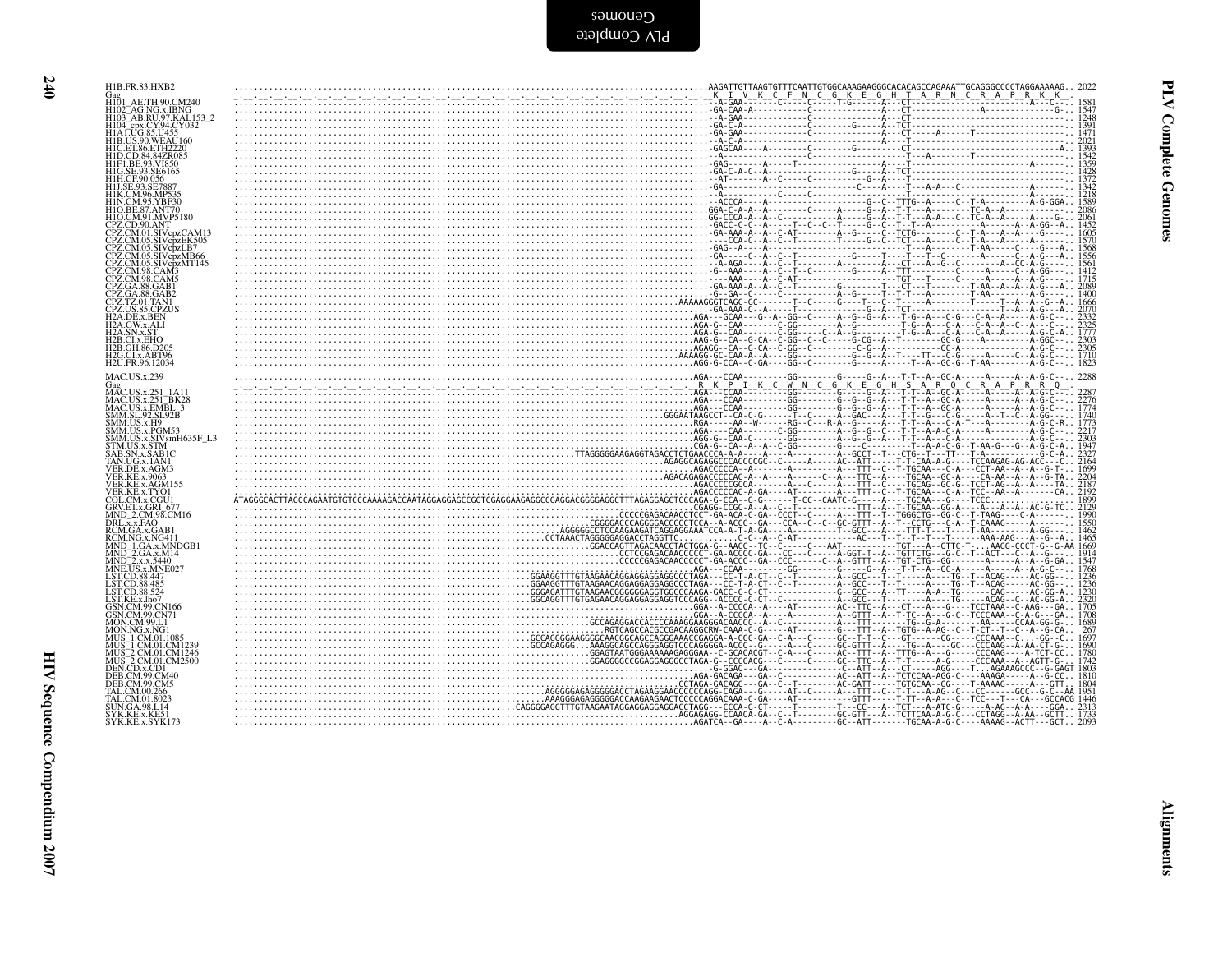| H1B.FR.83.HXB2                                                                   |                                             |  |                                |
|----------------------------------------------------------------------------------|---------------------------------------------|--|--------------------------------|
|                                                                                  |                                             |  |                                |
| H101_AE.1H.yo.com<br>H102_AG.NG.x.IBNG<br>H103_AB.RU.97.KAL.153_2<br>CY.94.CY032 |                                             |  |                                |
|                                                                                  |                                             |  |                                |
|                                                                                  |                                             |  |                                |
|                                                                                  |                                             |  |                                |
|                                                                                  |                                             |  |                                |
|                                                                                  |                                             |  |                                |
|                                                                                  |                                             |  |                                |
|                                                                                  |                                             |  |                                |
|                                                                                  |                                             |  |                                |
|                                                                                  |                                             |  |                                |
|                                                                                  |                                             |  |                                |
|                                                                                  |                                             |  |                                |
|                                                                                  |                                             |  |                                |
|                                                                                  |                                             |  |                                |
|                                                                                  |                                             |  |                                |
| G.CLx.ABT96                                                                      |                                             |  |                                |
| I2U FR 96 12034                                                                  |                                             |  |                                |
|                                                                                  | Gag-Pol -1 ribosomal slip site<br>Pol start |  |                                |
|                                                                                  | Gag p8 Nucleocapsid end_Gag p1 Spacer start |  | Gag p1 spacer end_Gag p6 start |
| MAC.US.x.239<br>Pol                                                              |                                             |  |                                |
| Fol<br>MAC.US.x.251_1A11<br>MAC.US.x.251_BK28<br>MAC.US.x.EMBL_3                 |                                             |  |                                |
| SMM.SL.92.SL92B                                                                  |                                             |  |                                |
| MM.US.x.H9                                                                       |                                             |  |                                |
|                                                                                  |                                             |  |                                |
|                                                                                  |                                             |  |                                |
|                                                                                  |                                             |  |                                |
|                                                                                  |                                             |  |                                |
|                                                                                  |                                             |  |                                |
|                                                                                  |                                             |  |                                |
|                                                                                  |                                             |  |                                |
|                                                                                  |                                             |  |                                |
|                                                                                  |                                             |  |                                |
|                                                                                  |                                             |  |                                |
|                                                                                  |                                             |  |                                |
|                                                                                  |                                             |  |                                |
|                                                                                  |                                             |  |                                |
|                                                                                  |                                             |  |                                |
|                                                                                  |                                             |  |                                |
|                                                                                  |                                             |  |                                |
|                                                                                  |                                             |  |                                |
|                                                                                  |                                             |  |                                |

Alignments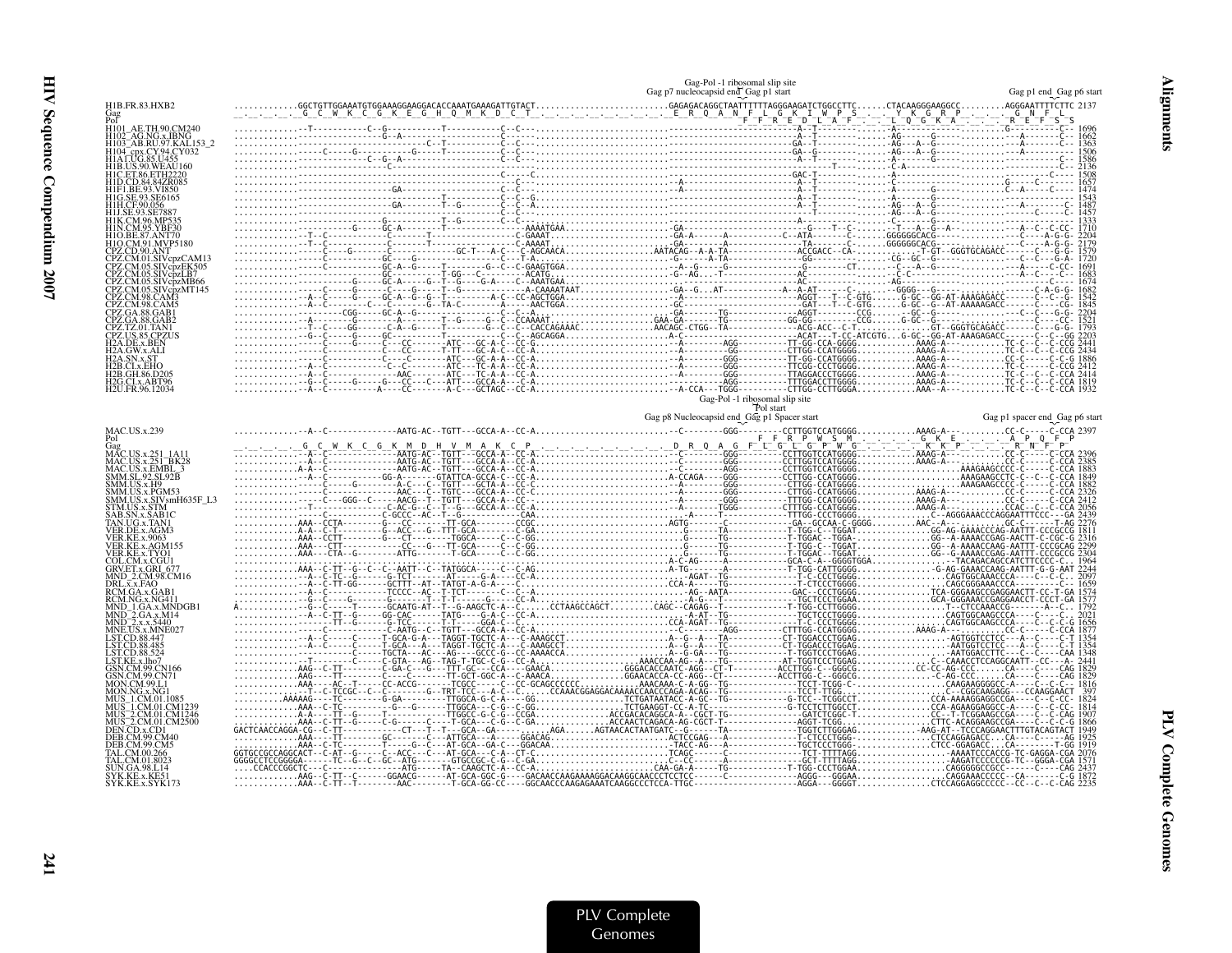|  | Gag (1971)<br>For Hold AE.TH.90,CM240<br>H101 AE.TH.90,CM240<br>H102 AG.NG.x.IBNG<br>H104 Cpx.CY.94,CY.032<br>H104 Cpx.CY.94,CY.032<br>H104 Cpx.CY.94,CY.032<br>H10. CD.84,34/ZR085<br>H11,CE.93, NESS<br>H10. SE.93, NESS<br>H10. SE.93, NESS<br>H10. SE.93, N       |
|--|-----------------------------------------------------------------------------------------------------------------------------------------------------------------------------------------------------------------------------------------------------------------------|
|  | H2A.GW.x.ALI<br>H2A.GW.x.ALI<br>112A.S.N.X.ST<br>H2B.CI.x.EHO<br>H2B.GH.86.D205<br>H2G.CI.x.ABT96<br>H2U.FR.96.12034                                                                                                                                                  |
|  | MAC.US.x.239<br>Pol<br>Gag<br>MAC.US.x.251_BK28<br>MAC.US.x.251_BK28<br>MAC.US.x.PGBL_3<br>SMM.US.x.PGM33<br>SMM.US.x.SIV.smH635F_L3<br>SMM.US.x.SIV.smH635F_L3<br>STM.US.x.SIV.smH635F_L3<br>STM.US.x.SIV.smH635F_L3                                                 |
|  | STMUSS.STM<br>SAB.SN.x.SABIC<br>TANUG.x.TANI<br>VER.KE.x.9063<br>VER.KE.x.4GM155<br>VER.KE.x.TYO1<br>CRV.ET.x.GRI_677<br>GRV.ET.x.GRI_677<br>MND_2.CM.98.CM16<br>NRI_x_FA0                                                                                            |
|  |                                                                                                                                                                                                                                                                       |
|  |                                                                                                                                                                                                                                                                       |
|  | NNNE 2, CMG8C/M<br>REALXX: FAQ, BRIT<br>REMARK: FAQ, BRIT<br>REMARK: NORMAN<br>REMARK: NORMAN<br>REMARK: NORMAN<br>REMARK: NORMAN<br>NNNE 2, XX: SAMP<br>LIST CD 88, 485<br>LIST CD 88, 485<br>LIST CD 88, 485<br>LIST CD 88, 485<br>LIST CD 88, 485<br>DIST CORMAN C |
|  | DEB.C.W.39.C.W.<br>TAL.C.M.00.266<br>TAL.C.M.01.8023<br>SYK.KE.x.KE51<br>SYK.KE.x.SYK173                                                                                                                                                                              |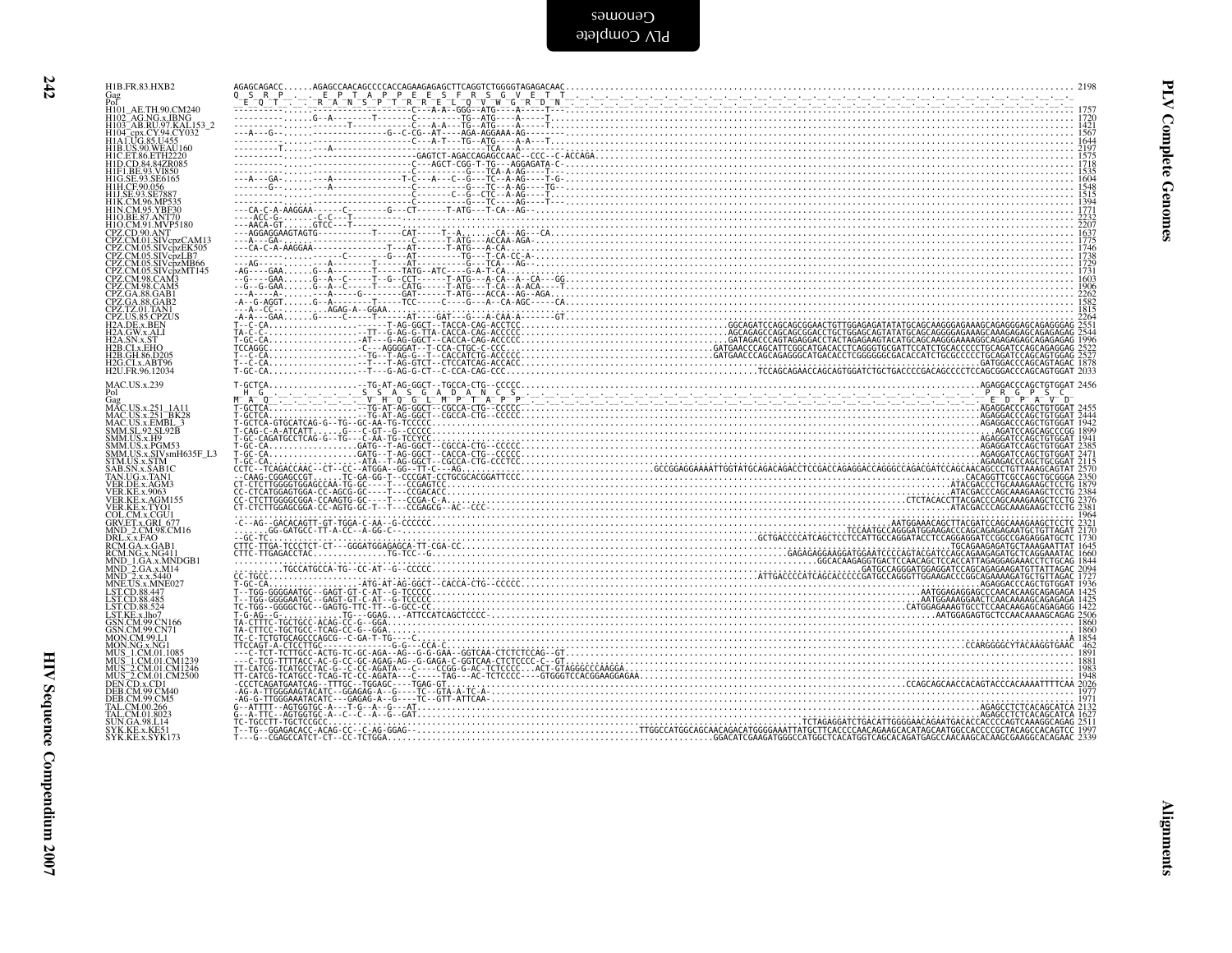|                                                                                                | Gag-Pol TF end Pol protease start |         | Gag p6 end |
|------------------------------------------------------------------------------------------------|-----------------------------------|---------|------------|
| H1B.FR.83.HXB2                                                                                 |                                   |         |            |
| H101 AE.TH.90.CM240                                                                            |                                   |         |            |
| AG.NG.x.IBNG<br>H103 AB.RU.97.KAL153 2                                                         |                                   |         |            |
| H104_cpx.CY.94.CY032<br>H1ALUG.85.U455                                                         |                                   |         |            |
| 11B.US.90.WEAU160<br>HIC.ET.86.ETH2220                                                         |                                   |         |            |
|                                                                                                |                                   |         |            |
|                                                                                                |                                   |         |            |
|                                                                                                |                                   |         |            |
| H1O.BE.87.ANT70                                                                                |                                   |         |            |
| 11O.CM.91.MVP5180<br>PZ.CD.90.ANT                                                              |                                   |         |            |
| PZ.CM.01.SIVcpzCAM13<br>CPZ.CM.05.SIVcpzEK505<br>CPZ.CM.05.SIVcpzLB7                           |                                   |         |            |
| PZ.CM.05.SIVcpzMB66                                                                            |                                   |         |            |
| CPZ.CM.05.SIVcpzMT145<br>CPZ.CM.98.CAM3                                                        |                                   |         |            |
| PZ.CM.98.CAM5                                                                                  |                                   |         |            |
| PZ TZ 01 TAN1                                                                                  |                                   |         |            |
| 2A.DE.x.BEN                                                                                    |                                   |         |            |
| 2A.GW.x.ALI                                                                                    |                                   |         |            |
| 2B.CLx.EHO<br>I2B.GH.86.D205                                                                   |                                   |         |            |
| I2G.CLx.ABT96<br>H2U.FR.96.12034                                                               |                                   |         |            |
|                                                                                                |                                   | Gag end |            |
| <b>MAC.US.x.239</b>                                                                            |                                   |         |            |
|                                                                                                |                                   |         |            |
| Gag<br>MAC.US.x.251_1A11<br>MAC.US.x.251_BK28<br>MAC.US.x.EMBL_3<br>SMM.US.x.H9<br>SMM.US.x.H9 |                                   |         |            |
|                                                                                                |                                   |         |            |
| MM.US.x.SIVsmH635F L3                                                                          |                                   |         |            |
| TM.US.x.STM<br>SAB.SN.x.SAB1C                                                                  |                                   |         |            |
| <b>FAN.UG.x.TAN1</b><br>/ER.DE.x.AGM3                                                          |                                   |         |            |
| VER.KE.x.9063<br>VER.KE.x.AGM155                                                               |                                   |         |            |
| VER.KE.x.TYO1                                                                                  |                                   |         |            |
| COL.CM.x.CGU1<br>GRV.ET.x.GRI 677<br>MND 2.CM.98.CM16                                          |                                   |         |            |
| DRL.x̃.x.FAO<br>RCM.GA.x.GAB                                                                   |                                   |         |            |
| RCM.NG.x.NG411<br>(IND 1.GA.x.MNDGB1                                                           |                                   |         |            |
| $AND^-$ 2.GA.x.M14<br>MND_2.x.x.5440<br>MNE.US.x.MNE027                                        |                                   |         |            |
| ST.CD.88.447                                                                                   |                                   |         |            |
| ST.CD.88.485                                                                                   |                                   |         |            |
| $STKEx$ lho <sub>7</sub><br>GSN.CM.99.CN166                                                    |                                   |         |            |
| SN.CM.99.CN71<br><b>ION.CM.99.L1</b>                                                           |                                   |         |            |
|                                                                                                |                                   |         |            |
| JS <sup>--</sup> 1.CM.01.CM1239<br>IS 2.CM.01.CM1246                                           |                                   |         |            |
| MUS <sup>-2</sup> .CM.01.CM2500<br><b>DEN.CD.x.CD1</b>                                         |                                   |         |            |
| ER CM 99 CM5                                                                                   |                                   |         |            |
| . CM 00 266                                                                                    |                                   |         |            |
| JN.GA.98.L14<br>SYK.KE.x.KE51                                                                  |                                   |         |            |
| SYK.KE.x.SYK173                                                                                |                                   |         |            |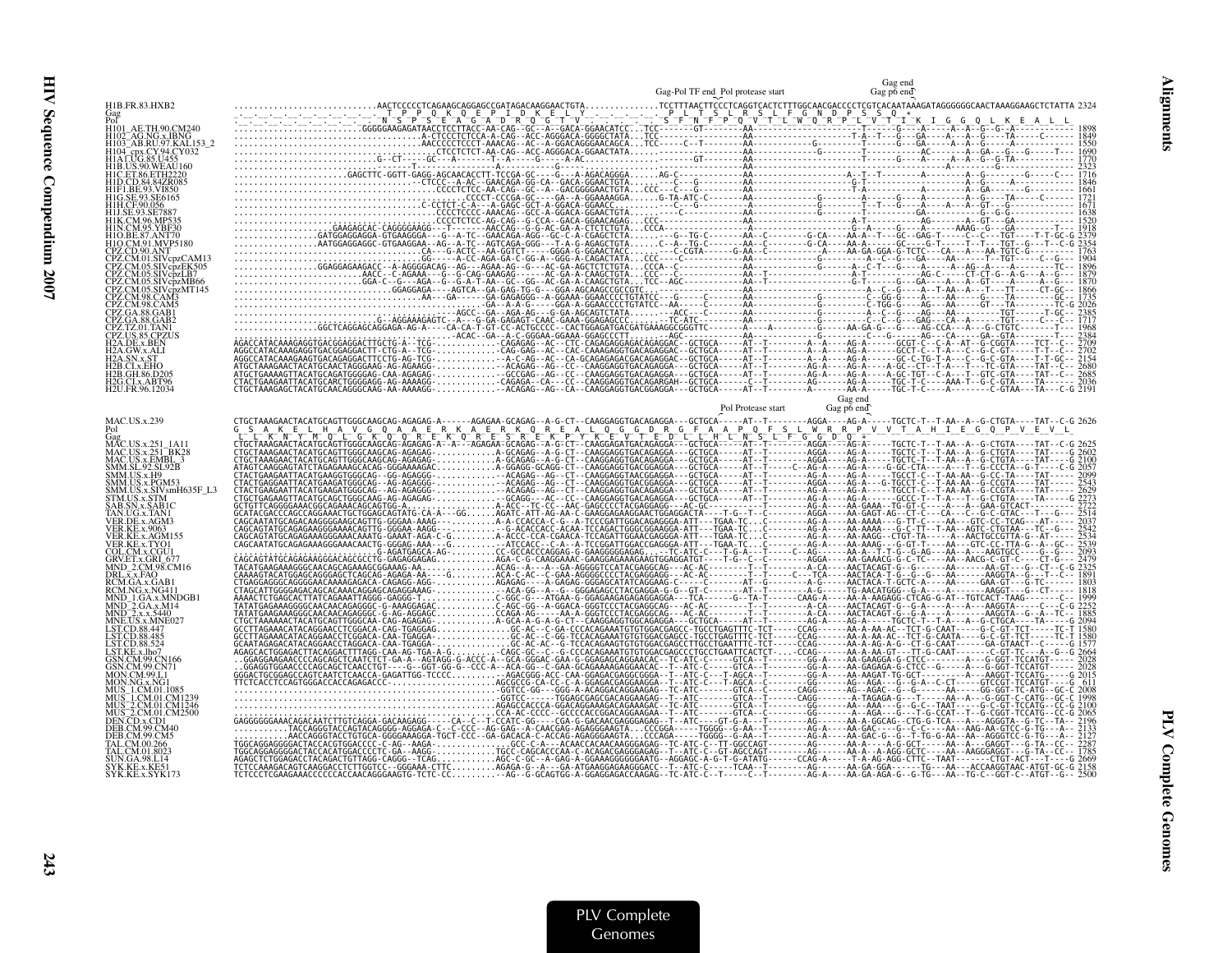| H1B.FR.83.HXB2                                                                                                                                                                                                                                                  |  |  |  |       |
|-----------------------------------------------------------------------------------------------------------------------------------------------------------------------------------------------------------------------------------------------------------------|--|--|--|-------|
| H101 AE.TH.90.CM240<br>H102_AG.NG.x.IBNG<br>H103_AB.RU.97.KAL153_2                                                                                                                                                                                              |  |  |  |       |
|                                                                                                                                                                                                                                                                 |  |  |  |       |
| H104_epx.CY.94.CY032<br>H1A1.UG.85.U455<br>H1A1.UG.85.U455<br>H1D.US.90.WEAU160<br>H1D.CD.84.84ZR085                                                                                                                                                            |  |  |  | duno; |
|                                                                                                                                                                                                                                                                 |  |  |  |       |
| HIP:CD:84:842K08<br>HIF1.BE.93.VI850<br>HIG.SE.93.SE6165<br>HIH.CF.90.056<br>HIJ.SE.93.SE7887                                                                                                                                                                   |  |  |  |       |
|                                                                                                                                                                                                                                                                 |  |  |  |       |
| HIK.CM.96.MP535<br>HIN.CM.95.YBF30<br>HIO.BE.87.ANT70<br>HIO.CM.91.MVP5180<br>CPZ.CD.90.ANT                                                                                                                                                                     |  |  |  |       |
| CPZ.CM.01.SIVcpzCAM13                                                                                                                                                                                                                                           |  |  |  |       |
| CPZ.CM.05.SIVcpzEK505                                                                                                                                                                                                                                           |  |  |  |       |
|                                                                                                                                                                                                                                                                 |  |  |  |       |
| CPZ.CM.05.SIVcpzLB7<br>CPZ.CM.05.SIVcpzLB7<br>CPZ.CM.05.SIVcpzMB66<br>CPZ.CM.05.SIVcpzMT145<br>CPZ.CM.98.CAM5<br>CPZ.GA.88.GAB1<br>CPZ.GA.88.GAB1                                                                                                               |  |  |  |       |
| CPZ.GA.88.GAB2<br>CPZ.TZ.01.TAN1<br>CPZ.US.85.CPZUS                                                                                                                                                                                                             |  |  |  |       |
| H <sub>2</sub> A.DE.x.BEN<br>H <sub>2</sub> A.GW.x.ALI                                                                                                                                                                                                          |  |  |  |       |
|                                                                                                                                                                                                                                                                 |  |  |  |       |
| H2A.SN.x.AH<br>H2A.SN.x.ST<br>H2B.CLx.EHO<br>H2B.GH.86.D205<br>H2G.CLx.ABT96<br>H2U.FR.96.12034                                                                                                                                                                 |  |  |  |       |
| <b>MAC.US.x.239</b>                                                                                                                                                                                                                                             |  |  |  |       |
| MAC.US.x.251 1A11                                                                                                                                                                                                                                               |  |  |  |       |
| MAC.US.x.251_1A11<br>MAC.US.x.251_BK28<br>MAC.US.x.EMBL_3<br>SMM.SL.92.SL.92B<br>SMM.US.x.Pd<br>SMM.US.x.Pd<br>SMM.US.x.SIV.smH635F_L3<br>STM.US.x.SIV.smH635F_L3<br>STM.US.x.SIV.smH635F_L3<br>STM.US.x.SIV.smH635F_L3                                         |  |  |  |       |
|                                                                                                                                                                                                                                                                 |  |  |  |       |
|                                                                                                                                                                                                                                                                 |  |  |  |       |
| SAB.SN.x.SAB1C                                                                                                                                                                                                                                                  |  |  |  |       |
| TAN.UG.x.TANI<br>VER.DE.x.AGM3<br>VER.KE.x.9063                                                                                                                                                                                                                 |  |  |  |       |
| VER.KE.x.AGM155                                                                                                                                                                                                                                                 |  |  |  |       |
| VER.KE.x.TYO1<br>COL.CM.x.CGU1<br>GRV.ET.x.GRI_677<br>MND_2.CM.98.CM16                                                                                                                                                                                          |  |  |  |       |
| DRL.x.x.FAO<br>RCM.GA.x.GAB1                                                                                                                                                                                                                                    |  |  |  |       |
| RCM.NG.x.NG411                                                                                                                                                                                                                                                  |  |  |  |       |
| NND_1.GA.x.MNDGB1<br>MND_2.GA.x.MNDGB1<br>MND_2.x.x.5440<br>MNE.US.x.MNE027<br>LST.CD.88.447                                                                                                                                                                    |  |  |  |       |
| LST.CD.88.485<br>LST.CD.88.524                                                                                                                                                                                                                                  |  |  |  |       |
|                                                                                                                                                                                                                                                                 |  |  |  |       |
|                                                                                                                                                                                                                                                                 |  |  |  |       |
|                                                                                                                                                                                                                                                                 |  |  |  |       |
|                                                                                                                                                                                                                                                                 |  |  |  |       |
| ESTCD.88,524<br>ESTCD.88,524<br>GSN.CM.99,CN70<br>MON.CM.99,CN70<br>MON.CM.99,CN70<br>MON.CM.200,CN70<br>MUS_2.CM.01.CM1239<br>MUS_2.CM.01.CM1246<br>DEN.CD.3.CD101.CM1246<br>DEN.CD.3.CD101.CM1246<br>DEN.CD.3.CD101.CM2500<br>DEB.CM.99.CM40<br>TAL.CM.00.266 |  |  |  |       |
|                                                                                                                                                                                                                                                                 |  |  |  |       |
| TAL.CM.00.266<br>TAL.CM.01.8023<br>SUN.GA.98.L14<br>SYK.KE.x.KE51                                                                                                                                                                                               |  |  |  |       |
| SYK.KE.x.SYK173                                                                                                                                                                                                                                                 |  |  |  |       |
|                                                                                                                                                                                                                                                                 |  |  |  |       |
|                                                                                                                                                                                                                                                                 |  |  |  |       |
|                                                                                                                                                                                                                                                                 |  |  |  |       |
|                                                                                                                                                                                                                                                                 |  |  |  |       |
|                                                                                                                                                                                                                                                                 |  |  |  |       |
|                                                                                                                                                                                                                                                                 |  |  |  |       |
|                                                                                                                                                                                                                                                                 |  |  |  |       |
|                                                                                                                                                                                                                                                                 |  |  |  |       |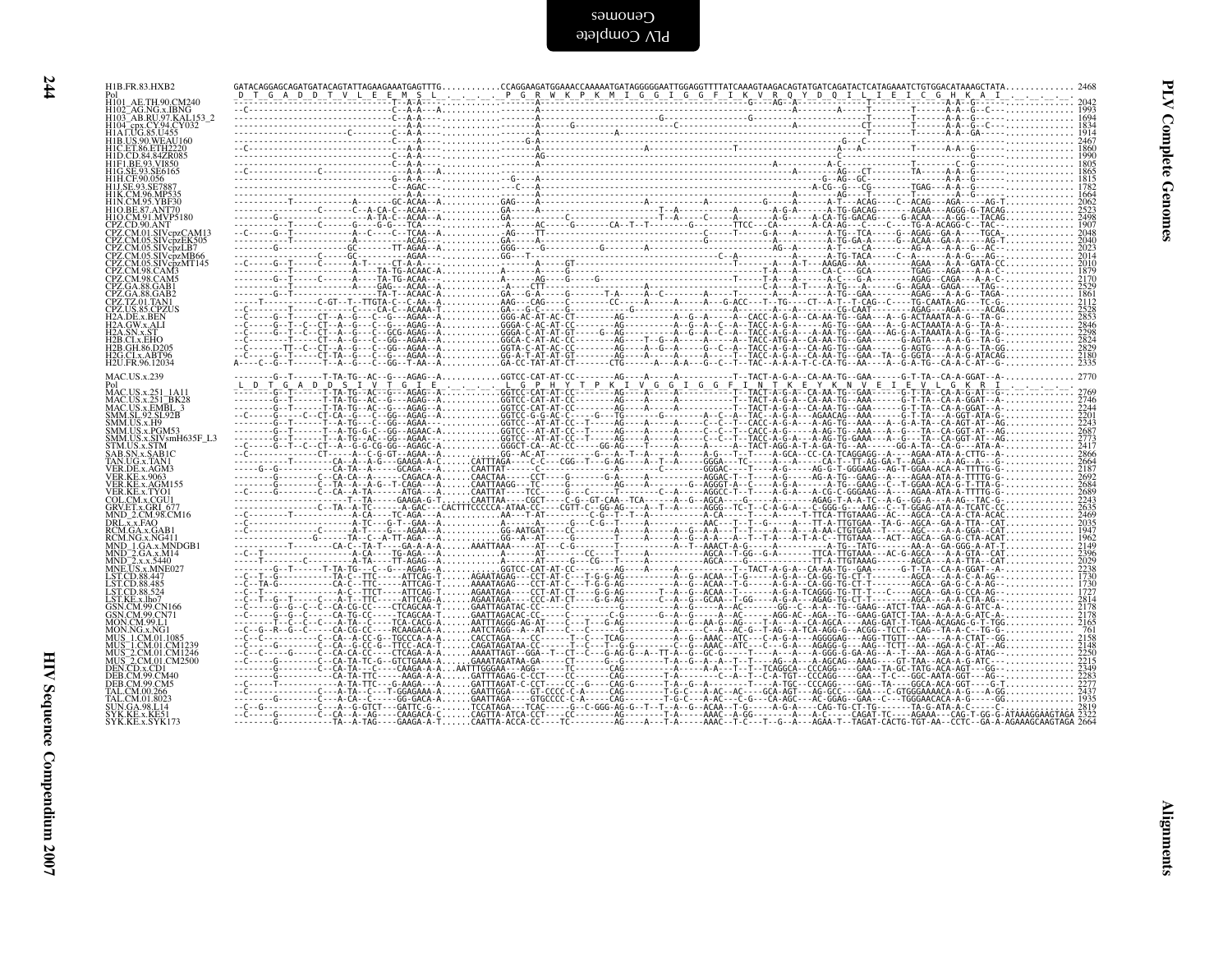|                                                         | Pol Protease end Pol p66 and p51 RT start                                                                                                                                                                                                                                                                                                                                                                                             |  |
|---------------------------------------------------------|---------------------------------------------------------------------------------------------------------------------------------------------------------------------------------------------------------------------------------------------------------------------------------------------------------------------------------------------------------------------------------------------------------------------------------------|--|
|                                                         |                                                                                                                                                                                                                                                                                                                                                                                                                                       |  |
| H101                                                    |                                                                                                                                                                                                                                                                                                                                                                                                                                       |  |
| H102 AG.NG.x.IBNG                                       |                                                                                                                                                                                                                                                                                                                                                                                                                                       |  |
| H103 AB.RU.97.KAL153 2                                  |                                                                                                                                                                                                                                                                                                                                                                                                                                       |  |
| H104_cpx.CY.94.CY032<br>H1A1.UG.85.U455                 |                                                                                                                                                                                                                                                                                                                                                                                                                                       |  |
| <b>H1B.US.90.WEAU160</b>                                |                                                                                                                                                                                                                                                                                                                                                                                                                                       |  |
|                                                         |                                                                                                                                                                                                                                                                                                                                                                                                                                       |  |
|                                                         |                                                                                                                                                                                                                                                                                                                                                                                                                                       |  |
|                                                         |                                                                                                                                                                                                                                                                                                                                                                                                                                       |  |
|                                                         |                                                                                                                                                                                                                                                                                                                                                                                                                                       |  |
|                                                         |                                                                                                                                                                                                                                                                                                                                                                                                                                       |  |
| 410 CM 91 MVP5180                                       |                                                                                                                                                                                                                                                                                                                                                                                                                                       |  |
|                                                         |                                                                                                                                                                                                                                                                                                                                                                                                                                       |  |
|                                                         |                                                                                                                                                                                                                                                                                                                                                                                                                                       |  |
| CPZ.CM.05.SIVcpzLB7                                     |                                                                                                                                                                                                                                                                                                                                                                                                                                       |  |
| CPZ.CM.05.SIVcpzMB66                                    |                                                                                                                                                                                                                                                                                                                                                                                                                                       |  |
|                                                         |                                                                                                                                                                                                                                                                                                                                                                                                                                       |  |
|                                                         |                                                                                                                                                                                                                                                                                                                                                                                                                                       |  |
|                                                         |                                                                                                                                                                                                                                                                                                                                                                                                                                       |  |
|                                                         |                                                                                                                                                                                                                                                                                                                                                                                                                                       |  |
|                                                         |                                                                                                                                                                                                                                                                                                                                                                                                                                       |  |
| 2A.GW.x.AL                                              |                                                                                                                                                                                                                                                                                                                                                                                                                                       |  |
|                                                         |                                                                                                                                                                                                                                                                                                                                                                                                                                       |  |
| H2B.GH.86.D205                                          |                                                                                                                                                                                                                                                                                                                                                                                                                                       |  |
| H <sub>2G.CI.x</sub> .ABT96                             |                                                                                                                                                                                                                                                                                                                                                                                                                                       |  |
| H <sub>2</sub> U.FR.96.12034                            |                                                                                                                                                                                                                                                                                                                                                                                                                                       |  |
|                                                         | Pol Protease end Pol p66 and p51 RT start                                                                                                                                                                                                                                                                                                                                                                                             |  |
| <b>MAC.US.x.239</b>                                     |                                                                                                                                                                                                                                                                                                                                                                                                                                       |  |
| MAC.US.x.251 1A11                                       |                                                                                                                                                                                                                                                                                                                                                                                                                                       |  |
| MAC.US.x.251_BK28<br>MAC.US.x.EMBL_3<br>SMM.SL_92.SL92B |                                                                                                                                                                                                                                                                                                                                                                                                                                       |  |
|                                                         |                                                                                                                                                                                                                                                                                                                                                                                                                                       |  |
| SMM.US.x.H9<br>SMM.US.x.PGM53                           |                                                                                                                                                                                                                                                                                                                                                                                                                                       |  |
| SMM.US.x.SIVsmH635F L3                                  |                                                                                                                                                                                                                                                                                                                                                                                                                                       |  |
| STM.US.x.STM                                            |                                                                                                                                                                                                                                                                                                                                                                                                                                       |  |
| SAB.SN.x.SAB1C<br>TAN UG x TAN1                         |                                                                                                                                                                                                                                                                                                                                                                                                                                       |  |
| VER DE x AGM3                                           |                                                                                                                                                                                                                                                                                                                                                                                                                                       |  |
| VER.KE.x.9063<br>VER.KE.x.AGM155                        |                                                                                                                                                                                                                                                                                                                                                                                                                                       |  |
| VER KE x TYO1                                           |                                                                                                                                                                                                                                                                                                                                                                                                                                       |  |
| COL.CM.x.CGU1                                           |                                                                                                                                                                                                                                                                                                                                                                                                                                       |  |
| GRV.ET.x.GRI 677<br>MND 2.CM.98.CM16                    |                                                                                                                                                                                                                                                                                                                                                                                                                                       |  |
| DRL.x.x.FAO                                             |                                                                                                                                                                                                                                                                                                                                                                                                                                       |  |
| RCM.GA.x.GAB1                                           |                                                                                                                                                                                                                                                                                                                                                                                                                                       |  |
|                                                         |                                                                                                                                                                                                                                                                                                                                                                                                                                       |  |
| MND 2.GA.x.M14                                          |                                                                                                                                                                                                                                                                                                                                                                                                                                       |  |
|                                                         |                                                                                                                                                                                                                                                                                                                                                                                                                                       |  |
| LST.CD.88.447<br>LST.CD.88.485                          |                                                                                                                                                                                                                                                                                                                                                                                                                                       |  |
| LST.CD.88.524                                           |                                                                                                                                                                                                                                                                                                                                                                                                                                       |  |
| LST.KE.x.lho7                                           |                                                                                                                                                                                                                                                                                                                                                                                                                                       |  |
|                                                         |                                                                                                                                                                                                                                                                                                                                                                                                                                       |  |
| MON CM 99 I                                             |                                                                                                                                                                                                                                                                                                                                                                                                                                       |  |
|                                                         |                                                                                                                                                                                                                                                                                                                                                                                                                                       |  |
|                                                         |                                                                                                                                                                                                                                                                                                                                                                                                                                       |  |
| MUS <sup>-2</sup> .CM.01.CM1246                         |                                                                                                                                                                                                                                                                                                                                                                                                                                       |  |
|                                                         |                                                                                                                                                                                                                                                                                                                                                                                                                                       |  |
|                                                         |                                                                                                                                                                                                                                                                                                                                                                                                                                       |  |
|                                                         |                                                                                                                                                                                                                                                                                                                                                                                                                                       |  |
| FAL CM 01 8023                                          |                                                                                                                                                                                                                                                                                                                                                                                                                                       |  |
| SUN.GA.98.L14<br>SYK.KE.x.KE5                           |                                                                                                                                                                                                                                                                                                                                                                                                                                       |  |
| SYK.KE.x.SYK173                                         | $\label{eq:3.1} \begin{small} \begin{bmatrix} \mathbf{r}_1 & \mathbf{r}_2 & \mathbf{r}_3 & \mathbf{r}_4 & \mathbf{r}_5 & \mathbf{r}_6 & \mathbf{r}_7 & \mathbf{r}_8 & \mathbf{r}_7 & \mathbf{r}_8 & \mathbf{r}_8 & \mathbf{r}_9 & \mathbf{r}_9 & \mathbf{r}_9 & \mathbf{r}_9 & \mathbf{r}_9 & \mathbf{r}_9 & \mathbf{r}_9 & \mathbf{r}_9 & \mathbf{r}_9 & \mathbf{r}_9 & \mathbf{r}_9 & \mathbf{r}_9 & \mathbf{r}_9 & \mathbf{r}_9 &$ |  |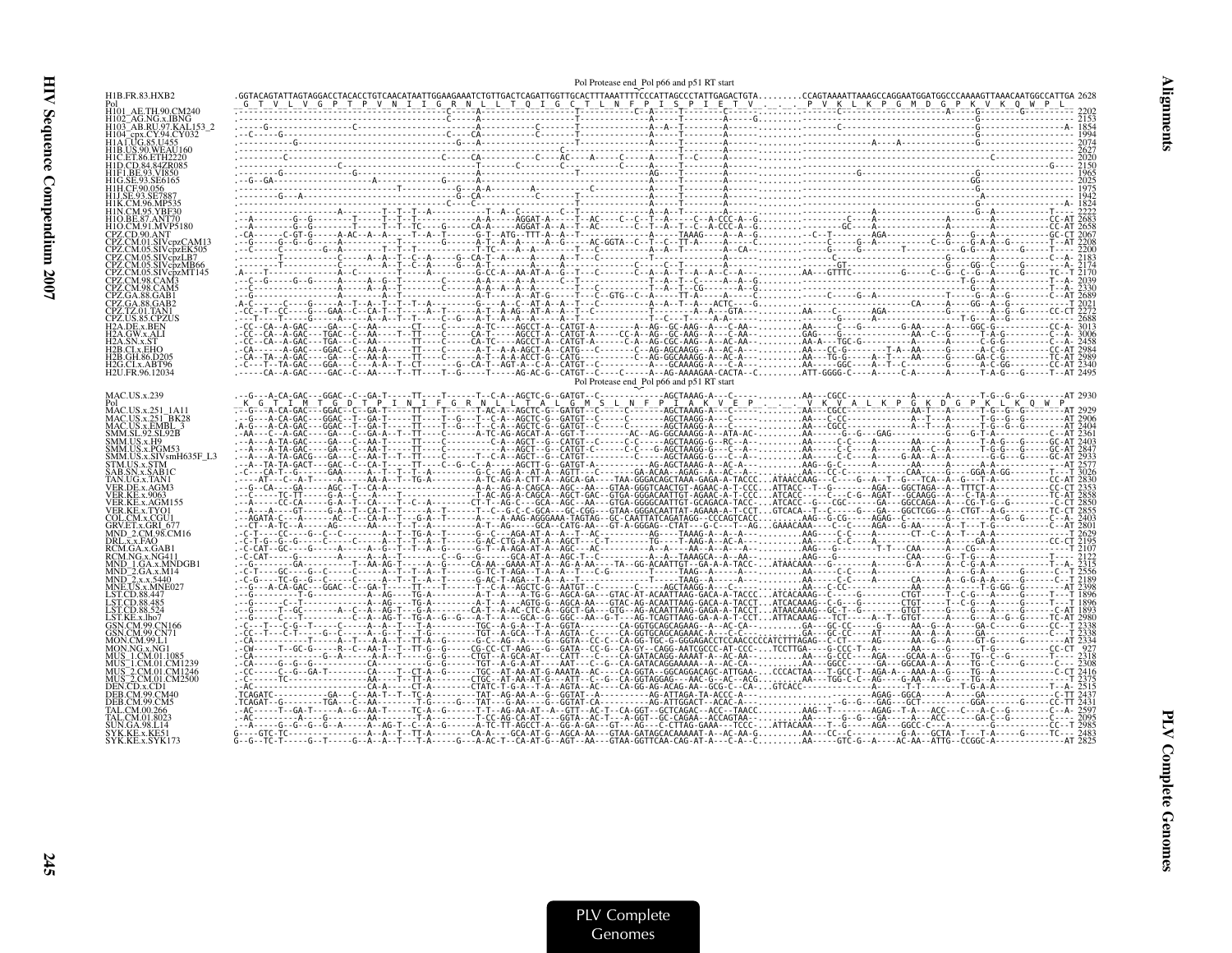| ۰.<br>٧      |  |
|--------------|--|
|              |  |
| ×<br>۰.<br>× |  |

| HIB.US.90.WEAU160<br>HIC.ET.86.ETH2220<br>HID.CD.84.84ZR085<br>HIF1.BE.93.VI850<br>HIG.SE.93.SE6165<br>HIH.CF.90.056<br>HIH.CF.90.056<br>HIJ.SE.93.SE7887<br>HIK.CM.96.MP535<br>HIN.CM.95.YBF30<br>HIN.CM.95.YBF30<br>HIO.CM.91.MVP5180<br>CPZ.CD.90.ANT<br>CPZ.CD.90.AN1<br>CPZ.CM.01.SIVcpzCAM13<br>CPZ.CM.05.SIVcpzEK505<br>CPZ.CM.05.SIVcpzMB66<br>CPZ.CM.05.SIVcpzMT145<br>CPZ.CM.08.CAM3<br>CPZ.CM.98.CAM3<br>CPZ.CM.98.CAM5<br>CPZ.GA.88.GAB1<br>CPZ.GA.88.GAB2<br>CPZ.TZ.01.TAN1<br>CPZ.US.85.CPZUS<br>H2A.GW.x.ALI<br>H2A.GW.x.ALI<br>H2A.SN.x.ST<br>H2A.SN.x.ST<br>H2B.CI.x.EHO<br>H2B.GH.86.D205<br>H2G.CI.x.ABT96<br>H2G.CI.x.ABT96<br>MAC.US.x.239<br>Pol<br>MAC.US.x.251_1A11<br>MAC.US.x.251_BK28<br>MAC.US.x.EMBL_3<br>SMM.SL.92.SL.92B<br>SMM.US.x.H9<br>SMM.US.x.PGM53<br>SMM.US.x.SIVsmH635F_L3<br>STM.US.x.STM<br>SAB.SN.x.SAB1C<br>TAN.UG.x.TAN1<br>TAN.UG.x.TAN1<br>VER.DE.x.AGM3<br><b>VER.KE.x.9063</b> |  |
|---------------------------------------------------------------------------------------------------------------------------------------------------------------------------------------------------------------------------------------------------------------------------------------------------------------------------------------------------------------------------------------------------------------------------------------------------------------------------------------------------------------------------------------------------------------------------------------------------------------------------------------------------------------------------------------------------------------------------------------------------------------------------------------------------------------------------------------------------------------------------------------------------------------------------------|--|
|                                                                                                                                                                                                                                                                                                                                                                                                                                                                                                                                                                                                                                                                                                                                                                                                                                                                                                                                 |  |
|                                                                                                                                                                                                                                                                                                                                                                                                                                                                                                                                                                                                                                                                                                                                                                                                                                                                                                                                 |  |
|                                                                                                                                                                                                                                                                                                                                                                                                                                                                                                                                                                                                                                                                                                                                                                                                                                                                                                                                 |  |
|                                                                                                                                                                                                                                                                                                                                                                                                                                                                                                                                                                                                                                                                                                                                                                                                                                                                                                                                 |  |
|                                                                                                                                                                                                                                                                                                                                                                                                                                                                                                                                                                                                                                                                                                                                                                                                                                                                                                                                 |  |
|                                                                                                                                                                                                                                                                                                                                                                                                                                                                                                                                                                                                                                                                                                                                                                                                                                                                                                                                 |  |
|                                                                                                                                                                                                                                                                                                                                                                                                                                                                                                                                                                                                                                                                                                                                                                                                                                                                                                                                 |  |
| VER KE'X 9063<br>VER KE'X 9063<br>VER KE'X 4 (YOU)<br>GRUEL AT CHA COU<br>GRUEL AT CHA COU<br>GRUEL AT CHA COU<br>DRUEL AT CHA COU<br>NOR NGA X ANGHI<br>NOR NGA X ANGHI<br>MND 2.0 A X MHOOT<br>LSTCD 88.447<br>LSTCD 88.447<br>LSTCD 88.447<br>LSTCD 88.457<br>LSTCD 8                                                                                                                                                                                                                                                                                                                                                                                                                                                                                                                                                                                                                                                        |  |
| MON.NG.x.NG1                                                                                                                                                                                                                                                                                                                                                                                                                                                                                                                                                                                                                                                                                                                                                                                                                                                                                                                    |  |
| MON.NG.x.NG1<br>MUS_1.CM.01.1085<br>MUS_1.CM.01.CM1239<br>MUS_2.CM.01.CM1246<br>MUS_2.CM.01.CM2500<br>DEN.CD.x.CD1<br>DEN.CD.x.CD1<br>DEB.CM.99.CM5                                                                                                                                                                                                                                                                                                                                                                                                                                                                                                                                                                                                                                                                                                                                                                             |  |
| TAL.CM.00.266<br>TAL.CM.01.8023<br>JN.GA.98.L14<br>SYK.KE.x.KE51<br>SYK.KE.x.SYK173                                                                                                                                                                                                                                                                                                                                                                                                                                                                                                                                                                                                                                                                                                                                                                                                                                             |  |
|                                                                                                                                                                                                                                                                                                                                                                                                                                                                                                                                                                                                                                                                                                                                                                                                                                                                                                                                 |  |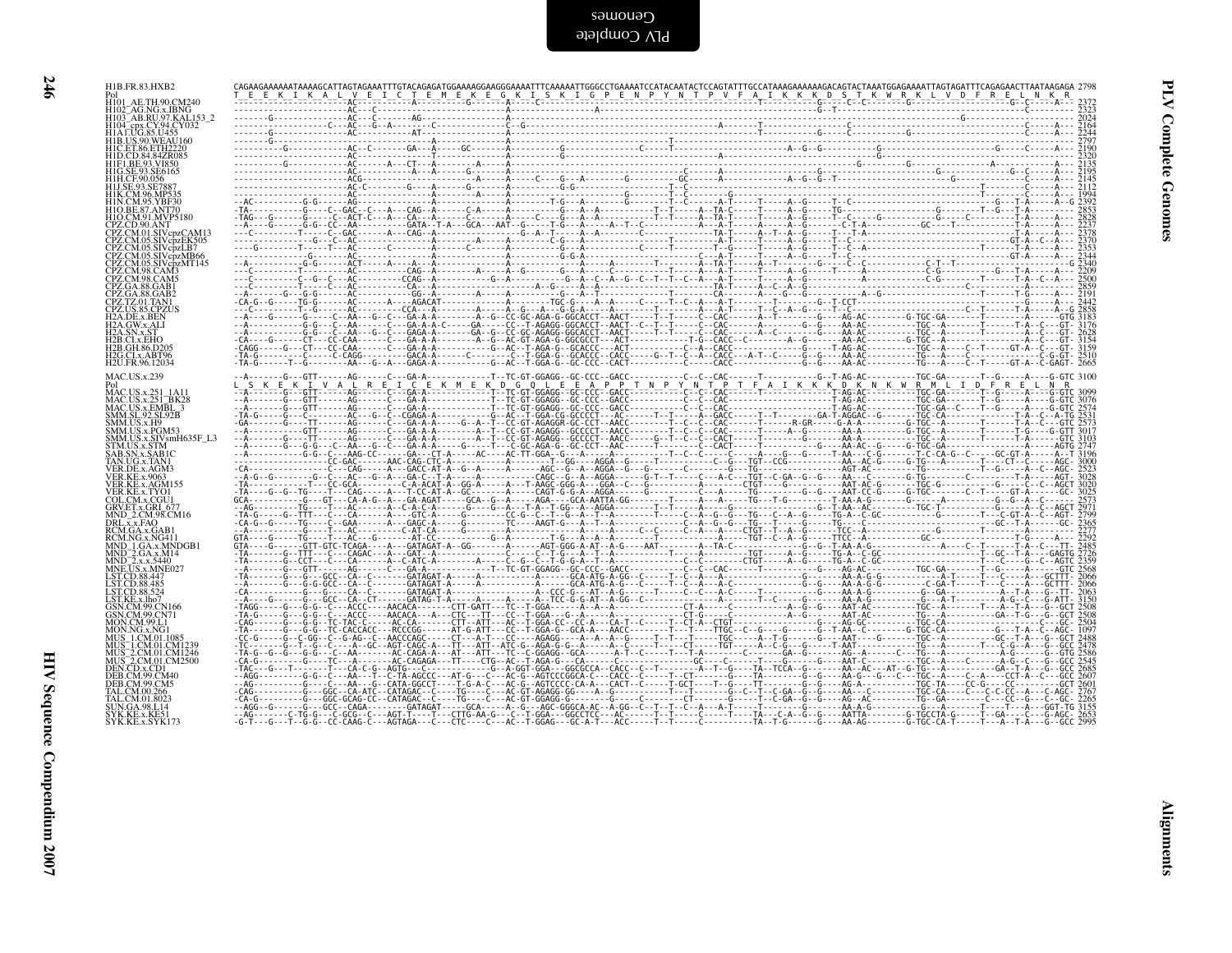| H1B.FR.83.HXB2                                                         |  |  |  |
|------------------------------------------------------------------------|--|--|--|
| H101 AE.TH.90.CM240<br>H102_AG.NG.x.IBNG<br>H103_AB.RU.97.KAL153_2     |  |  |  |
| H <sub>104</sub> cpx.CY.94.CY032                                       |  |  |  |
| H1ALUG.85.U455<br><b>H1B.US.90.WEAU160</b><br>HIC.ET.86.ETH22          |  |  |  |
| H1D.CD.84.84ZR085<br>H1F1.BE.93.VI850                                  |  |  |  |
| H1H.CF.90.056                                                          |  |  |  |
| H1J.SE.93.SE788<br><b>H1K CM 96 MP539</b>                              |  |  |  |
| H1N CM 95 YRF30<br><b>H1O CM 91 MVP5180</b>                            |  |  |  |
| CPZ.CM.01.SIVcpzCAM13                                                  |  |  |  |
| CPZ.CM.05.SIVcpzEK505<br>CPZ.CM.05.SIVcpzLB7                           |  |  |  |
| CPZ.CM.05.SIVcpzMB66                                                   |  |  |  |
|                                                                        |  |  |  |
| CPZ.GA.88.GAB1<br>CPZ.GA.88.GAB2                                       |  |  |  |
| CPZ.TZ.01.TAN1<br>H2A.DE.x.BEN                                         |  |  |  |
| H2A GW.x.ALI                                                           |  |  |  |
| 2B CL x EHO<br>H2B.GH.86.D205                                          |  |  |  |
| H2G CI x ART96<br>H2U.FR.96.12034                                      |  |  |  |
| <b>MAC.US.x.239</b>                                                    |  |  |  |
| $MACUSx$ .251                                                          |  |  |  |
| MAC.US.x.251_BK28<br>MAC.US.x.EMBL_3<br>SMM.SL.92.SL92B<br>SMM.US.x.H9 |  |  |  |
| SMM.US.x.PGM53                                                         |  |  |  |
| SMM.US.x.SIVsmH635F_L3<br>STM.US.x.STM<br>SAR SN x SAR1C               |  |  |  |
| TAN.UG.x.TAN1<br>VER.DE.x.AGM3                                         |  |  |  |
| <b>VER.KE.x.9063</b><br>VER KE x AGM155                                |  |  |  |
| VER.KE.x.TYO1<br>COL CM x CGU1                                         |  |  |  |
| GRV.ET.x.GRI 677<br>MND 2.CM.98.CM16<br>DRL.x.x.FAO                    |  |  |  |
| RCM.GA.x.GAB1<br>RCM.NG.x.NG41                                         |  |  |  |
| MND 1.GA.x.MNDGB1<br>MND_2.GA.x.M14                                    |  |  |  |
| $\overline{M}$ ND <sup>-2</sup> .x.x.5440<br>MNE.US.x.MNE02            |  |  |  |
| -ST CD 88-447<br>LST CD 88 485                                         |  |  |  |
| LST KE x lho7<br>GSN CM 99 CN166                                       |  |  |  |
| GSN.CM.99.CN71<br>MON CM 99 L                                          |  |  |  |
| MON NG x NG1<br>MUS 1.CM.01.10                                         |  |  |  |
| MUS_1.CM.01.CM1239<br>MUS_2.CM.01.CM1246                               |  |  |  |
| MUS <sup>-2</sup> .CM.01.CM2500<br>DEN.CD.x.CD1                        |  |  |  |
| DER CM 99 CMª<br>FAL CM 00 266                                         |  |  |  |
|                                                                        |  |  |  |
|                                                                        |  |  |  |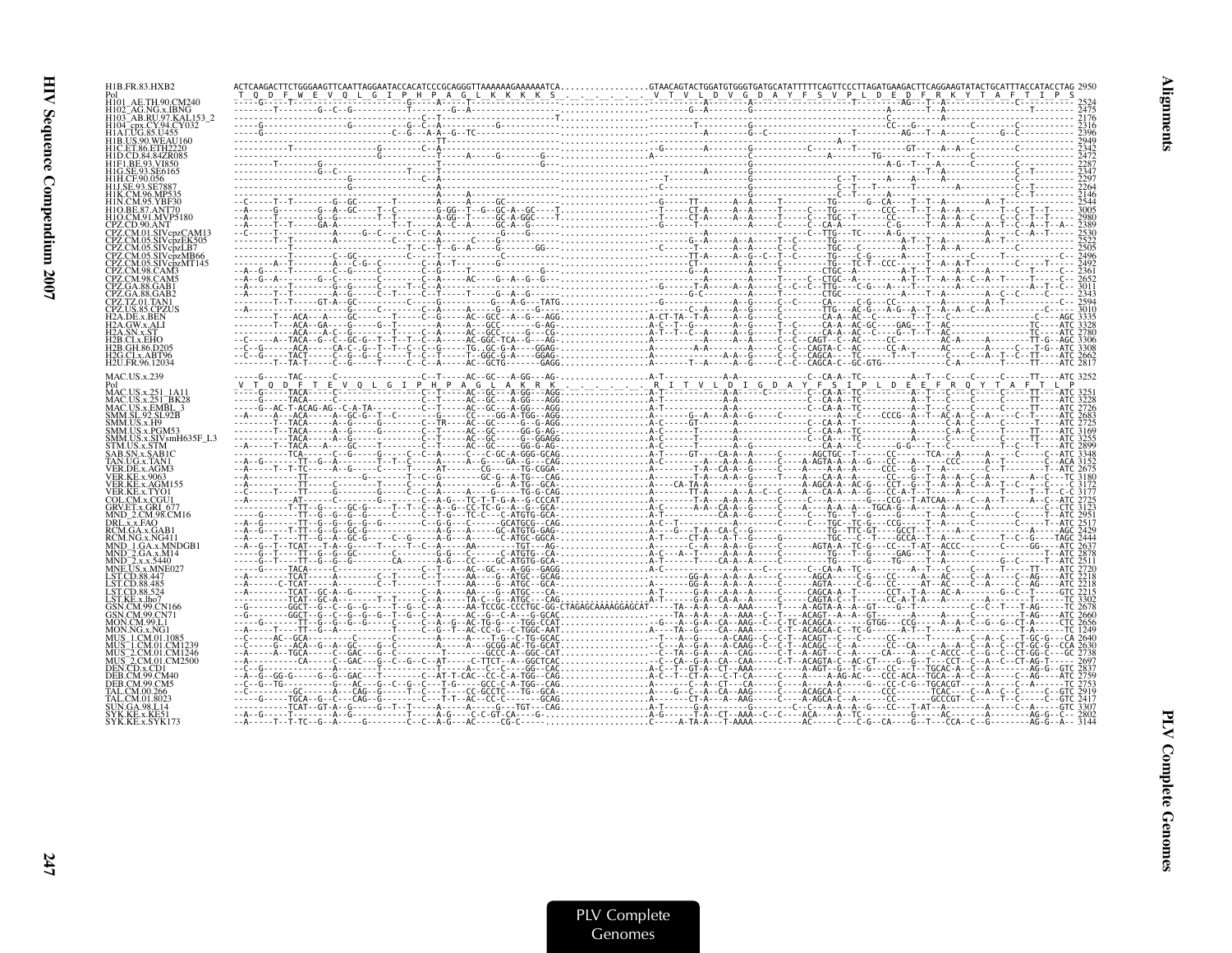PLV Complete SamoneD

| H104 cpx.CY.94.CY032<br>H1ALUG.85.U455                                                                                                                                            |  |  |  |  |  |
|-----------------------------------------------------------------------------------------------------------------------------------------------------------------------------------|--|--|--|--|--|
| HIB.US.90.WEAU160<br>HID.US.90.WEAU160<br>HID.CET.86.ETH2220<br>HID.CD.84.842R085<br>HII.CE.93.SE6165<br>HII.CE.93.SE7887<br>HII.CE.93.SE7887                                     |  |  |  |  |  |
| HIN.C.M.96.MP535<br>HIN.C.M.96.MP535<br>HIN.C.M.95.YBF39<br>HIO.C.M.91.MVP5180<br>CPZ.C.D.90.ANT<br>CPZ.C.M.01.SIVcpzCAM13<br>CPZ.C.M.05.SIV.cpzCAM13<br>CPZ.C.M.05.SIV.cpzLB5955 |  |  |  |  |  |
| CPZ.CM.05.SIVCPZER505<br>CPZ.CM.05.SIVCPZLB7<br>CPZ.CM.05.SIVCPZMB66<br>CPZ.CM.98.CAM3<br>CPZ.CM.98.CAM5                                                                          |  |  |  |  |  |
| CPZ.GA.88.GAB1<br>CPZ.GA.88.GAB2<br>CPZ.TZ.01.TAN1<br>CPZ.US.85.CPZUS                                                                                                             |  |  |  |  |  |
| <b>EFALDER</b><br>H2A.DE.x.BEN<br>H2A.GW.x.ALI<br>H2A.SN.x.ST<br>H2B.CLx.EHO<br>H2B.GH.86.D205<br>H <sub>2G</sub> .CI.x.ABT96<br>H <sub>2</sub> U.FR.96.12034                     |  |  |  |  |  |
| <b>MAC.US.x.239</b><br>Pol<br>MAC.US.x.251_BK28<br>MAC.US.x.251_BK28<br>MAC.US.x.EMBL_3<br>SMM.SL.92.SL.92B                                                                       |  |  |  |  |  |
| SMM.US.x.H9<br>SMM.US.x.PGM53<br>SMM.US.x.SIVsmH635F_L3<br>TM.US.x.STM                                                                                                            |  |  |  |  |  |
| STM.US.X.STM<br>SAB.SN.x.SAB1C<br>TAN.UG.x.TAN1<br>VER.DE.x.AGM3<br>VER.KE.x.9063                                                                                                 |  |  |  |  |  |
| VER.KE.x.9053<br>VER.KE.x.AGM155<br>GOL.CM.x.CGU1<br>GRV.ET.x.GRL<br>MND_2.CM.98.CM16<br>RCM.GA.x.FAO<br>RCM.GA.x.GAB1                                                            |  |  |  |  |  |
| RCM.NG.x.NG411<br>RCM.NG.x.NG411<br>MND_1.GA.x.MNDGB1<br>MND_2.GA.x.M14<br>MND_2.x.x.5440<br>MNE.US.x.MNE027<br>LST.CD.88.447<br>LST.CD.88.485                                    |  |  |  |  |  |
| LST.CD.88.483<br>LST.CD.88.524<br>LST.KE.x.lho7<br>GSN.CM.99.CN71<br>MON.CM.99.L1<br>MON.NG.x.NG1                                                                                 |  |  |  |  |  |
| MON.NO.3.NOI<br>MUS_1.CM.01.CM1239<br>MUS_2.CM.01.CM1239<br>MUS_2.CM.01.CM1240<br>DEN.CD.x.CD1<br>DEN.CM.99.CM40<br>DEB.CM.99.CM40<br>DEB.CM.99.CM5                               |  |  |  |  |  |
|                                                                                                                                                                                   |  |  |  |  |  |
|                                                                                                                                                                                   |  |  |  |  |  |
|                                                                                                                                                                                   |  |  |  |  |  |
| TAL.CM.00.266<br>TAL.CM.01.8023<br>J.GA.98.L14<br>YK.KE.x.KE5<br>SYK.KE.x.SYK173                                                                                                  |  |  |  |  |  |

248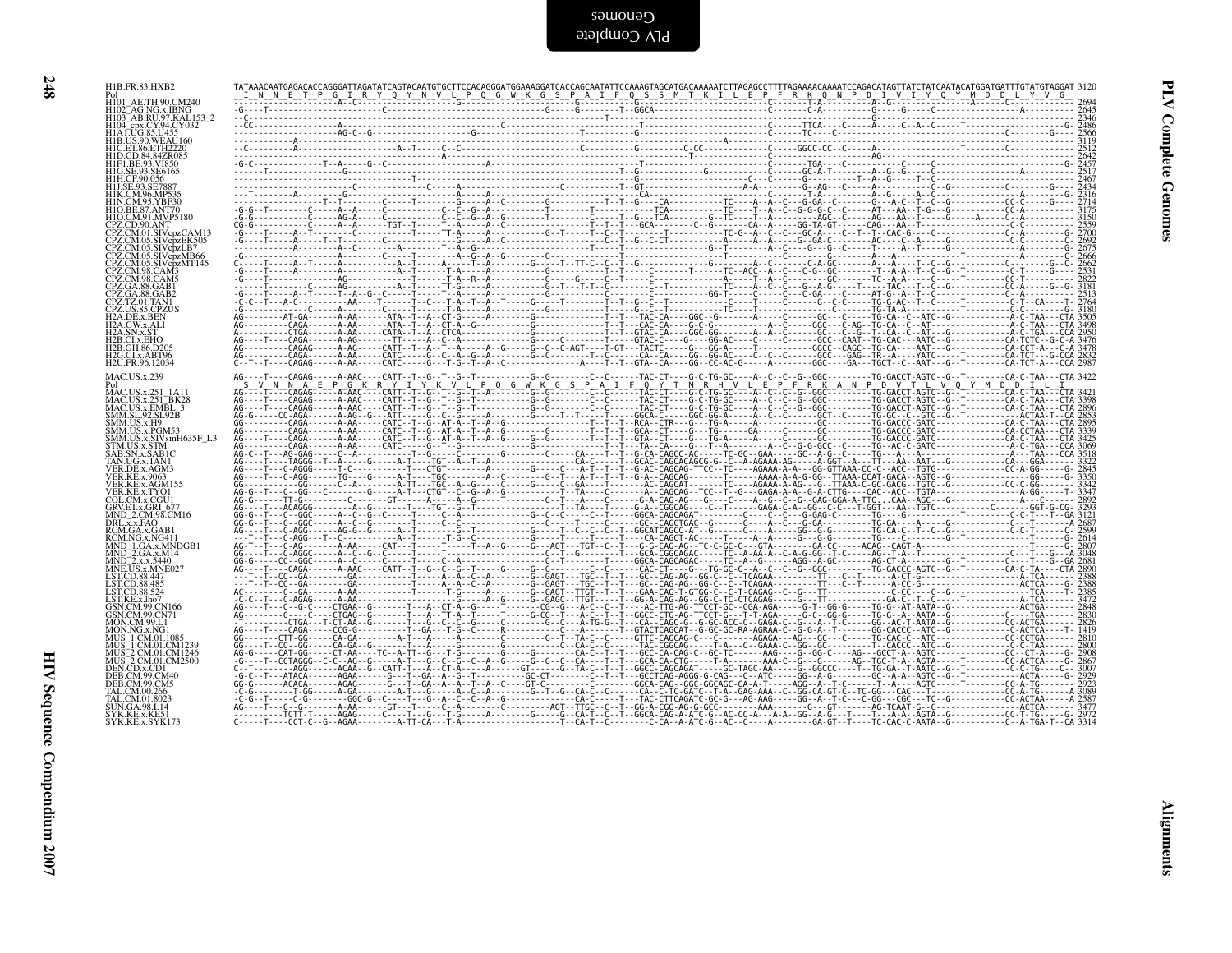| H1B.FR.83.HXB2       | $\begin{smallmatrix} \mathbf{C}^{1} \mathbf{C}^{1} \mathbf{C}^{1} \mathbf{C}^{1} \mathbf{C}^{1} \mathbf{C}^{1} \mathbf{C}^{1} \mathbf{C}^{1} \mathbf{C}^{1} \mathbf{C}^{1} \mathbf{C}^{1} \mathbf{C}^{1} \mathbf{C}^{1} \mathbf{C}^{1} \mathbf{C}^{1} \mathbf{C}^{1} \mathbf{C}^{1} \mathbf{C}^{1} \mathbf{C}^{1} \mathbf{C}^{1} \mathbf{C}^{1} \mathbf{C}^{1} \mathbf{C}^{1} \mathbf{C}^{$                                                                        |  |
|----------------------|--------------------------------------------------------------------------------------------------------------------------------------------------------------------------------------------------------------------------------------------------------------------------------------------------------------------------------------------------------------------------------------------------------------------------------------------------------------------|--|
|                      |                                                                                                                                                                                                                                                                                                                                                                                                                                                                    |  |
|                      |                                                                                                                                                                                                                                                                                                                                                                                                                                                                    |  |
|                      |                                                                                                                                                                                                                                                                                                                                                                                                                                                                    |  |
|                      |                                                                                                                                                                                                                                                                                                                                                                                                                                                                    |  |
|                      |                                                                                                                                                                                                                                                                                                                                                                                                                                                                    |  |
|                      |                                                                                                                                                                                                                                                                                                                                                                                                                                                                    |  |
|                      |                                                                                                                                                                                                                                                                                                                                                                                                                                                                    |  |
|                      |                                                                                                                                                                                                                                                                                                                                                                                                                                                                    |  |
|                      |                                                                                                                                                                                                                                                                                                                                                                                                                                                                    |  |
|                      |                                                                                                                                                                                                                                                                                                                                                                                                                                                                    |  |
|                      |                                                                                                                                                                                                                                                                                                                                                                                                                                                                    |  |
| PZ CM 01 SIVcnzCAM13 |                                                                                                                                                                                                                                                                                                                                                                                                                                                                    |  |
|                      |                                                                                                                                                                                                                                                                                                                                                                                                                                                                    |  |
|                      |                                                                                                                                                                                                                                                                                                                                                                                                                                                                    |  |
|                      |                                                                                                                                                                                                                                                                                                                                                                                                                                                                    |  |
|                      |                                                                                                                                                                                                                                                                                                                                                                                                                                                                    |  |
|                      |                                                                                                                                                                                                                                                                                                                                                                                                                                                                    |  |
|                      |                                                                                                                                                                                                                                                                                                                                                                                                                                                                    |  |
|                      |                                                                                                                                                                                                                                                                                                                                                                                                                                                                    |  |
|                      |                                                                                                                                                                                                                                                                                                                                                                                                                                                                    |  |
|                      |                                                                                                                                                                                                                                                                                                                                                                                                                                                                    |  |
| H2U.FR.96.12034      |                                                                                                                                                                                                                                                                                                                                                                                                                                                                    |  |
|                      |                                                                                                                                                                                                                                                                                                                                                                                                                                                                    |  |
|                      |                                                                                                                                                                                                                                                                                                                                                                                                                                                                    |  |
|                      |                                                                                                                                                                                                                                                                                                                                                                                                                                                                    |  |
|                      |                                                                                                                                                                                                                                                                                                                                                                                                                                                                    |  |
|                      |                                                                                                                                                                                                                                                                                                                                                                                                                                                                    |  |
|                      |                                                                                                                                                                                                                                                                                                                                                                                                                                                                    |  |
|                      |                                                                                                                                                                                                                                                                                                                                                                                                                                                                    |  |
|                      |                                                                                                                                                                                                                                                                                                                                                                                                                                                                    |  |
|                      |                                                                                                                                                                                                                                                                                                                                                                                                                                                                    |  |
|                      |                                                                                                                                                                                                                                                                                                                                                                                                                                                                    |  |
|                      |                                                                                                                                                                                                                                                                                                                                                                                                                                                                    |  |
|                      |                                                                                                                                                                                                                                                                                                                                                                                                                                                                    |  |
|                      |                                                                                                                                                                                                                                                                                                                                                                                                                                                                    |  |
|                      |                                                                                                                                                                                                                                                                                                                                                                                                                                                                    |  |
|                      |                                                                                                                                                                                                                                                                                                                                                                                                                                                                    |  |
|                      |                                                                                                                                                                                                                                                                                                                                                                                                                                                                    |  |
|                      |                                                                                                                                                                                                                                                                                                                                                                                                                                                                    |  |
|                      |                                                                                                                                                                                                                                                                                                                                                                                                                                                                    |  |
|                      |                                                                                                                                                                                                                                                                                                                                                                                                                                                                    |  |
|                      |                                                                                                                                                                                                                                                                                                                                                                                                                                                                    |  |
|                      |                                                                                                                                                                                                                                                                                                                                                                                                                                                                    |  |
|                      |                                                                                                                                                                                                                                                                                                                                                                                                                                                                    |  |
|                      |                                                                                                                                                                                                                                                                                                                                                                                                                                                                    |  |
|                      |                                                                                                                                                                                                                                                                                                                                                                                                                                                                    |  |
|                      |                                                                                                                                                                                                                                                                                                                                                                                                                                                                    |  |
|                      |                                                                                                                                                                                                                                                                                                                                                                                                                                                                    |  |
|                      |                                                                                                                                                                                                                                                                                                                                                                                                                                                                    |  |
|                      | $\begin{smallmatrix} \mathcal{U}_1 & \mathcal{U}_2 & \mathcal{U}_3 & \mathcal{U}_4 & \mathcal{U}_5 & \mathcal{U}_6 & \mathcal{U}_7 & \mathcal{U}_8 & \mathcal{U}_9 & \mathcal{U}_9 & \mathcal{U}_9 & \mathcal{U}_9 & \mathcal{U}_9 & \mathcal{U}_9 & \mathcal{U}_9 & \mathcal{U}_9 & \mathcal{U}_9 & \mathcal{U}_9 & \mathcal{U}_9 & \mathcal{U}_9 & \mathcal{U}_9 & \mathcal{U}_9 & \mathcal{U}_9 & \mathcal{U}_9 & \mathcal{U}_9 & \mathcal{U}_9 & \mathcal{U}_$ |  |
|                      |                                                                                                                                                                                                                                                                                                                                                                                                                                                                    |  |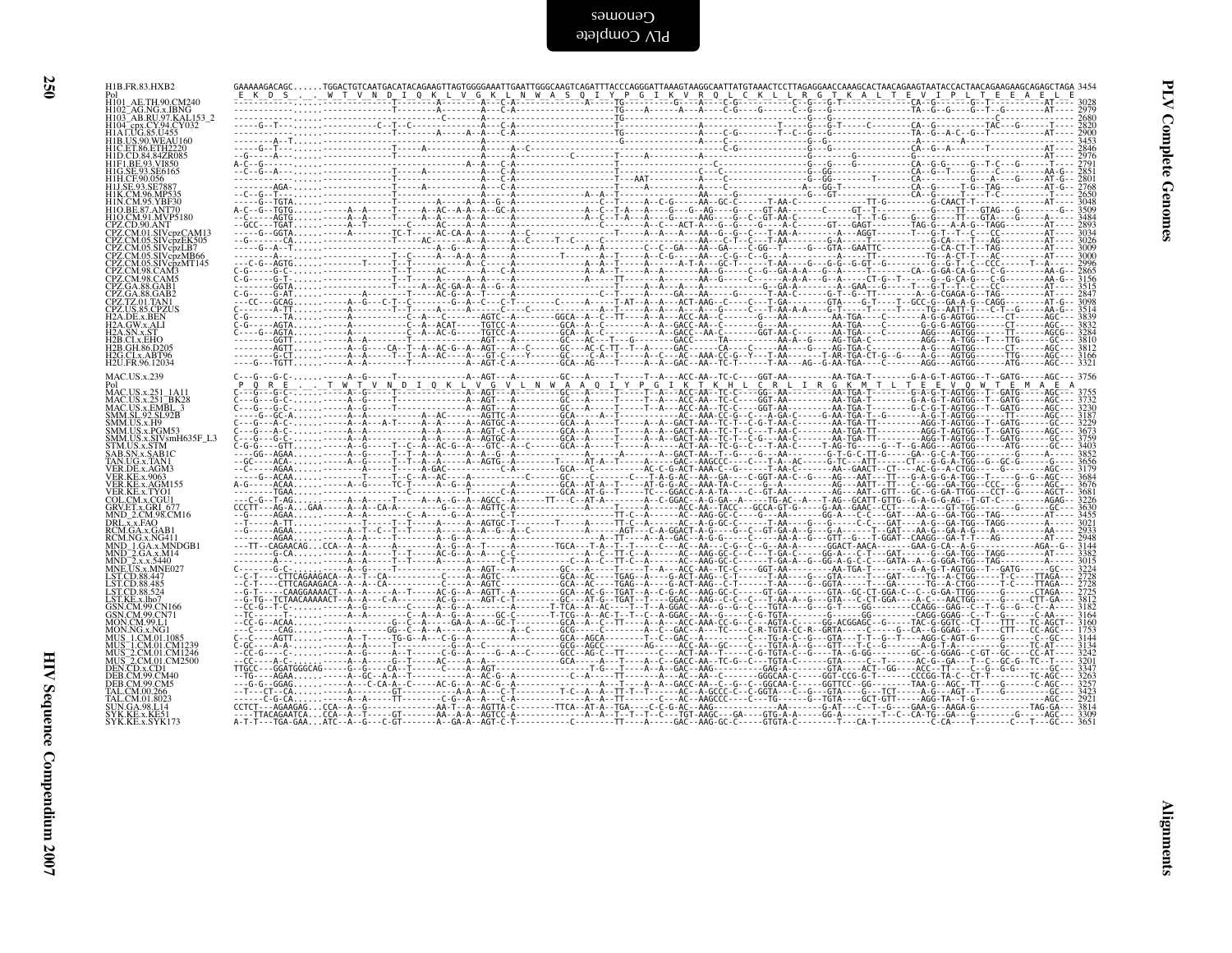| H1B.FR.83.HXB2                 |                                                                                                                                                                      |  |
|--------------------------------|----------------------------------------------------------------------------------------------------------------------------------------------------------------------|--|
|                                |                                                                                                                                                                      |  |
|                                |                                                                                                                                                                      |  |
|                                |                                                                                                                                                                      |  |
|                                |                                                                                                                                                                      |  |
|                                |                                                                                                                                                                      |  |
|                                |                                                                                                                                                                      |  |
|                                |                                                                                                                                                                      |  |
|                                |                                                                                                                                                                      |  |
|                                |                                                                                                                                                                      |  |
|                                |                                                                                                                                                                      |  |
|                                |                                                                                                                                                                      |  |
|                                |                                                                                                                                                                      |  |
|                                |                                                                                                                                                                      |  |
|                                |                                                                                                                                                                      |  |
|                                |                                                                                                                                                                      |  |
|                                |                                                                                                                                                                      |  |
| G.CLx.ABT96<br>12U.FR.96.12034 |                                                                                                                                                                      |  |
|                                | -TAT-AG-_--_T-A-ATA-_--_C-GTC_GGA-CA-G_A-_-TGT-_--_CC-AGA-GGC--GCCA-_-GA--_CACGG_-ATA---AGTCA-G-CAAT--G---T-T---A-----C-C-----AGAC----TA------GT--------T-----AG--A- |  |
|                                |                                                                                                                                                                      |  |
|                                |                                                                                                                                                                      |  |
|                                |                                                                                                                                                                      |  |
|                                |                                                                                                                                                                      |  |
|                                |                                                                                                                                                                      |  |
|                                |                                                                                                                                                                      |  |
|                                |                                                                                                                                                                      |  |
|                                |                                                                                                                                                                      |  |
|                                |                                                                                                                                                                      |  |
|                                |                                                                                                                                                                      |  |
|                                |                                                                                                                                                                      |  |
|                                |                                                                                                                                                                      |  |
|                                |                                                                                                                                                                      |  |
|                                |                                                                                                                                                                      |  |
|                                |                                                                                                                                                                      |  |
|                                |                                                                                                                                                                      |  |
|                                |                                                                                                                                                                      |  |
|                                |                                                                                                                                                                      |  |
|                                |                                                                                                                                                                      |  |
|                                |                                                                                                                                                                      |  |
|                                |                                                                                                                                                                      |  |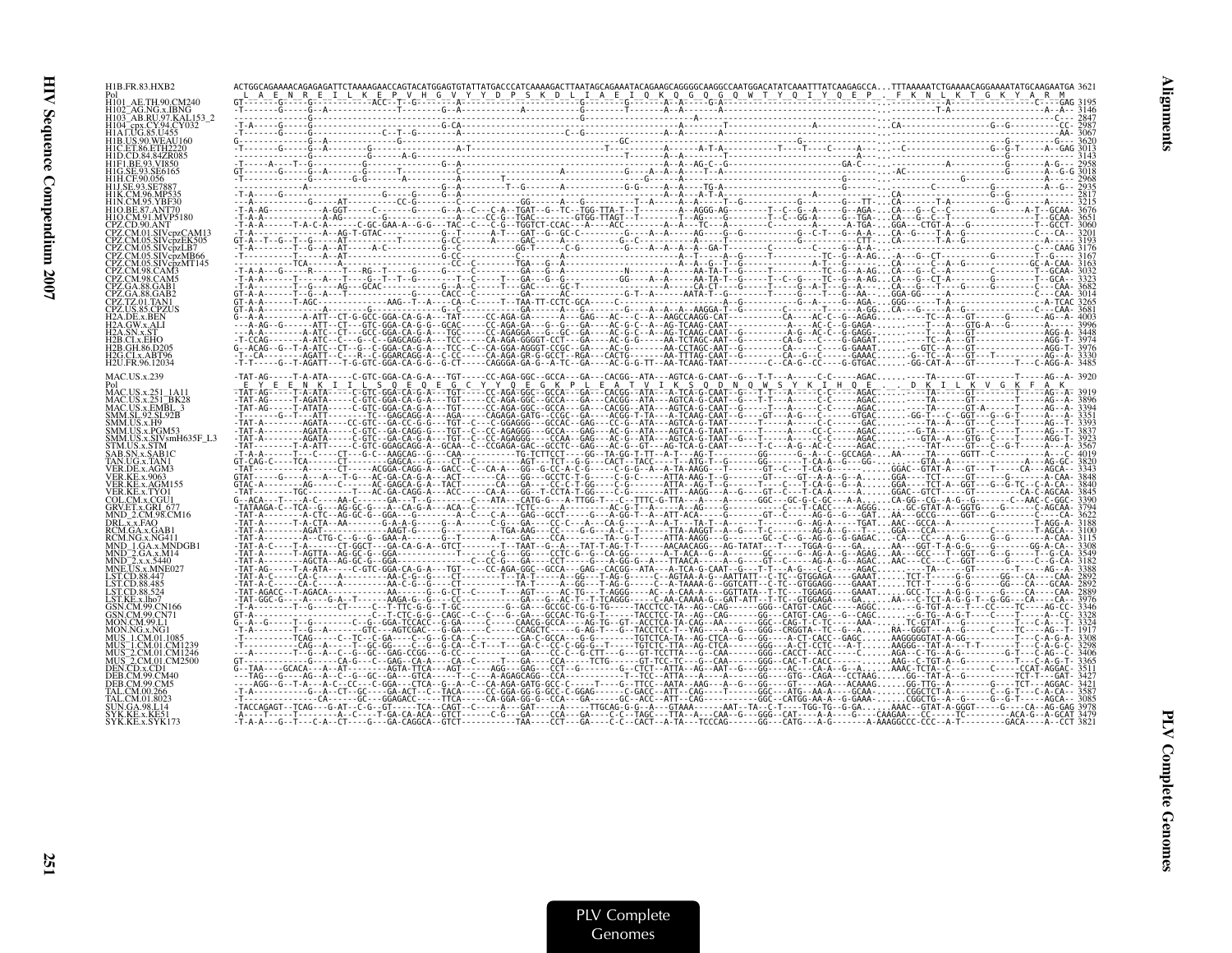| I | I  |
|---|----|
|   |    |
|   | ۰. |

| Pol<br>H101 AE.TH.90.CM240<br>H102_AG.NG.x.EBNG<br>H103_AB.RU.97.KAL153_2<br>H104_cpx.CY.94.CY032<br>H1AT.UG.85.U455                                                                                                                                                  |  |  |  |  |  |  |  |  |  |
|-----------------------------------------------------------------------------------------------------------------------------------------------------------------------------------------------------------------------------------------------------------------------|--|--|--|--|--|--|--|--|--|
|                                                                                                                                                                                                                                                                       |  |  |  |  |  |  |  |  |  |
| HIALUG 85.U45<br>HIB.US.90.WEAU160<br>HID.CD 84.847R085<br>HIF1 BE.93.SE6165<br>HIF1 BE.93.SE6165<br>HILGE.93.SE6165<br>HILSC.90.865<br>HILSC.90.8677<br>HIK.CM.96.MP535<br>HIO.BE.87.ANT70<br>HIO.BE.87.ANT70<br>HIO.BE.87.ANT70<br>HIO.BE.87.ANT70<br>HIO.BE.87.ANT |  |  |  |  |  |  |  |  |  |
| CPZ.CD.90.ANT<br>CPZ.CM.01.SIVcpzCAM13                                                                                                                                                                                                                                |  |  |  |  |  |  |  |  |  |
| CPZ.CM.01.SIVcpzCAM13<br>CPZ.CM.05.SIVcpzEK505<br>CPZ.CM.05.SIVcpzLB7<br>CPZ.CM.05.SIVcpzMB66<br>CPZ.CM.98.CAM3<br>CPZ.CM.98.CAM3                                                                                                                                     |  |  |  |  |  |  |  |  |  |
| CPZ.GA.88.GAB1                                                                                                                                                                                                                                                        |  |  |  |  |  |  |  |  |  |
| CPZ.GA.88.GAB1<br>CPZ.GA.88.GAB2<br>CPZ.TZ.01.TAN1<br>CPZ.US.85.CPZUS<br>H2A.GW.x.ALI<br>H2A.GW.x.ALI<br>H2A.SN.x.ST<br>H2B.CL.x.EHO<br>CH2.CL.REG<br>H2B.GH.86.D205<br>H2G.CLx.ABT96<br>H2U.FR.96.12034                                                              |  |  |  |  |  |  |  |  |  |
| <b>MAC.US.x.239</b>                                                                                                                                                                                                                                                   |  |  |  |  |  |  |  |  |  |
| Pol<br>MAC.US.x.251_1A11<br>MAC.US.x.251_BK28<br>MAC.US.x.EMBL_3<br>SMM.SL.9.2.SL92B<br>SMM.US.x.H9<br>SMM.US.x.PGM53                                                                                                                                                 |  |  |  |  |  |  |  |  |  |
| SMM.US.x.SIVsmH635F_L3<br>STM.US.x.SIVsmH635F_L3<br>STM.US.x.SAB1C<br>TAN.UG.x.TAN1<br>VER.DE.x.AGM3                                                                                                                                                                  |  |  |  |  |  |  |  |  |  |
| <b>VER.KE.x.9063</b><br>VER.KE.x.AGM155                                                                                                                                                                                                                               |  |  |  |  |  |  |  |  |  |
| VERKEX, XAXVIISS<br>VERKEX, XAXVIIIS<br>COLCMX, COLUMB<br>GRVET, XGRI 677<br>DRUX, XAX GRI 677<br>DRUX, XAXGI 68.<br>RCM, NG, XAXGI<br>RCM, NG, XAX, XAXQI<br>MND_2, GAX, XIIIQ<br>MND_2, XAX, XIIIQ<br>IND_2, XAX, XIIIQ<br>IND_2, XAX, XIIIQ<br>IND_2, XAX, XIII    |  |  |  |  |  |  |  |  |  |
|                                                                                                                                                                                                                                                                       |  |  |  |  |  |  |  |  |  |
|                                                                                                                                                                                                                                                                       |  |  |  |  |  |  |  |  |  |
| MON.NG.x.NG1<br>MON.MG.X.NG1.1085<br>MUS_1.CM.01.1085<br>MUS_1.CM.01.CM1239<br>MUS_2.CM.01.CM1246<br>MUS_2.CM.01.CM2500<br>DEN.CD.x.CD1<br>DER.CM.29.CM40                                                                                                             |  |  |  |  |  |  |  |  |  |
| DEB.CM.99.CM5<br>TAL.CM.00.266                                                                                                                                                                                                                                        |  |  |  |  |  |  |  |  |  |
| TAL.CM.01.8023<br>SUN.GA.98.L14<br>SYK.KE.x.KE51<br>SYK.KE.x.SYK173                                                                                                                                                                                                   |  |  |  |  |  |  |  |  |  |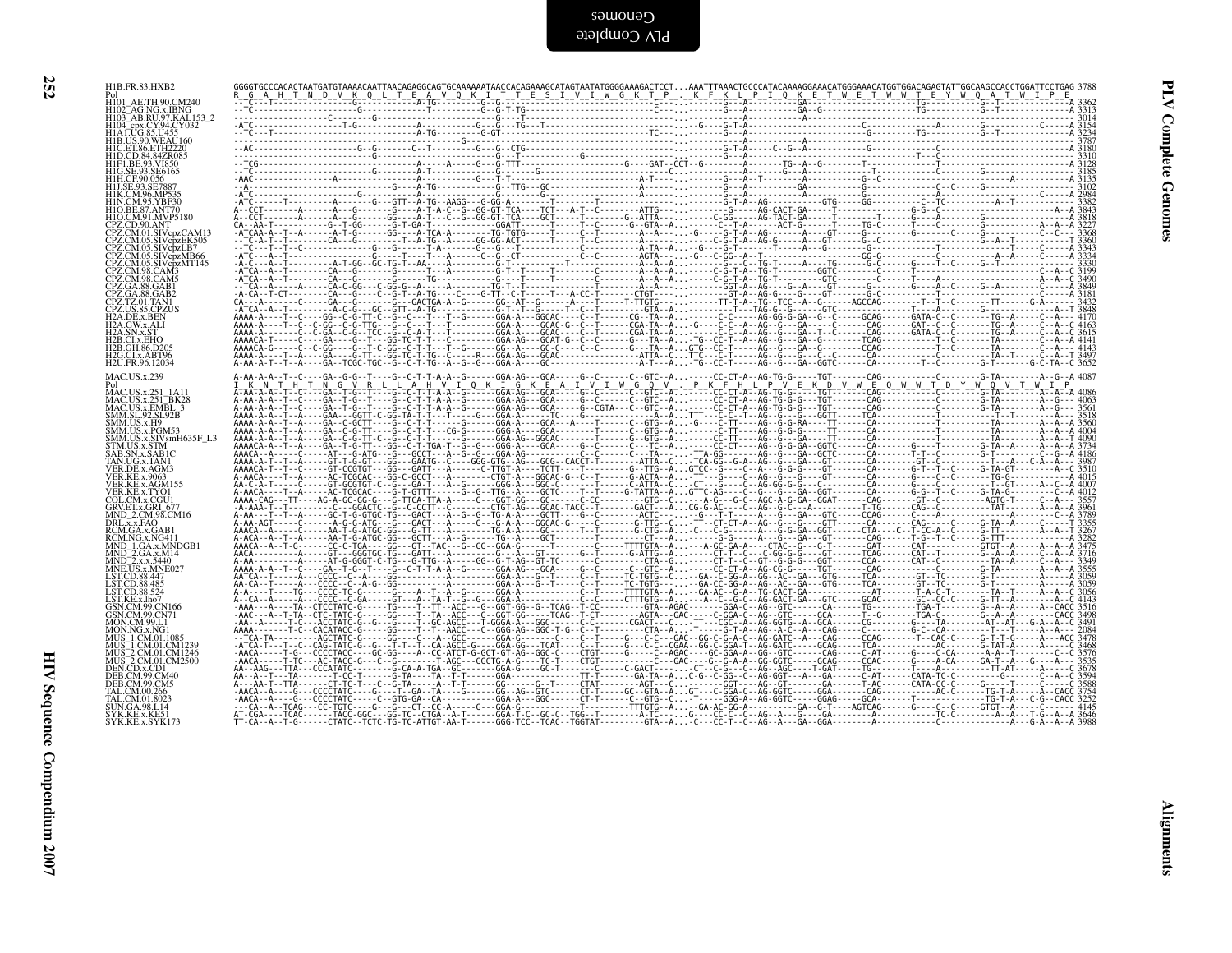| H1B.FR.83.HXB2                            |  |                                  |  |
|-------------------------------------------|--|----------------------------------|--|
| H101_AE.TH.90.CM240                       |  |                                  |  |
| H103 AB.RU.97.KAL153 2                    |  |                                  |  |
|                                           |  |                                  |  |
| H1B.US.90.WEAU160                         |  |                                  |  |
|                                           |  |                                  |  |
|                                           |  |                                  |  |
|                                           |  |                                  |  |
|                                           |  |                                  |  |
|                                           |  |                                  |  |
|                                           |  |                                  |  |
|                                           |  |                                  |  |
| CPZ.CM.05.SIVcpzLB7                       |  |                                  |  |
| CPZ.CM.05.SIVcpzMB66                      |  |                                  |  |
|                                           |  |                                  |  |
|                                           |  |                                  |  |
| 2PZ.TZ.01.TAN1                            |  |                                  |  |
|                                           |  |                                  |  |
|                                           |  |                                  |  |
|                                           |  |                                  |  |
| H2G.CLx.ABT96                             |  |                                  |  |
| H2U.FR.96.12034                           |  |                                  |  |
|                                           |  | Pol RT end Pol p15 RNAse H start |  |
| MAC.US.x.239                              |  |                                  |  |
| MAC.US.x.251 1A11<br>MAC.US.x.251 BK28    |  |                                  |  |
| MAC.US.x.EMBL 3<br><b>SMM.SL.92.SL92B</b> |  |                                  |  |
| SMM.US.x.H9                               |  |                                  |  |
| SMM HS x PGM5?                            |  |                                  |  |
| STM HS x STM                              |  |                                  |  |
|                                           |  |                                  |  |
|                                           |  |                                  |  |
| VER KE x TYOI                             |  |                                  |  |
|                                           |  |                                  |  |
|                                           |  |                                  |  |
|                                           |  |                                  |  |
|                                           |  |                                  |  |
|                                           |  |                                  |  |
|                                           |  |                                  |  |
|                                           |  |                                  |  |
|                                           |  |                                  |  |
| 3SN.CM.99.CN166                           |  |                                  |  |
|                                           |  |                                  |  |
|                                           |  |                                  |  |
|                                           |  |                                  |  |
| MUS 2.CM.01.CM1246<br>AUS 2.CM.01.CM2500  |  |                                  |  |
|                                           |  |                                  |  |
|                                           |  |                                  |  |
|                                           |  |                                  |  |
|                                           |  |                                  |  |
| SYK KE x SYK 173                          |  |                                  |  |

p51 end and p66 RT continue Pol <sup>p</sup><sup>15</sup> RNAse <sup>H</sup> start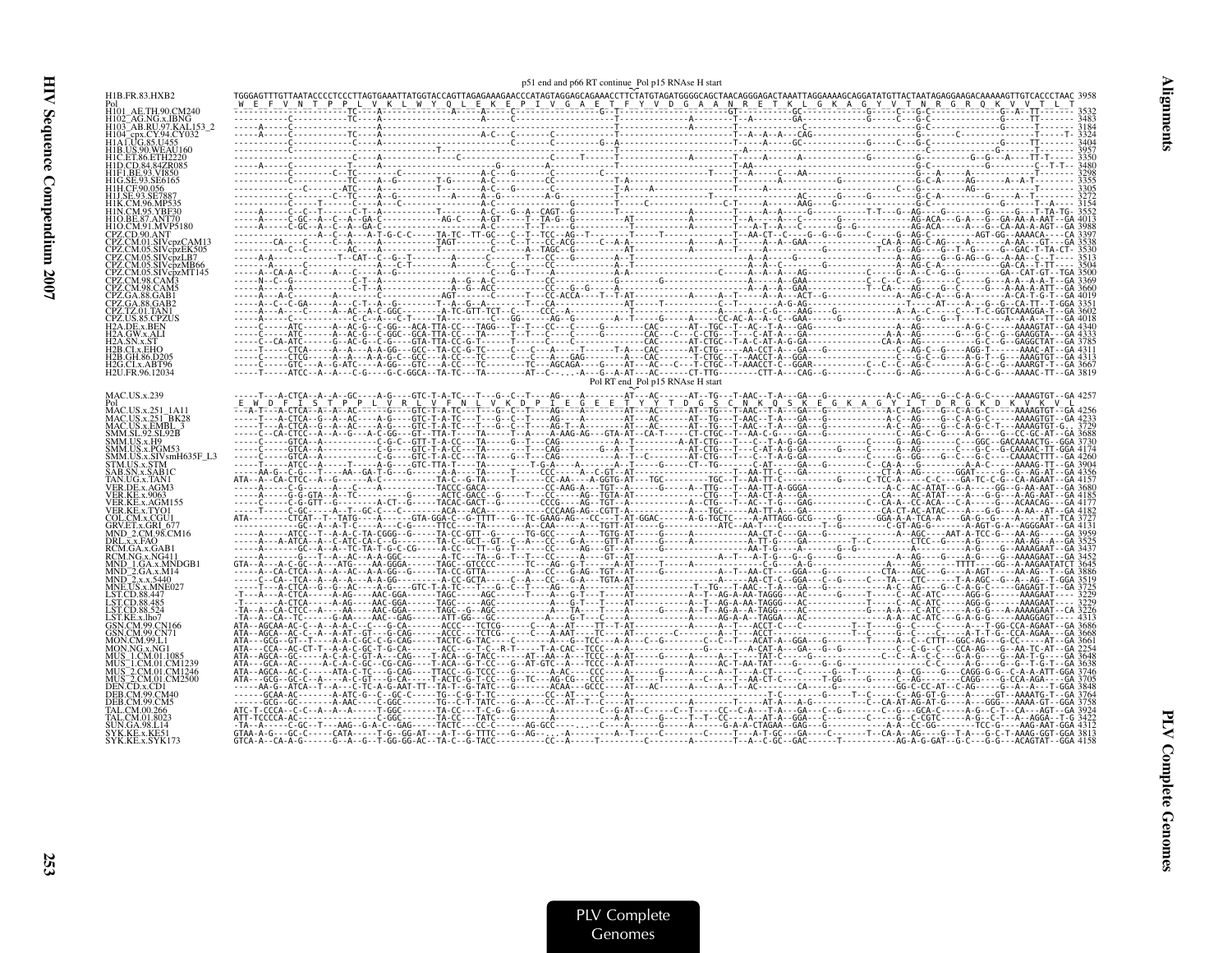PLV Complete SamoneD

| ٠ |                                                                                                                                                                                                                                                                                                                                                                                                                                                      | ۰. | f, |
|---|------------------------------------------------------------------------------------------------------------------------------------------------------------------------------------------------------------------------------------------------------------------------------------------------------------------------------------------------------------------------------------------------------------------------------------------------------|----|----|
|   |                                                                                                                                                                                                                                                                                                                                                                                                                                                      |    |    |
|   |                                                                                                                                                                                                                                                                                                                                                                                                                                                      |    |    |
|   |                                                                                                                                                                                                                                                                                                                                                                                                                                                      |    |    |
|   |                                                                                                                                                                                                                                                                                                                                                                                                                                                      |    |    |
|   |                                                                                                                                                                                                                                                                                                                                                                                                                                                      |    |    |
|   |                                                                                                                                                                                                                                                                                                                                                                                                                                                      |    |    |
|   |                                                                                                                                                                                                                                                                                                                                                                                                                                                      |    |    |
|   |                                                                                                                                                                                                                                                                                                                                                                                                                                                      |    |    |
|   |                                                                                                                                                                                                                                                                                                                                                                                                                                                      |    |    |
|   |                                                                                                                                                                                                                                                                                                                                                                                                                                                      |    |    |
|   |                                                                                                                                                                                                                                                                                                                                                                                                                                                      |    |    |
|   |                                                                                                                                                                                                                                                                                                                                                                                                                                                      |    |    |
|   |                                                                                                                                                                                                                                                                                                                                                                                                                                                      |    |    |
|   |                                                                                                                                                                                                                                                                                                                                                                                                                                                      |    |    |
|   |                                                                                                                                                                                                                                                                                                                                                                                                                                                      |    |    |
|   |                                                                                                                                                                                                                                                                                                                                                                                                                                                      |    |    |
|   |                                                                                                                                                                                                                                                                                                                                                                                                                                                      |    |    |
|   |                                                                                                                                                                                                                                                                                                                                                                                                                                                      |    |    |
|   |                                                                                                                                                                                                                                                                                                                                                                                                                                                      |    |    |
|   |                                                                                                                                                                                                                                                                                                                                                                                                                                                      |    |    |
|   |                                                                                                                                                                                                                                                                                                                                                                                                                                                      |    |    |
|   |                                                                                                                                                                                                                                                                                                                                                                                                                                                      |    |    |
|   |                                                                                                                                                                                                                                                                                                                                                                                                                                                      |    |    |
|   |                                                                                                                                                                                                                                                                                                                                                                                                                                                      |    |    |
|   |                                                                                                                                                                                                                                                                                                                                                                                                                                                      |    |    |
|   |                                                                                                                                                                                                                                                                                                                                                                                                                                                      |    |    |
|   |                                                                                                                                                                                                                                                                                                                                                                                                                                                      |    |    |
|   |                                                                                                                                                                                                                                                                                                                                                                                                                                                      |    |    |
|   |                                                                                                                                                                                                                                                                                                                                                                                                                                                      |    |    |
|   |                                                                                                                                                                                                                                                                                                                                                                                                                                                      |    |    |
|   |                                                                                                                                                                                                                                                                                                                                                                                                                                                      |    |    |
|   |                                                                                                                                                                                                                                                                                                                                                                                                                                                      |    |    |
|   |                                                                                                                                                                                                                                                                                                                                                                                                                                                      |    |    |
|   | $\begin{tabular}{l} \multicolumn{1}{l}{\begin{tabular}{l} \multicolumn{1}{l}{\begin{tabular}{l} \multicolumn{1}{l}{\textbf{0.0000}}}\\ \multicolumn{1}{l}{\begin{tabular}{l} \multicolumn{1}{l}{\textbf{0.0000}}}\\ \multicolumn{1}{l}{\begin{tabular}{l} \multicolumn{1}{l}{\textbf{0.0000}}}\\ \multicolumn{1}{l}{\textbf{0.0000}}\\ \multicolumn{1}{l}{\textbf{0.0000}}\\ \multicolumn{1}{l}{\textbf{0.0000}}\\ \multicolumn{1}{l}{\textbf{0.000$ |    |    |
|   |                                                                                                                                                                                                                                                                                                                                                                                                                                                      |    |    |
|   |                                                                                                                                                                                                                                                                                                                                                                                                                                                      |    |    |
|   |                                                                                                                                                                                                                                                                                                                                                                                                                                                      |    |    |

| H1B.FR.83.HXB2<br>Pol<br>H101_AE.TH.90.CM240                                                                                                                                                                                                     |  |  |  |                 |
|--------------------------------------------------------------------------------------------------------------------------------------------------------------------------------------------------------------------------------------------------|--|--|--|-----------------|
| H102_AG.NG.x.IBNG<br>H103_AB.RU.97.KAL153_2<br>H104 - cpx.CY.94.CY032<br>H1A LUG.85.U455                                                                                                                                                         |  |  |  |                 |
| HIB.US.90.WEAU160<br>HIC.ET.86.ETH2220<br>HID.CD.84.84ZR085<br>HIF1.BE.93.VI850<br>H1G.SE.93.SE6165                                                                                                                                              |  |  |  | Complete        |
| H1H.CF.90.056<br>H1J.SE.93.SE7887<br>H1K.CM.96.MP535<br>H1N.CM.95.YBF30                                                                                                                                                                          |  |  |  |                 |
| HIO.BE.87.ANT70<br>HIO.CM.91.MVP5180<br>CPZ.CD.90.ANT<br>CPZ.CM.01.SIVcpzCAM13                                                                                                                                                                   |  |  |  |                 |
| CPZ.CM.05.SIVcpzEK505<br>CPZ.CM.05.SIVcpzLB7<br>CPZ.CM.05.SIVcpzMB66<br>CPZ.CM.05.SIVcpzMT145<br>CPZ.CM.98.CAM3<br>CPZ.CM.98.CAM5                                                                                                                |  |  |  |                 |
| CPZ.GA.88.GAB1                                                                                                                                                                                                                                   |  |  |  |                 |
| CPZ.GA.88.GAB1<br>CPZ.CA.88.GAB2<br>CPZ.TZ.01.TAN1<br>CPZ.US.85.CPZUS<br>H2A.DE.x.BEN<br>H2A.SN.x.ST<br>H2A.SN.x.ST<br>H2B.CLx.EHO                                                                                                               |  |  |  |                 |
| H <sub>2</sub> B.GH.86.D <sub>205</sub><br>H <sub>2G.CL</sub> x.ABT96<br>H2U.FR.96.12034                                                                                                                                                         |  |  |  |                 |
| <b>MAC.US.x.239</b><br>MAC.US.x.251_1A11                                                                                                                                                                                                         |  |  |  |                 |
| MAC.US.x.251 - IA11<br>MAC.US.x.251 - BK28<br>MAC.US.x.EMBL. 3<br>SMM.US.x.H9<br>SMM.US.x.H9<br>SMM.US.x.PGM53<br>SMM.US.x.SIVsmH635F_L3<br>STM.US.x.SIVsmH635F_L3<br>STM.US.x.SIVsmH635F_L3                                                     |  |  |  |                 |
|                                                                                                                                                                                                                                                  |  |  |  |                 |
| STM.US.x.STM<br>SAB.SN.x.SABIC<br>TAN.UG.x.TANI<br>VER.DE.x.AGM3<br>VER.KE.x.9063<br>VER.KE.x.AGM155<br>VER.KE.x.TYOI<br>COL.CM.x.CGU1<br>CDLCM.x.CGU1                                                                                           |  |  |  |                 |
| COLLCM.x.CGUI<br>GRUET.x.GRI_677<br>INND_2.CM.98.CM16<br>RCM.GA.x.GAB1<br>RCM.GA.x.GAB1<br>RCM.NG.x.MG411<br>MND_1.GA.x.MNDGB1<br>MND_1.GA.x.MNDGB1<br>MND_2.x.x.5440<br>MND_2.x.x.5440<br>INND_2.x.x.5440<br>INND_2.x.x.5440<br>INND_2.x.x.5440 |  |  |  |                 |
|                                                                                                                                                                                                                                                  |  |  |  |                 |
| LST.CD.88.447<br>LST.CD.88.485<br>LST.CD.88.524                                                                                                                                                                                                  |  |  |  |                 |
| LST.KE.x.lho7<br>GSN.CM.99.CN166<br>GSN.CM.99.CN71<br>MON.CM.99.L1                                                                                                                                                                               |  |  |  |                 |
| MON.NG.x.NG1<br>MUS_1.CM.01.1085<br>MUS_1.CM.01.CM1239<br>MUS_2.CM.01.CM1239<br>MUS_2.CM.01.CM1246<br>MUS_2.CM.01.CM2500<br>DEB.CM.99.CM40                                                                                                       |  |  |  |                 |
| DEB.CM.99.CM5<br>TAL.CM.00.266                                                                                                                                                                                                                   |  |  |  |                 |
| TAL.CM.01.8023<br>UN.GA.98.L14<br>SYK.KE.x.KE51<br>SYK.KE.x.SYK173                                                                                                                                                                               |  |  |  |                 |
|                                                                                                                                                                                                                                                  |  |  |  |                 |
|                                                                                                                                                                                                                                                  |  |  |  |                 |
|                                                                                                                                                                                                                                                  |  |  |  |                 |
|                                                                                                                                                                                                                                                  |  |  |  | <b>Mgnments</b> |
|                                                                                                                                                                                                                                                  |  |  |  |                 |

254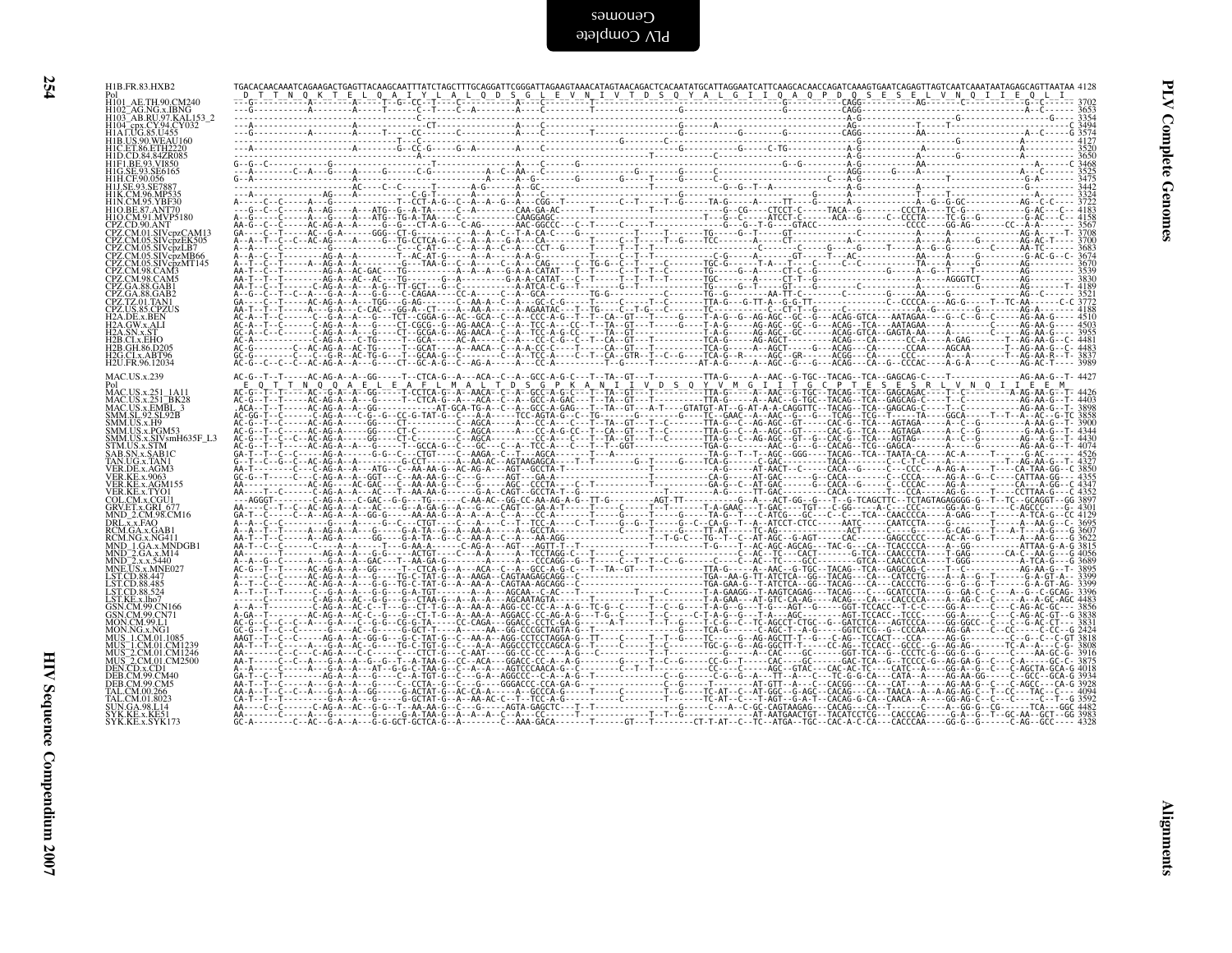|                                               |                                                                                                                                                                                                                                                                                                                                                                                                                                         |  | Pol p66 RT, Pol p15 Rnase H end Pol p31 Integrase start |  |  |  |
|-----------------------------------------------|-----------------------------------------------------------------------------------------------------------------------------------------------------------------------------------------------------------------------------------------------------------------------------------------------------------------------------------------------------------------------------------------------------------------------------------------|--|---------------------------------------------------------|--|--|--|
|                                               |                                                                                                                                                                                                                                                                                                                                                                                                                                         |  |                                                         |  |  |  |
|                                               |                                                                                                                                                                                                                                                                                                                                                                                                                                         |  |                                                         |  |  |  |
|                                               |                                                                                                                                                                                                                                                                                                                                                                                                                                         |  |                                                         |  |  |  |
|                                               |                                                                                                                                                                                                                                                                                                                                                                                                                                         |  |                                                         |  |  |  |
|                                               |                                                                                                                                                                                                                                                                                                                                                                                                                                         |  |                                                         |  |  |  |
|                                               |                                                                                                                                                                                                                                                                                                                                                                                                                                         |  |                                                         |  |  |  |
|                                               |                                                                                                                                                                                                                                                                                                                                                                                                                                         |  |                                                         |  |  |  |
|                                               |                                                                                                                                                                                                                                                                                                                                                                                                                                         |  |                                                         |  |  |  |
|                                               |                                                                                                                                                                                                                                                                                                                                                                                                                                         |  |                                                         |  |  |  |
|                                               |                                                                                                                                                                                                                                                                                                                                                                                                                                         |  |                                                         |  |  |  |
|                                               |                                                                                                                                                                                                                                                                                                                                                                                                                                         |  |                                                         |  |  |  |
|                                               |                                                                                                                                                                                                                                                                                                                                                                                                                                         |  |                                                         |  |  |  |
|                                               |                                                                                                                                                                                                                                                                                                                                                                                                                                         |  |                                                         |  |  |  |
|                                               |                                                                                                                                                                                                                                                                                                                                                                                                                                         |  |                                                         |  |  |  |
|                                               |                                                                                                                                                                                                                                                                                                                                                                                                                                         |  |                                                         |  |  |  |
|                                               |                                                                                                                                                                                                                                                                                                                                                                                                                                         |  |                                                         |  |  |  |
|                                               |                                                                                                                                                                                                                                                                                                                                                                                                                                         |  |                                                         |  |  |  |
|                                               |                                                                                                                                                                                                                                                                                                                                                                                                                                         |  |                                                         |  |  |  |
|                                               |                                                                                                                                                                                                                                                                                                                                                                                                                                         |  |                                                         |  |  |  |
|                                               |                                                                                                                                                                                                                                                                                                                                                                                                                                         |  |                                                         |  |  |  |
|                                               |                                                                                                                                                                                                                                                                                                                                                                                                                                         |  |                                                         |  |  |  |
|                                               |                                                                                                                                                                                                                                                                                                                                                                                                                                         |  |                                                         |  |  |  |
| 42B GH 86 D205                                |                                                                                                                                                                                                                                                                                                                                                                                                                                         |  |                                                         |  |  |  |
| H2G.CLx.ABT96<br>H <sub>2</sub> U.FR.96.12034 |                                                                                                                                                                                                                                                                                                                                                                                                                                         |  |                                                         |  |  |  |
|                                               |                                                                                                                                                                                                                                                                                                                                                                                                                                         |  |                                                         |  |  |  |
| MAC.US.x.239                                  |                                                                                                                                                                                                                                                                                                                                                                                                                                         |  |                                                         |  |  |  |
| Pol<br>MAC.US.x.251-1A11<br>PK2               |                                                                                                                                                                                                                                                                                                                                                                                                                                         |  |                                                         |  |  |  |
| MAC.US.x.251_BK28<br>MAC.US.x.EMBL_3          |                                                                                                                                                                                                                                                                                                                                                                                                                                         |  |                                                         |  |  |  |
| SMM.SL.92.SL92B                               |                                                                                                                                                                                                                                                                                                                                                                                                                                         |  |                                                         |  |  |  |
| MM.US.x.H9                                    |                                                                                                                                                                                                                                                                                                                                                                                                                                         |  |                                                         |  |  |  |
| AM.US.x.PGM53                                 |                                                                                                                                                                                                                                                                                                                                                                                                                                         |  |                                                         |  |  |  |
| 5TM.US.x.STM                                  |                                                                                                                                                                                                                                                                                                                                                                                                                                         |  |                                                         |  |  |  |
|                                               |                                                                                                                                                                                                                                                                                                                                                                                                                                         |  |                                                         |  |  |  |
|                                               |                                                                                                                                                                                                                                                                                                                                                                                                                                         |  |                                                         |  |  |  |
|                                               |                                                                                                                                                                                                                                                                                                                                                                                                                                         |  |                                                         |  |  |  |
| OL.CM.x.CGU1                                  |                                                                                                                                                                                                                                                                                                                                                                                                                                         |  |                                                         |  |  |  |
|                                               |                                                                                                                                                                                                                                                                                                                                                                                                                                         |  |                                                         |  |  |  |
|                                               |                                                                                                                                                                                                                                                                                                                                                                                                                                         |  |                                                         |  |  |  |
|                                               |                                                                                                                                                                                                                                                                                                                                                                                                                                         |  |                                                         |  |  |  |
|                                               |                                                                                                                                                                                                                                                                                                                                                                                                                                         |  |                                                         |  |  |  |
|                                               |                                                                                                                                                                                                                                                                                                                                                                                                                                         |  |                                                         |  |  |  |
|                                               |                                                                                                                                                                                                                                                                                                                                                                                                                                         |  |                                                         |  |  |  |
|                                               |                                                                                                                                                                                                                                                                                                                                                                                                                                         |  |                                                         |  |  |  |
|                                               |                                                                                                                                                                                                                                                                                                                                                                                                                                         |  |                                                         |  |  |  |
|                                               |                                                                                                                                                                                                                                                                                                                                                                                                                                         |  |                                                         |  |  |  |
|                                               |                                                                                                                                                                                                                                                                                                                                                                                                                                         |  |                                                         |  |  |  |
|                                               |                                                                                                                                                                                                                                                                                                                                                                                                                                         |  |                                                         |  |  |  |
|                                               |                                                                                                                                                                                                                                                                                                                                                                                                                                         |  |                                                         |  |  |  |
|                                               |                                                                                                                                                                                                                                                                                                                                                                                                                                         |  |                                                         |  |  |  |
|                                               |                                                                                                                                                                                                                                                                                                                                                                                                                                         |  |                                                         |  |  |  |
|                                               |                                                                                                                                                                                                                                                                                                                                                                                                                                         |  |                                                         |  |  |  |
|                                               |                                                                                                                                                                                                                                                                                                                                                                                                                                         |  |                                                         |  |  |  |
|                                               |                                                                                                                                                                                                                                                                                                                                                                                                                                         |  |                                                         |  |  |  |
|                                               | $\begin{small} \begin{smallmatrix} \textbf{1} & \textbf{0} & \textbf{0} & \textbf{0} & \textbf{0} & \textbf{0} & \textbf{0} & \textbf{0} & \textbf{0} & \textbf{0} & \textbf{0} & \textbf{0} & \textbf{0} & \textbf{0} & \textbf{0} & \textbf{0} & \textbf{0} & \textbf{0} & \textbf{0} & \textbf{0} & \textbf{0} & \textbf{0} & \textbf{0} & \textbf{0} & \textbf{0} & \textbf{0} & \textbf{0} & \textbf{0} & \textbf{0} & \textbf{0}$ |  |                                                         |  |  |  |
|                                               |                                                                                                                                                                                                                                                                                                                                                                                                                                         |  |                                                         |  |  |  |
|                                               |                                                                                                                                                                                                                                                                                                                                                                                                                                         |  |                                                         |  |  |  |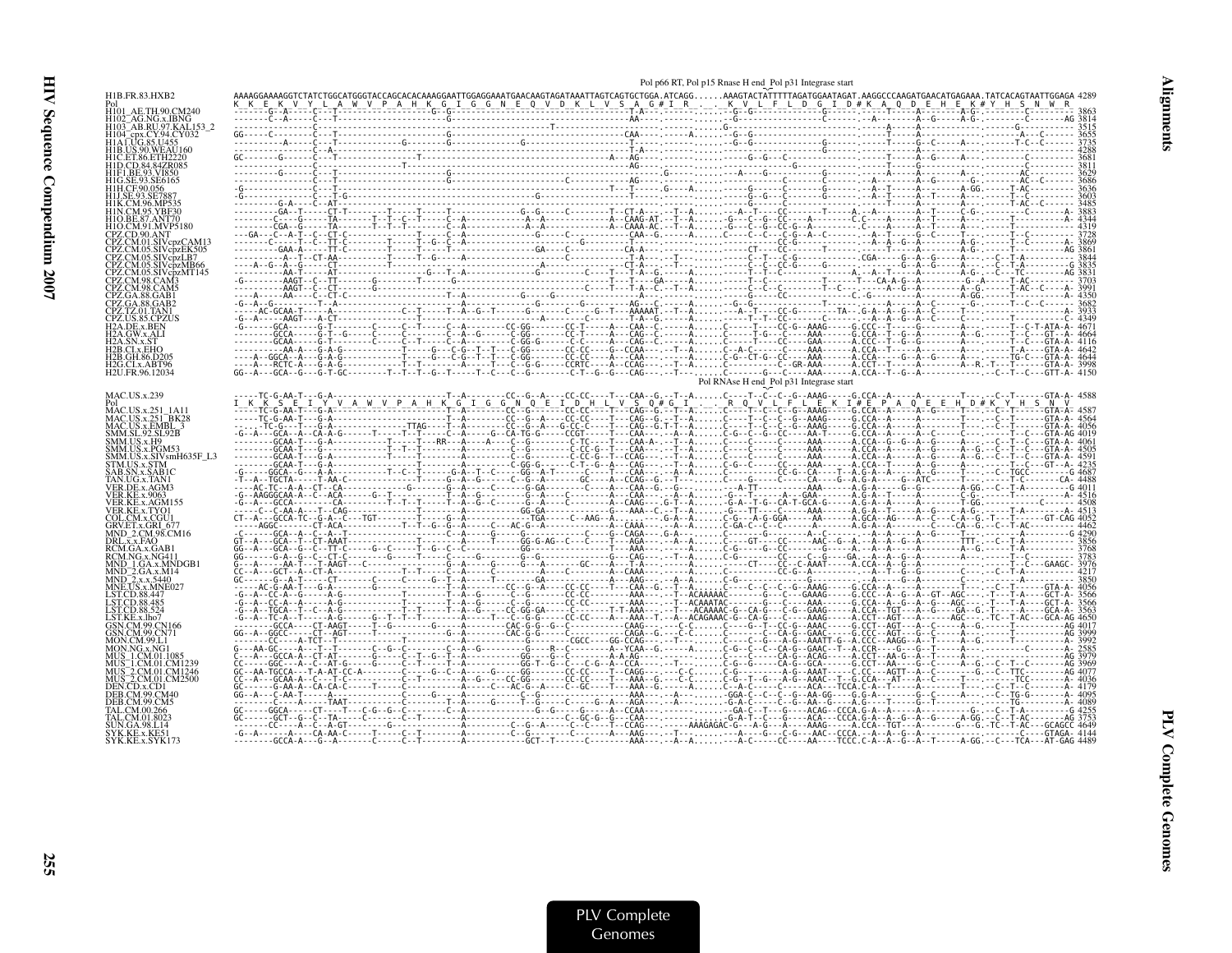| F01<br>H101_AE.TH.90.CM240<br>H102_AG.NG.x.IBNG<br>H103_AB.RU.97.KAL.153_2                                                                                                                                                     |                                                                                                                                                                                                                                                                                                                                                                                                                                         |  |  |  |  |  |  |  |
|--------------------------------------------------------------------------------------------------------------------------------------------------------------------------------------------------------------------------------|-----------------------------------------------------------------------------------------------------------------------------------------------------------------------------------------------------------------------------------------------------------------------------------------------------------------------------------------------------------------------------------------------------------------------------------------|--|--|--|--|--|--|--|
| H104_cpx.CY.94.CY032<br>H104_cpx.CY.94.CY032<br>H1B.US.90.WEAU160                                                                                                                                                              |                                                                                                                                                                                                                                                                                                                                                                                                                                         |  |  |  |  |  |  |  |
| H1C.ET.86.ETH2220<br>H1D.CD.84.84ZR085<br>H1F1.BE.93.VI850<br>H1G.SE.93.SE6165                                                                                                                                                 |                                                                                                                                                                                                                                                                                                                                                                                                                                         |  |  |  |  |  |  |  |
| H1H.CF.90.056<br>H1J.SE.93.SE7887<br>H1K.CM.96.MP535<br>H1N.CM.95.YBF30                                                                                                                                                        |                                                                                                                                                                                                                                                                                                                                                                                                                                         |  |  |  |  |  |  |  |
| H1O.BE.87.ANT70<br>H1O.CM.91.MVP5180                                                                                                                                                                                           |                                                                                                                                                                                                                                                                                                                                                                                                                                         |  |  |  |  |  |  |  |
|                                                                                                                                                                                                                                |                                                                                                                                                                                                                                                                                                                                                                                                                                         |  |  |  |  |  |  |  |
|                                                                                                                                                                                                                                |                                                                                                                                                                                                                                                                                                                                                                                                                                         |  |  |  |  |  |  |  |
| HIO.CM.91.MVP5180<br>CPZ.CM.91.MVP5180<br>CPZ.CM.05.SIVcpzEK505<br>CPZ.CM.05.SIVcpzEK505<br>CPZ.CM.05.SIVcpzMF145<br>CPZ.CM.98.CMX<br>CPZ.CM.98.CAM3<br>CPZ.CA.88.CAB1<br>CPZ.CA.88.CAB1<br>CPZ.CA.88.CAB1<br>CPZ.TLS.85.CPZUS |                                                                                                                                                                                                                                                                                                                                                                                                                                         |  |  |  |  |  |  |  |
| CPZ. IZ.01. IANI<br>CPZ.US.85.CPZUS<br>H2A.DE.x.BEN<br>H2A.GW.x.ALI<br>H2A.SN.x.ST<br>H2B.CLx.EHO<br>H2B.GH.86.D205<br>H2B.CH.x.ABT96<br>H2B.CLX.ABT96<br>H2CLX.ABT96                                                          |                                                                                                                                                                                                                                                                                                                                                                                                                                         |  |  |  |  |  |  |  |
| H <sub>2</sub> U.FR.96.12034                                                                                                                                                                                                   |                                                                                                                                                                                                                                                                                                                                                                                                                                         |  |  |  |  |  |  |  |
| MAC.US.x.239<br>MAC.US.x.251 1A11                                                                                                                                                                                              | $\begin{small} \begin{smallmatrix} \textbf{1} & \textbf{1} & \textbf{1} & \textbf{1} & \textbf{1} & \textbf{1} & \textbf{1} & \textbf{1} & \textbf{1} & \textbf{1} & \textbf{1} & \textbf{1} & \textbf{1} & \textbf{1} & \textbf{1} & \textbf{1} & \textbf{1} & \textbf{1} & \textbf{1} & \textbf{1} & \textbf{1} & \textbf{1} & \textbf{1} & \textbf{1} & \textbf{1} & \textbf{1} & \textbf{1} & \textbf{1} & \textbf{1} & \textbf{1}$ |  |  |  |  |  |  |  |
| MAC.US.x.251_1A11<br>MAC.US.x.251_BK28<br>MAC.US.x.EMBL_3<br>SMM.US.x.F9<br>SMM.US.x.F9<br>SMM.US.x.F9M53<br>SMM.US.x.SIV.smH635F_L3<br>STM.US.x.SIV.smH635F_L3<br>SAB.SN.x.SAB1C<br>TAR.UG.x.TAN1<br>VER DE x AGM3            |                                                                                                                                                                                                                                                                                                                                                                                                                                         |  |  |  |  |  |  |  |
|                                                                                                                                                                                                                                |                                                                                                                                                                                                                                                                                                                                                                                                                                         |  |  |  |  |  |  |  |
| VER.DE.x.AGM3                                                                                                                                                                                                                  |                                                                                                                                                                                                                                                                                                                                                                                                                                         |  |  |  |  |  |  |  |
| VER.KE.x.9063<br>VER.KE.x.2007<br>VER.KE.x.AGM155<br>COL.CM.x.CGU1<br>GRV.ET.x.GRI_677<br>MND_2.CM.98.CM16                                                                                                                     |                                                                                                                                                                                                                                                                                                                                                                                                                                         |  |  |  |  |  |  |  |
|                                                                                                                                                                                                                                |                                                                                                                                                                                                                                                                                                                                                                                                                                         |  |  |  |  |  |  |  |
| MIND_2.CM.38.CM16<br>DRL.x.x.FAO<br>RCM.GA.x.GAB11<br>MND_1.GA.x.MNDGB1<br>MND_2.GA.x.M14<br>MND_2.x.x.5440<br>MND_2.x.x.5440<br>LET.CD.xx.MPE027                                                                              |                                                                                                                                                                                                                                                                                                                                                                                                                                         |  |  |  |  |  |  |  |
| LST.CD.88.447                                                                                                                                                                                                                  |                                                                                                                                                                                                                                                                                                                                                                                                                                         |  |  |  |  |  |  |  |
| LST.CD.88.485<br>LST.CD.88.524<br>LST.CD.88.524<br>CSN.CM.99.CN166                                                                                                                                                             |                                                                                                                                                                                                                                                                                                                                                                                                                                         |  |  |  |  |  |  |  |
| GSN.CM.99.CN71<br><b>MON.CM.99.L1</b><br>MON.NG.x.NG1                                                                                                                                                                          |                                                                                                                                                                                                                                                                                                                                                                                                                                         |  |  |  |  |  |  |  |
| MUN.NG.X.NG1<br>MUS_1.CM.01.CM1239<br>MUS_1.CM.01.CM1239<br>MUS_2.CM.01.CM1246<br>MUS_2.CM.01.CM2500<br>DEN.CD.x.CD1<br>DER.CM.99.CM40                                                                                         |                                                                                                                                                                                                                                                                                                                                                                                                                                         |  |  |  |  |  |  |  |
| DEB.CM.99.CM5                                                                                                                                                                                                                  |                                                                                                                                                                                                                                                                                                                                                                                                                                         |  |  |  |  |  |  |  |
| ELEM.09.266<br>TAL.CM.00.266<br>TAL.CM.01.8023<br>SVK.KE.x.KE51<br>SYK.KE.x.SYK173                                                                                                                                             |                                                                                                                                                                                                                                                                                                                                                                                                                                         |  |  |  |  |  |  |  |
|                                                                                                                                                                                                                                |                                                                                                                                                                                                                                                                                                                                                                                                                                         |  |  |  |  |  |  |  |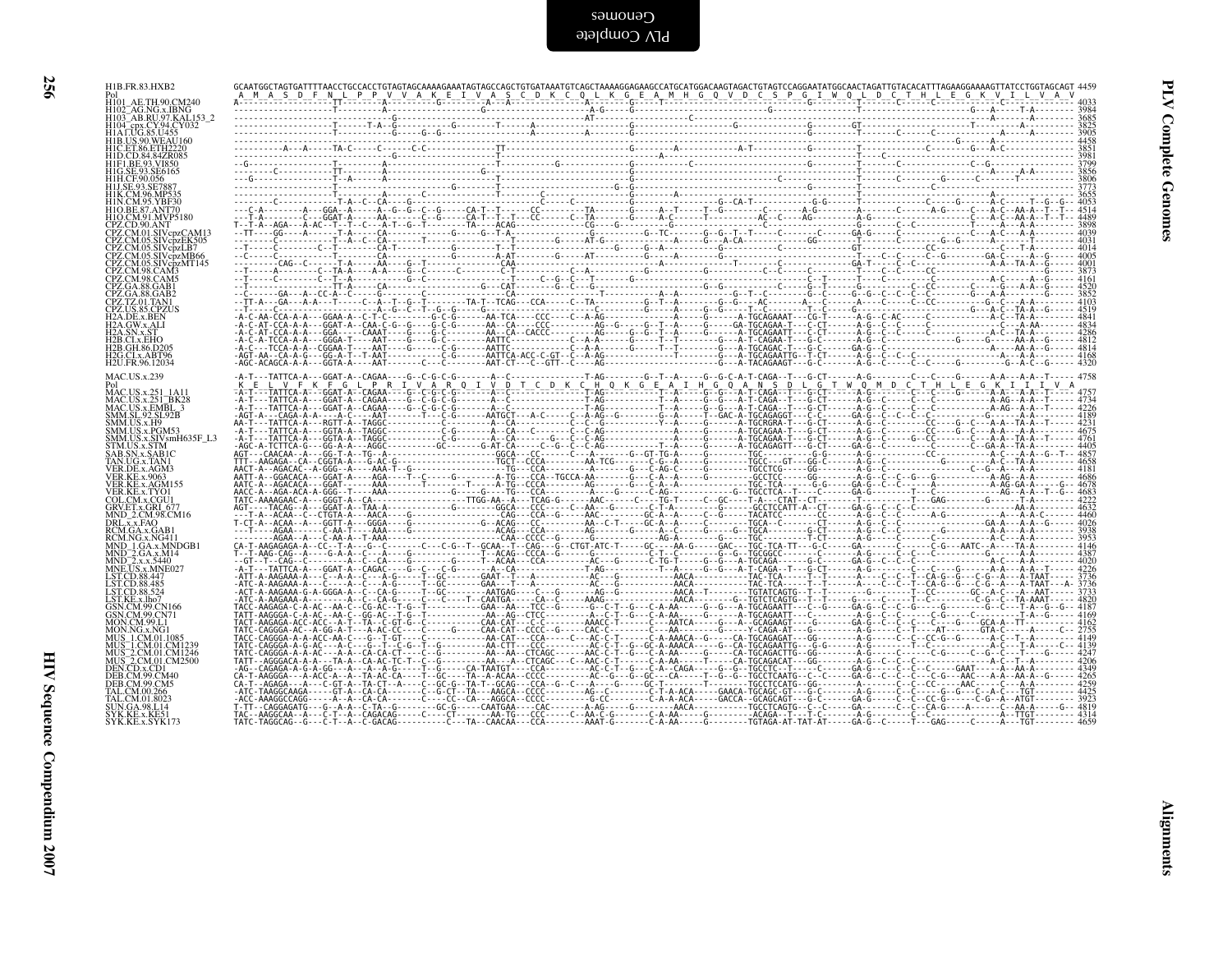| H1B.FR.83.HXB2                       |  | $\begin{smallmatrix} \mathbf{r}_1 \\ \mathbf{r}_2 \\ \mathbf{r}_3 \\ \mathbf{r}_4 \\ \mathbf{r}_5 \\ \mathbf{r}_6 \\ \mathbf{r}_7 \\ \mathbf{r}_8 \\ \mathbf{r}_9 \\ \mathbf{r}_9 \\ \mathbf{r}_9 \\ \mathbf{r}_9 \\ \mathbf{r}_9 \\ \mathbf{r}_9 \\ \mathbf{r}_9 \\ \mathbf{r}_9 \\ \mathbf{r}_9 \\ \mathbf{r}_9 \\ \mathbf{r}_9 \\ \mathbf{r}_9 \\ \mathbf{r}_9 \\ \mathbf{r}_9 \\ \mathbf{r}_9 \\ \mathbf{r}_9 \\ \mathbf{r}_9 \\ \mathbf{r}_9 \\ \mathbf{r}_$ |  |  |
|--------------------------------------|--|-------------------------------------------------------------------------------------------------------------------------------------------------------------------------------------------------------------------------------------------------------------------------------------------------------------------------------------------------------------------------------------------------------------------------------------------------------------------|--|--|
|                                      |  |                                                                                                                                                                                                                                                                                                                                                                                                                                                                   |  |  |
| H103 AB.RU.97.KAL                    |  |                                                                                                                                                                                                                                                                                                                                                                                                                                                                   |  |  |
|                                      |  |                                                                                                                                                                                                                                                                                                                                                                                                                                                                   |  |  |
|                                      |  |                                                                                                                                                                                                                                                                                                                                                                                                                                                                   |  |  |
|                                      |  |                                                                                                                                                                                                                                                                                                                                                                                                                                                                   |  |  |
|                                      |  |                                                                                                                                                                                                                                                                                                                                                                                                                                                                   |  |  |
|                                      |  |                                                                                                                                                                                                                                                                                                                                                                                                                                                                   |  |  |
|                                      |  |                                                                                                                                                                                                                                                                                                                                                                                                                                                                   |  |  |
|                                      |  |                                                                                                                                                                                                                                                                                                                                                                                                                                                                   |  |  |
|                                      |  |                                                                                                                                                                                                                                                                                                                                                                                                                                                                   |  |  |
|                                      |  |                                                                                                                                                                                                                                                                                                                                                                                                                                                                   |  |  |
|                                      |  |                                                                                                                                                                                                                                                                                                                                                                                                                                                                   |  |  |
|                                      |  |                                                                                                                                                                                                                                                                                                                                                                                                                                                                   |  |  |
|                                      |  |                                                                                                                                                                                                                                                                                                                                                                                                                                                                   |  |  |
|                                      |  |                                                                                                                                                                                                                                                                                                                                                                                                                                                                   |  |  |
|                                      |  |                                                                                                                                                                                                                                                                                                                                                                                                                                                                   |  |  |
|                                      |  |                                                                                                                                                                                                                                                                                                                                                                                                                                                                   |  |  |
| H2B C'Ex-EHO                         |  |                                                                                                                                                                                                                                                                                                                                                                                                                                                                   |  |  |
| H2B.GH.86.D205<br>H2G.CI.x.ABT96     |  |                                                                                                                                                                                                                                                                                                                                                                                                                                                                   |  |  |
| H <sub>2</sub> U.FR.96.12034         |  |                                                                                                                                                                                                                                                                                                                                                                                                                                                                   |  |  |
| <b>MAC.US.x.239</b>                  |  |                                                                                                                                                                                                                                                                                                                                                                                                                                                                   |  |  |
| MAC.US.x.251 1A11                    |  |                                                                                                                                                                                                                                                                                                                                                                                                                                                                   |  |  |
| MAC.US.x.EMBL 3<br>SMM.SL.92.SL92B   |  |                                                                                                                                                                                                                                                                                                                                                                                                                                                                   |  |  |
| SMM.US.x.H9<br>SMM US x PGM53        |  |                                                                                                                                                                                                                                                                                                                                                                                                                                                                   |  |  |
|                                      |  |                                                                                                                                                                                                                                                                                                                                                                                                                                                                   |  |  |
|                                      |  |                                                                                                                                                                                                                                                                                                                                                                                                                                                                   |  |  |
|                                      |  |                                                                                                                                                                                                                                                                                                                                                                                                                                                                   |  |  |
|                                      |  |                                                                                                                                                                                                                                                                                                                                                                                                                                                                   |  |  |
|                                      |  |                                                                                                                                                                                                                                                                                                                                                                                                                                                                   |  |  |
|                                      |  |                                                                                                                                                                                                                                                                                                                                                                                                                                                                   |  |  |
| DRL.x.x.FAO                          |  |                                                                                                                                                                                                                                                                                                                                                                                                                                                                   |  |  |
| RCM.GA.x.GAB                         |  |                                                                                                                                                                                                                                                                                                                                                                                                                                                                   |  |  |
|                                      |  |                                                                                                                                                                                                                                                                                                                                                                                                                                                                   |  |  |
|                                      |  |                                                                                                                                                                                                                                                                                                                                                                                                                                                                   |  |  |
| LST.CD.88.447                        |  |                                                                                                                                                                                                                                                                                                                                                                                                                                                                   |  |  |
|                                      |  |                                                                                                                                                                                                                                                                                                                                                                                                                                                                   |  |  |
|                                      |  |                                                                                                                                                                                                                                                                                                                                                                                                                                                                   |  |  |
|                                      |  |                                                                                                                                                                                                                                                                                                                                                                                                                                                                   |  |  |
|                                      |  |                                                                                                                                                                                                                                                                                                                                                                                                                                                                   |  |  |
|                                      |  |                                                                                                                                                                                                                                                                                                                                                                                                                                                                   |  |  |
| 2.CM.01.CM1246<br>$-2$ .CM.01.CM2500 |  |                                                                                                                                                                                                                                                                                                                                                                                                                                                                   |  |  |
| DEN CD v CD1                         |  |                                                                                                                                                                                                                                                                                                                                                                                                                                                                   |  |  |
|                                      |  |                                                                                                                                                                                                                                                                                                                                                                                                                                                                   |  |  |
|                                      |  |                                                                                                                                                                                                                                                                                                                                                                                                                                                                   |  |  |
|                                      |  |                                                                                                                                                                                                                                                                                                                                                                                                                                                                   |  |  |
|                                      |  |                                                                                                                                                                                                                                                                                                                                                                                                                                                                   |  |  |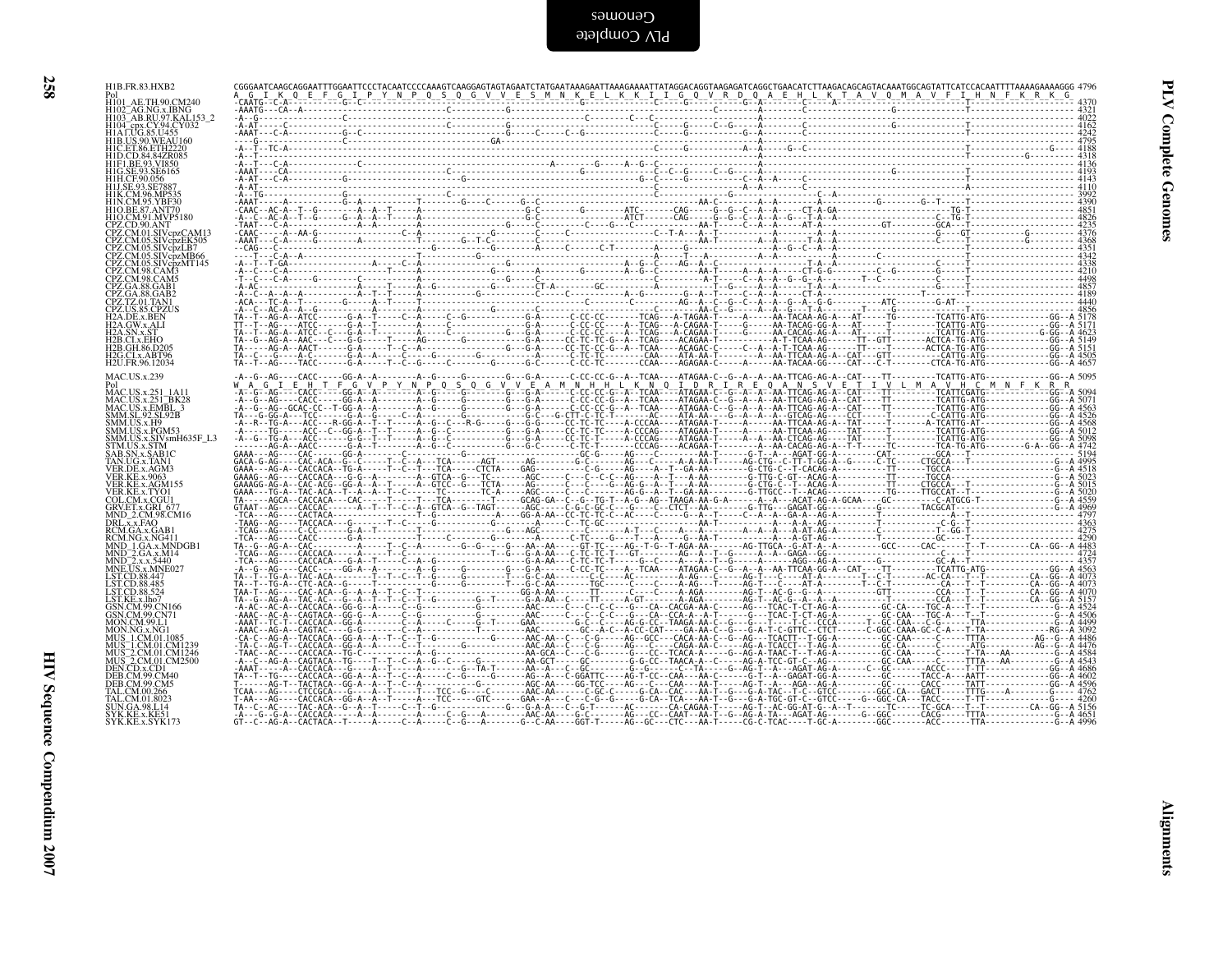| H1B.FR.83.HXB2                         |  |  |  |  |  |
|----------------------------------------|--|--|--|--|--|
|                                        |  |  |  |  |  |
| H103 AB.RU.97.KAL153 2                 |  |  |  |  |  |
|                                        |  |  |  |  |  |
|                                        |  |  |  |  |  |
|                                        |  |  |  |  |  |
|                                        |  |  |  |  |  |
|                                        |  |  |  |  |  |
| H1O.CM.91.MVP5180                      |  |  |  |  |  |
| CPZ.CD.90.ANT<br>CPZ.CM.01.SIVcpzCAM13 |  |  |  |  |  |
| 05.SIVcpzEK505                         |  |  |  |  |  |
| CPZ.CM.05.SIVcpzMB66                   |  |  |  |  |  |
|                                        |  |  |  |  |  |
|                                        |  |  |  |  |  |
|                                        |  |  |  |  |  |
| 2A DE x REN                            |  |  |  |  |  |
|                                        |  |  |  |  |  |
| H2B.GH.86.D205<br>H2G.CLx.ABT96        |  |  |  |  |  |
| H2U.FR.96.12034                        |  |  |  |  |  |
| MAC.US.x.239                           |  |  |  |  |  |
| MAC.US.x.251 1A1<br>MAC.US.x.251_BK28  |  |  |  |  |  |
| MAC.US.x.EMBL<br>SMM.SL.92.SL92B       |  |  |  |  |  |
| SMM.US.x.H9<br>SMM.US.x.PGM53          |  |  |  |  |  |
| SMM.US.x.SIVsmH635F_L3<br>STM US x STM |  |  |  |  |  |
| I'AN.UG.x.TAN1                         |  |  |  |  |  |
| /ER.DE.x.AGM3<br>VER KE x 9063         |  |  |  |  |  |
| VER KE x AGM155                        |  |  |  |  |  |
| COL CM x CGH1<br>GRV.ET.x.GRI 67       |  |  |  |  |  |
| MND 2.CM.98.CM16<br>DRL.x.x.FAO        |  |  |  |  |  |
| RCM.GA.x.GAB1<br>RCM NG x NG41         |  |  |  |  |  |
| MND 1.GA.x.MNDGB                       |  |  |  |  |  |
|                                        |  |  |  |  |  |
| I ST CD 88.485                         |  |  |  |  |  |
|                                        |  |  |  |  |  |
| 99 CN166                               |  |  |  |  |  |
| MON.CM.99.L<br>MON NG x NG1            |  |  |  |  |  |
|                                        |  |  |  |  |  |
| 2.CM.01.CM1246<br>2.CM.01.CM2500       |  |  |  |  |  |
| DEN CD x CD1                           |  |  |  |  |  |
|                                        |  |  |  |  |  |
|                                        |  |  |  |  |  |
|                                        |  |  |  |  |  |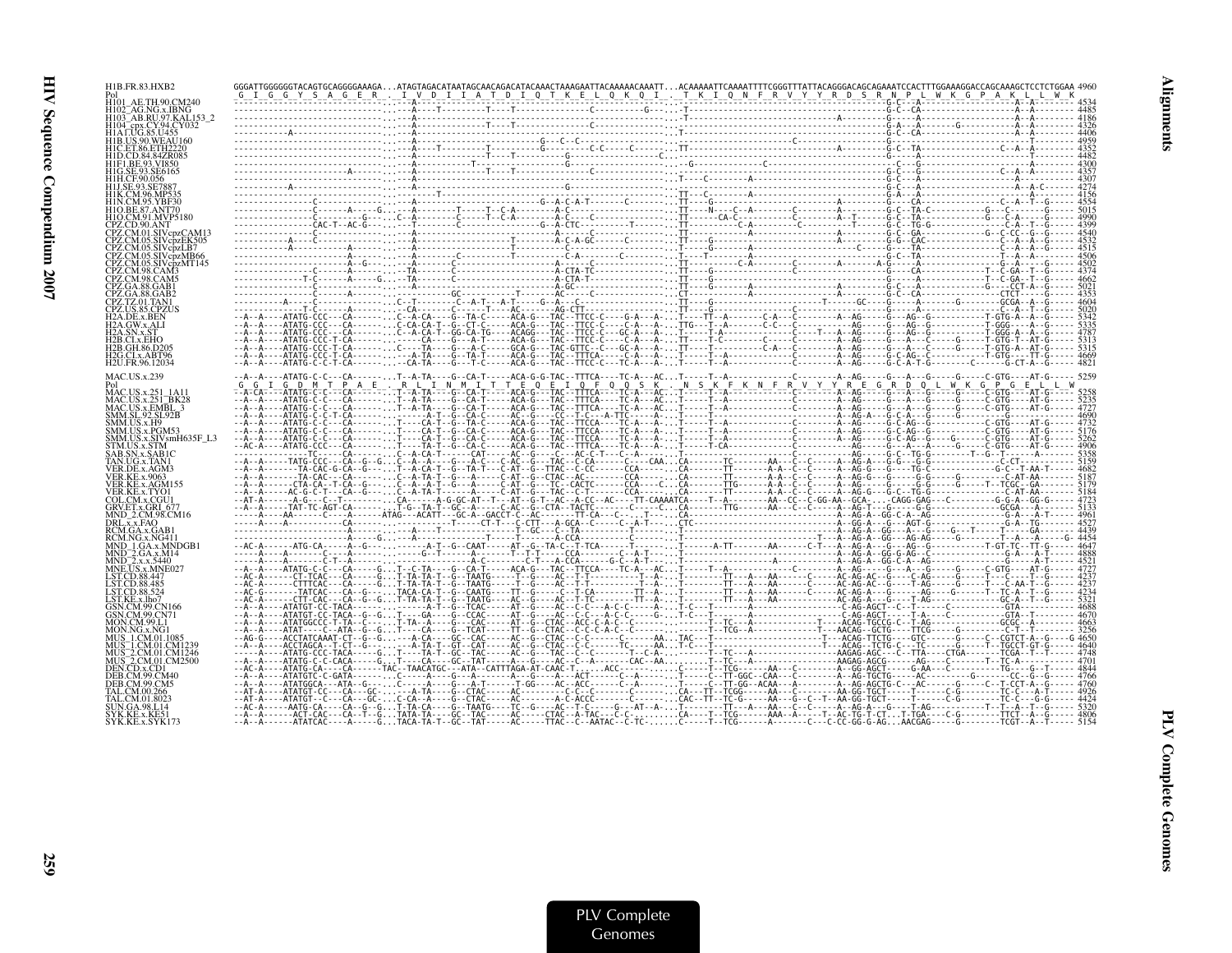| H104_cpx.CY.94.CY032<br>H104_cpx.CY.94.CY032<br>H1AT.UG.85.U455<br>H1B.US.90.WEAU160<br>H1C.ET.86.ETH2220<br>H1D.CD.84.84ZR085<br>CPZ.CM.05.SIVcpzEK505<br>CPZ.CM.05.SIVepzLB7<br>CPZ.CM.05.SIVepzMB66<br>CPZ.CM.05.SIVepzMT145<br>CPZ.CM.98.CAM3<br>CPZ.CM.98.CAM5<br>Vif start<br>Pol, Gag-Pol, and p31 Integrase end<br>MAC.US.x.251-BK28<br>MAC.US.x.251-BK28<br>MAC.US.x.EMBL_3<br>SMM.US.x.H9<br>SMM.US.x.H9<br>SMM.US.x.PGM53<br>NIND_2.CM: 95.CM10<br>RCM.GA.x.GAB1<br>RCM.NG.x.NG411<br>MND_1.GA.x.MNDGB1<br>MND_2.GA.x.MNDGB1<br>MND_2.x.x.MNE027<br>NNE.US.x.MNE027<br>NNE.US.x.MNE027<br>GSN.CM-99.CM<br>MON.CM-99.L1<br>MON.NG.x.NG1<br>MUS_1.CM.01.CM1239<br>MUS_2.CM.01.CM1246<br>MUS_2.CM.01.CM2500<br>DEN.CD.x.CD1.CM2500<br>DEN.CD.x.CD1.002500 |                                                                                      | Pol p31 integrase end |  |
|-------------------------------------------------------------------------------------------------------------------------------------------------------------------------------------------------------------------------------------------------------------------------------------------------------------------------------------------------------------------------------------------------------------------------------------------------------------------------------------------------------------------------------------------------------------------------------------------------------------------------------------------------------------------------------------------------------------------------------------------------------------------|--------------------------------------------------------------------------------------|-----------------------|--|
|                                                                                                                                                                                                                                                                                                                                                                                                                                                                                                                                                                                                                                                                                                                                                                   | H1B.FR.83.HXB2                                                                       |                       |  |
|                                                                                                                                                                                                                                                                                                                                                                                                                                                                                                                                                                                                                                                                                                                                                                   | FU<br>H101_AE.TH.90.CM240<br>H102_AG.NG.x.IBNG<br>H103_AB.RU.97.KAL153_2             |                       |  |
|                                                                                                                                                                                                                                                                                                                                                                                                                                                                                                                                                                                                                                                                                                                                                                   |                                                                                      |                       |  |
|                                                                                                                                                                                                                                                                                                                                                                                                                                                                                                                                                                                                                                                                                                                                                                   |                                                                                      |                       |  |
|                                                                                                                                                                                                                                                                                                                                                                                                                                                                                                                                                                                                                                                                                                                                                                   |                                                                                      |                       |  |
|                                                                                                                                                                                                                                                                                                                                                                                                                                                                                                                                                                                                                                                                                                                                                                   | HIFLBE.93.VI850<br>HIG.SE.93.SE6165<br>HIH.CF.90.056<br>HIJ.SE.93.SE7887             |                       |  |
|                                                                                                                                                                                                                                                                                                                                                                                                                                                                                                                                                                                                                                                                                                                                                                   | H1K.CM.96.MP535<br>H1N.CM.95.YBF30<br>H1O.BE.87.ANT70                                |                       |  |
|                                                                                                                                                                                                                                                                                                                                                                                                                                                                                                                                                                                                                                                                                                                                                                   | H1O.CM.91.MVP5180                                                                    |                       |  |
|                                                                                                                                                                                                                                                                                                                                                                                                                                                                                                                                                                                                                                                                                                                                                                   | CPZ.CD.90.ANT<br>CPZ.CM.01.SIVcpzCAM13                                               |                       |  |
|                                                                                                                                                                                                                                                                                                                                                                                                                                                                                                                                                                                                                                                                                                                                                                   |                                                                                      |                       |  |
|                                                                                                                                                                                                                                                                                                                                                                                                                                                                                                                                                                                                                                                                                                                                                                   |                                                                                      |                       |  |
|                                                                                                                                                                                                                                                                                                                                                                                                                                                                                                                                                                                                                                                                                                                                                                   | CPZ.GA.88.GAB1<br>CPZ.GA.88.GAB2                                                     |                       |  |
|                                                                                                                                                                                                                                                                                                                                                                                                                                                                                                                                                                                                                                                                                                                                                                   |                                                                                      |                       |  |
|                                                                                                                                                                                                                                                                                                                                                                                                                                                                                                                                                                                                                                                                                                                                                                   | CPZ.TZ.01.TAN1<br>CPZ.US.85.CPZUS<br>H2A.DE.x.BEN<br>H2A.QW.x.ALI                    |                       |  |
|                                                                                                                                                                                                                                                                                                                                                                                                                                                                                                                                                                                                                                                                                                                                                                   | H <sub>2</sub> A.SN.x.ST<br>H2B.CI.x.EHO<br>H2B.GH.86.D205                           |                       |  |
|                                                                                                                                                                                                                                                                                                                                                                                                                                                                                                                                                                                                                                                                                                                                                                   | H2G.CI.x.ABT96<br>H2U.FR.96.12034                                                    |                       |  |
|                                                                                                                                                                                                                                                                                                                                                                                                                                                                                                                                                                                                                                                                                                                                                                   |                                                                                      |                       |  |
|                                                                                                                                                                                                                                                                                                                                                                                                                                                                                                                                                                                                                                                                                                                                                                   | <b>MAC.US.x.239</b>                                                                  |                       |  |
|                                                                                                                                                                                                                                                                                                                                                                                                                                                                                                                                                                                                                                                                                                                                                                   | MAC.US.x.251_1A11                                                                    |                       |  |
|                                                                                                                                                                                                                                                                                                                                                                                                                                                                                                                                                                                                                                                                                                                                                                   |                                                                                      |                       |  |
|                                                                                                                                                                                                                                                                                                                                                                                                                                                                                                                                                                                                                                                                                                                                                                   | SMM.US.x.SIVsmH635F L3                                                               |                       |  |
|                                                                                                                                                                                                                                                                                                                                                                                                                                                                                                                                                                                                                                                                                                                                                                   | STM.US.x.STM<br>SAB.SN.x.SAB1C                                                       |                       |  |
|                                                                                                                                                                                                                                                                                                                                                                                                                                                                                                                                                                                                                                                                                                                                                                   | TAN.UG.x.TAN1<br>VER.DE.x.AGM3<br>VER.KE.x.9063                                      |                       |  |
|                                                                                                                                                                                                                                                                                                                                                                                                                                                                                                                                                                                                                                                                                                                                                                   | VER.KE.x.AGM155<br>VER.KE.x.TYO1                                                     |                       |  |
|                                                                                                                                                                                                                                                                                                                                                                                                                                                                                                                                                                                                                                                                                                                                                                   | COL.CM.x.CGU1<br>GRV.ET.x.GRI_677<br>MND_2.CM.98.CM16                                |                       |  |
|                                                                                                                                                                                                                                                                                                                                                                                                                                                                                                                                                                                                                                                                                                                                                                   |                                                                                      |                       |  |
|                                                                                                                                                                                                                                                                                                                                                                                                                                                                                                                                                                                                                                                                                                                                                                   |                                                                                      |                       |  |
|                                                                                                                                                                                                                                                                                                                                                                                                                                                                                                                                                                                                                                                                                                                                                                   |                                                                                      |                       |  |
|                                                                                                                                                                                                                                                                                                                                                                                                                                                                                                                                                                                                                                                                                                                                                                   | LST.CD.88.447                                                                        |                       |  |
|                                                                                                                                                                                                                                                                                                                                                                                                                                                                                                                                                                                                                                                                                                                                                                   | LST.CD.88.524<br>LST.KE.x.lho7                                                       |                       |  |
|                                                                                                                                                                                                                                                                                                                                                                                                                                                                                                                                                                                                                                                                                                                                                                   | GSN.CM.99.CN166<br>GSN.CM.99.CN71                                                    |                       |  |
|                                                                                                                                                                                                                                                                                                                                                                                                                                                                                                                                                                                                                                                                                                                                                                   |                                                                                      |                       |  |
|                                                                                                                                                                                                                                                                                                                                                                                                                                                                                                                                                                                                                                                                                                                                                                   |                                                                                      |                       |  |
|                                                                                                                                                                                                                                                                                                                                                                                                                                                                                                                                                                                                                                                                                                                                                                   |                                                                                      |                       |  |
|                                                                                                                                                                                                                                                                                                                                                                                                                                                                                                                                                                                                                                                                                                                                                                   | DEB.CM.99.CM40<br>DEB.CM.99.CM5                                                      |                       |  |
|                                                                                                                                                                                                                                                                                                                                                                                                                                                                                                                                                                                                                                                                                                                                                                   |                                                                                      |                       |  |
|                                                                                                                                                                                                                                                                                                                                                                                                                                                                                                                                                                                                                                                                                                                                                                   |                                                                                      |                       |  |
|                                                                                                                                                                                                                                                                                                                                                                                                                                                                                                                                                                                                                                                                                                                                                                   |                                                                                      |                       |  |
|                                                                                                                                                                                                                                                                                                                                                                                                                                                                                                                                                                                                                                                                                                                                                                   | TAL.CM.00.266<br>TAL.CM.01.8023<br>SUN.GA.98.L14<br>SYK.KE.x.KE51<br>SYK.KE.x.SYK173 |                       |  |
|                                                                                                                                                                                                                                                                                                                                                                                                                                                                                                                                                                                                                                                                                                                                                                   |                                                                                      |                       |  |
|                                                                                                                                                                                                                                                                                                                                                                                                                                                                                                                                                                                                                                                                                                                                                                   |                                                                                      |                       |  |
|                                                                                                                                                                                                                                                                                                                                                                                                                                                                                                                                                                                                                                                                                                                                                                   |                                                                                      |                       |  |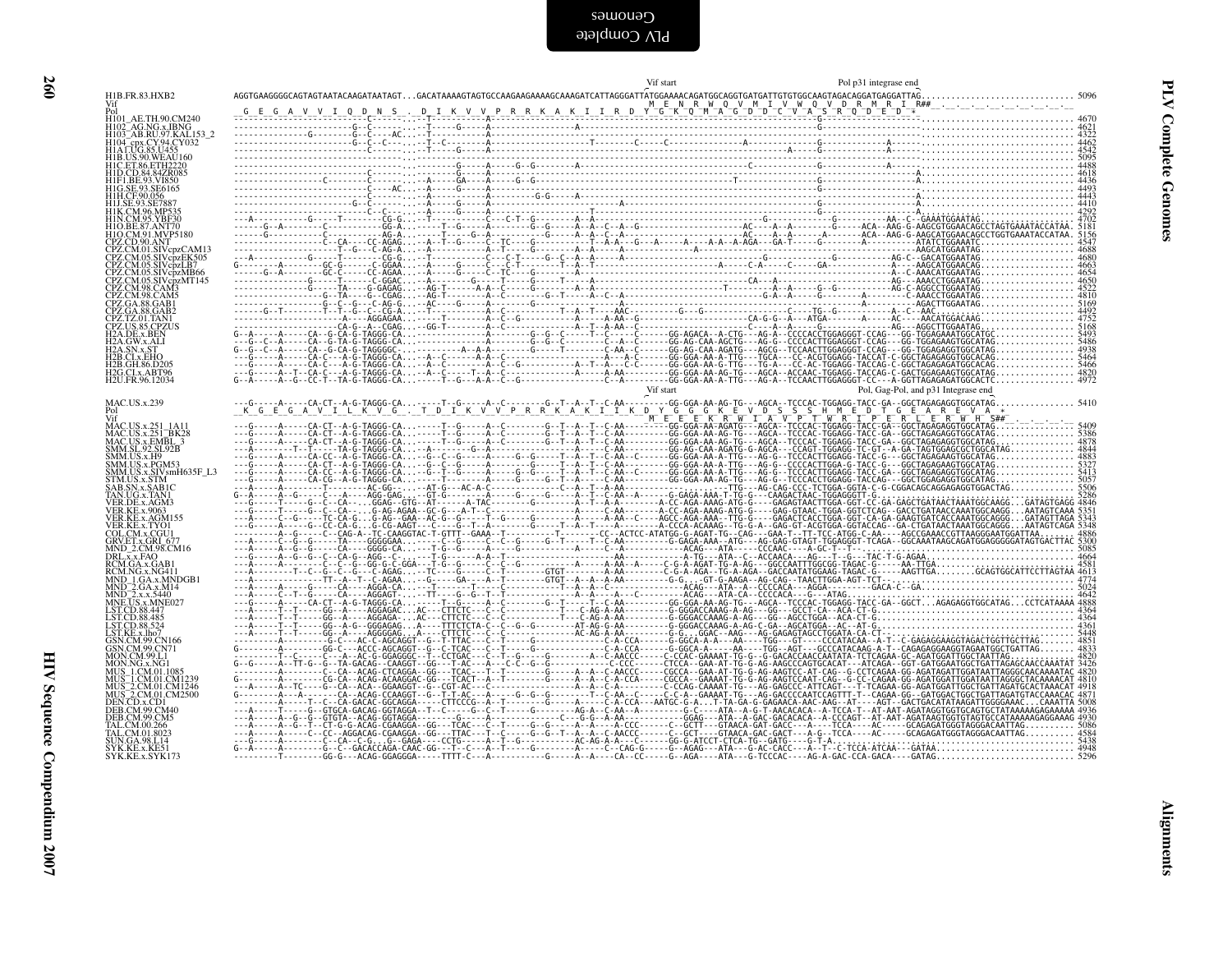| H1B.FR.83.HXB2<br>Vif                                                                         | AACATGGAAAAGTTTAGTAAAACACCATATGTATGTTTCAGGGAAAGCTAGGGGATGGTTTTATAGACATGCATAGCACCAGAGATAAGTTCAGAAGTACACCCACTAGGG 5220<br>-_--_-_-_-_-_-_-_-_-_-_-__T__W_K_S_L_V_K_H_H_M_Y_V_S_G_K_._A_R_G_ |
|-----------------------------------------------------------------------------------------------|-------------------------------------------------------------------------------------------------------------------------------------------------------------------------------------------|
| H101 AE.TH.90.CM240                                                                           |                                                                                                                                                                                           |
| 41R LIS 90 WEAL1160                                                                           |                                                                                                                                                                                           |
| <b>11F1 BE 93 VI850</b><br>1H.CF.90.056                                                       |                                                                                                                                                                                           |
| H1O.CM.91.MVP5180<br>CPZ.CD.90.ANT                                                            |                                                                                                                                                                                           |
| CPZ.CM.01.SIVcpzCAM13<br>CPZ.CM.05.SIVcpzEK505<br>CPZ.CM.05.SIVcpzLB7<br>PZ.CM.05.SIVcpzMB66  |                                                                                                                                                                                           |
| CPZ.CM.05.SIVcpzMT145<br>CPZ.CM.98.CAM3<br>CPZ.CM.98.CAM5                                     |                                                                                                                                                                                           |
| CPZ US 85 CPZUS<br>12A.DE.x.BEN<br>[2A.GW.x.ALI                                               |                                                                                                                                                                                           |
| 2B.CI.x.EHO<br>2B.GH.86.D205<br>2G.CI.x.ABT96<br>H2U.FR.96.12034                              |                                                                                                                                                                                           |
| MAC.US.x.239<br>Pol                                                                           |                                                                                                                                                                                           |
| MAC.US.x.251_1A11<br>MAC.US.x.251_BK28<br>MAC.US.x.EMBL_3<br>SMM.SL.92.SL92B                  |                                                                                                                                                                                           |
| SMM.US.x.H9<br>SMM.US.x.PGM53<br>SMM.US.x.SIVsmH635F_L3<br>GTM.US.x.STM                       |                                                                                                                                                                                           |
| AB.SN.x.SAB1C<br>TAN.UG.x.TAN1<br>VER.DE.x.AGM3<br>/ER.KE.x.9063<br>VER.KE.x.AGM155           |                                                                                                                                                                                           |
| VER.KE.x.TYO1<br>COL.CM.x.CGU1<br>GRV.ET.x.GRI 677<br>MND 2.CM.98.CM16                        |                                                                                                                                                                                           |
| DRL.x.x.FAO<br>RCM.GA.x.GAB1<br>RCM.NG.x.NG411<br>MND 1.GA.x.MNDGB1<br>AND 2.GA.x.M14         |                                                                                                                                                                                           |
| MD <sub>2.x.x.5440</sub><br>MNE.US.x.MNE027<br>ST.CD.88.447<br>LST.CD.88.485<br>LST.CD.88.524 |                                                                                                                                                                                           |
| LST.KE.x.lho7<br>SN.CM.99.CN166<br>GSN.CM.99.CN71<br>MON.CM.99.L1                             |                                                                                                                                                                                           |
| MHS 1 CM 01 1085<br>AUS 1.CM.01.CM1239<br>2.CM.01.CM1246<br>AUS 2.CM.01.CM2500                |                                                                                                                                                                                           |
| DEN.CD.x.CD1<br>)ER CM 99 CM40                                                                |                                                                                                                                                                                           |
| FAL.CM.01.8023<br>N GA 98 L 14<br>SYK.KE.x.KE51<br>SYK.KE.x.SYK173                            |                                                                                                                                                                                           |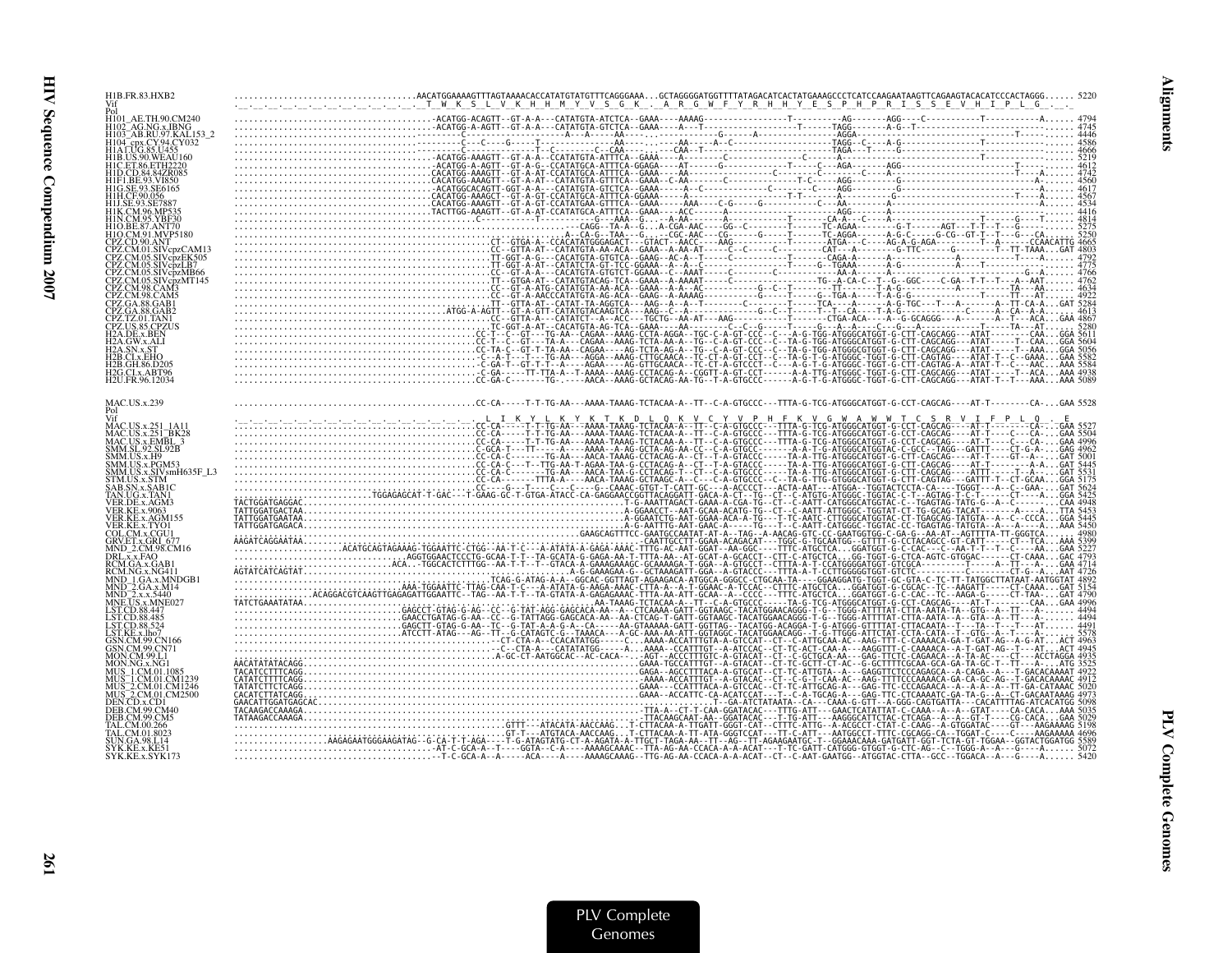| Vif<br>H101_AE.TH.90.CM240<br>H102_AG.NG.x.IBNG<br>H103_AB.RU.97.KAL.153_2<br>H104_cpx.CY.94.CY032<br>H1AT.UG.85.U455<br>H1B.US.99.WEAU.160                                                                                                                                           |  |
|---------------------------------------------------------------------------------------------------------------------------------------------------------------------------------------------------------------------------------------------------------------------------------------|--|
|                                                                                                                                                                                                                                                                                       |  |
| HIB.US.290.WEAU160<br>HID.CD.84.84ZR085<br>HID.CD.84.84ZR085<br>HIF.I.BE.93.SU850<br>HII.C.E.93.SE7887<br>HILSE.93.SE7887<br>HILSE.93.SE7887<br>HILS.CM.96.MP535<br>HIN.CM.96.MP535<br>HIN.CM.96.MP535<br>HIN.CM.95.YBF30                                                             |  |
| H1O.BE.87.ANT70                                                                                                                                                                                                                                                                       |  |
|                                                                                                                                                                                                                                                                                       |  |
|                                                                                                                                                                                                                                                                                       |  |
|                                                                                                                                                                                                                                                                                       |  |
|                                                                                                                                                                                                                                                                                       |  |
| HIO BE 87 ANT70<br>HIO CM 91 ANYT70<br>CPZ CM 01 SIV cpzCAM13<br>CPZ CM 05 SIV cpzCAM13<br>CPZ CM 05 SIV cpzCAM13<br>CPZ CM 05 SIV cpzMH66<br>CPZ CM 03 SIV cp2MH66<br>CPZ CM 98 CAM3<br>CPZ CM 98 CAM3<br>CPZ CM 98 CAM3<br>CPZ CM 98 CAM3<br>CPZ CA 88 GAB2<br>C                    |  |
| H2B.GH.86.D205<br>H2G.CLx.ABT96<br>H2U.FR.96.12034                                                                                                                                                                                                                                    |  |
| MAC.US.x.239<br>MAC.US.x.239<br>VHAC.US.x.231<br>MAC.US.x.251_1A11<br>MAC.US.x.251_BRC28<br>SMM.US.x.251_BBC2<br>SMM.US.x.250_BBC3<br>SMM.US.x.250_BBC3<br>SMM.US.x.250_BBC3<br>STM.US.x.57MH635F_L3<br>STM.US.x.57MH6355<br>TAN.UG.x.TAN<br>VER.KE.x.4004<br>VER.KE.x.2003<br>VER.KE |  |
|                                                                                                                                                                                                                                                                                       |  |
|                                                                                                                                                                                                                                                                                       |  |
|                                                                                                                                                                                                                                                                                       |  |
|                                                                                                                                                                                                                                                                                       |  |
|                                                                                                                                                                                                                                                                                       |  |
|                                                                                                                                                                                                                                                                                       |  |
|                                                                                                                                                                                                                                                                                       |  |
|                                                                                                                                                                                                                                                                                       |  |
|                                                                                                                                                                                                                                                                                       |  |
| LST.CD.88.524<br>LST.KE.x.lho7<br>GSN.CM.99.CN71<br>MON.CM.99.CN71<br>MON.CM.99.CN71<br>MUS_1.CM.01.CM1239<br>MUS_1.CM.01.CM1230<br>MUS_2.CM.01.CM12300<br>NEN.CLM.01.CM2200<br>DEB.CM.99.CM40<br>DEB.CM.99.CM40                                                                      |  |
|                                                                                                                                                                                                                                                                                       |  |
| DEB.CM.99.CM5<br>TAL.CM.00.266<br>TAL.CM.00.200<br>SUN.GA.98.L14<br>SYK.KE.x.KE51<br>SYK.KE.x.SYK173                                                                                                                                                                                  |  |
|                                                                                                                                                                                                                                                                                       |  |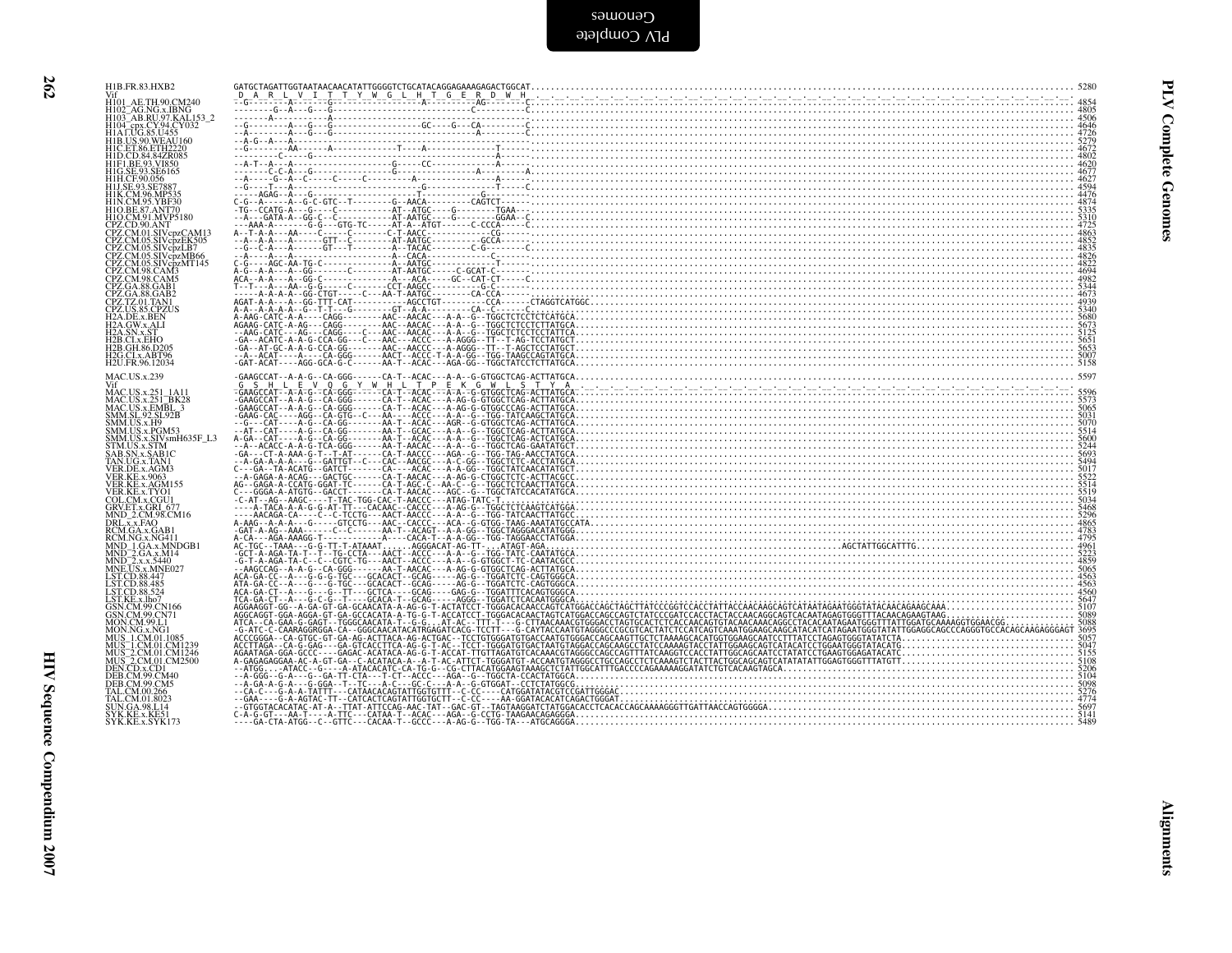| H1B.FR.83.HXB2                                         |                                                                                                                                                                                                                                                                                                                                                                                                                    |  |  |
|--------------------------------------------------------|--------------------------------------------------------------------------------------------------------------------------------------------------------------------------------------------------------------------------------------------------------------------------------------------------------------------------------------------------------------------------------------------------------------------|--|--|
|                                                        |                                                                                                                                                                                                                                                                                                                                                                                                                    |  |  |
| H103 AB.RU.97.KAL153 2<br>1104 cpx.CY.94.CY032         |                                                                                                                                                                                                                                                                                                                                                                                                                    |  |  |
| H1B.US.90.WEAU160                                      |                                                                                                                                                                                                                                                                                                                                                                                                                    |  |  |
|                                                        |                                                                                                                                                                                                                                                                                                                                                                                                                    |  |  |
| 11F1 RE 93 VI850<br>I1G.SE.93.SE6165                   |                                                                                                                                                                                                                                                                                                                                                                                                                    |  |  |
|                                                        |                                                                                                                                                                                                                                                                                                                                                                                                                    |  |  |
|                                                        |                                                                                                                                                                                                                                                                                                                                                                                                                    |  |  |
| HTO.CM.91.MVP5180                                      |                                                                                                                                                                                                                                                                                                                                                                                                                    |  |  |
|                                                        |                                                                                                                                                                                                                                                                                                                                                                                                                    |  |  |
|                                                        |                                                                                                                                                                                                                                                                                                                                                                                                                    |  |  |
|                                                        |                                                                                                                                                                                                                                                                                                                                                                                                                    |  |  |
|                                                        |                                                                                                                                                                                                                                                                                                                                                                                                                    |  |  |
|                                                        |                                                                                                                                                                                                                                                                                                                                                                                                                    |  |  |
|                                                        |                                                                                                                                                                                                                                                                                                                                                                                                                    |  |  |
|                                                        |                                                                                                                                                                                                                                                                                                                                                                                                                    |  |  |
| I2B GH 86 D20.                                         |                                                                                                                                                                                                                                                                                                                                                                                                                    |  |  |
| H2G.CI.x.ABT96<br>H2U.FR.96.12034                      |                                                                                                                                                                                                                                                                                                                                                                                                                    |  |  |
| <b>MAC.US.x.239</b>                                    |                                                                                                                                                                                                                                                                                                                                                                                                                    |  |  |
| MAC.US.x.251                                           |                                                                                                                                                                                                                                                                                                                                                                                                                    |  |  |
| MAC.US.x.EMBL<br><b>SMM.SL.92.SL92B</b>                |                                                                                                                                                                                                                                                                                                                                                                                                                    |  |  |
| SMM.US.x.H9<br>SMM.US.x.PGM53                          |                                                                                                                                                                                                                                                                                                                                                                                                                    |  |  |
| MM.US.x.SIVsmH635F_L3                                  |                                                                                                                                                                                                                                                                                                                                                                                                                    |  |  |
|                                                        |                                                                                                                                                                                                                                                                                                                                                                                                                    |  |  |
| /ER.DE.x.AGM3                                          |                                                                                                                                                                                                                                                                                                                                                                                                                    |  |  |
| VER KE x AGM155<br>VER.KE.x.TYO1                       |                                                                                                                                                                                                                                                                                                                                                                                                                    |  |  |
| COL.CM.x.CGU1<br>GRV.ET.x.GRI-67                       |                                                                                                                                                                                                                                                                                                                                                                                                                    |  |  |
| MND 2.CM.98.CM16<br>DRL.x.x.FAO                        |                                                                                                                                                                                                                                                                                                                                                                                                                    |  |  |
| RCM.GA.x.GAB1<br>RCM.NG.x.NG411<br>0 MND 1.GA.x.MNDGB1 |                                                                                                                                                                                                                                                                                                                                                                                                                    |  |  |
|                                                        |                                                                                                                                                                                                                                                                                                                                                                                                                    |  |  |
| JS.x.MNE027<br>LST.CD.88.447                           |                                                                                                                                                                                                                                                                                                                                                                                                                    |  |  |
| LST.CD.88.485<br>ST.CD.88.524                          |                                                                                                                                                                                                                                                                                                                                                                                                                    |  |  |
| $STKE \times$ lho <sub>7</sub><br>ESN CM 99 CN166      |                                                                                                                                                                                                                                                                                                                                                                                                                    |  |  |
| MON CM 99 L.                                           |                                                                                                                                                                                                                                                                                                                                                                                                                    |  |  |
|                                                        |                                                                                                                                                                                                                                                                                                                                                                                                                    |  |  |
| 4US 1.CM.01.CM123<br>MUS 2.CM.01.CM1246                |                                                                                                                                                                                                                                                                                                                                                                                                                    |  |  |
| 2.CM.01.CM2500<br>DEN.CD.x.CD1                         |                                                                                                                                                                                                                                                                                                                                                                                                                    |  |  |
| DEB.CM.99.CM5                                          |                                                                                                                                                                                                                                                                                                                                                                                                                    |  |  |
|                                                        |                                                                                                                                                                                                                                                                                                                                                                                                                    |  |  |
| SYK.KE.x.SYK173                                        | $\label{eq:R16} \begin{pmatrix} \mathbf{1}_{11} & \mathbf{1}_{22} & \mathbf{1}_{33} & \mathbf{1}_{34} & \mathbf{1}_{35} & \mathbf{1}_{36} & \mathbf{1}_{37} & \mathbf{1}_{38} & \mathbf{1}_{39} & \mathbf{1}_{30} & \mathbf{1}_{30} & \mathbf{1}_{30} & \mathbf{1}_{30} & \mathbf{1}_{30} & \mathbf{1}_{30} & \mathbf{1}_{30} & \mathbf{1}_{30} & \mathbf{1}_{30} & \mathbf{1}_{30} & \mathbf{1}_{30} & \mathbf{1$ |  |  |
|                                                        |                                                                                                                                                                                                                                                                                                                                                                                                                    |  |  |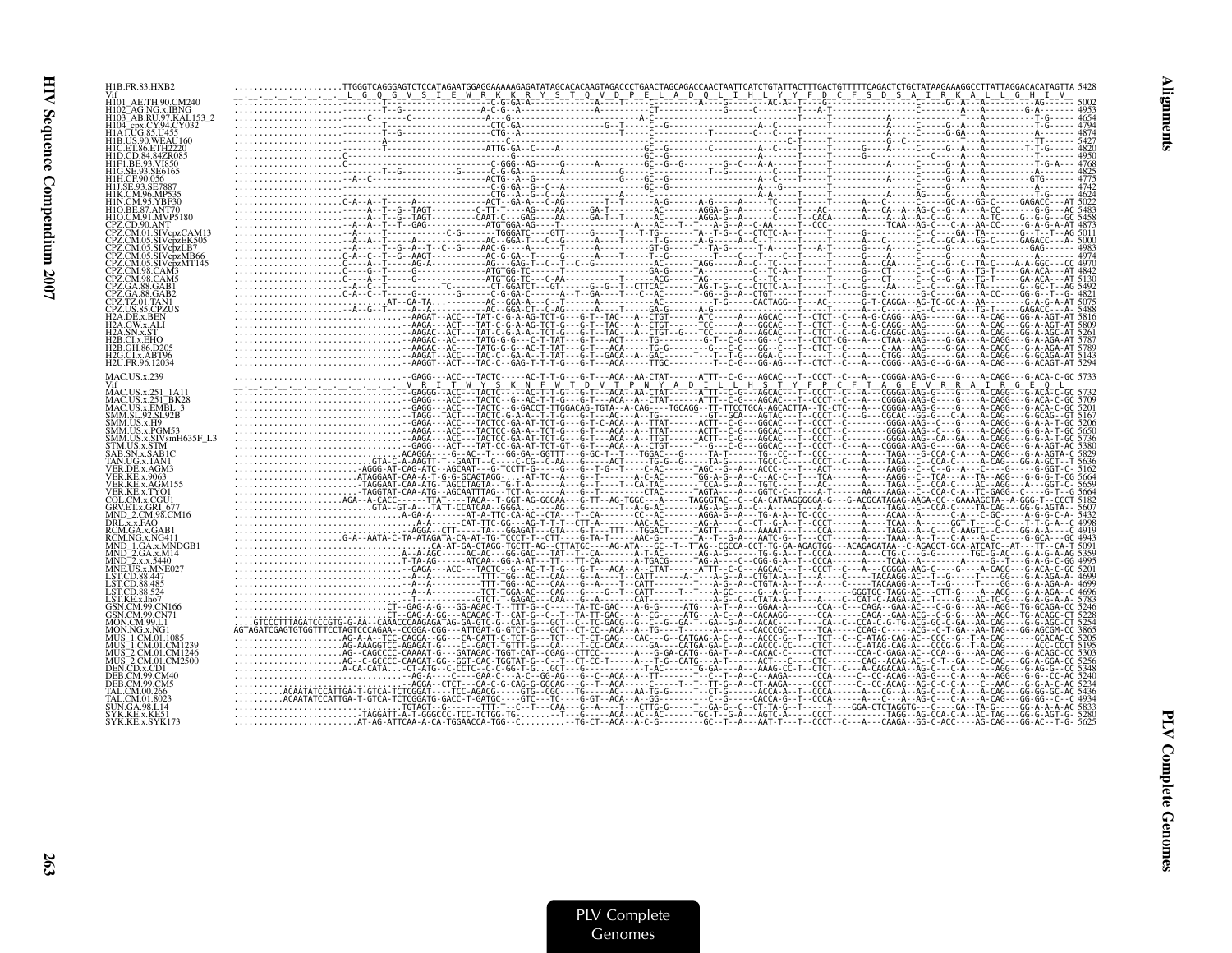| I | I |
|---|---|
| × |   |
|   |   |

| Vif<br>H101 AE.TH.90.CM240                                                                                                                                                                                                                                      |  |           |
|-----------------------------------------------------------------------------------------------------------------------------------------------------------------------------------------------------------------------------------------------------------------|--|-----------|
| H102_AG.NG.x.IBNG<br>H102_AG.NG.x.IBNG<br>H103_AB.RU.97.KAL153_2                                                                                                                                                                                                |  |           |
| HI02-AG-NG-XIBNG<br>HI03-AB-RU/37, KALI 53<br>HIA LUG SS U455<br>HIA LUG SS U455<br>HIA LUG SS U455<br>HIC LET 86, KIHA220<br>HIC LET 86, KIHA220<br>HIC LET 86, KIHA220<br>HIC LET 86, KIHA220<br>HIC LET 86, KIHA230<br>HIL CET 86, KIHA20<br>HIL CET 86, KIH |  |           |
|                                                                                                                                                                                                                                                                 |  |           |
|                                                                                                                                                                                                                                                                 |  |           |
|                                                                                                                                                                                                                                                                 |  |           |
|                                                                                                                                                                                                                                                                 |  |           |
|                                                                                                                                                                                                                                                                 |  |           |
|                                                                                                                                                                                                                                                                 |  |           |
|                                                                                                                                                                                                                                                                 |  |           |
|                                                                                                                                                                                                                                                                 |  |           |
| H2B.CI.x.EHO<br>H2B.GH.86.D205                                                                                                                                                                                                                                  |  |           |
| H2G.CI.x.ABT96<br>H2U.FR.96.12034                                                                                                                                                                                                                               |  | Vpx start |
| <b>MAC.US.x.239</b>                                                                                                                                                                                                                                             |  |           |
| VII<br>MAC.US.x.251_1A11<br>MAC.US.x.251_BK28<br>MAC.US.x.EMBL_3<br>SMM.SL.92.SL92B                                                                                                                                                                             |  |           |
| SMM.US.x.H9                                                                                                                                                                                                                                                     |  |           |
| SMM.US.x.PGM53<br>SMM.US.x.SIVsmH635F_L3<br>STM.US.x.STM                                                                                                                                                                                                        |  |           |
| STM.OS.x.STM<br>SAB.SN.x.SAB1C<br>TAN.UG.x.TAN1<br>VER.DE.x.AGM3<br>VER.KE.x.9063                                                                                                                                                                               |  |           |
| VER.KE.x.AGM155                                                                                                                                                                                                                                                 |  |           |
| VER.KE.X.AGMI35<br>COL.CM.x.CGU1<br>GRV.ET.x.GRI_677<br>MND_2.CM.98.CM16<br>DRL.x.x.FAO<br>RCM.GA.x.GAB1                                                                                                                                                        |  |           |
|                                                                                                                                                                                                                                                                 |  |           |
| RCMIGAX.GABI<br>RCMIGAX.GABI<br>MND_IGAX.MVGB1<br>MND_2GAX.M14<br>MND_2GAX.M14<br>MNEUSX.MVG027<br>LSTCD.88.485<br>LSTCD.88.485<br>LSTCD.88.485<br>LSTCD.88.485<br>MUS 1.CM.09.CN166<br>GSN.CM.99.CN166<br>GSN.CM.99.CN166<br>MUS 1.CM.01.00111<br>MON.NG.x.NG1 |  |           |
|                                                                                                                                                                                                                                                                 |  |           |
|                                                                                                                                                                                                                                                                 |  |           |
|                                                                                                                                                                                                                                                                 |  |           |
|                                                                                                                                                                                                                                                                 |  |           |
| MUS_I.CM.01.1085<br>MUS_I.CM.01.CM1239<br>MUS_2.CM.01.CM1246<br>MUS_2.CM.01.CM2500<br>DEB.CM.99.CM40<br>DEB.CM.99.CM40<br>TAL.CM.00.266<br>TAL.CM.00.266<br>STN.CM.00.266                                                                                       |  |           |
|                                                                                                                                                                                                                                                                 |  |           |
| N.GA.98.L14                                                                                                                                                                                                                                                     |  |           |
| SYK.KE.x.KE51<br>SYK.KE.x.SYK173                                                                                                                                                                                                                                |  |           |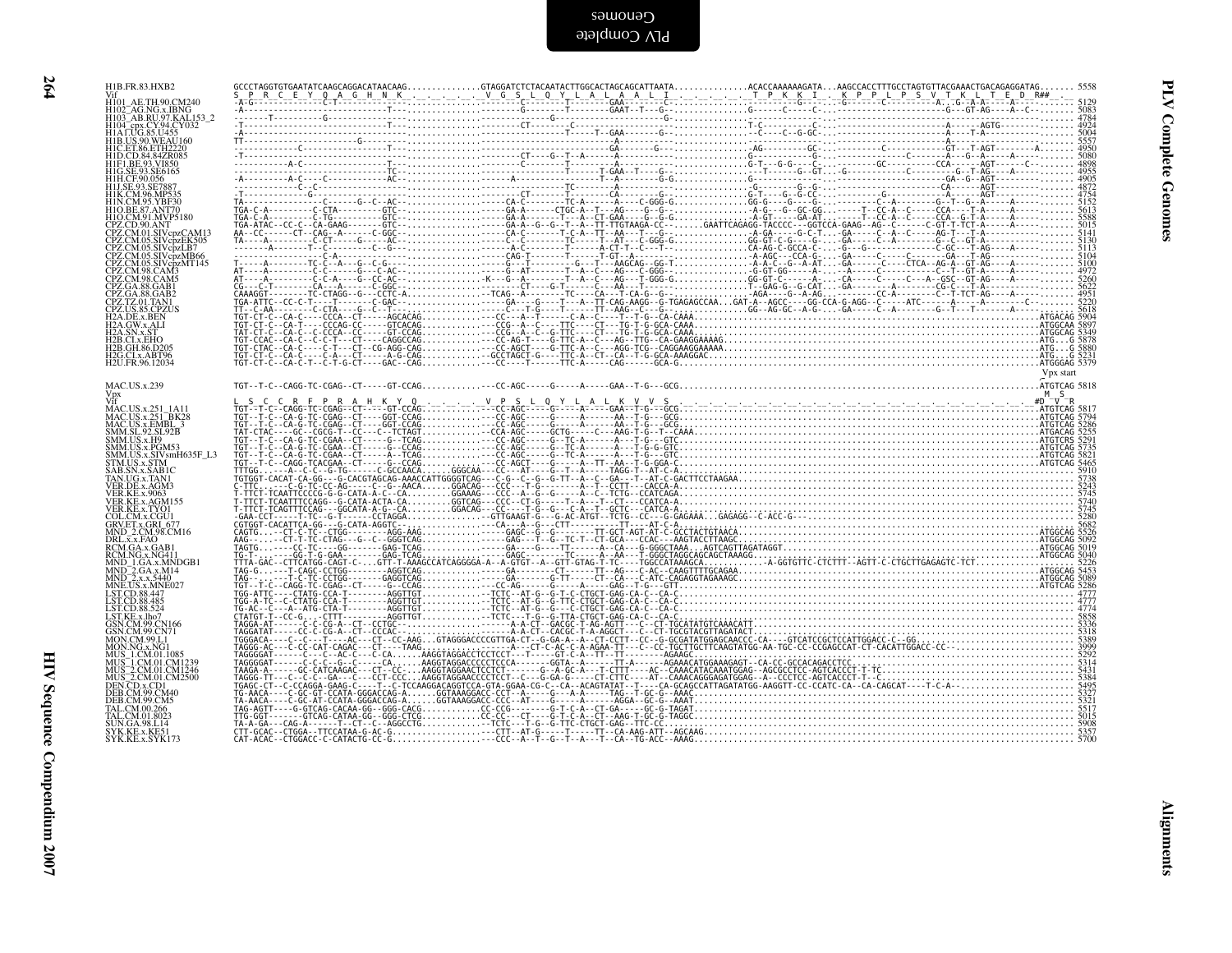| H1B.FR.83.HXB2                                                                                                                  |                                                                                                                                                                                                                                                                                                                                                                                                                                           |                      |
|---------------------------------------------------------------------------------------------------------------------------------|-------------------------------------------------------------------------------------------------------------------------------------------------------------------------------------------------------------------------------------------------------------------------------------------------------------------------------------------------------------------------------------------------------------------------------------------|----------------------|
| AE.TH.90.CM240                                                                                                                  | $\begin{minipage}{0.99\textwidth} \begin{tabular}{ c c c c c } \hline & \multicolumn{1}{ c }{0.99\textwidth} \begin{tabular}{ c c c } \hline \multicolumn{1}{ c }{0.99\textwidth} \begin{tabular}{ c c c } \hline \multicolumn{1}{ c }{0.99\textwidth} \begin{tabular}{ c c c } \hline \multicolumn{1}{ c }{0.99\textwidth} \begin{tabular}{ c c c } \hline \multicolumn{1}{ c }{0.99\textwidth} \begin{tabular}{ c c c } \hline \multic$ |                      |
| H101–AE. H1.90.CM2440<br>H102–AG.NG.x.IBNG<br>H103–AB.RU.97.KAL153_2<br>H1A LUG.85.U455<br>H1A LUG.85.U455<br>H1B.US.90.WEAU160 |                                                                                                                                                                                                                                                                                                                                                                                                                                           |                      |
|                                                                                                                                 |                                                                                                                                                                                                                                                                                                                                                                                                                                           |                      |
| H1C.ET.86.ETH2220                                                                                                               |                                                                                                                                                                                                                                                                                                                                                                                                                                           |                      |
| H1D.CD.84.84ZR085<br>HIF1.BE.93.VI850<br>HIG.SE.93.SE6165                                                                       |                                                                                                                                                                                                                                                                                                                                                                                                                                           |                      |
| H1H.CF.90.056<br>H1H.CF.90.056<br>H1K.CM.96.MP535                                                                               | $\frac{4988}{4822}$                                                                                                                                                                                                                                                                                                                                                                                                                       |                      |
| 11N.CM.95.YBF30                                                                                                                 |                                                                                                                                                                                                                                                                                                                                                                                                                                           |                      |
| HIO.BE.87.ANT70<br>H1O.CM.91.MVP5180                                                                                            |                                                                                                                                                                                                                                                                                                                                                                                                                                           |                      |
| CPZ.CD.90.ANT<br>CPZ.CM.01.SIVcpzCAM13                                                                                          |                                                                                                                                                                                                                                                                                                                                                                                                                                           |                      |
| PZ.CM.05.SIVcpzEK505<br>PZ.CM.05.SIVcpzLB7                                                                                      |                                                                                                                                                                                                                                                                                                                                                                                                                                           |                      |
| PZ.CM.05.SIVcpzMB66<br>PZ.CM.05.SIVcpzMT145                                                                                     |                                                                                                                                                                                                                                                                                                                                                                                                                                           |                      |
| PZ.CM.98.CAM3<br>PZ.CM.98.CAM5<br>PZ.GA.88.GAB1                                                                                 |                                                                                                                                                                                                                                                                                                                                                                                                                                           |                      |
| CPZ.GA.88.GAB2<br>CPZ.TZ.01.TAN1<br>CPZ.TZ.01.TAN1<br>CPZ.US.85.CPZUS                                                           |                                                                                                                                                                                                                                                                                                                                                                                                                                           | 4951<br>5220<br>5618 |
| H2A.DE.x.BEN<br>H2A.GW.x.ALI                                                                                                    |                                                                                                                                                                                                                                                                                                                                                                                                                                           |                      |
|                                                                                                                                 |                                                                                                                                                                                                                                                                                                                                                                                                                                           |                      |
| 42B.CI.x.EHO<br>42B.GH.86.D205                                                                                                  |                                                                                                                                                                                                                                                                                                                                                                                                                                           |                      |
| H <sub>2G.CLx.ABT96</sub><br>H2U.FR.96.12034                                                                                    |                                                                                                                                                                                                                                                                                                                                                                                                                                           |                      |
| MAC.US.x.239                                                                                                                    | Vif end                                                                                                                                                                                                                                                                                                                                                                                                                                   |                      |
| Vpx                                                                                                                             |                                                                                                                                                                                                                                                                                                                                                                                                                                           |                      |
| MAC.US.x.251_1A11<br>MAC.US.x.251_BK28<br>MAC.US.x.EMBL_3<br>SMM.SL.92.SL92B                                                    |                                                                                                                                                                                                                                                                                                                                                                                                                                           |                      |
|                                                                                                                                 |                                                                                                                                                                                                                                                                                                                                                                                                                                           |                      |
| MM.US.x.H9<br>SMM.US.x.PGM53<br>SMM.US.x.SIVsmH635F_L3                                                                          |                                                                                                                                                                                                                                                                                                                                                                                                                                           |                      |
| STM.US.x.STM<br>AB.SN.x.SAB1C                                                                                                   |                                                                                                                                                                                                                                                                                                                                                                                                                                           |                      |
| FAN.UG.x.TAN1<br>VER.DE.x.AGM3                                                                                                  |                                                                                                                                                                                                                                                                                                                                                                                                                                           |                      |
| <b>VER.KE.x.9063</b><br>VER.KE.x.AGM155                                                                                         |                                                                                                                                                                                                                                                                                                                                                                                                                                           | 5745<br>5740         |
| VER.KE.x.TYO1<br>COL.CM.x.CGU1                                                                                                  |                                                                                                                                                                                                                                                                                                                                                                                                                                           | 5745<br>5280         |
| GOU.c.wi.a.c.vo +<br>MND_2.CM.98.CM16<br>DRL.x.x.FAO<br>RCM.GA.x.GAB1                                                           |                                                                                                                                                                                                                                                                                                                                                                                                                                           |                      |
|                                                                                                                                 |                                                                                                                                                                                                                                                                                                                                                                                                                                           |                      |
| RCM.NG.x.NG411<br>MND_1.GA.x.MNDGB1                                                                                             |                                                                                                                                                                                                                                                                                                                                                                                                                                           |                      |
| MND_2.GA.x.M14<br>MND_2.x.x.5440<br>MNE.US.x.MNE027                                                                             |                                                                                                                                                                                                                                                                                                                                                                                                                                           |                      |
| LST.CD.88.447<br>LST.CD.88.485<br>LST.CD.88.524                                                                                 | $\set{ \begin{smallmatrix} 2860 \\ 2860 \\ 2860 \\ 2860 \\ 2860 \\ 2860 \\ 2860 \\ 2860 \\ 2860 \\ 2860 \\ 2860 \\ 2860 \\ 2860 \\ 2860 \\ 2860 \\ 2860 \\ 2860 \\ 2860 \\ 2860 \\ 2860 \\ 2860 \\ 2860 \\ 2860 \\ 2860 \\ 2860 \\ 2860 \\ 2860 \\ 2860 \\ 2860 \\ 2860 \\ 2860 \\ 2860 \\ 2860 \\ 2860 \\ 2860 \\ $                                                                                                                      |                      |
| LST.KE.x.lho7                                                                                                                   | $\frac{1774}{3338}$                                                                                                                                                                                                                                                                                                                                                                                                                       |                      |
| GSN.CM.99.CN166<br>GSN.CM.99.CN71<br>MON.CM.99.L1                                                                               |                                                                                                                                                                                                                                                                                                                                                                                                                                           |                      |
| AON.NG.x.NG1<br>AUS_1.CM.01.1085                                                                                                |                                                                                                                                                                                                                                                                                                                                                                                                                                           |                      |
|                                                                                                                                 |                                                                                                                                                                                                                                                                                                                                                                                                                                           |                      |
|                                                                                                                                 |                                                                                                                                                                                                                                                                                                                                                                                                                                           | 5431                 |
| DEB.CM.99.CM40<br>DEB.CM.99.CM5                                                                                                 |                                                                                                                                                                                                                                                                                                                                                                                                                                           |                      |
| TAL.CM.00.266<br>TAL.CM.01.8023                                                                                                 |                                                                                                                                                                                                                                                                                                                                                                                                                                           |                      |
| SUN.GA.98.L14<br>SYK.KE.x.KE51                                                                                                  | $\frac{3321}{3221}$                                                                                                                                                                                                                                                                                                                                                                                                                       | 5700                 |
| SYK.KE.x.SYK173                                                                                                                 |                                                                                                                                                                                                                                                                                                                                                                                                                                           |                      |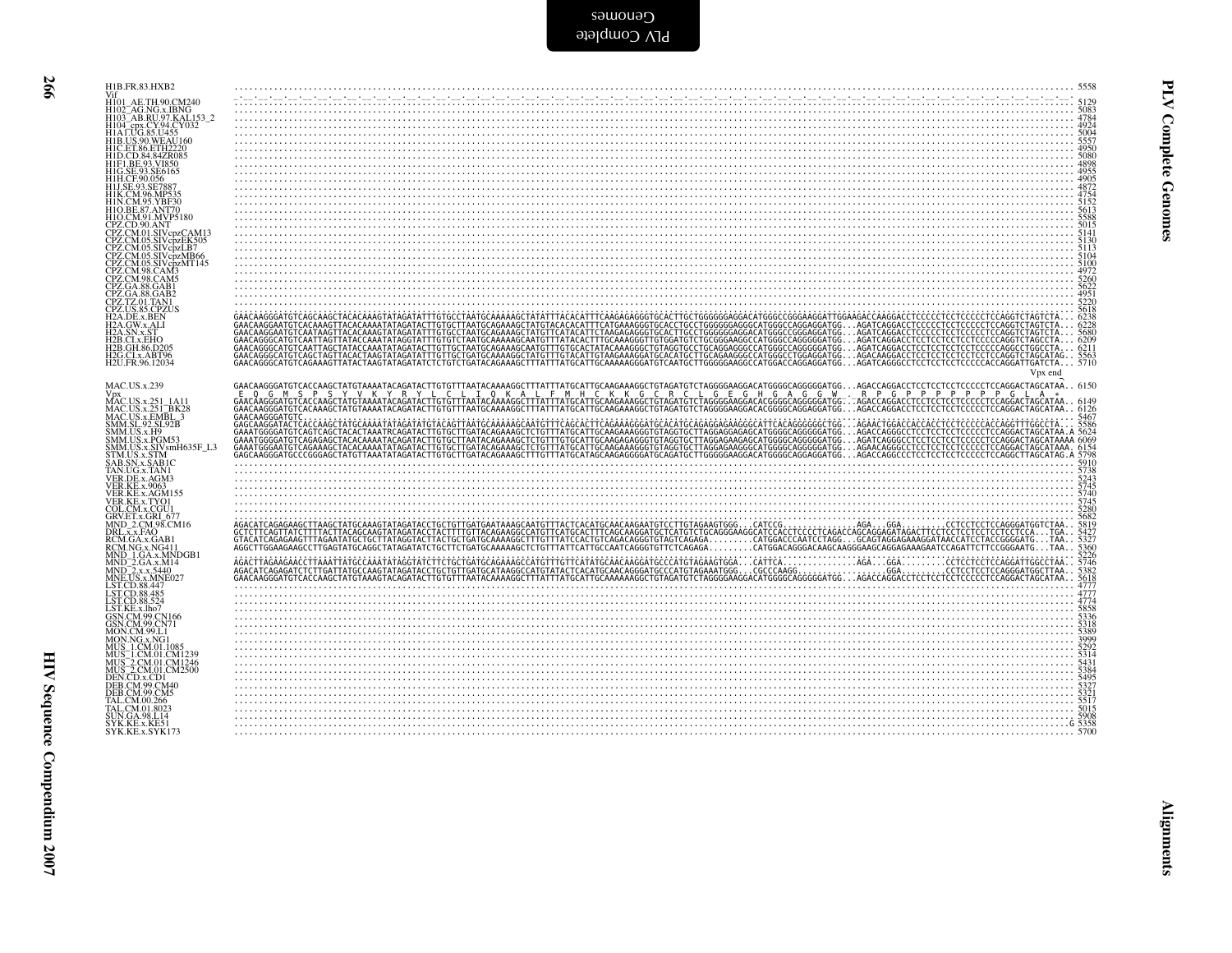| $\frac{\sum_{i=1}^{n} a_i a_i} {\sum_{i=1}^{n} a_i a_i} = \frac{a_i}{a_i} = \frac{a_i}{a_i} = \frac{a_i}{a_i} = \frac{a_i}{a_i} = \frac{a_i}{a_i} = \frac{a_i}{a_i} = \frac{a_i}{a_i} = \frac{a_i}{a_i} = \frac{a_i}{a_i} = \frac{a_i}{a_i} = \frac{a_i}{a_i} = \frac{a_i}{a_i} = \frac{a_i}{a_i} = \frac{a_i}{a_i} = \frac{a_i}{a_i} = \frac{a_i}{a_i} = \frac{a_i}{a_i} = \frac{a_i}{a_i} = \frac{a_i}{a$<br>H1B.FR.83.HXB2<br>Vif<br>H101 AE.TH.90.CM240<br>H102 AG.NG.x.IBNG<br>H103 AB.RU.97.KAL153 2<br>H104 <sup>-</sup> cpx.CY.94.CY032<br>H1A LUG.85.U455<br>H1B.US.90.WEAU160<br>H1C.ET.86.ETH2220<br>H1D.CD.84.84ZR085<br>H1F1.BE.93.VI850<br>H1G.SE.93.SE6165<br>H1H.CF.90.056<br>H1J.SE.93.SE7887<br>H1O.BE.87.ANT70<br>H1O.CM.91.MVP5180<br>CPZ.CD.90.ANT<br>CPZ.CM.01.SIVcpzCAM13<br>CPZ.CM.05.SIVcp̀zEK505<br>CPZ.CM.05.SIVcpzLB7<br>CPZ.CM.05.SIVcpzMB66<br>PZ.CM.05.SIVcbzMT145<br>CPZ.CM.98.CAM3<br>CPZ.CM.98.CAM5<br>CPZ.GA.88.GAB1<br>CPZ.GA.88.GAB2<br>CPZ.TZ.01.TAN1<br>CPZ.US.85.CPZUS<br>H2A.DE.x.BEN<br>H <sub>2</sub> A.GW.x.ALI<br>H2B.CI.x.EHO<br>H2B.GH.86.D205<br>H2G.CI.x.ABT96<br>H2U.FR.96.12034<br>Vpr start<br><b>MAC.US.x.239</b><br>Vpr<br>MAC.US.x.251 1A11<br>MAC.US.x.251_BK28<br>MAC.US.x.EMBL_3<br>SMM.SL.92.SL92B<br>SMM.US.x.H9<br>SMM.US.x.PGM53<br>SMM.US.x.SIVsmH635F L3<br>STM.US.x.STM<br>AB.SN.x.SAB1C<br>TAN.UG.x.TAN1<br>/ER.DE.x.AGM3<br>VER.KE.x.9063<br>VER.KE.x.AGM155<br>VER.KE.x.TYO1<br>COL.CM.x.CGU1<br>GRV.ET.x.GRI_677<br>MND 2.CM.98.CM16<br>DRL, x, x, FAQ<br>RCM.GA.x.GAB<br>RCM.NG.x.NG411<br>MND_1.GA.x.MNDGB1<br>MND_2.GA.x.M14<br>MND_2.x.x.5440<br>MNE.US.x.MNE027<br>LST.CD.88.447<br>LST.CD.88.485<br>LST.CD.88.524<br>LST.KE.x.lho7<br>GSN.CM.99.CN166<br><b>SN.CM.99.CN71</b><br>MON.CM.99.L1<br>MON.NG.x.NG1<br>MUS 1.CM.01.108<br>MUS_1.CM.01.CM1239<br>MUS_2.CM.01.CM1246<br>MUS_2.CM.01.CM2500<br>DEN CD.x.CD1<br>DER CM 99 CM40<br>DEB.CM.99.CM5<br>`AL CM 00 266<br>AL.CM.01.8023<br>UN.GA.98.L14<br>SYK.KE.x.KE51<br>SYK.KE.x.SYK173 | Vpr start | Vif end |
|------------------------------------------------------------------------------------------------------------------------------------------------------------------------------------------------------------------------------------------------------------------------------------------------------------------------------------------------------------------------------------------------------------------------------------------------------------------------------------------------------------------------------------------------------------------------------------------------------------------------------------------------------------------------------------------------------------------------------------------------------------------------------------------------------------------------------------------------------------------------------------------------------------------------------------------------------------------------------------------------------------------------------------------------------------------------------------------------------------------------------------------------------------------------------------------------------------------------------------------------------------------------------------------------------------------------------------------------------------------------------------------------------------------------------------------------------------------------------------------------------------------------------------------------------------------------------------------------------------------------------------------------------------------------------------------------------------------------------------------------------------------------------------------------------------------------------------------------------------------------------------------------------------------------------------------------------------------------------------------------------------------------|-----------|---------|
|                                                                                                                                                                                                                                                                                                                                                                                                                                                                                                                                                                                                                                                                                                                                                                                                                                                                                                                                                                                                                                                                                                                                                                                                                                                                                                                                                                                                                                                                                                                                                                                                                                                                                                                                                                                                                                                                                                                                                                                                                        |           |         |
|                                                                                                                                                                                                                                                                                                                                                                                                                                                                                                                                                                                                                                                                                                                                                                                                                                                                                                                                                                                                                                                                                                                                                                                                                                                                                                                                                                                                                                                                                                                                                                                                                                                                                                                                                                                                                                                                                                                                                                                                                        |           |         |
|                                                                                                                                                                                                                                                                                                                                                                                                                                                                                                                                                                                                                                                                                                                                                                                                                                                                                                                                                                                                                                                                                                                                                                                                                                                                                                                                                                                                                                                                                                                                                                                                                                                                                                                                                                                                                                                                                                                                                                                                                        |           |         |
|                                                                                                                                                                                                                                                                                                                                                                                                                                                                                                                                                                                                                                                                                                                                                                                                                                                                                                                                                                                                                                                                                                                                                                                                                                                                                                                                                                                                                                                                                                                                                                                                                                                                                                                                                                                                                                                                                                                                                                                                                        |           |         |
|                                                                                                                                                                                                                                                                                                                                                                                                                                                                                                                                                                                                                                                                                                                                                                                                                                                                                                                                                                                                                                                                                                                                                                                                                                                                                                                                                                                                                                                                                                                                                                                                                                                                                                                                                                                                                                                                                                                                                                                                                        |           |         |
|                                                                                                                                                                                                                                                                                                                                                                                                                                                                                                                                                                                                                                                                                                                                                                                                                                                                                                                                                                                                                                                                                                                                                                                                                                                                                                                                                                                                                                                                                                                                                                                                                                                                                                                                                                                                                                                                                                                                                                                                                        |           |         |
|                                                                                                                                                                                                                                                                                                                                                                                                                                                                                                                                                                                                                                                                                                                                                                                                                                                                                                                                                                                                                                                                                                                                                                                                                                                                                                                                                                                                                                                                                                                                                                                                                                                                                                                                                                                                                                                                                                                                                                                                                        |           |         |
|                                                                                                                                                                                                                                                                                                                                                                                                                                                                                                                                                                                                                                                                                                                                                                                                                                                                                                                                                                                                                                                                                                                                                                                                                                                                                                                                                                                                                                                                                                                                                                                                                                                                                                                                                                                                                                                                                                                                                                                                                        |           |         |
|                                                                                                                                                                                                                                                                                                                                                                                                                                                                                                                                                                                                                                                                                                                                                                                                                                                                                                                                                                                                                                                                                                                                                                                                                                                                                                                                                                                                                                                                                                                                                                                                                                                                                                                                                                                                                                                                                                                                                                                                                        |           |         |
|                                                                                                                                                                                                                                                                                                                                                                                                                                                                                                                                                                                                                                                                                                                                                                                                                                                                                                                                                                                                                                                                                                                                                                                                                                                                                                                                                                                                                                                                                                                                                                                                                                                                                                                                                                                                                                                                                                                                                                                                                        |           |         |
|                                                                                                                                                                                                                                                                                                                                                                                                                                                                                                                                                                                                                                                                                                                                                                                                                                                                                                                                                                                                                                                                                                                                                                                                                                                                                                                                                                                                                                                                                                                                                                                                                                                                                                                                                                                                                                                                                                                                                                                                                        |           |         |
|                                                                                                                                                                                                                                                                                                                                                                                                                                                                                                                                                                                                                                                                                                                                                                                                                                                                                                                                                                                                                                                                                                                                                                                                                                                                                                                                                                                                                                                                                                                                                                                                                                                                                                                                                                                                                                                                                                                                                                                                                        |           |         |
|                                                                                                                                                                                                                                                                                                                                                                                                                                                                                                                                                                                                                                                                                                                                                                                                                                                                                                                                                                                                                                                                                                                                                                                                                                                                                                                                                                                                                                                                                                                                                                                                                                                                                                                                                                                                                                                                                                                                                                                                                        |           |         |
|                                                                                                                                                                                                                                                                                                                                                                                                                                                                                                                                                                                                                                                                                                                                                                                                                                                                                                                                                                                                                                                                                                                                                                                                                                                                                                                                                                                                                                                                                                                                                                                                                                                                                                                                                                                                                                                                                                                                                                                                                        |           |         |
|                                                                                                                                                                                                                                                                                                                                                                                                                                                                                                                                                                                                                                                                                                                                                                                                                                                                                                                                                                                                                                                                                                                                                                                                                                                                                                                                                                                                                                                                                                                                                                                                                                                                                                                                                                                                                                                                                                                                                                                                                        |           |         |
|                                                                                                                                                                                                                                                                                                                                                                                                                                                                                                                                                                                                                                                                                                                                                                                                                                                                                                                                                                                                                                                                                                                                                                                                                                                                                                                                                                                                                                                                                                                                                                                                                                                                                                                                                                                                                                                                                                                                                                                                                        |           |         |
|                                                                                                                                                                                                                                                                                                                                                                                                                                                                                                                                                                                                                                                                                                                                                                                                                                                                                                                                                                                                                                                                                                                                                                                                                                                                                                                                                                                                                                                                                                                                                                                                                                                                                                                                                                                                                                                                                                                                                                                                                        |           |         |
|                                                                                                                                                                                                                                                                                                                                                                                                                                                                                                                                                                                                                                                                                                                                                                                                                                                                                                                                                                                                                                                                                                                                                                                                                                                                                                                                                                                                                                                                                                                                                                                                                                                                                                                                                                                                                                                                                                                                                                                                                        |           |         |
|                                                                                                                                                                                                                                                                                                                                                                                                                                                                                                                                                                                                                                                                                                                                                                                                                                                                                                                                                                                                                                                                                                                                                                                                                                                                                                                                                                                                                                                                                                                                                                                                                                                                                                                                                                                                                                                                                                                                                                                                                        |           |         |
|                                                                                                                                                                                                                                                                                                                                                                                                                                                                                                                                                                                                                                                                                                                                                                                                                                                                                                                                                                                                                                                                                                                                                                                                                                                                                                                                                                                                                                                                                                                                                                                                                                                                                                                                                                                                                                                                                                                                                                                                                        |           |         |
|                                                                                                                                                                                                                                                                                                                                                                                                                                                                                                                                                                                                                                                                                                                                                                                                                                                                                                                                                                                                                                                                                                                                                                                                                                                                                                                                                                                                                                                                                                                                                                                                                                                                                                                                                                                                                                                                                                                                                                                                                        |           |         |
|                                                                                                                                                                                                                                                                                                                                                                                                                                                                                                                                                                                                                                                                                                                                                                                                                                                                                                                                                                                                                                                                                                                                                                                                                                                                                                                                                                                                                                                                                                                                                                                                                                                                                                                                                                                                                                                                                                                                                                                                                        |           |         |
|                                                                                                                                                                                                                                                                                                                                                                                                                                                                                                                                                                                                                                                                                                                                                                                                                                                                                                                                                                                                                                                                                                                                                                                                                                                                                                                                                                                                                                                                                                                                                                                                                                                                                                                                                                                                                                                                                                                                                                                                                        |           |         |
|                                                                                                                                                                                                                                                                                                                                                                                                                                                                                                                                                                                                                                                                                                                                                                                                                                                                                                                                                                                                                                                                                                                                                                                                                                                                                                                                                                                                                                                                                                                                                                                                                                                                                                                                                                                                                                                                                                                                                                                                                        |           |         |
|                                                                                                                                                                                                                                                                                                                                                                                                                                                                                                                                                                                                                                                                                                                                                                                                                                                                                                                                                                                                                                                                                                                                                                                                                                                                                                                                                                                                                                                                                                                                                                                                                                                                                                                                                                                                                                                                                                                                                                                                                        |           |         |
|                                                                                                                                                                                                                                                                                                                                                                                                                                                                                                                                                                                                                                                                                                                                                                                                                                                                                                                                                                                                                                                                                                                                                                                                                                                                                                                                                                                                                                                                                                                                                                                                                                                                                                                                                                                                                                                                                                                                                                                                                        |           |         |
|                                                                                                                                                                                                                                                                                                                                                                                                                                                                                                                                                                                                                                                                                                                                                                                                                                                                                                                                                                                                                                                                                                                                                                                                                                                                                                                                                                                                                                                                                                                                                                                                                                                                                                                                                                                                                                                                                                                                                                                                                        |           |         |
|                                                                                                                                                                                                                                                                                                                                                                                                                                                                                                                                                                                                                                                                                                                                                                                                                                                                                                                                                                                                                                                                                                                                                                                                                                                                                                                                                                                                                                                                                                                                                                                                                                                                                                                                                                                                                                                                                                                                                                                                                        |           |         |
|                                                                                                                                                                                                                                                                                                                                                                                                                                                                                                                                                                                                                                                                                                                                                                                                                                                                                                                                                                                                                                                                                                                                                                                                                                                                                                                                                                                                                                                                                                                                                                                                                                                                                                                                                                                                                                                                                                                                                                                                                        |           |         |
|                                                                                                                                                                                                                                                                                                                                                                                                                                                                                                                                                                                                                                                                                                                                                                                                                                                                                                                                                                                                                                                                                                                                                                                                                                                                                                                                                                                                                                                                                                                                                                                                                                                                                                                                                                                                                                                                                                                                                                                                                        |           |         |
|                                                                                                                                                                                                                                                                                                                                                                                                                                                                                                                                                                                                                                                                                                                                                                                                                                                                                                                                                                                                                                                                                                                                                                                                                                                                                                                                                                                                                                                                                                                                                                                                                                                                                                                                                                                                                                                                                                                                                                                                                        |           |         |
|                                                                                                                                                                                                                                                                                                                                                                                                                                                                                                                                                                                                                                                                                                                                                                                                                                                                                                                                                                                                                                                                                                                                                                                                                                                                                                                                                                                                                                                                                                                                                                                                                                                                                                                                                                                                                                                                                                                                                                                                                        |           |         |
|                                                                                                                                                                                                                                                                                                                                                                                                                                                                                                                                                                                                                                                                                                                                                                                                                                                                                                                                                                                                                                                                                                                                                                                                                                                                                                                                                                                                                                                                                                                                                                                                                                                                                                                                                                                                                                                                                                                                                                                                                        |           |         |
|                                                                                                                                                                                                                                                                                                                                                                                                                                                                                                                                                                                                                                                                                                                                                                                                                                                                                                                                                                                                                                                                                                                                                                                                                                                                                                                                                                                                                                                                                                                                                                                                                                                                                                                                                                                                                                                                                                                                                                                                                        |           |         |
|                                                                                                                                                                                                                                                                                                                                                                                                                                                                                                                                                                                                                                                                                                                                                                                                                                                                                                                                                                                                                                                                                                                                                                                                                                                                                                                                                                                                                                                                                                                                                                                                                                                                                                                                                                                                                                                                                                                                                                                                                        |           |         |
|                                                                                                                                                                                                                                                                                                                                                                                                                                                                                                                                                                                                                                                                                                                                                                                                                                                                                                                                                                                                                                                                                                                                                                                                                                                                                                                                                                                                                                                                                                                                                                                                                                                                                                                                                                                                                                                                                                                                                                                                                        |           |         |
|                                                                                                                                                                                                                                                                                                                                                                                                                                                                                                                                                                                                                                                                                                                                                                                                                                                                                                                                                                                                                                                                                                                                                                                                                                                                                                                                                                                                                                                                                                                                                                                                                                                                                                                                                                                                                                                                                                                                                                                                                        |           |         |
|                                                                                                                                                                                                                                                                                                                                                                                                                                                                                                                                                                                                                                                                                                                                                                                                                                                                                                                                                                                                                                                                                                                                                                                                                                                                                                                                                                                                                                                                                                                                                                                                                                                                                                                                                                                                                                                                                                                                                                                                                        |           |         |
|                                                                                                                                                                                                                                                                                                                                                                                                                                                                                                                                                                                                                                                                                                                                                                                                                                                                                                                                                                                                                                                                                                                                                                                                                                                                                                                                                                                                                                                                                                                                                                                                                                                                                                                                                                                                                                                                                                                                                                                                                        |           |         |
|                                                                                                                                                                                                                                                                                                                                                                                                                                                                                                                                                                                                                                                                                                                                                                                                                                                                                                                                                                                                                                                                                                                                                                                                                                                                                                                                                                                                                                                                                                                                                                                                                                                                                                                                                                                                                                                                                                                                                                                                                        |           |         |
|                                                                                                                                                                                                                                                                                                                                                                                                                                                                                                                                                                                                                                                                                                                                                                                                                                                                                                                                                                                                                                                                                                                                                                                                                                                                                                                                                                                                                                                                                                                                                                                                                                                                                                                                                                                                                                                                                                                                                                                                                        |           |         |
|                                                                                                                                                                                                                                                                                                                                                                                                                                                                                                                                                                                                                                                                                                                                                                                                                                                                                                                                                                                                                                                                                                                                                                                                                                                                                                                                                                                                                                                                                                                                                                                                                                                                                                                                                                                                                                                                                                                                                                                                                        |           |         |
|                                                                                                                                                                                                                                                                                                                                                                                                                                                                                                                                                                                                                                                                                                                                                                                                                                                                                                                                                                                                                                                                                                                                                                                                                                                                                                                                                                                                                                                                                                                                                                                                                                                                                                                                                                                                                                                                                                                                                                                                                        |           |         |
|                                                                                                                                                                                                                                                                                                                                                                                                                                                                                                                                                                                                                                                                                                                                                                                                                                                                                                                                                                                                                                                                                                                                                                                                                                                                                                                                                                                                                                                                                                                                                                                                                                                                                                                                                                                                                                                                                                                                                                                                                        |           |         |
|                                                                                                                                                                                                                                                                                                                                                                                                                                                                                                                                                                                                                                                                                                                                                                                                                                                                                                                                                                                                                                                                                                                                                                                                                                                                                                                                                                                                                                                                                                                                                                                                                                                                                                                                                                                                                                                                                                                                                                                                                        |           |         |
|                                                                                                                                                                                                                                                                                                                                                                                                                                                                                                                                                                                                                                                                                                                                                                                                                                                                                                                                                                                                                                                                                                                                                                                                                                                                                                                                                                                                                                                                                                                                                                                                                                                                                                                                                                                                                                                                                                                                                                                                                        |           |         |
|                                                                                                                                                                                                                                                                                                                                                                                                                                                                                                                                                                                                                                                                                                                                                                                                                                                                                                                                                                                                                                                                                                                                                                                                                                                                                                                                                                                                                                                                                                                                                                                                                                                                                                                                                                                                                                                                                                                                                                                                                        |           |         |
|                                                                                                                                                                                                                                                                                                                                                                                                                                                                                                                                                                                                                                                                                                                                                                                                                                                                                                                                                                                                                                                                                                                                                                                                                                                                                                                                                                                                                                                                                                                                                                                                                                                                                                                                                                                                                                                                                                                                                                                                                        |           |         |
|                                                                                                                                                                                                                                                                                                                                                                                                                                                                                                                                                                                                                                                                                                                                                                                                                                                                                                                                                                                                                                                                                                                                                                                                                                                                                                                                                                                                                                                                                                                                                                                                                                                                                                                                                                                                                                                                                                                                                                                                                        |           |         |
|                                                                                                                                                                                                                                                                                                                                                                                                                                                                                                                                                                                                                                                                                                                                                                                                                                                                                                                                                                                                                                                                                                                                                                                                                                                                                                                                                                                                                                                                                                                                                                                                                                                                                                                                                                                                                                                                                                                                                                                                                        |           |         |
|                                                                                                                                                                                                                                                                                                                                                                                                                                                                                                                                                                                                                                                                                                                                                                                                                                                                                                                                                                                                                                                                                                                                                                                                                                                                                                                                                                                                                                                                                                                                                                                                                                                                                                                                                                                                                                                                                                                                                                                                                        |           |         |
|                                                                                                                                                                                                                                                                                                                                                                                                                                                                                                                                                                                                                                                                                                                                                                                                                                                                                                                                                                                                                                                                                                                                                                                                                                                                                                                                                                                                                                                                                                                                                                                                                                                                                                                                                                                                                                                                                                                                                                                                                        |           |         |
|                                                                                                                                                                                                                                                                                                                                                                                                                                                                                                                                                                                                                                                                                                                                                                                                                                                                                                                                                                                                                                                                                                                                                                                                                                                                                                                                                                                                                                                                                                                                                                                                                                                                                                                                                                                                                                                                                                                                                                                                                        |           |         |
|                                                                                                                                                                                                                                                                                                                                                                                                                                                                                                                                                                                                                                                                                                                                                                                                                                                                                                                                                                                                                                                                                                                                                                                                                                                                                                                                                                                                                                                                                                                                                                                                                                                                                                                                                                                                                                                                                                                                                                                                                        |           |         |
|                                                                                                                                                                                                                                                                                                                                                                                                                                                                                                                                                                                                                                                                                                                                                                                                                                                                                                                                                                                                                                                                                                                                                                                                                                                                                                                                                                                                                                                                                                                                                                                                                                                                                                                                                                                                                                                                                                                                                                                                                        |           |         |
|                                                                                                                                                                                                                                                                                                                                                                                                                                                                                                                                                                                                                                                                                                                                                                                                                                                                                                                                                                                                                                                                                                                                                                                                                                                                                                                                                                                                                                                                                                                                                                                                                                                                                                                                                                                                                                                                                                                                                                                                                        |           |         |
|                                                                                                                                                                                                                                                                                                                                                                                                                                                                                                                                                                                                                                                                                                                                                                                                                                                                                                                                                                                                                                                                                                                                                                                                                                                                                                                                                                                                                                                                                                                                                                                                                                                                                                                                                                                                                                                                                                                                                                                                                        |           |         |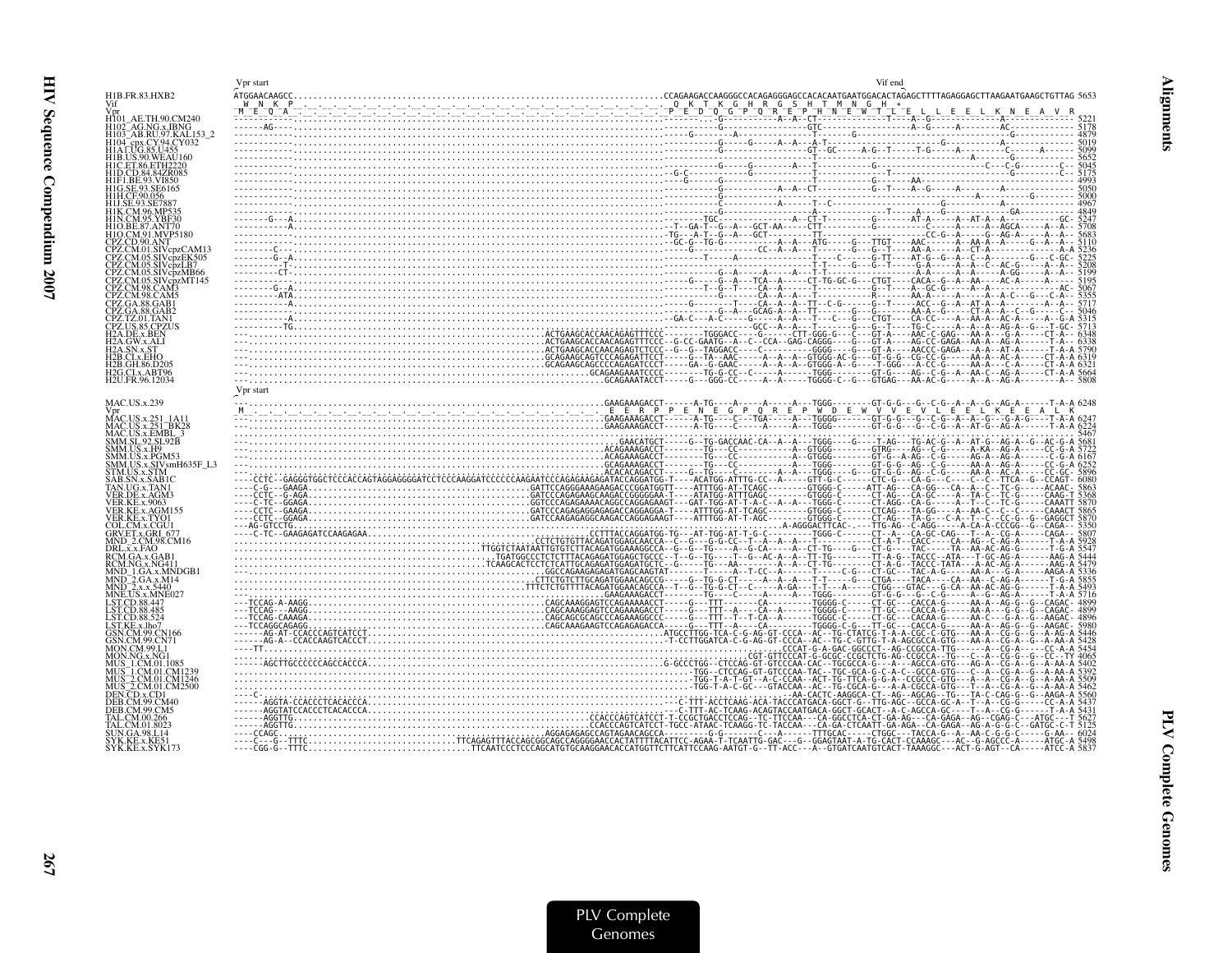|  |  |  |  |  |  |  |  |  |  |  | ACTTGGGCAGGAGTGGAAGCCATA                         |  |  |  |  |  |  |  |
|--|--|--|--|--|--|--|--|--|--|--|--------------------------------------------------|--|--|--|--|--|--|--|
|  |  |  |  |  |  |  |  |  |  |  |                                                  |  |  |  |  |  |  |  |
|  |  |  |  |  |  |  |  |  |  |  | . - - - - - - - A - - - G - - TA - - - - T - - - |  |  |  |  |  |  |  |
|  |  |  |  |  |  |  |  |  |  |  | $\sim$ $\sim$ $\sim$ $\sim$ $\sim$ $\sim$ $\sim$ |  |  |  |  |  |  |  |

| H1B.FR.83.HXB2                                                                                                                                                                                                                                                              |                  | Vpr premature end (HXB2 only) |
|-----------------------------------------------------------------------------------------------------------------------------------------------------------------------------------------------------------------------------------------------------------------------------|------------------|-------------------------------|
| Vpr (frameshifted)                                                                                                                                                                                                                                                          |                  |                               |
| , µ<br>H101_AE.TH.90.CM240<br>H102_AB.RU.97.KAL153_2<br>H104_opx.CV.04.CV.0153_2                                                                                                                                                                                            |                  |                               |
| H104 - cpx.CY.94.CY032<br>H1A LUG.85.U455                                                                                                                                                                                                                                   |                  |                               |
| HIB.US.90.WEAU160<br>HIC.ET.86.ETH2220                                                                                                                                                                                                                                      |                  |                               |
|                                                                                                                                                                                                                                                                             |                  |                               |
| HID.CD.84.842220<br>HIP.CD.84.842R085<br>HIF1.BE.93.VI850<br>HIH.CF.90.056<br>HIJ.SE.93.SE7887<br>HIJ.SE.93.SE7887<br>HIK.CM.05.VDE30                                                                                                                                       |                  |                               |
|                                                                                                                                                                                                                                                                             |                  |                               |
| H1N.CM.95.YBF30                                                                                                                                                                                                                                                             |                  |                               |
| HINCRESS, IBE-30<br>H1O.BE.87, ANT70<br>CPZ.CD.90.ANT<br>CPZ.CM.01.SIVepzCAM13<br>CPZ.CM.05.SIVepzEK505<br>CPZ.CM.05.SIVepzEK505<br>CPZ.CM.05.SIVepzLB7                                                                                                                     |                  |                               |
|                                                                                                                                                                                                                                                                             |                  |                               |
|                                                                                                                                                                                                                                                                             |                  |                               |
|                                                                                                                                                                                                                                                                             |                  |                               |
|                                                                                                                                                                                                                                                                             |                  |                               |
| CPZ.CM.05.SIVcpZB7<br>CPZ.CM.05.SIVcpzMB66<br>CPZ.CM.05.SIVcpzMT145<br>CPZ.CM.98.CAM5<br>CPZ.CM.98.CAM5<br>CPZ.GA.88.GAB2<br>CPZ.GA.88.GAB2<br>CPZ.T2.01.TAN1<br>CPZ.US.85.CPZUS<br>H7A.DE.x BS.CPZUS<br>H7A.DE.x BEN                                                       |                  |                               |
| H <sub>2</sub> A.GW.x.ALI                                                                                                                                                                                                                                                   |                  |                               |
| H <sub>2</sub> A.SN.x.ST                                                                                                                                                                                                                                                    |                  |                               |
| H2B.CI.x.EHO<br>H2B.CI.x.EHO<br>H2G.CI.x.ABT96<br>H2G.CI.x.ABT96                                                                                                                                                                                                            |                  |                               |
| H2U.FR.96.12034                                                                                                                                                                                                                                                             | Tat exon 1 start |                               |
| MAC.US.x.239                                                                                                                                                                                                                                                                |                  |                               |
|                                                                                                                                                                                                                                                                             |                  |                               |
|                                                                                                                                                                                                                                                                             |                  |                               |
| Vpr<br>Tat exon 1<br>MAC.US.x.251_BK28<br>MAC.US.x.251_BK28<br>SMM.SL.92.SL.92B<br>SMM.US.x.H9<br>SMM.US.x.FOM533<br>SMM.US.x.SIV.smH635F_L3<br>STM.US.x.SIV.smH635F_L3<br>STM.US.x.SIV.smH635F_L3<br>STM.US.x.SIV.smH635F_L3                                               |                  |                               |
|                                                                                                                                                                                                                                                                             |                  |                               |
| SAB.SN.x.SAB1C                                                                                                                                                                                                                                                              |                  |                               |
| TAN.UG.x.TAN1<br>VER.DE.x.AGM3<br>VER.KE.x.9063                                                                                                                                                                                                                             |                  |                               |
|                                                                                                                                                                                                                                                                             |                  |                               |
|                                                                                                                                                                                                                                                                             |                  |                               |
|                                                                                                                                                                                                                                                                             |                  |                               |
|                                                                                                                                                                                                                                                                             |                  |                               |
|                                                                                                                                                                                                                                                                             |                  |                               |
| VER KE x 9063<br>VER KE x AGM 155<br>VER KE x TYOU<br>GRUCH x GRU 677<br>GRUCH x GRU 677<br>DRL x x FAO<br>RCM X x AGM<br>RCM NG x MGH<br>NND 2 x x M44<br>MND 2 x x 3440<br>MND 2 x x 3440<br>LSTCD 88 445<br>LSTCD 88 445<br>LSTCD 88 445<br>LSTCD 88 445<br>LSTCD 88 445 |                  |                               |
|                                                                                                                                                                                                                                                                             |                  |                               |
| LST.KE.x.lho7                                                                                                                                                                                                                                                               |                  |                               |
| GSN.CM.99.CN166<br>GSN.CM.99.CN166<br>GSN.CM.99.CN71<br>MON.CM.99.CN71<br>MON.NG.x.NG1<br>MUS_1.CM.01.1085<br>MUS_2.CM.01.CM1246<br>MUS_2.CM.01.CM1246<br>DEB.CD.x.CD1<br>DEB.CM.99 CM4<br>DEB.CM.99 CM4                                                                    |                  |                               |
|                                                                                                                                                                                                                                                                             |                  |                               |
|                                                                                                                                                                                                                                                                             |                  |                               |
|                                                                                                                                                                                                                                                                             |                  |                               |
|                                                                                                                                                                                                                                                                             |                  |                               |
| DEB.CM.99.CM5<br>TAL.CM.00.266<br>TAL.CM.01.8023                                                                                                                                                                                                                            |                  |                               |
| SUN.GA.98.L14<br>SYK.KE.x.KE51<br>SYK.KE.x.SYK173                                                                                                                                                                                                                           |                  |                               |
|                                                                                                                                                                                                                                                                             |                  |                               |
|                                                                                                                                                                                                                                                                             |                  |                               |
|                                                                                                                                                                                                                                                                             |                  |                               |
|                                                                                                                                                                                                                                                                             |                  |                               |
|                                                                                                                                                                                                                                                                             |                  |                               |
|                                                                                                                                                                                                                                                                             |                  |                               |
|                                                                                                                                                                                                                                                                             |                  |                               |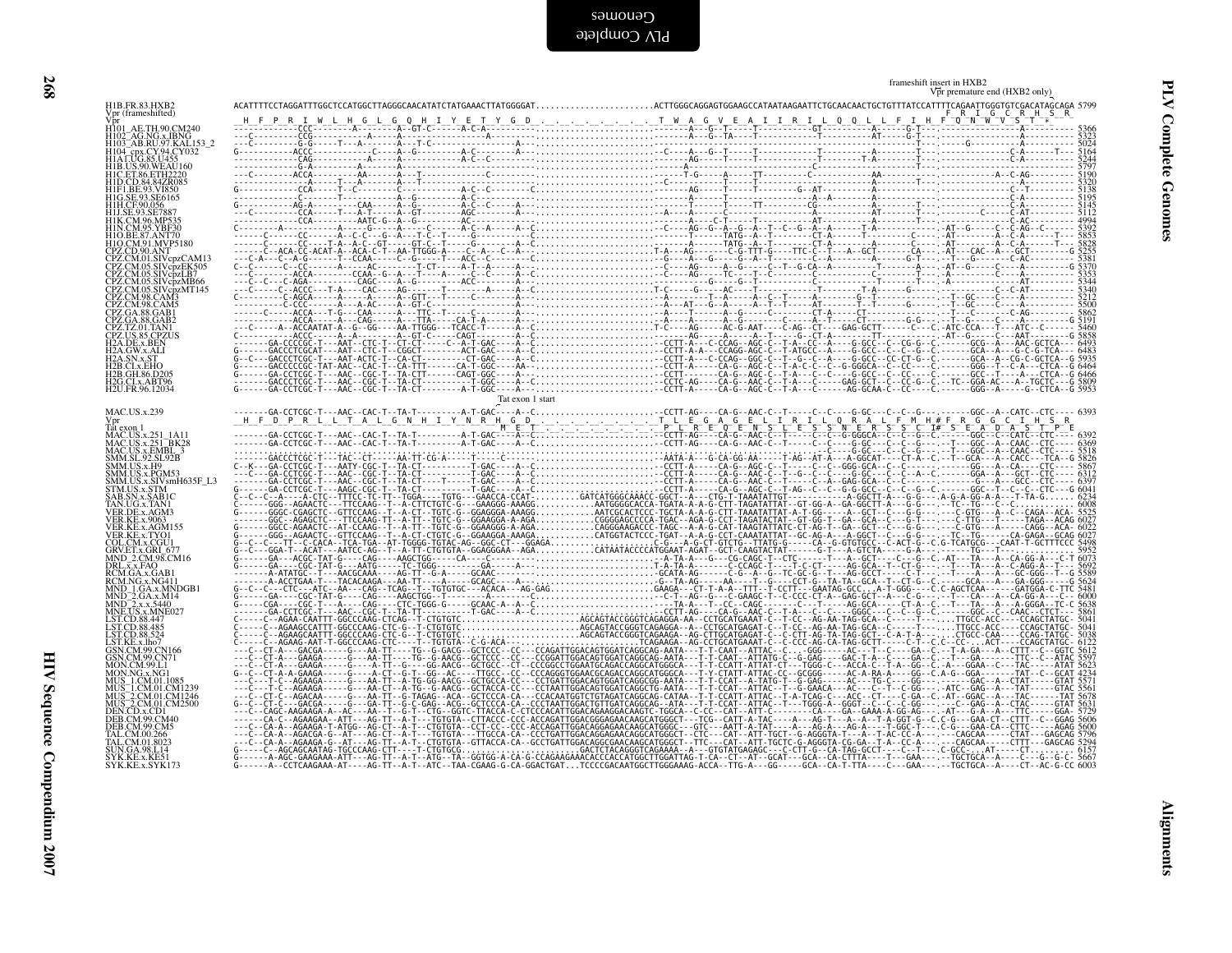|                                                                                           | Tat exon 1 start Vpr end                                                                                                                                                                                                                                                                                                                                                                          |  |
|-------------------------------------------------------------------------------------------|---------------------------------------------------------------------------------------------------------------------------------------------------------------------------------------------------------------------------------------------------------------------------------------------------------------------------------------------------------------------------------------------------|--|
| H1B.FR.83.HXB2<br>Vpr (frameshifted)                                                      |                                                                                                                                                                                                                                                                                                                                                                                                   |  |
|                                                                                           |                                                                                                                                                                                                                                                                                                                                                                                                   |  |
| HI 01_AE.TH.90.CM240<br>H102_AG.NG.x.IBNG<br>H102_AG.NG.x.IBNG<br>H103_AB.RU.97.KAL.153_2 |                                                                                                                                                                                                                                                                                                                                                                                                   |  |
|                                                                                           |                                                                                                                                                                                                                                                                                                                                                                                                   |  |
|                                                                                           |                                                                                                                                                                                                                                                                                                                                                                                                   |  |
|                                                                                           |                                                                                                                                                                                                                                                                                                                                                                                                   |  |
|                                                                                           |                                                                                                                                                                                                                                                                                                                                                                                                   |  |
|                                                                                           |                                                                                                                                                                                                                                                                                                                                                                                                   |  |
|                                                                                           |                                                                                                                                                                                                                                                                                                                                                                                                   |  |
|                                                                                           |                                                                                                                                                                                                                                                                                                                                                                                                   |  |
|                                                                                           |                                                                                                                                                                                                                                                                                                                                                                                                   |  |
|                                                                                           |                                                                                                                                                                                                                                                                                                                                                                                                   |  |
|                                                                                           |                                                                                                                                                                                                                                                                                                                                                                                                   |  |
|                                                                                           |                                                                                                                                                                                                                                                                                                                                                                                                   |  |
|                                                                                           |                                                                                                                                                                                                                                                                                                                                                                                                   |  |
|                                                                                           |                                                                                                                                                                                                                                                                                                                                                                                                   |  |
|                                                                                           |                                                                                                                                                                                                                                                                                                                                                                                                   |  |
| 12B.GH.86.D205                                                                            |                                                                                                                                                                                                                                                                                                                                                                                                   |  |
| H2U.FR.96.12034                                                                           | Vpr end                                                                                                                                                                                                                                                                                                                                                                                           |  |
| <b>MAC.US.x.239</b>                                                                       |                                                                                                                                                                                                                                                                                                                                                                                                   |  |
| Tât exon 1                                                                                |                                                                                                                                                                                                                                                                                                                                                                                                   |  |
| MAC.US.x.251_1A11<br>MAC.US.x.251_BK28                                                    |                                                                                                                                                                                                                                                                                                                                                                                                   |  |
| 4AC.US.x.EMBL 3<br>MM.SL.92.SL92B<br>MM.US.x.H9                                           |                                                                                                                                                                                                                                                                                                                                                                                                   |  |
| AM.US.x.PGM53                                                                             |                                                                                                                                                                                                                                                                                                                                                                                                   |  |
| 1M.US.x.SIVsmH635F_L3                                                                     |                                                                                                                                                                                                                                                                                                                                                                                                   |  |
|                                                                                           |                                                                                                                                                                                                                                                                                                                                                                                                   |  |
|                                                                                           |                                                                                                                                                                                                                                                                                                                                                                                                   |  |
| ER.KE.x.AGM155/                                                                           |                                                                                                                                                                                                                                                                                                                                                                                                   |  |
| GRV.ET.x.GRI 677<br>IND 2.CM.98.CM16                                                      |                                                                                                                                                                                                                                                                                                                                                                                                   |  |
| <b>DRL.x.x.FAO</b>                                                                        |                                                                                                                                                                                                                                                                                                                                                                                                   |  |
|                                                                                           |                                                                                                                                                                                                                                                                                                                                                                                                   |  |
|                                                                                           |                                                                                                                                                                                                                                                                                                                                                                                                   |  |
|                                                                                           |                                                                                                                                                                                                                                                                                                                                                                                                   |  |
| ST.CD.88.485.<br>ST.CD.88.524                                                             |                                                                                                                                                                                                                                                                                                                                                                                                   |  |
|                                                                                           |                                                                                                                                                                                                                                                                                                                                                                                                   |  |
|                                                                                           |                                                                                                                                                                                                                                                                                                                                                                                                   |  |
|                                                                                           |                                                                                                                                                                                                                                                                                                                                                                                                   |  |
|                                                                                           |                                                                                                                                                                                                                                                                                                                                                                                                   |  |
|                                                                                           |                                                                                                                                                                                                                                                                                                                                                                                                   |  |
|                                                                                           |                                                                                                                                                                                                                                                                                                                                                                                                   |  |
|                                                                                           |                                                                                                                                                                                                                                                                                                                                                                                                   |  |
| SYK.KE.x.SYK173                                                                           | $\begin{tabular}{ c c c c c c c c} \hline \multicolumn{3}{ c c c c c c} \hline \multicolumn{3}{ c c c c c} \hline \multicolumn{3}{ c c c c} \hline \multicolumn{3}{ c c c c} \hline \multicolumn{3}{ c c c c} \hline \multicolumn{3}{ c c c c} \hline \multicolumn{3}{ c c c c} \hline \multicolumn{3}{ c c c} \hline \multicolumn{3}{ c c c} \hline \multicolumn{3}{ c c c} \hline \multicolumn$ |  |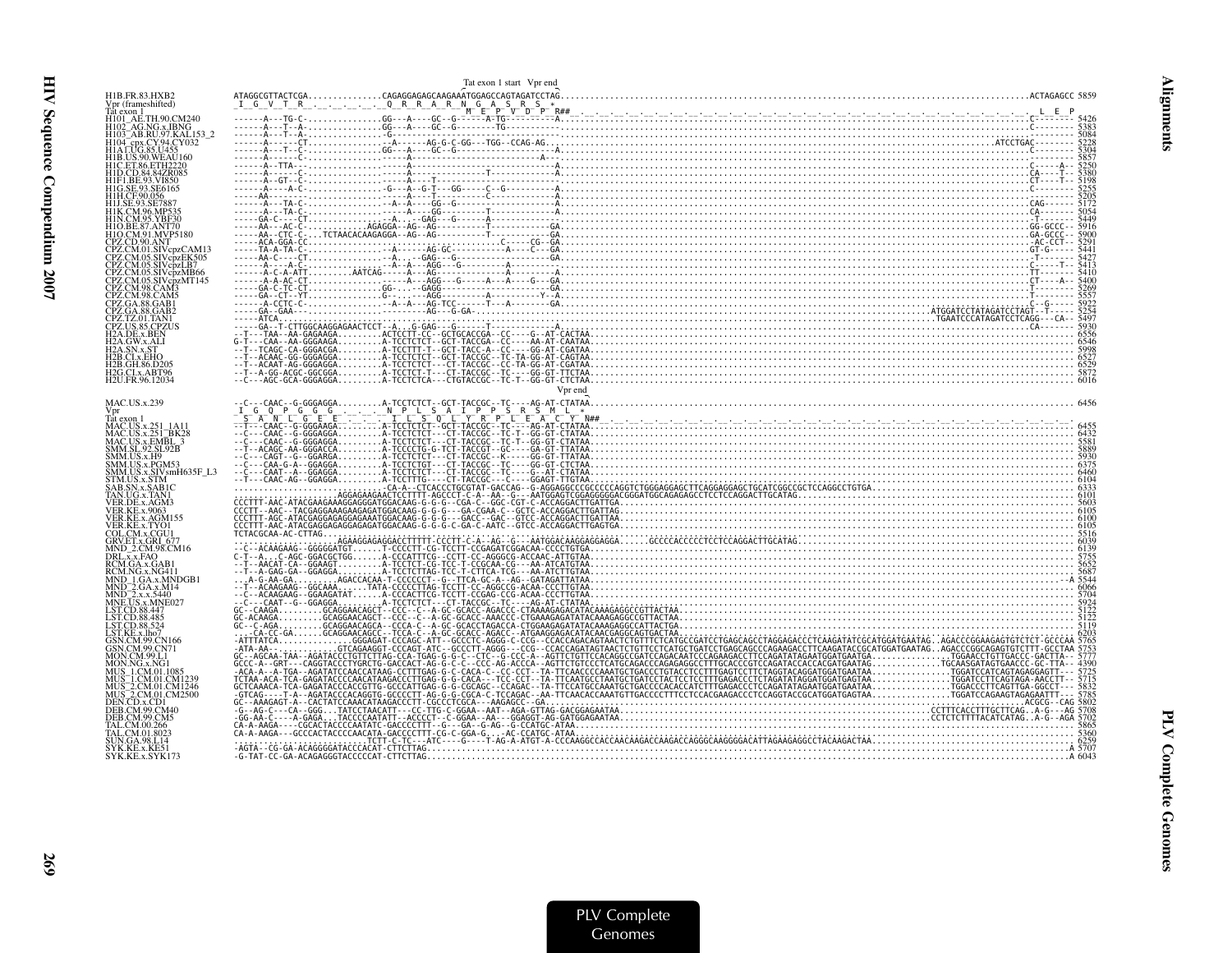|                                                                                                                                                                                                                                                                          |  | Rev exon 1 start |  |
|--------------------------------------------------------------------------------------------------------------------------------------------------------------------------------------------------------------------------------------------------------------------------|--|------------------|--|
| H1B.FR.83.HXB2<br>Tat exon 1<br>Rev exon 1                                                                                                                                                                                                                               |  |                  |  |
| Rev exon 1<br>H101_AE.TH.90.CM240<br>H102_AG.NG.x.IBNG<br>H103_AB.RU.97.KAL.153_2<br>H104_cpx.CY.94.CY032<br>H1A.LUG.85.U455                                                                                                                                             |  |                  |  |
|                                                                                                                                                                                                                                                                          |  |                  |  |
| HIAL.0G.85.0455<br>HIB.US.90.WEAU160<br>HID.CD.84.84ZR085<br>HIFL.BE.93.VR850<br>HIFL.BE.93.SE6165<br>HILGE.93.SE6165<br>HILGE.90.0566                                                                                                                                   |  |                  |  |
|                                                                                                                                                                                                                                                                          |  |                  |  |
| H1J.SE.93.SE7887                                                                                                                                                                                                                                                         |  |                  |  |
| H1K.CM.96.MP535<br>H1N.CM.95.YBF30<br>H1O.BE.87.ANT70                                                                                                                                                                                                                    |  |                  |  |
| H1O.CM.91. WYP5180<br>CPZ.CD.90.ANT<br>CPZ.CM.01.SIVcpzCAM13<br>CPZ.CM.05.SIVcpzEK505                                                                                                                                                                                    |  |                  |  |
|                                                                                                                                                                                                                                                                          |  |                  |  |
| CPZ.CM.05.SIVcpzLR505<br>CPZ.CM.05.SIVcpzLB7<br>CPZ.CM.05.SIVcpzMB66<br>CPZ.CM.05.SIVcpzMT145                                                                                                                                                                            |  |                  |  |
|                                                                                                                                                                                                                                                                          |  |                  |  |
| <b>CPZ.CM.98.CAM3<br/>CPZ.CM.98.CAM3<br/>CPZ.GA.88.GAM3<br/>CPZ.GA.88.GAB1<br/>CPZ.CA.88.GAB2<br/>CPZ.TZ.01.TAN1<br/>CPZ.US.85.CPZUS<br/>H2A.DE.x.BEN</b>                                                                                                                |  |                  |  |
| H2A.GW.x.ALI                                                                                                                                                                                                                                                             |  |                  |  |
| H <sub>2</sub> B.CI.x.EHO                                                                                                                                                                                                                                                |  |                  |  |
| H2B.GH.86.D205<br>H2G.CI.x.ABT96<br>H2U.FR.96.12034                                                                                                                                                                                                                      |  |                  |  |
|                                                                                                                                                                                                                                                                          |  | Rev exon 1 start |  |
| <b>MAC.US.x.239</b>                                                                                                                                                                                                                                                      |  |                  |  |
| Tat exon 1<br><b>Facebool</b><br>Rev exon 1<br>MAC.US.x.251_1A11<br>MAC.US.x.251_BK28<br>MAC.US.x.EMBL_3<br>SMM.SL.92.SL92B<br>SMM.US.x.H9                                                                                                                               |  |                  |  |
|                                                                                                                                                                                                                                                                          |  |                  |  |
|                                                                                                                                                                                                                                                                          |  |                  |  |
|                                                                                                                                                                                                                                                                          |  |                  |  |
| SMM.US.x.H9<br>SMM.US.x.FGM53<br>SMM.US.x.SIVsmH635F_L3<br>STM.US.x.SIVsmH635F_L3<br>SAB.SN.x.SABIC<br>TAN.UG.x.TAN1<br>VER.DE.x.AGM3<br>VER.RE.x.9063                                                                                                                   |  |                  |  |
| VER.KE.x.AGM155                                                                                                                                                                                                                                                          |  |                  |  |
| VER.KE.x.TYO1                                                                                                                                                                                                                                                            |  |                  |  |
| COL.CM.x.CGU1<br>GRV.ET.x.GRI_677<br>MND_2.CM.98.CM16<br>DRL.x.x.FAQ                                                                                                                                                                                                     |  |                  |  |
| RCM.GA.x.GAB1                                                                                                                                                                                                                                                            |  |                  |  |
|                                                                                                                                                                                                                                                                          |  |                  |  |
| RCM.NG.x.NG411<br>RCM.NG.x.NG411<br>MND_1.GA.x.MNDGB1<br>MND_2.x.x.5440<br>MNE.US.x.MNE027<br>LST.CD.88.447                                                                                                                                                              |  |                  |  |
| LST.CD.88.485                                                                                                                                                                                                                                                            |  |                  |  |
|                                                                                                                                                                                                                                                                          |  |                  |  |
|                                                                                                                                                                                                                                                                          |  |                  |  |
|                                                                                                                                                                                                                                                                          |  |                  |  |
|                                                                                                                                                                                                                                                                          |  |                  |  |
| LSTCD.88.524<br>GSTCD.88.524<br>GSN.CM.99.CN70<br>MON.CM.99.CN70<br>MON.CM.99.CN70<br>MON.CM.COM<br>MUS_1.CM.01.CM1239<br>MUS_2.CM.01.CM1234<br>MUS_2.CM.01.CM1246<br>DEN.CD.x.CD1<br>DER.CM.99.CM40<br>DEB.CM.99.CM40<br>DEB.CM.99.CM40<br>TAL.CM.00.266<br>SUN.GO.3251 |  |                  |  |
|                                                                                                                                                                                                                                                                          |  |                  |  |
| JN.GA.98.L14<br>YK.KE.x.KE51                                                                                                                                                                                                                                             |  |                  |  |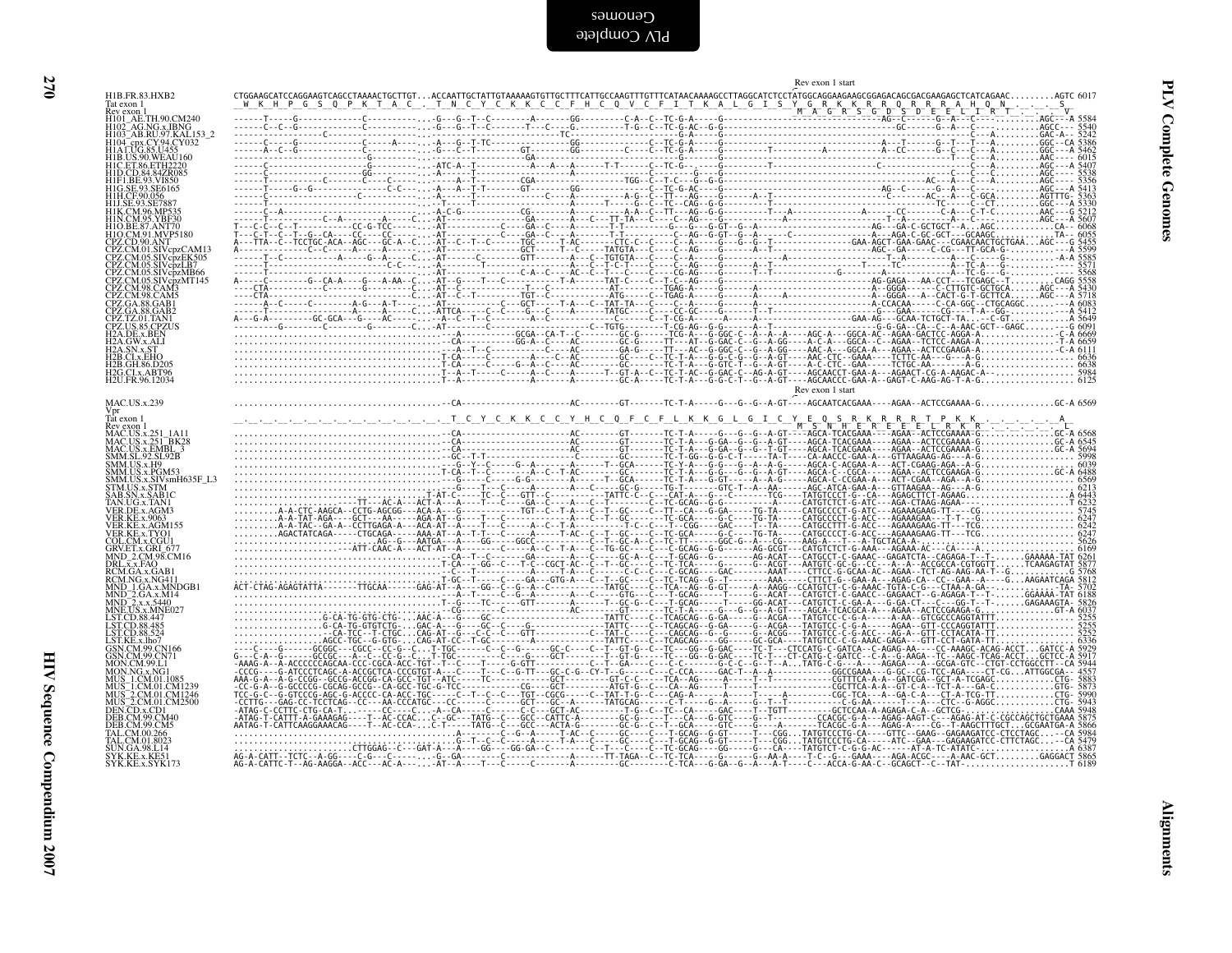| 32                                                                            |                                           |
|-------------------------------------------------------------------------------|-------------------------------------------|
| 155<br>ÄŬ160<br> 2220<br> R085<br>}50<br>165                                  | ).CM240<br>.IBNG<br>7.KAL153_2<br>4.CY032 |
| 87<br>535<br>F30<br>I70<br>!P5180<br>r<br> cpzCAM13<br> cpzEK505<br> cpzEK505 |                                           |

Tat Rev exon 1 end\_intron start

| H1B.FR.83.HXB2<br>Tat exon 1                        |                                         |                                                               |
|-----------------------------------------------------|-----------------------------------------|---------------------------------------------------------------|
| Vpu<br>Rev exon 1                                   |                                         | T Q P . I P I V A I V A L V V A I I I A I V V W S I V I I E Y |
|                                                     |                                         |                                                               |
| H104 <sup>-</sup> cpx.CY.94.CY032                   |                                         |                                                               |
|                                                     |                                         |                                                               |
| <b>H1C. ET.86. ETH2220</b>                          |                                         |                                                               |
|                                                     |                                         |                                                               |
| H1H.CE90.056                                        |                                         |                                                               |
|                                                     |                                         |                                                               |
| H1O.CM.91.MVP5180                                   |                                         |                                                               |
| CPZ.CD.90.ANT                                       |                                         |                                                               |
| CPZ.CM.05.SIVcpzEK505                               |                                         |                                                               |
| PZ.CM.05.SIVcpzMB66                                 |                                         |                                                               |
| CPZ.CM.05.SIVcpzMT145                               |                                         |                                                               |
| CPZ.GA.88.GAB1                                      |                                         |                                                               |
|                                                     |                                         |                                                               |
| H2A.DE.x.BEN                                        |                                         |                                                               |
| 2A.GW.x.ALI<br>H <sub>2</sub> A.SN.x.ST             |                                         |                                                               |
| 2B.CI.x.EHO                                         |                                         |                                                               |
| H2B.GH.86.D205<br>H2G.CI.x.ABT96<br>H2U.FR.96.12034 |                                         |                                                               |
|                                                     | Tat Rev exon 1 end_Tat Rev intron start |                                                               |
| <b>MAC.US.x.239</b><br>Tat exon 1                   |                                         |                                                               |
| Rev exon 1<br>MAC.US.x.251 1A11                     |                                         |                                                               |
| MAC.US.x.EMBL_3                                     |                                         |                                                               |
| SMM.SL.92.SL92B<br>SMM.US.x.H9<br>SMM.US.x.PGM53    |                                         |                                                               |
| SMM.US.x.SIVsmH635F_L3                              |                                         |                                                               |
| STM.US.x.STM<br>AB.SN.x.SAB1C                       |                                         |                                                               |
| /ER.DE.x.AGM?                                       |                                         |                                                               |
| VER.KE.x.AGM155                                     |                                         |                                                               |
| ER.KE.x.TYO1/<br>COL.CM.x.CGU1                      |                                         |                                                               |
| GRV.ET.x.GRI_677<br>MND_2.CM.98.CM16                |                                         |                                                               |
| DRL.x.x.FAQ<br>RCM.GA.x.GAB                         |                                         |                                                               |
| RCM.NG.x.NG411<br>IND 1.GA.x.MNDGB1                 |                                         |                                                               |
| MND_2.GA.x.M14<br>MND_2.x.x.5440<br>MNE.US.x.MNE027 |                                         |                                                               |
| LST.CD.88.447                                       |                                         |                                                               |
| LST.CD.88.485<br>LST.CD.88.524                      |                                         |                                                               |
| GSN.CM.99.CN166                                     |                                         |                                                               |
| GSN.CM.99.CN71<br>MON.CM.99.L                       |                                         |                                                               |
|                                                     |                                         |                                                               |
| AUS_2.CM.01.CM1246<br>AUS_2.CM.01.CM2500            |                                         |                                                               |
| DEN.CD.x.CD1                                        |                                         |                                                               |
| <b>DEB.CM.99.CM40</b><br>DEB.CM.99.CM5              |                                         |                                                               |
|                                                     |                                         |                                                               |
| SYK.KE.x.KE51                                       |                                         |                                                               |
| SYK.KE.x.SYK173                                     |                                         |                                                               |

Vpu start (ACG in HXB2)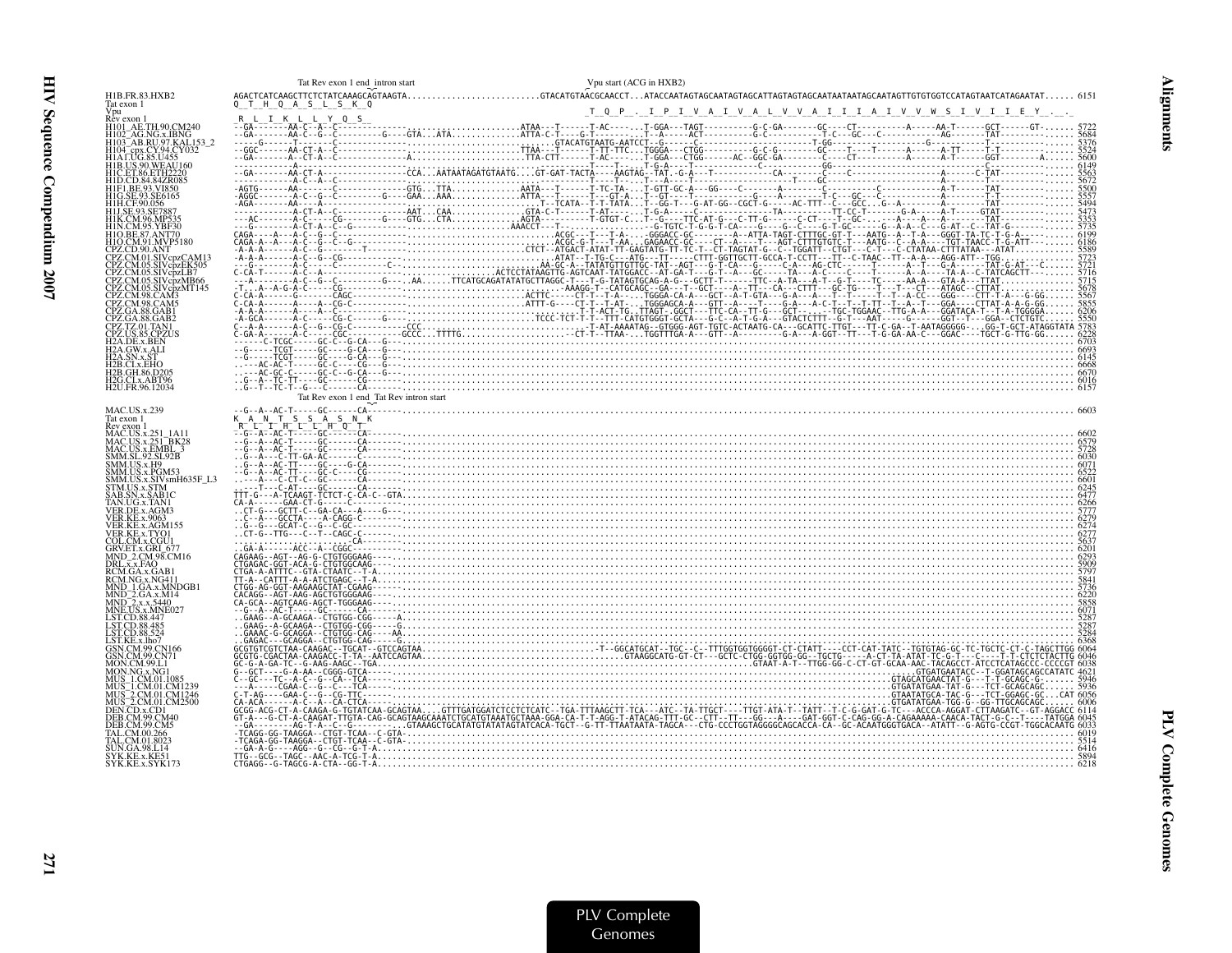| H1B.FR.83.HXB2                                                                                                                                                                                                                                                        | Env start |                          |
|-----------------------------------------------------------------------------------------------------------------------------------------------------------------------------------------------------------------------------------------------------------------------|-----------|--------------------------|
|                                                                                                                                                                                                                                                                       |           |                          |
| ENV<br>H101_AE.TH.90.CM240<br>H102_AG.NG.x.IBNG<br>H104_epx.CY.94.CY032<br>H1A.LUG.85.U455<br>H1A.LUG.85.U455                                                                                                                                                         |           |                          |
| HIAI.UG.85.U455<br>HIB.US.90.WEAU160<br>HIC.ET.86.ETH2220<br>HIP.I.BE.93.VI850<br>HIG.BE.93.SE6165<br>HIH.CE.93.SE6165<br>HIH.CE.93.SE6165                                                                                                                            |           |                          |
|                                                                                                                                                                                                                                                                       |           |                          |
| HILCF:90.056<br>HIK.CM96.MP535<br>HIK.CM.96.MP535<br>HIO.BE.87.ANT70<br>HO.BE.87.ANT70<br>CPZ.CD.90.ANT<br>CPZ.CM.01.SIV.cpzCAM13<br>CPZ.CM.01.SIV.cpzCAM13                                                                                                           |           |                          |
|                                                                                                                                                                                                                                                                       |           |                          |
|                                                                                                                                                                                                                                                                       |           |                          |
| CPZ.CM.01.SIV cpzCAM13<br>CPZ.CM.05.SIV cpzEK505<br>CPZ.CM.05.SIV cpzMT145<br>CPZ.CM.05.SIV cpzMT145<br>CPZ.CM.98.CAM3<br>CPZ CA.88.GAB1<br>CPZ GA.88.GAB1<br>CPZ GA.88.GAB1                                                                                          |           |                          |
|                                                                                                                                                                                                                                                                       |           |                          |
| CPZ.TZ.01.TAN1                                                                                                                                                                                                                                                        |           |                          |
| CPZ.TZ.01.TAN1<br>CPZ.US.85.CPZUS<br>H2A.DE.x.BEN<br>H2A.GW.x.ALI<br>H2A.SN.x.ST<br>H2B.GI.x.BH0<br>H2B.GI.x.ABT96<br>H2G.CL.x.ABT96<br>H2G.CL.x.ABT96                                                                                                                |           |                          |
|                                                                                                                                                                                                                                                                       |           |                          |
|                                                                                                                                                                                                                                                                       |           | Env signal peptide start |
| MAC.US.x.239                                                                                                                                                                                                                                                          |           |                          |
| Emv<br>MAC.US.x.251_1A11<br>MAC.US.x.251_BK28<br>MAC.US.x.EMBL_3<br>SMM.US.x.PGM53<br>SMM.US.x.PGM53<br>SMM.US.x.SIV.MH635F_L3<br>SMM.US.x.SIV.MH635F_L3<br>STM.US.x.SIV.FC                                                                                           |           |                          |
|                                                                                                                                                                                                                                                                       |           |                          |
| AB.SN.x.SAB1C                                                                                                                                                                                                                                                         |           |                          |
| SABESIVEES<br>TAN.UG.x.TAN1<br>VER.DE.x.AGM3<br>VER.KE.x.AGM155<br>VER.KE.x.TYQ1                                                                                                                                                                                      |           |                          |
|                                                                                                                                                                                                                                                                       |           |                          |
| COL.CM.x.CGU1<br>GRV.ET.x.GRI_677<br>MND_2.CM.98.CM16                                                                                                                                                                                                                 |           |                          |
| MND" 2/CM 98 CM16<br>MND" 2/CM 98 CM16<br>RCM GA.x GAB1<br>RCM GA.x GAB1<br>NND - 1 GA.x MNDGB1<br>MND - 2/GA.x MNDGB1<br>MND - 2/GA.x MND27<br>LSTCD 88 447<br>LSTCD 88 452<br>GSN.CM 99 CN166<br>GSN.CM 99 CN166<br>GSN.CM 99 CN166<br>MON NO, 2/116<br>MON CM 99 L |           |                          |
|                                                                                                                                                                                                                                                                       |           |                          |
|                                                                                                                                                                                                                                                                       |           |                          |
|                                                                                                                                                                                                                                                                       |           |                          |
|                                                                                                                                                                                                                                                                       |           |                          |
| MUN.NG.x.NG1<br>MUS_1.CM.01.CM1239<br>MUS_2.CM.01.CM1236<br>MUS_2.CM.01.CM1246<br>DEN.CD.x.CD1<br>DER.CM.99.CM40<br>DER.CM.99.CM40<br>DER.CM.99.CM5                                                                                                                   |           |                          |
| TAL.CM.00.266                                                                                                                                                                                                                                                         |           |                          |
| TAL.CM.01.8023                                                                                                                                                                                                                                                        |           |                          |
| SUN.GA.98.L14<br>SYK.KE.x.KE51                                                                                                                                                                                                                                        |           |                          |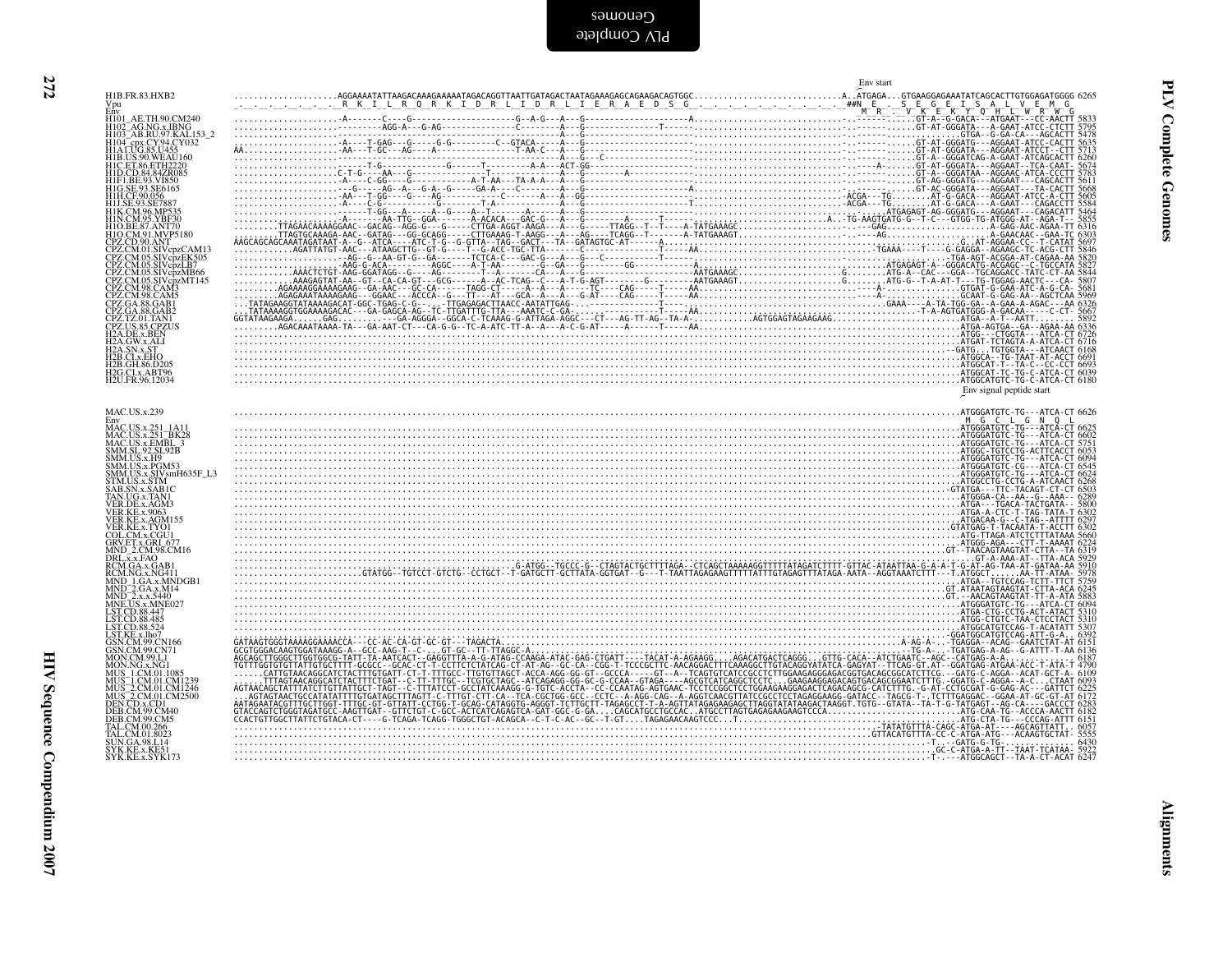|                                                         | Vpu end<br>Env signal peptide end<br>Env gp120 start |  |  |
|---------------------------------------------------------|------------------------------------------------------|--|--|
| H1B.FR.83.HXB2                                          |                                                      |  |  |
|                                                         |                                                      |  |  |
|                                                         |                                                      |  |  |
|                                                         |                                                      |  |  |
|                                                         |                                                      |  |  |
|                                                         |                                                      |  |  |
|                                                         |                                                      |  |  |
|                                                         |                                                      |  |  |
|                                                         |                                                      |  |  |
|                                                         |                                                      |  |  |
|                                                         |                                                      |  |  |
|                                                         |                                                      |  |  |
|                                                         |                                                      |  |  |
|                                                         |                                                      |  |  |
|                                                         |                                                      |  |  |
|                                                         |                                                      |  |  |
| H2U.FR.96.12034                                         |                                                      |  |  |
| <b>MAC.US.x.239</b>                                     |                                                      |  |  |
|                                                         |                                                      |  |  |
| MAC.US.x.251_BK28<br>MAC.US.x.EMBL_3<br>SMM.SL_92.SL92B |                                                      |  |  |
| 4M.US.x.SIVsmH635F_L3                                   |                                                      |  |  |
|                                                         |                                                      |  |  |
|                                                         |                                                      |  |  |
|                                                         |                                                      |  |  |
|                                                         |                                                      |  |  |
| CM.98.CM16                                              |                                                      |  |  |
|                                                         |                                                      |  |  |
|                                                         |                                                      |  |  |
|                                                         |                                                      |  |  |
|                                                         |                                                      |  |  |
|                                                         |                                                      |  |  |
|                                                         |                                                      |  |  |
|                                                         |                                                      |  |  |
|                                                         |                                                      |  |  |
|                                                         |                                                      |  |  |
|                                                         |                                                      |  |  |
|                                                         |                                                      |  |  |

Alignments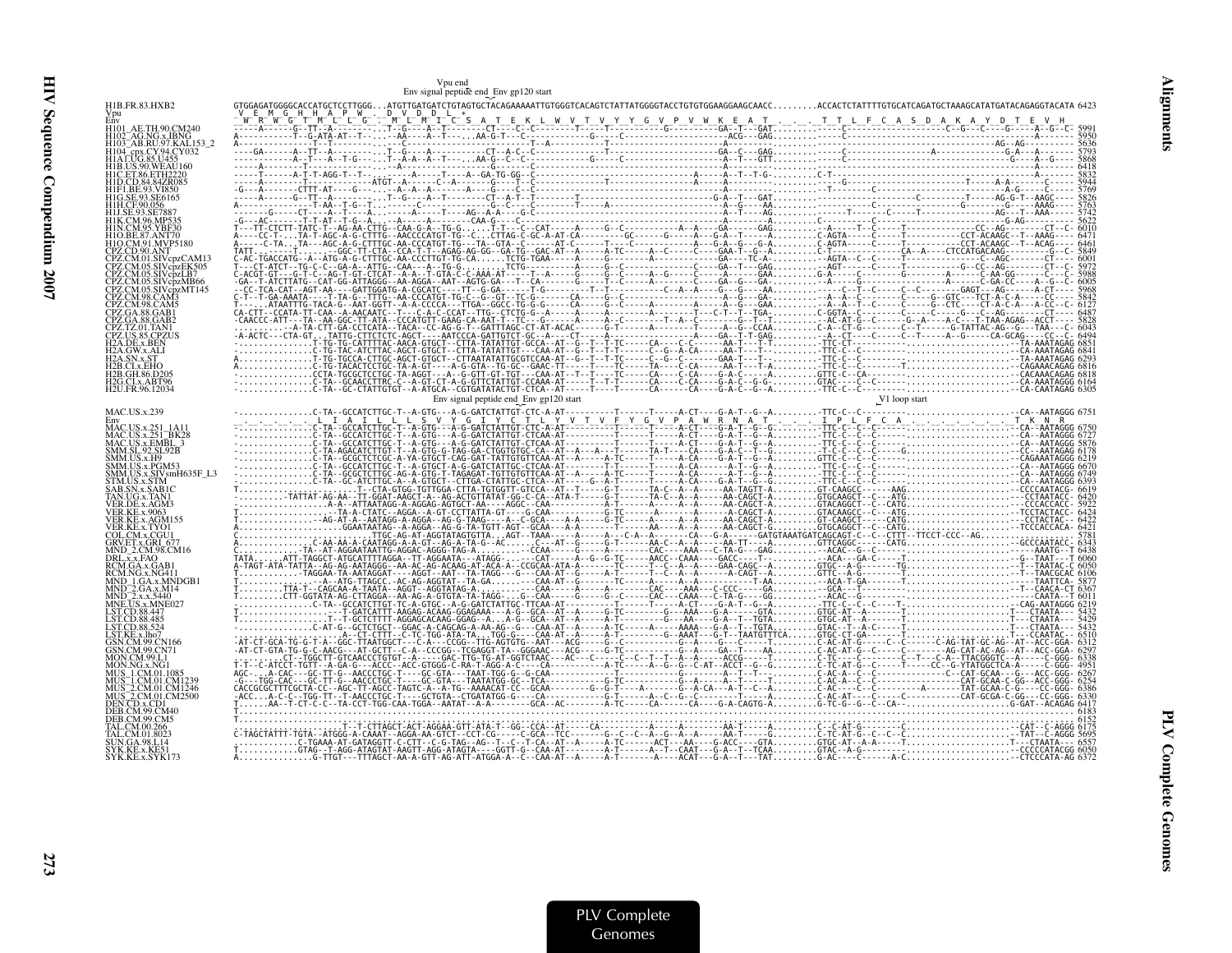| H1B.FR.83.HXB2                                                                                                                                                                                                                                                     |             |                                                                                                                                                                                                                                                                                                                                                                                            |  |  |
|--------------------------------------------------------------------------------------------------------------------------------------------------------------------------------------------------------------------------------------------------------------------|-------------|--------------------------------------------------------------------------------------------------------------------------------------------------------------------------------------------------------------------------------------------------------------------------------------------------------------------------------------------------------------------------------------------|--|--|
| Env<br>H101_AE.TH.90.CM240<br>H102_AG.NG.x.IBNG<br>H102_AG.NG.x.IBNG<br>H103_AB.RU.97.KAL153_2<br>H104_cpx.CY.94.CY032<br>H14.LUG.85.U455<br>H14.LUG.85.U455                                                                                                       |             |                                                                                                                                                                                                                                                                                                                                                                                            |  |  |
|                                                                                                                                                                                                                                                                    |             |                                                                                                                                                                                                                                                                                                                                                                                            |  |  |
| H1A1.UG.85.U455<br>H1B.US.90.WEAU160<br>H1D.CET.86.ETH2220<br>H1F1.BE.93.VI850<br>H1F1.BE.93.VI850<br>H1E.CE.90.056<br>H1J.SE.93.SE6165<br>H1J.SE.93.SE6165<br>H1J.SE.93.SE7887<br>H1J.SE.93.SE7887                                                                |             |                                                                                                                                                                                                                                                                                                                                                                                            |  |  |
|                                                                                                                                                                                                                                                                    |             |                                                                                                                                                                                                                                                                                                                                                                                            |  |  |
| H1K.CM.96.MP535                                                                                                                                                                                                                                                    |             |                                                                                                                                                                                                                                                                                                                                                                                            |  |  |
| HIK.CM/96/MP5378<br>HIN.CM/95.YBF30<br>HIO.EN.ST/ANT70<br>CPZ.CD/90/ANT<br>CPZ.CM/01.SIVepzCAM13<br>CPZ.CM/01.SIVepzEK505<br>CPZ.CM/05.SIVepzIKB66<br>CPZ.CM/95.SIVepzMT145<br>CPZ.CM/95.SIVepzMT145<br>CPZ.CM/98.CAM5<br>CPZ.CM/98.CAM5<br>CPZ.CM/98.CAM5<br>CPZ. |             |                                                                                                                                                                                                                                                                                                                                                                                            |  |  |
|                                                                                                                                                                                                                                                                    |             |                                                                                                                                                                                                                                                                                                                                                                                            |  |  |
|                                                                                                                                                                                                                                                                    |             |                                                                                                                                                                                                                                                                                                                                                                                            |  |  |
|                                                                                                                                                                                                                                                                    |             |                                                                                                                                                                                                                                                                                                                                                                                            |  |  |
| <b>CPZ.GA.88.GAB2<br/>CPZ.GA.88.GAB2<br/>CPZ.US.85.CPZUS<br/>H2A.GW.x.ALI<br/>H2A.GW.x.ALI<br/>H2A.GW.x.ALI<br/>H2B.CLX.EHO</b><br>OP CH V6.D205                                                                                                                   |             |                                                                                                                                                                                                                                                                                                                                                                                            |  |  |
|                                                                                                                                                                                                                                                                    |             |                                                                                                                                                                                                                                                                                                                                                                                            |  |  |
| H2B.GH.86.D205<br>H2G.CLx.ABT96<br>H2U.FR.96.12034                                                                                                                                                                                                                 |             |                                                                                                                                                                                                                                                                                                                                                                                            |  |  |
|                                                                                                                                                                                                                                                                    | V1 loop end |                                                                                                                                                                                                                                                                                                                                                                                            |  |  |
| MAC.US.x.239<br>Env<br>MAC.US.x.251 1A11                                                                                                                                                                                                                           |             |                                                                                                                                                                                                                                                                                                                                                                                            |  |  |
| MAC.US.x.251_IA11<br>MAC.US.x.251_BK28<br>SMM.SL.92.SL.PMBL.3<br>SMM.US.x.EP025<br>SMM.US.x.PGM53<br>SMM.US.x.PGM53<br>STM.US.x.STVSHH635F_L3<br>STM.US.x.STM<br>TAN.US.x.STM<br>TAN.UG.x.AGM3<br>VER.KE.x.4003<br>VER.KE.x.9003<br>VER.KE.x.9003<br>VER.KE.x.9003 |             |                                                                                                                                                                                                                                                                                                                                                                                            |  |  |
|                                                                                                                                                                                                                                                                    |             |                                                                                                                                                                                                                                                                                                                                                                                            |  |  |
|                                                                                                                                                                                                                                                                    |             |                                                                                                                                                                                                                                                                                                                                                                                            |  |  |
|                                                                                                                                                                                                                                                                    |             |                                                                                                                                                                                                                                                                                                                                                                                            |  |  |
|                                                                                                                                                                                                                                                                    |             |                                                                                                                                                                                                                                                                                                                                                                                            |  |  |
| VER.KE.X.ASONIT.3<br>COL.CM.X.CGU1<br>GRV.ET.X.GRU 677<br>MND_2.CM.98.CM16<br>DRL.X.X.FAQ<br>RCM.GA.X.GAB1<br>RCM.GA.X.GAB1<br>RCM.GA.X.GAB1                                                                                                                       |             |                                                                                                                                                                                                                                                                                                                                                                                            |  |  |
|                                                                                                                                                                                                                                                                    |             |                                                                                                                                                                                                                                                                                                                                                                                            |  |  |
| RCMNO.X.NORTH<br>MND_2.GA.x.MNDGB1<br>MND_2.x.x.5440<br>MND_2.x.x.5440<br>LST.CD.88.447<br>LST.CD.88.485<br>LST.CD.88.485<br>LST.CD.88.424                                                                                                                         |             |                                                                                                                                                                                                                                                                                                                                                                                            |  |  |
|                                                                                                                                                                                                                                                                    |             |                                                                                                                                                                                                                                                                                                                                                                                            |  |  |
| LST.KE.x.lho7<br>GSN.CM.99.CN166<br>GSN.CM.99.CN71                                                                                                                                                                                                                 |             |                                                                                                                                                                                                                                                                                                                                                                                            |  |  |
|                                                                                                                                                                                                                                                                    |             |                                                                                                                                                                                                                                                                                                                                                                                            |  |  |
|                                                                                                                                                                                                                                                                    |             |                                                                                                                                                                                                                                                                                                                                                                                            |  |  |
| GSN.CM.99CN71<br>MON.NG.x.NG1<br>MUS_1.CM.01.1085<br>MUS_1.CM.01.1085<br>MUS_2.CM.01.1085<br>MUS_2.CM.01.CM1230<br>MUS_2.CM.01.CM<br>DEB.CM.900140<br>DEB.CM.900140<br>TAL.CM.00.266<br>TAL.CM.00.266<br>SIIN.GA.98.114                                            |             |                                                                                                                                                                                                                                                                                                                                                                                            |  |  |
|                                                                                                                                                                                                                                                                    |             |                                                                                                                                                                                                                                                                                                                                                                                            |  |  |
| N.GA.98.L14<br>SYK.KE.x.KE51<br>SYK.KE.x.SYK173                                                                                                                                                                                                                    |             |                                                                                                                                                                                                                                                                                                                                                                                            |  |  |
|                                                                                                                                                                                                                                                                    |             | $\begin{smallmatrix} \mathbf{0.6} & \mathbf{0.6} & \mathbf{0.6} & \mathbf{0.7} & \mathbf{0.8} & \mathbf{0.9} & \mathbf{0.9} & \mathbf{0.9} & \mathbf{0.9} & \mathbf{0.9} & \mathbf{0.9} & \mathbf{0.9} & \mathbf{0.9} & \mathbf{0.9} & \mathbf{0.9} & \mathbf{0.9} & \mathbf{0.9} & \mathbf{0.9} & \mathbf{0.9} & \mathbf{0.9} & \mathbf{0.9} & \mathbf{0.9} & \mathbf{0.9} & \mathbf{0.9$ |  |  |
|                                                                                                                                                                                                                                                                    |             |                                                                                                                                                                                                                                                                                                                                                                                            |  |  |
|                                                                                                                                                                                                                                                                    |             |                                                                                                                                                                                                                                                                                                                                                                                            |  |  |
|                                                                                                                                                                                                                                                                    |             |                                                                                                                                                                                                                                                                                                                                                                                            |  |  |
|                                                                                                                                                                                                                                                                    |             |                                                                                                                                                                                                                                                                                                                                                                                            |  |  |
|                                                                                                                                                                                                                                                                    |             |                                                                                                                                                                                                                                                                                                                                                                                            |  |  |
|                                                                                                                                                                                                                                                                    |             |                                                                                                                                                                                                                                                                                                                                                                                            |  |  |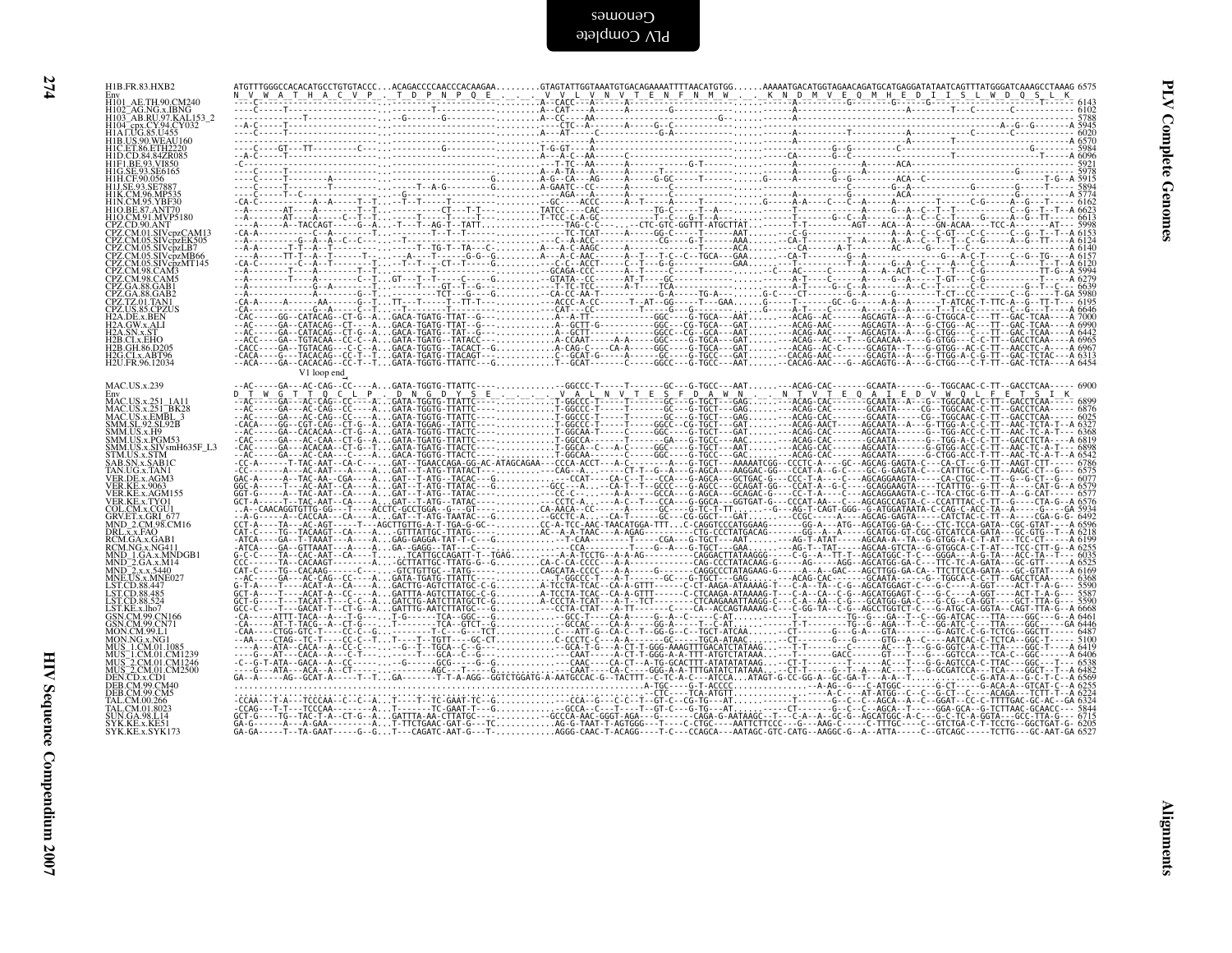|                                                                    | V1 loop start             |  |
|--------------------------------------------------------------------|---------------------------|--|
| H1B.FR.83.HXB2                                                     |                           |  |
|                                                                    |                           |  |
| H101_AE.TH.90.CM240<br>H102_AG.NG.x.IBNG<br>H103_AB.RU.97.KAL153_2 |                           |  |
| H104_cpx.CY.94.CY032                                               |                           |  |
| H1A LUG.85.U455                                                    |                           |  |
| H1B.US.90.WEAU160<br><b>H1C.ET.86.ETH2220</b>                      |                           |  |
| H1D.CD.84.84ZR085                                                  |                           |  |
| H1F1.BE.93.VI850<br>H1G.SE.93.SE6165                               |                           |  |
| H1H.CF.90.056                                                      |                           |  |
| H1J.SE.93.SE7887                                                   |                           |  |
| H1K.CM.96.MP535<br>H1N.CM.95.YBF30                                 |                           |  |
|                                                                    |                           |  |
| H1O.CM.91.MVP5180<br>CPZ.CD.90.ANT                                 |                           |  |
|                                                                    |                           |  |
| CPZ.CM.05.SIVcpzLB7                                                |                           |  |
| CPZ.CM.05.SIVcpzMB66                                               |                           |  |
| CPZ.CM.05.SIVcpzMT145                                              |                           |  |
| CPZ.CM.98.CAM5                                                     |                           |  |
| CPZ.GA.88.GAB1                                                     |                           |  |
| CPZ.GA.88.GAB2<br>CPZ.TZ.01.TAN1                                   |                           |  |
| CPZ US 85 CPZUS                                                    |                           |  |
| 2A.DE.x.BEN<br>[2A.GW.x.ALI                                        |                           |  |
|                                                                    |                           |  |
| I2B.CLx.EHC<br>H2B.GH.86.D205                                      |                           |  |
| H2G.CLx.ABT96                                                      |                           |  |
| H2U.FR.96.12034                                                    |                           |  |
|                                                                    | V <sub>2</sub> loop start |  |
| <b>MAC.US.x.239</b><br>Env                                         |                           |  |
| MAC.US.x.251 1A11                                                  |                           |  |
| MAC.US.x.251_BK28<br>MAC.US.x.EMBL_3                               |                           |  |
| SMM.SL.92.SL92B                                                    |                           |  |
| SMM.US.x.H9<br>SMM.US.x.PGM53                                      |                           |  |
| SMM.US.x.SIVsmH635F L3                                             |                           |  |
| STM.US.x.STM                                                       |                           |  |
| SAB.SN.x.SAB1C<br>TAN.UG.x.TAN1                                    |                           |  |
| VER.DE.x.AGM3                                                      |                           |  |
| VER.KE.x.9063<br>VER.KE.x.AGM155                                   |                           |  |
| VER KE x TYO1                                                      |                           |  |
| COL.CM.x.CGU1                                                      |                           |  |
| GRV.ET.x.GRI_677<br>MND 2.CM.98.CM16                               |                           |  |
| DRL.x.x.FAO                                                        |                           |  |
| RCM.GA.x.GAB1<br>RCM.NG.x.NG411                                    |                           |  |
| MND 1.GA.x.MNDGB1                                                  |                           |  |
| MND_2.GA.x.M14                                                     |                           |  |
| MND_2.x.x.5440<br>MNE.US.x.MNE027                                  |                           |  |
| LST.CD.88.447<br>ST.CD.88.485.                                     |                           |  |
| ST.CD.88.524                                                       |                           |  |
| LST.KE.x.lho7<br>GSN.CM.99.CN166                                   |                           |  |
| GSN.CM.99.CN71                                                     |                           |  |
| AON.CM.99.L1<br>AON NG x NG                                        |                           |  |
|                                                                    |                           |  |
| MUS <sup>-2</sup> .CM.01.CM1246                                    |                           |  |
| MUS <sup>-</sup> 2.CM.01.CM2500                                    |                           |  |
| )EN.CD.x.CD1                                                       |                           |  |
| EB.CM.99.CM40<br>EB.CM.99.CM5                                      |                           |  |
| AL.CM.00.266                                                       |                           |  |
| AL.CM.01.8023<br>JN.GA.98.L14                                      |                           |  |
| SYK.KE.x.KE51                                                      |                           |  |
| SYK.KE.x.SYK173                                                    |                           |  |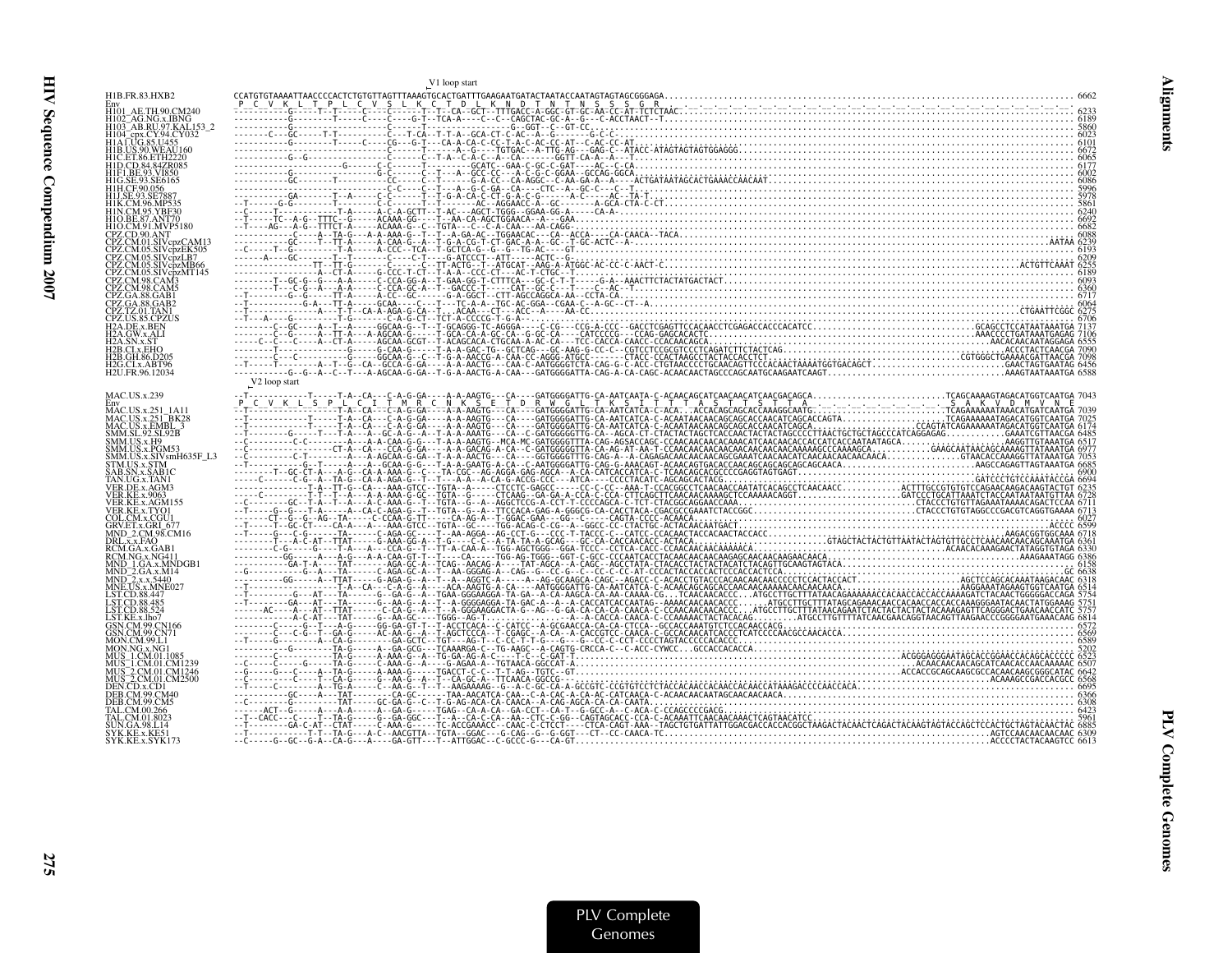| H1B.FR.83.HXB2                                                                                                                                                  | V1 loop end V2 loop start                                                                                                                                                                                                                                                                                                                                                                                                                                                   |
|-----------------------------------------------------------------------------------------------------------------------------------------------------------------|-----------------------------------------------------------------------------------------------------------------------------------------------------------------------------------------------------------------------------------------------------------------------------------------------------------------------------------------------------------------------------------------------------------------------------------------------------------------------------|
|                                                                                                                                                                 |                                                                                                                                                                                                                                                                                                                                                                                                                                                                             |
| Env<br>HI01_AE.TH.90.CM240<br>HI02_AG.NG.x.IBNG<br>HI03_AB.RU.97.KAL.153_2<br>HI04_cpx.CY.94.CY032<br>HIA.LUG.85.U455<br>HIB.US.90.WEAU100<br>HIB.US.90.WEAU100 |                                                                                                                                                                                                                                                                                                                                                                                                                                                                             |
|                                                                                                                                                                 |                                                                                                                                                                                                                                                                                                                                                                                                                                                                             |
|                                                                                                                                                                 |                                                                                                                                                                                                                                                                                                                                                                                                                                                                             |
| HIC.ET.86.ETH2220<br>HID.CD.84.84ZR085<br>HIF1.BE.93.VI850<br>HIG.SE.93.SE6165<br>HIL.CF.90.056                                                                 |                                                                                                                                                                                                                                                                                                                                                                                                                                                                             |
| H1J.SE.93.SE7887                                                                                                                                                |                                                                                                                                                                                                                                                                                                                                                                                                                                                                             |
| H1K.CM.96.MP535<br>H1N.CM.95.YBF30                                                                                                                              |                                                                                                                                                                                                                                                                                                                                                                                                                                                                             |
| H1O.BE.87.ANT70                                                                                                                                                 |                                                                                                                                                                                                                                                                                                                                                                                                                                                                             |
| HIO.DE.87:ANTP5180<br>CPZ.CD.90.ANT<br>CPZ.CM.01.SIVcpzCAM13<br>CPZ.CM.05.SIVcpzEK505<br>CPZ.CM.05.SIVcpzLB7<br>CPZ.CM.05.SIVcpzLB7                             |                                                                                                                                                                                                                                                                                                                                                                                                                                                                             |
|                                                                                                                                                                 |                                                                                                                                                                                                                                                                                                                                                                                                                                                                             |
| CPZ.CM.05.SIVcpzMB66<br>CPZ.CM.05.SIVcpzMT145<br>CPZ.CM.98.CAM3                                                                                                 |                                                                                                                                                                                                                                                                                                                                                                                                                                                                             |
| CPZ.CM.98.CAM5                                                                                                                                                  |                                                                                                                                                                                                                                                                                                                                                                                                                                                                             |
| CPZ.GA.88.GAB1<br>CPZ.GA.88.GAB1<br>CPZ.TZ.01.TAN1<br>CPZ.US.85.CPZUS<br>H2A.DE.x.BEN                                                                           |                                                                                                                                                                                                                                                                                                                                                                                                                                                                             |
|                                                                                                                                                                 |                                                                                                                                                                                                                                                                                                                                                                                                                                                                             |
| H <sub>2</sub> A.GW.x.ALI<br>12A.SN.x.                                                                                                                          |                                                                                                                                                                                                                                                                                                                                                                                                                                                                             |
| H2B.CI.x.EHO<br>H2B.GH.86.D205                                                                                                                                  |                                                                                                                                                                                                                                                                                                                                                                                                                                                                             |
| H2G.CLx.ABT96<br>H2U.FR.96.12034                                                                                                                                |                                                                                                                                                                                                                                                                                                                                                                                                                                                                             |
| <b>MAC.US.x.239</b>                                                                                                                                             | V <sub>2</sub> loop end<br>V3 loop start<br>$\label{eq:R16} \begin{small} \textbf{1} & \textbf{1} & \textbf{1} & \textbf{1} & \textbf{1} & \textbf{1} & \textbf{1} & \textbf{1} & \textbf{1} & \textbf{1} & \textbf{1} & \textbf{1} & \textbf{1} & \textbf{1} & \textbf{1} & \textbf{1} & \textbf{1} & \textbf{1} & \textbf{1} & \textbf{1} & \textbf{1} & \textbf{1} & \textbf{1} & \textbf{1} & \textbf{1} & \textbf{1} & \textbf{1} & \textbf{1} & \textbf{1} & \textbf$ |
| Env<br>HAC.US.x.251_1A11<br>MAC.US.x.251_BK28<br>MAC.US.x.251_BK28<br>MM.US.x.H9<br>SMM.US.x.H9<br>SMM.US.x.PGM53<br>MM.US.x.PGM53                              |                                                                                                                                                                                                                                                                                                                                                                                                                                                                             |
|                                                                                                                                                                 |                                                                                                                                                                                                                                                                                                                                                                                                                                                                             |
|                                                                                                                                                                 |                                                                                                                                                                                                                                                                                                                                                                                                                                                                             |
| SMM.US.x.SIVsmH635F_L3<br>STM.US.x.STM                                                                                                                          |                                                                                                                                                                                                                                                                                                                                                                                                                                                                             |
| SAB.SN.x.SAB1C                                                                                                                                                  |                                                                                                                                                                                                                                                                                                                                                                                                                                                                             |
| TAN.UG.x.TAN1<br>VER.DE.x.AGM3                                                                                                                                  |                                                                                                                                                                                                                                                                                                                                                                                                                                                                             |
| VER.KE.x.9063<br>VER.KE.x.AGM155<br>VER.KE.x.TYO1                                                                                                               |                                                                                                                                                                                                                                                                                                                                                                                                                                                                             |
| COL.CM.x.CGU1<br>GRV.ET.x.GRI_677<br>MND_2.CM.98.CM16                                                                                                           |                                                                                                                                                                                                                                                                                                                                                                                                                                                                             |
| MND_2.CM: 98.CM10<br>RCM.GA.x.GAB1<br>RCM.GA.x.GAB1<br>MND_1.GA.x.MNDGB1<br>MND_2.GA.x.MNDGB1<br>MND_2.x.x.5440<br>MND_2.x.x.5440<br>MNE_US.x.MNE027            |                                                                                                                                                                                                                                                                                                                                                                                                                                                                             |
|                                                                                                                                                                 |                                                                                                                                                                                                                                                                                                                                                                                                                                                                             |
|                                                                                                                                                                 |                                                                                                                                                                                                                                                                                                                                                                                                                                                                             |
| LST.CD.88.447                                                                                                                                                   |                                                                                                                                                                                                                                                                                                                                                                                                                                                                             |
| LST.CD.88.485<br>LST.CD.88.524                                                                                                                                  |                                                                                                                                                                                                                                                                                                                                                                                                                                                                             |
| LST.KE.x.lho7<br>GSN.CM.99.CN166<br>GSN.CM.99.CN71<br>MON.CM.99.L1                                                                                              |                                                                                                                                                                                                                                                                                                                                                                                                                                                                             |
| MON.NG.x.NG1                                                                                                                                                    |                                                                                                                                                                                                                                                                                                                                                                                                                                                                             |
|                                                                                                                                                                 |                                                                                                                                                                                                                                                                                                                                                                                                                                                                             |
| MON.NO.3.NOI<br>MUS_1.CM.01.CM1239<br>MUS_2.CM.01.CM1246<br>MUS_2.CM.01.CM1246<br>DEN.CD.x.CD1<br>DEN.CM.99.CM40<br>DEB.CM.99.CM40<br>DEB.CM.99.CM40            |                                                                                                                                                                                                                                                                                                                                                                                                                                                                             |
|                                                                                                                                                                 |                                                                                                                                                                                                                                                                                                                                                                                                                                                                             |
| TAL.CM.00.266<br>AL.CM.01.8023                                                                                                                                  |                                                                                                                                                                                                                                                                                                                                                                                                                                                                             |
| JN.GA.98.L14<br>SYK.KE.x.KE5                                                                                                                                    |                                                                                                                                                                                                                                                                                                                                                                                                                                                                             |
| SYK.KE.x.SYK173                                                                                                                                                 |                                                                                                                                                                                                                                                                                                                                                                                                                                                                             |
|                                                                                                                                                                 |                                                                                                                                                                                                                                                                                                                                                                                                                                                                             |
|                                                                                                                                                                 |                                                                                                                                                                                                                                                                                                                                                                                                                                                                             |
|                                                                                                                                                                 |                                                                                                                                                                                                                                                                                                                                                                                                                                                                             |
|                                                                                                                                                                 |                                                                                                                                                                                                                                                                                                                                                                                                                                                                             |
|                                                                                                                                                                 |                                                                                                                                                                                                                                                                                                                                                                                                                                                                             |
|                                                                                                                                                                 |                                                                                                                                                                                                                                                                                                                                                                                                                                                                             |
|                                                                                                                                                                 |                                                                                                                                                                                                                                                                                                                                                                                                                                                                             |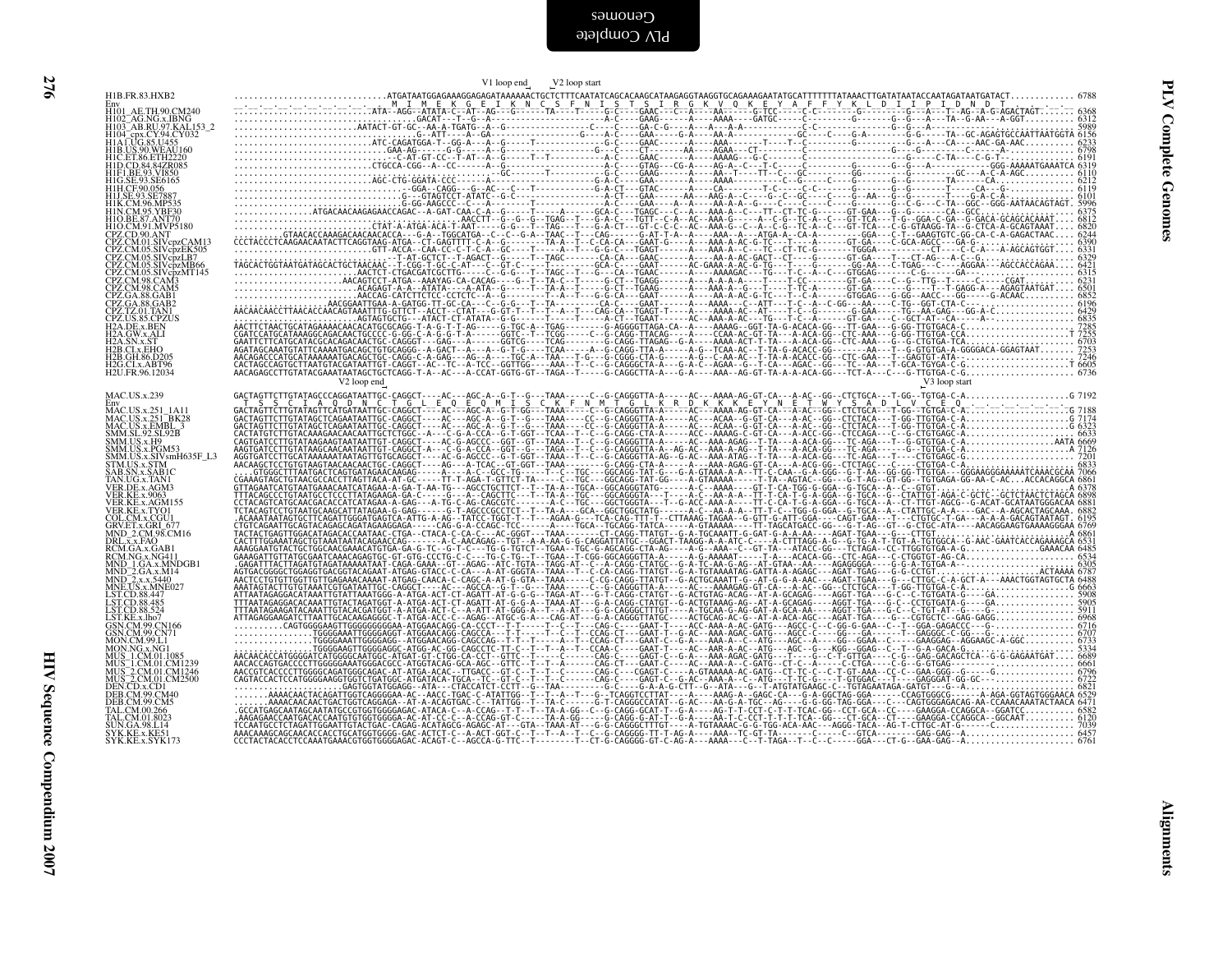|                   | V2 loop end |  |  |
|-------------------|-------------|--|--|
| H1B.FR.83.HXB2    |             |  |  |
|                   |             |  |  |
|                   |             |  |  |
|                   |             |  |  |
|                   |             |  |  |
|                   |             |  |  |
|                   |             |  |  |
|                   |             |  |  |
|                   |             |  |  |
|                   |             |  |  |
| VchzMT145         |             |  |  |
|                   |             |  |  |
|                   |             |  |  |
|                   |             |  |  |
|                   |             |  |  |
|                   |             |  |  |
| I2G.CLx.ABT96     |             |  |  |
| MAC.US.x.239      |             |  |  |
|                   |             |  |  |
|                   |             |  |  |
|                   |             |  |  |
|                   |             |  |  |
|                   |             |  |  |
|                   |             |  |  |
|                   |             |  |  |
|                   |             |  |  |
|                   |             |  |  |
| <b>A.x.MNDGB1</b> |             |  |  |
|                   |             |  |  |
|                   |             |  |  |
|                   |             |  |  |
|                   |             |  |  |
|                   |             |  |  |
|                   |             |  |  |
|                   |             |  |  |
|                   |             |  |  |
|                   |             |  |  |
|                   |             |  |  |
|                   |             |  |  |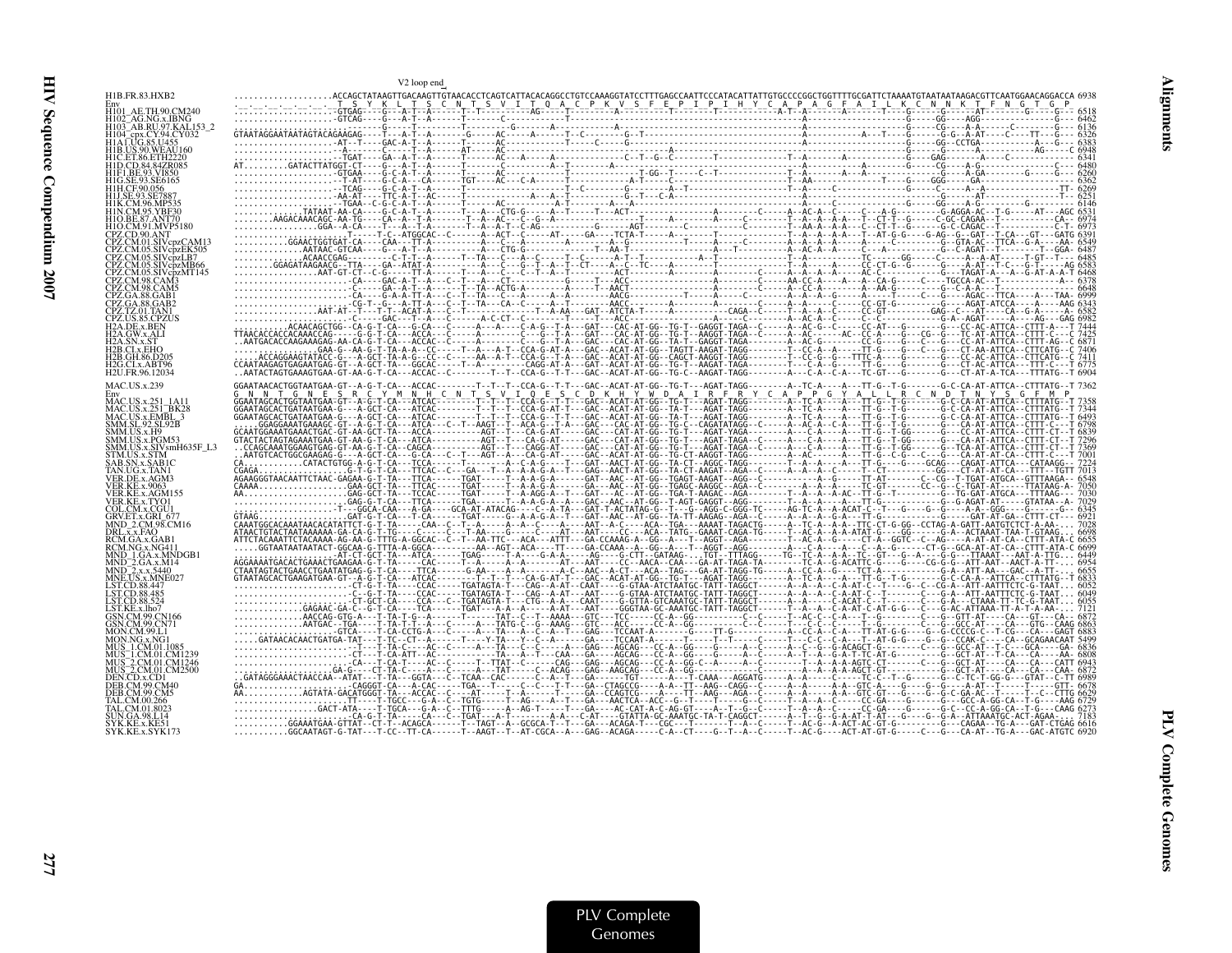| ĸ,<br>۰.<br>., |  |
|----------------|--|
| ×              |  |
|                |  |

| H1B.FR.83.HXB2                                                                                                                                                                                                                                                           |             |  |                                                                                                                                                                                                                                                                                                                                                                                               |
|--------------------------------------------------------------------------------------------------------------------------------------------------------------------------------------------------------------------------------------------------------------------------|-------------|--|-----------------------------------------------------------------------------------------------------------------------------------------------------------------------------------------------------------------------------------------------------------------------------------------------------------------------------------------------------------------------------------------------|
| Env<br>H101_AE.TH.90.CM240<br>H102_AG.NG.x.IBNG<br>H103_AB.RU.97.KAL153_2<br>H103_AB.RU.94.CV032                                                                                                                                                                         |             |  |                                                                                                                                                                                                                                                                                                                                                                                               |
| H104 epx.CY.94.CY032<br>H1A LUG.85.U455                                                                                                                                                                                                                                  |             |  |                                                                                                                                                                                                                                                                                                                                                                                               |
| HIB.US.90.WEAU160<br>HIC.ET.86.ETH2220<br>HID.CD.84.84ZR085<br>HIF1.BE.93.VI850<br>HIG.SE.93.SE6165                                                                                                                                                                      |             |  |                                                                                                                                                                                                                                                                                                                                                                                               |
|                                                                                                                                                                                                                                                                          |             |  |                                                                                                                                                                                                                                                                                                                                                                                               |
| HIH.CF.90.056<br>HIJ.SE.93.SE7887                                                                                                                                                                                                                                        |             |  |                                                                                                                                                                                                                                                                                                                                                                                               |
| HIK.CM.96.MP535<br>HIN.CM.95.YBF30<br>HIO.BE.87.ANT70<br>HIO.CM.91.MVP5180<br>CPZ.CD.90.ANT                                                                                                                                                                              |             |  |                                                                                                                                                                                                                                                                                                                                                                                               |
|                                                                                                                                                                                                                                                                          |             |  |                                                                                                                                                                                                                                                                                                                                                                                               |
| CPZ.CM.01.SIVcpzCAM13<br>CPZ.CM.05.SIVcpzEK505                                                                                                                                                                                                                           |             |  |                                                                                                                                                                                                                                                                                                                                                                                               |
|                                                                                                                                                                                                                                                                          |             |  |                                                                                                                                                                                                                                                                                                                                                                                               |
| CPZ.CM.05.SIVepzLB7<br>CPZ.CM.05.SIVepzLB7<br>CPZ.CM.05.SIVepzMB66<br>CPZ.CM.98.CAM3<br>CPZ.CM.98.CAM5<br>CPZ.GA.88.GAB1<br>CPZ.GA.88.GAB1                                                                                                                               |             |  |                                                                                                                                                                                                                                                                                                                                                                                               |
| CPZ.GA.88.GAB1<br>CPZ.GA.88.GAB2<br>CPZ.TZ.01.TAN1<br>H2A.GW.x.ALI<br>H2A.GW.x.ALI<br>H2A.GW.x.ALI<br>H2A.SN.x.ST                                                                                                                                                        |             |  |                                                                                                                                                                                                                                                                                                                                                                                               |
|                                                                                                                                                                                                                                                                          |             |  |                                                                                                                                                                                                                                                                                                                                                                                               |
| H <sub>2</sub> B.CI.x.EHO                                                                                                                                                                                                                                                |             |  |                                                                                                                                                                                                                                                                                                                                                                                               |
| H2B.GH.86.D205<br>H <sub>2G</sub> .CI.x.ABT96<br>H <sub>2U.FR</sub> .96.12034                                                                                                                                                                                            |             |  |                                                                                                                                                                                                                                                                                                                                                                                               |
|                                                                                                                                                                                                                                                                          | V3 loop end |  | $\label{eq:R11} \begin{small} \mathbf{X}^{T} & \mathbf{X}^{T} & \mathbf{X}^{T} & \mathbf{X}^{T} & \mathbf{X}^{T} & \mathbf{X}^{T} & \mathbf{X}^{T} & \mathbf{X}^{T} & \mathbf{X}^{T} & \mathbf{X}^{T} & \mathbf{X}^{T} & \mathbf{X}^{T} & \mathbf{X}^{T} & \mathbf{X}^{T} & \mathbf{X}^{T} & \mathbf{X}^{T} & \mathbf{X}^{T} & \mathbf{X}^{T} & \mathbf{X}^{T} & \mathbf{X}^{T} & \mathbf{X}$ |
| <b>MAC.US.x.239</b>                                                                                                                                                                                                                                                      |             |  |                                                                                                                                                                                                                                                                                                                                                                                               |
| MAC.US.x.251_1A11                                                                                                                                                                                                                                                        |             |  |                                                                                                                                                                                                                                                                                                                                                                                               |
| MAC.US.x.251_BK28<br>MAC.US.x.251_BK28<br>MM.SL.92.SL92B<br>SMM.US.x.H9<br>SMM.US.x.H9<br>SMM.US.x.PGM53                                                                                                                                                                 |             |  |                                                                                                                                                                                                                                                                                                                                                                                               |
|                                                                                                                                                                                                                                                                          |             |  |                                                                                                                                                                                                                                                                                                                                                                                               |
|                                                                                                                                                                                                                                                                          |             |  |                                                                                                                                                                                                                                                                                                                                                                                               |
| SMM.US.x.SIV5mH635F_L3<br>SMM.US.x.SIV5mH635F_L3<br>STM.US.x.SABIC<br>TAN.UG.x.TANI<br>VER.KE.x.9063<br>VER.KE.x.9063<br>VER.KE.x.9063<br>VER.KE.x.9063                                                                                                                  |             |  |                                                                                                                                                                                                                                                                                                                                                                                               |
|                                                                                                                                                                                                                                                                          |             |  |                                                                                                                                                                                                                                                                                                                                                                                               |
| VER.KE.x.AGMI55<br>VER.KE.x.AGMI55<br>GRV.ET.x.GRI 677<br>GRV.ET.x.GRI 677<br>DRL.x.x.FAO<br>RCM.GA.x.AGMI1<br>RCM.MG.x.NG411<br>MND_2.GA.x.MH4<br>MND_2.GA.x.M44<br>MND_2.GA.x.AG441<br>MND_2.GA.x.M4<br>LST.CD.88.447<br>LST.CD.88.447<br>LST.CD.88.445<br>LST.CD.88.4 |             |  |                                                                                                                                                                                                                                                                                                                                                                                               |
|                                                                                                                                                                                                                                                                          |             |  |                                                                                                                                                                                                                                                                                                                                                                                               |
|                                                                                                                                                                                                                                                                          |             |  |                                                                                                                                                                                                                                                                                                                                                                                               |
|                                                                                                                                                                                                                                                                          |             |  |                                                                                                                                                                                                                                                                                                                                                                                               |
|                                                                                                                                                                                                                                                                          |             |  |                                                                                                                                                                                                                                                                                                                                                                                               |
|                                                                                                                                                                                                                                                                          |             |  |                                                                                                                                                                                                                                                                                                                                                                                               |
| LST.KE.x.lho7<br>GSN.CM.99.CN166<br>GSN.CM.99.CN71<br>MON.CM.99.L1                                                                                                                                                                                                       |             |  |                                                                                                                                                                                                                                                                                                                                                                                               |
|                                                                                                                                                                                                                                                                          |             |  |                                                                                                                                                                                                                                                                                                                                                                                               |
|                                                                                                                                                                                                                                                                          |             |  |                                                                                                                                                                                                                                                                                                                                                                                               |
|                                                                                                                                                                                                                                                                          |             |  |                                                                                                                                                                                                                                                                                                                                                                                               |
| MON/NG/M-90-LI<br>MUS - LCM/01.1085<br>MUS - LCM/01.CM1239<br>MUS - LCM/01.CM1249<br>MUS - LCM/01.CM2500<br>MUS - LCM/01.CM2500<br>DEB/CM/90-CM40<br>DEB/CM/00-CM40<br>TAL/CM/00-2605<br>TAL/CM/00-2605<br>TAL/CM/00-2605<br>SVK RE- v KE51<br>SVK RE - v KE51           |             |  |                                                                                                                                                                                                                                                                                                                                                                                               |
| SYK.KE.x.KE51<br>SYK.KE.x.SYK173                                                                                                                                                                                                                                         |             |  |                                                                                                                                                                                                                                                                                                                                                                                               |
|                                                                                                                                                                                                                                                                          |             |  |                                                                                                                                                                                                                                                                                                                                                                                               |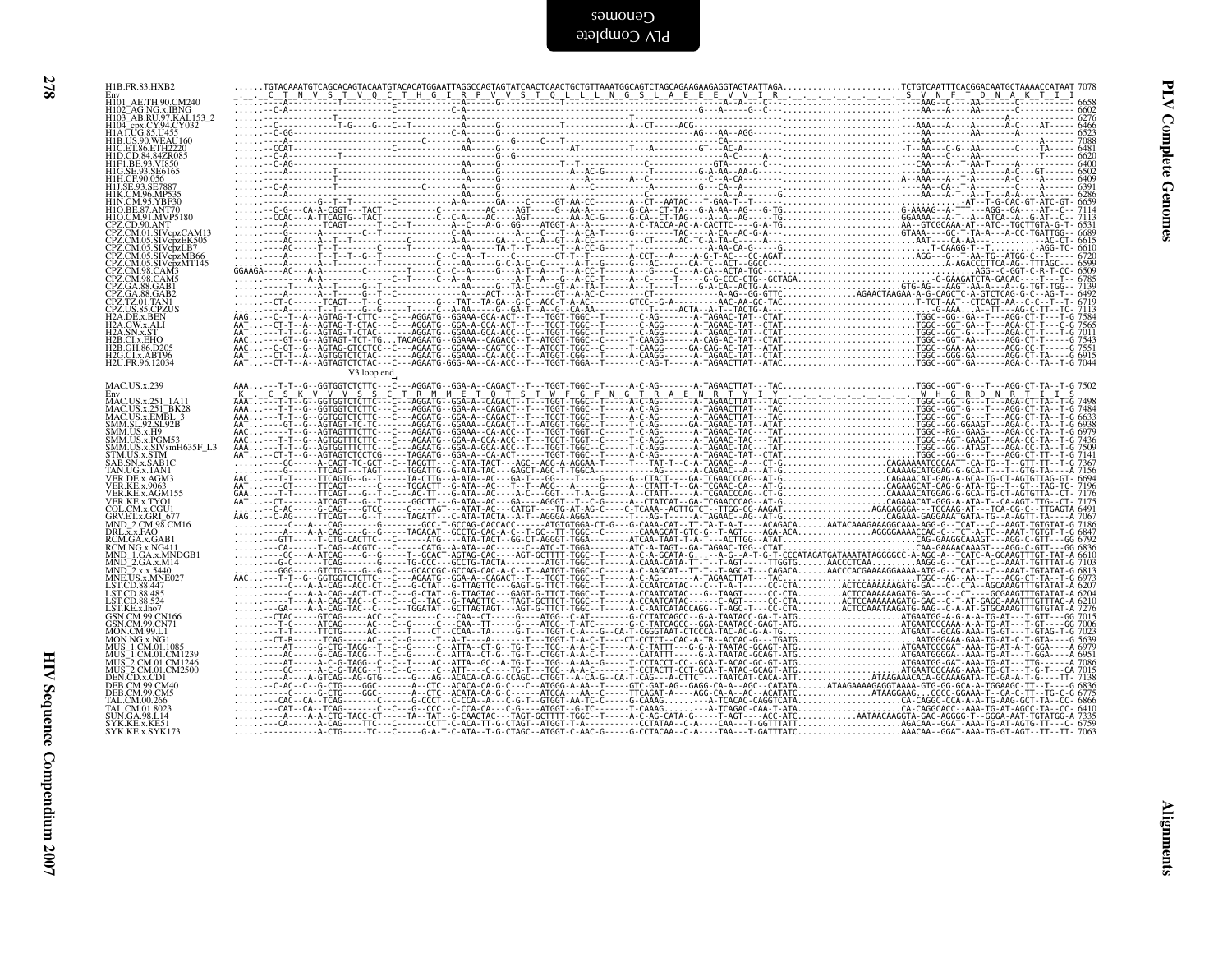| $\begin{smallmatrix} \mathcal{L}_{1} & \mathcal{L}_{2} & \mathcal{L}_{3} & \mathcal{L}_{4} & \mathcal{L}_{5} & \mathcal{L}_{6} & \mathcal{L}_{7} & \mathcal{L}_{8} & \mathcal{L}_{9} & \mathcal{L}_{10} & \mathcal{L}_{11} & \mathcal{L}_{12} & \mathcal{L}_{13} & \mathcal{L}_{14} & \mathcal{L}_{15} & \mathcal{L}_{16} & \mathcal{L}_{17} & \mathcal{L}_{18} & \mathcal{L}_{19} & \mathcal{L}_{10} & \mathcal{L}_{10} & \mathcal{L}_{11} & \mathcal$<br>H1B.FR.83.HXB2 |  |
|---------------------------------------------------------------------------------------------------------------------------------------------------------------------------------------------------------------------------------------------------------------------------------------------------------------------------------------------------------------------------------------------------------------------------------------------------------------------------|--|
|                                                                                                                                                                                                                                                                                                                                                                                                                                                                           |  |
| H101_AE.TH.90.CM240<br>H102 AG.NG.x.IBNG<br>H103_AB.RU.97.KAL153_2                                                                                                                                                                                                                                                                                                                                                                                                        |  |
|                                                                                                                                                                                                                                                                                                                                                                                                                                                                           |  |
| H1B.US.90.WEAU160<br>H1C. ET.86. ETH2220                                                                                                                                                                                                                                                                                                                                                                                                                                  |  |
|                                                                                                                                                                                                                                                                                                                                                                                                                                                                           |  |
|                                                                                                                                                                                                                                                                                                                                                                                                                                                                           |  |
|                                                                                                                                                                                                                                                                                                                                                                                                                                                                           |  |
|                                                                                                                                                                                                                                                                                                                                                                                                                                                                           |  |
|                                                                                                                                                                                                                                                                                                                                                                                                                                                                           |  |
| 'PZ CM 05 SIVcnzI B7                                                                                                                                                                                                                                                                                                                                                                                                                                                      |  |
| CPZ.CM.05.SIVcpzMB66<br>CPZ.CM.05.SIVcpzMT145                                                                                                                                                                                                                                                                                                                                                                                                                             |  |
|                                                                                                                                                                                                                                                                                                                                                                                                                                                                           |  |
|                                                                                                                                                                                                                                                                                                                                                                                                                                                                           |  |
| 2A.DE.x.BEN                                                                                                                                                                                                                                                                                                                                                                                                                                                               |  |
|                                                                                                                                                                                                                                                                                                                                                                                                                                                                           |  |
| I2B.CI.x.EHO<br>I2B GH 86 D205<br>I2G.CI.x.ABT96                                                                                                                                                                                                                                                                                                                                                                                                                          |  |
| H2U.FR.96.12034<br>V4 loop start<br>V4 loop end                                                                                                                                                                                                                                                                                                                                                                                                                           |  |
| <b>MAC.US.x.239</b>                                                                                                                                                                                                                                                                                                                                                                                                                                                       |  |
| MAC.US.x.251 1A11                                                                                                                                                                                                                                                                                                                                                                                                                                                         |  |
| MAC.US.x.251_BK28<br>MAC.US.x.EMBL_3                                                                                                                                                                                                                                                                                                                                                                                                                                      |  |
| SMM.SL.92.SL92B<br>SMM.US.x.H9<br>SMM.US.x.PGM53                                                                                                                                                                                                                                                                                                                                                                                                                          |  |
| 4M.US.x.SIVsmH635F L3                                                                                                                                                                                                                                                                                                                                                                                                                                                     |  |
|                                                                                                                                                                                                                                                                                                                                                                                                                                                                           |  |
|                                                                                                                                                                                                                                                                                                                                                                                                                                                                           |  |
| COL.CM.x.CGU:                                                                                                                                                                                                                                                                                                                                                                                                                                                             |  |
| GRV.ET.x.GRI 677                                                                                                                                                                                                                                                                                                                                                                                                                                                          |  |
| RL .x .x .FAO                                                                                                                                                                                                                                                                                                                                                                                                                                                             |  |
|                                                                                                                                                                                                                                                                                                                                                                                                                                                                           |  |
| ND <sup>-</sup> 2.GA.x.M14<br>INE.US.x.MNE027                                                                                                                                                                                                                                                                                                                                                                                                                             |  |
|                                                                                                                                                                                                                                                                                                                                                                                                                                                                           |  |
| ST KE x lho7                                                                                                                                                                                                                                                                                                                                                                                                                                                              |  |
|                                                                                                                                                                                                                                                                                                                                                                                                                                                                           |  |
|                                                                                                                                                                                                                                                                                                                                                                                                                                                                           |  |
|                                                                                                                                                                                                                                                                                                                                                                                                                                                                           |  |
|                                                                                                                                                                                                                                                                                                                                                                                                                                                                           |  |
|                                                                                                                                                                                                                                                                                                                                                                                                                                                                           |  |
|                                                                                                                                                                                                                                                                                                                                                                                                                                                                           |  |
| SYK.KE.x.SYK173                                                                                                                                                                                                                                                                                                                                                                                                                                                           |  |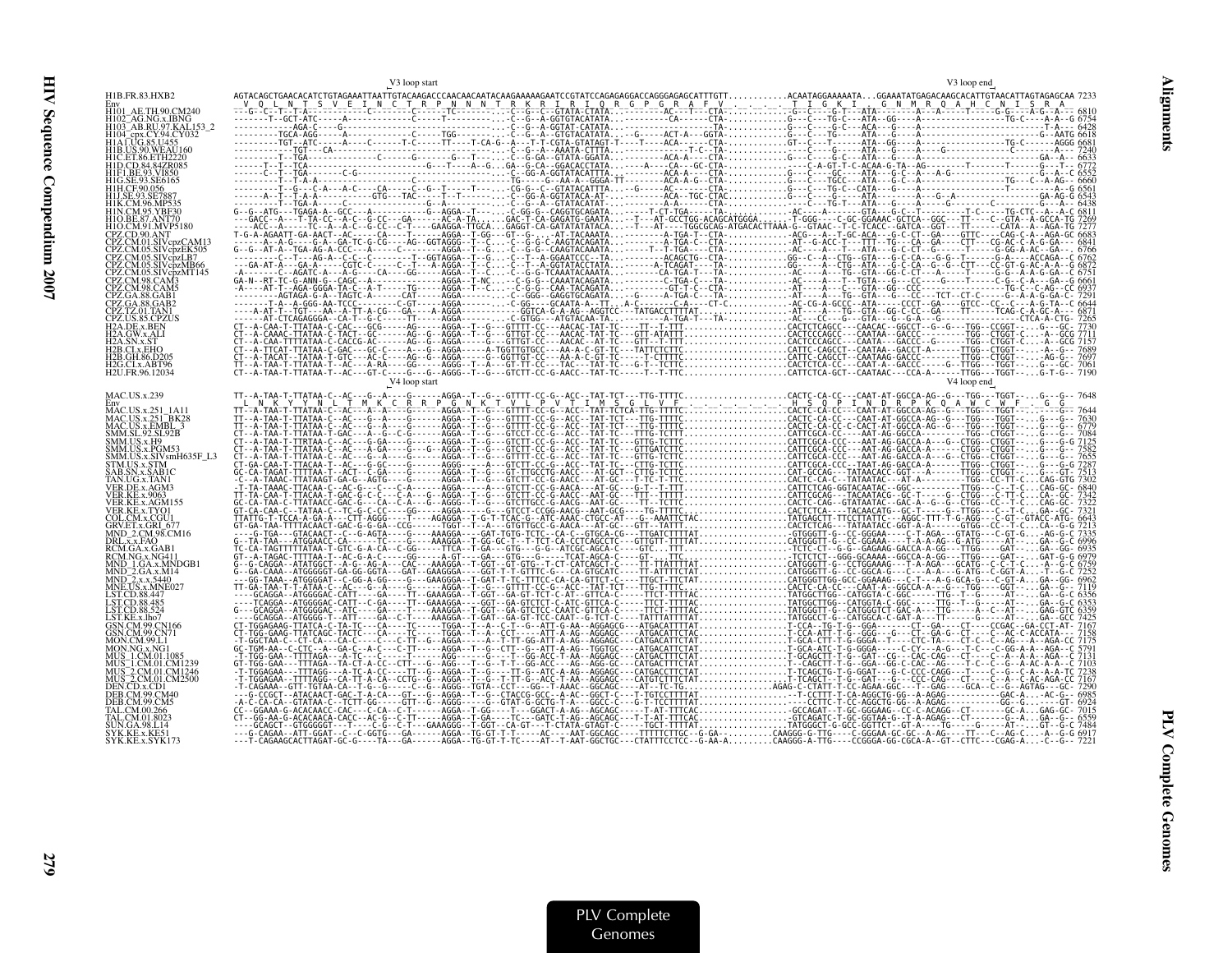| H1B.FR.83.HXB2<br>Env<br>H101_AE.TH.90.CM240<br>H102_AG.NG.x.IBNG<br>H102_AG.NG.y7.KAL153_2<br>H104_cpx.CY.94.CY032<br>H141_UG.85.U455<br>H114_UG.85.U455                                                                                                                         |  |
|-----------------------------------------------------------------------------------------------------------------------------------------------------------------------------------------------------------------------------------------------------------------------------------|--|
|                                                                                                                                                                                                                                                                                   |  |
| HIALOG SSU43<br>HIBLUS SOMEAU160<br>HID CD 84 847200<br>HID CD 84 8472005<br>HIELGE 93 VI850<br>HIG CE 93 056<br>HILS CO 85<br>HILS SOME<br>HILS SOME<br>HILS CO 867<br>HIN COMP535<br>HID COMP535<br>HIN COMP535<br>HIN COMP535<br>HIN COMP535<br>HIN COMP535<br>HIN COMP535<br> |  |
|                                                                                                                                                                                                                                                                                   |  |
| CPZ.CD.90.ANT<br>CPZ.CM.01.SIVcpzCAM13<br>CPZ.CM.05.SIVcpzEK505                                                                                                                                                                                                                   |  |
| CPZ.CM.05.SIVepZEK505<br>CPZ.CM.05.SIVepZLB7<br>CPZ.CM.05.SIVepZMF165<br>CPZ.CM.05.SIVepZMF145<br>CPZ.CM.98.CAM5<br>CPZ.CM.98.CAM5<br>CPZ.CM.98.CAM5<br>CPZ.CA.88.GAB7<br>CPZ.CS.8.CAM5<br>H2A.DE.x.BCMUS<br>H2A.DE.x.BCMUS<br>H2A.OK.X.BUN<br>H2A.OK.X.BUN                       |  |
|                                                                                                                                                                                                                                                                                   |  |
| H2A.SN.x.ST<br>H2B.CI.x.EHO                                                                                                                                                                                                                                                       |  |
| H2B.GH.86.D205<br>H <sub>2G.CL</sub> x.ABT96<br>H <sub>2U.FR.96.12034</sub>                                                                                                                                                                                                       |  |
| <b>MAC.US.x.239</b><br>Env<br>HAC.US.x.251_1A11<br>MAC.US.x.251_BK28<br>MAC.US.x.251_BK28<br>MAC.US.x.EMBL_3<br>SMM.SL.92.SL92B<br>SMM.US.x.H9<br>SMM.US.x.H9                                                                                                                     |  |
|                                                                                                                                                                                                                                                                                   |  |
| SMM.US.x.PGM53<br>SMM.US.x.SIVsmH635F_L3<br>STM.US.x.SIVsmH635F_L3<br>SAB.SN.x.SABIC<br>TAN.UG.x.TAN1<br>VER.DE.x.AGM3<br>VER.RE.x.9063<br>VER.RE.x.9063                                                                                                                          |  |
| VER.KE.x.AGM155<br>VER.KE.x.AGM155<br>COL.CM.x.CGU1                                                                                                                                                                                                                               |  |
| GRV.ET.x.GRI 677<br>MND_2.CM.98.CM16<br>DRL.x.x.FAQ<br>RCM.GA.x.GAB1                                                                                                                                                                                                              |  |
|                                                                                                                                                                                                                                                                                   |  |
| RCM.GA.x.GAB1<br>RCM.GA.x.MG411<br>MND -1 GA.x.MNDGB1<br>MND -2 GA.x.MNDGB1<br>MND -2 x.x.5440<br>MNE.US.x.MNE027<br>LST.CD.88.457<br>LST.CD.88.455<br>LST.CD.88.455<br>LST.CD.88.524<br>CSN.CM.907                                                                               |  |
|                                                                                                                                                                                                                                                                                   |  |
| LST.KE.x.,lho7<br>GSN.CM.99.CN166<br>MON.NG.M99.L1<br>MON.NG.M99.L1<br>MUS_1.CM.01.085<br>MUS_1.CM.01.085<br>MUS_2.CM01.CM12246<br>MUS_2.CM01.CM2246<br>DEB.CM.99.CM40<br>DEB.CM99.CM40<br>DEB.CM99.CM40<br>DEB.CM99.CM40<br>TAL CM90.CM40                                        |  |
|                                                                                                                                                                                                                                                                                   |  |
| TAL.CM.00.266<br>TAL.CM.00.266<br>SUN.GA.98.L14<br>SYK.KE.x.KE51                                                                                                                                                                                                                  |  |
| SYK.KE.x.SYK173                                                                                                                                                                                                                                                                   |  |
|                                                                                                                                                                                                                                                                                   |  |
|                                                                                                                                                                                                                                                                                   |  |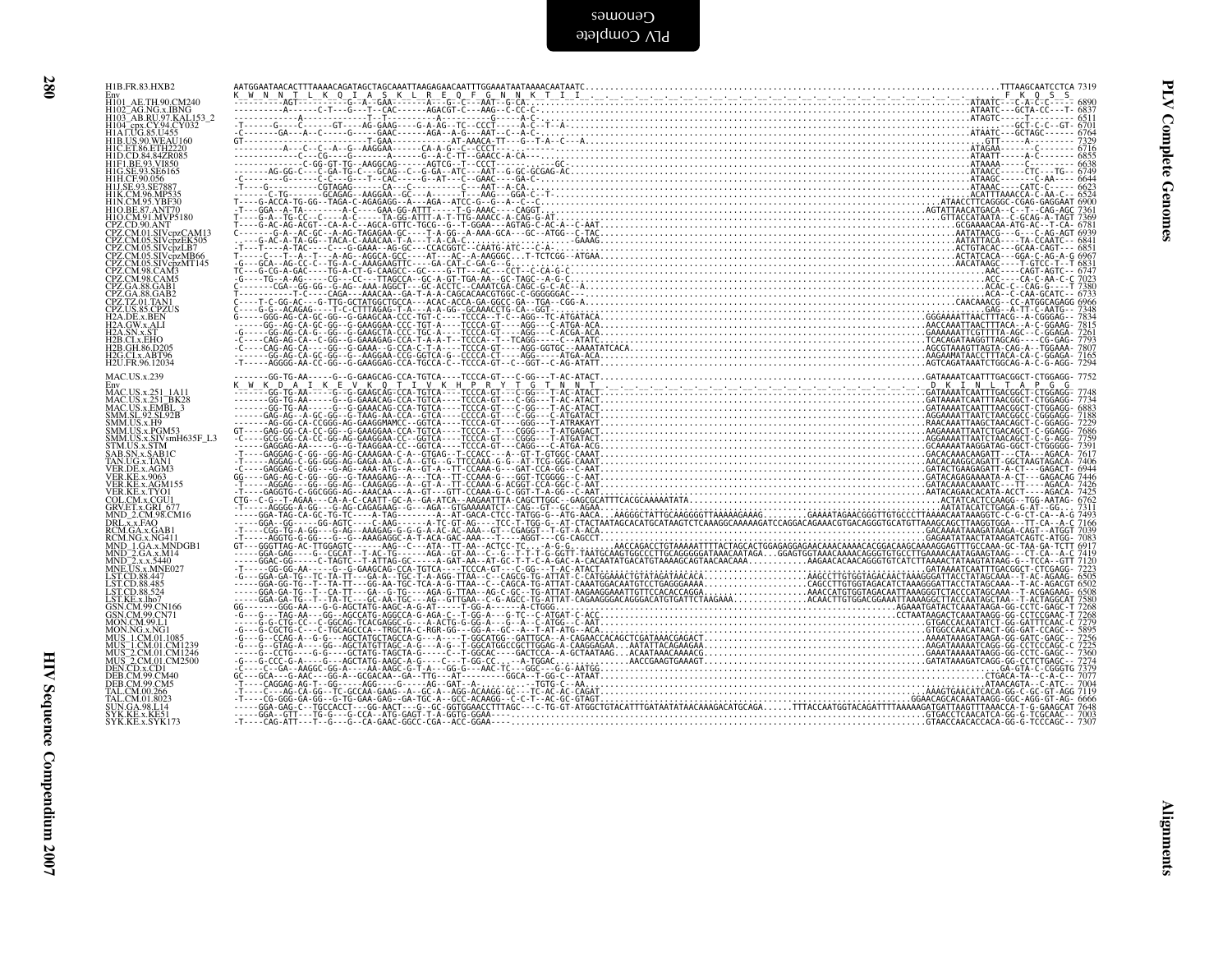|                                                       | V <sub>4</sub> loop start |  |
|-------------------------------------------------------|---------------------------|--|
| H1B.FR.83.HXB2<br>Env                                 |                           |  |
| H101 AE.TH.90.CM240<br>H102 <sup>-</sup> AG.NG.x.IBNG |                           |  |
| H103 <sup>-</sup> AB.RU.97.KAL153 2                   |                           |  |
| 1 A EUG 85 U455<br>H1B.US.90.WEAU160                  |                           |  |
|                                                       |                           |  |
| I1G.SE.93.SE6165                                      |                           |  |
|                                                       |                           |  |
|                                                       |                           |  |
|                                                       |                           |  |
|                                                       |                           |  |
|                                                       |                           |  |
| CPZ.CM.05.SIVcpzLB7<br>CPZ.CM.05.SIVcpzMB66           |                           |  |
| CPZ.CM.05.SIVcpzMT145                                 |                           |  |
|                                                       |                           |  |
|                                                       |                           |  |
| PZ.US.85.CPZUS<br>2A DE x BEN                         |                           |  |
|                                                       |                           |  |
| 2B.CLx.EHO<br>2B.GH.86.D205                           |                           |  |
| H2G.CI.x.ABT96<br>H2U.FR.96.12034                     |                           |  |
|                                                       | V5 loop start             |  |
| <b>MAC.US.x.239</b>                                   |                           |  |
| Env<br>MAC.US.x.251_1A11                              |                           |  |
| MAC.US.x.251_BK28<br>MAC.US.x.EMBL_3                  |                           |  |
| SMM.SL.92.SL92B<br>SMM.US.x.H9                        |                           |  |
| SMM.US.x.PGM53<br>MM.US.x.SIVsmH635F L3               |                           |  |
| STM.US.x.STM<br>SAB.SN.x.SAB1C                        |                           |  |
| TAN.UG.x.TAN1                                         |                           |  |
| VER.KE.x.AGM155                                       |                           |  |
| COL.CM.x.CGU1                                         |                           |  |
| GRV.ET.x.GRI 677<br>MND_2.CM.98.CM16                  |                           |  |
| DRL.x.x.FAO<br>RCM.GA.x.GAB                           |                           |  |
| RCM.NG.x.NG411<br>MND 1.GA.x.MNDGB1                   |                           |  |
| MND <sup>-</sup> 2.GA.x.M14<br>MND 2.x.x.5440         |                           |  |
| MNE.US.x.MNE027                                       |                           |  |
| ST CD 88 485<br>ST.CD.88.524                          |                           |  |
| ST.KE.x.lho7                                          |                           |  |
| <b>ESN.CM.99.CN166</b><br>CM 99 CN71                  |                           |  |
|                                                       |                           |  |
|                                                       |                           |  |
| AUS <sup>-</sup> 2.CM.01.CM2500                       |                           |  |
| DEN CD x CD1                                          |                           |  |
| DER CM 99 CM5                                         |                           |  |
| JN.GA.98.L14                                          |                           |  |
| SYK.KE.x.KE51<br>SYK.KE.x.SYK173                      |                           |  |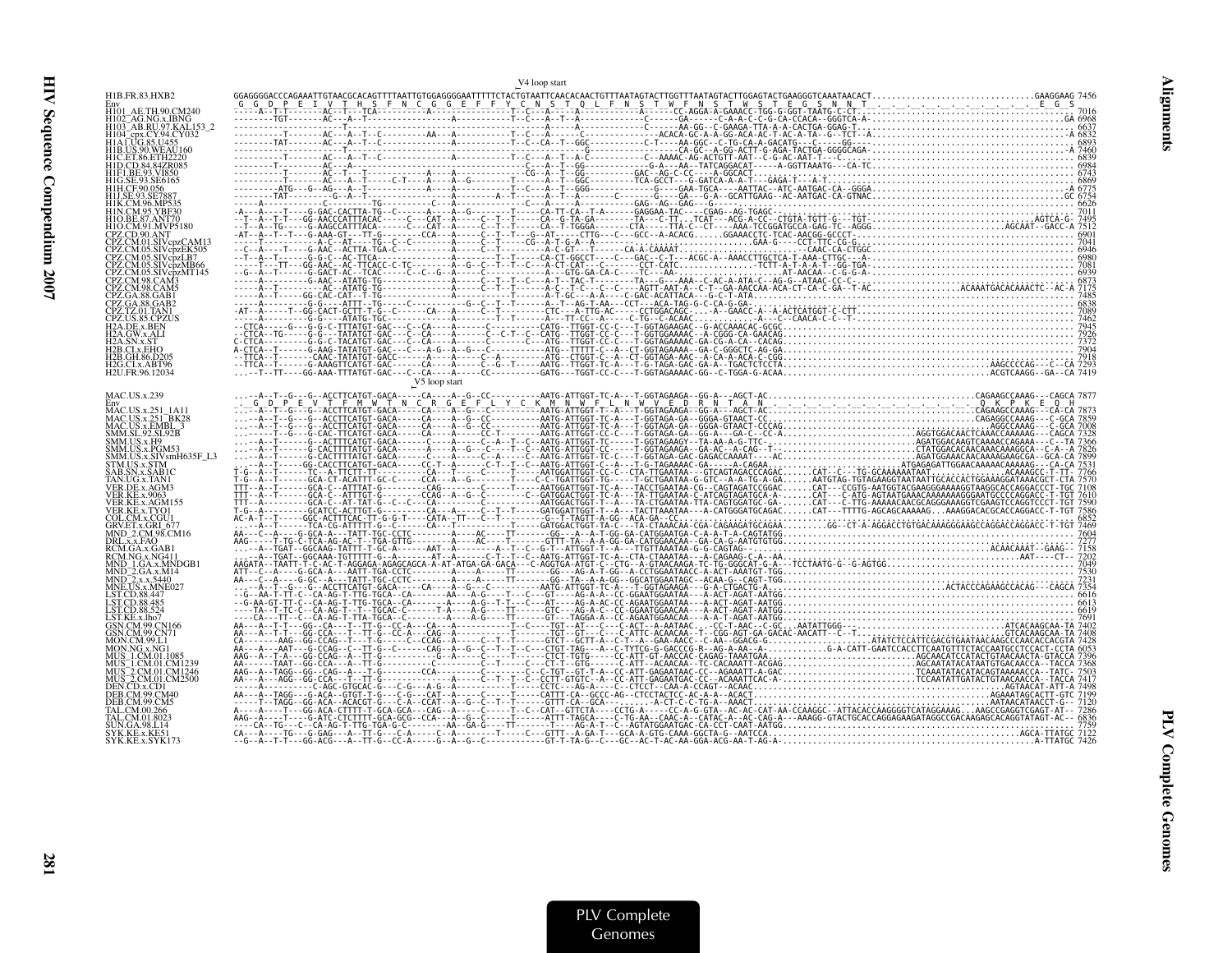| ļ |  |  |  |
|---|--|--|--|
|   |  |  |  |
|   |  |  |  |
|   |  |  |  |

| H101 AE.TH.90.CM240<br>H102_AG.NG.x.IBNG<br>H103_AB.RU.97.KAL153_2                                                                                                                                                              |             |
|---------------------------------------------------------------------------------------------------------------------------------------------------------------------------------------------------------------------------------|-------------|
|                                                                                                                                                                                                                                 |             |
| H104_cpx.CY.94.CY032<br>H104_cpx.CY.94.CY032<br>H1AT.UG.85.U455<br>H1B.US.90.WEAU160<br>H1D.CD.84.84ZR085                                                                                                                       |             |
| H1F1.BE.93.VI850                                                                                                                                                                                                                |             |
| H1G.SE.93.SE6165<br>H1H.CF.90.056<br>H1J.SE.93.SE7887<br>H1K.CM.96.MP535                                                                                                                                                        |             |
| HIN.CM.95.YBF30<br>HIO.BE.87.ANT70<br>HIO.BE.87.ANT70<br>CPZ.CD.90.ANT<br>CPZ.CM.01.SIV.pzCAM13                                                                                                                                 |             |
| CPZ.CM.05.SIVcpzEK505<br>CPZ.CM.05.SIVcpzEK505                                                                                                                                                                                  |             |
|                                                                                                                                                                                                                                 |             |
|                                                                                                                                                                                                                                 |             |
| CPZ.CM.05.SIVepZB7<br>CPZ.CM.05.SIVepzMB66<br>CPZ.CM.05.SIVepzMT145<br>CPZ.CM.98.CAM3<br>CPZ.CM.98.CAM3<br>CPZ.GA.88.GAB1<br>CPZ.TZ.01.TAN1<br>CPZ.TZ.01.TAN1<br>CPZ.TZ.01.TAN1<br>H2A.DE.x.BEN<br>H2A.DE.x.BEN<br>H2A.DE.x.BEN |             |
|                                                                                                                                                                                                                                 |             |
| H2A.SN.x.ST<br>H2A.SN.x.ST<br>H2B.GH.86.D205<br>H2B.GH.86.D205<br>H2G.CLx.ABT96<br>H2G.CLx.ABT96<br>H2U.FR.96.12034                                                                                                             |             |
|                                                                                                                                                                                                                                 | V5 loop end |
| MAC.US.x.239                                                                                                                                                                                                                    |             |
| MAC.US.X.259<br>HM C.US.x.251_1A11<br>MAC.US.x.251_BK28<br>MAC.US.x.251_BK28<br>SMM.SL.92.SL.925<br>SMM.US.x.H9<br>SMM.US.x.PGM53<br>SMM.US.x.STM=H635F_L3<br>STM.IIS.x.STM=H635F_L3                                            |             |
|                                                                                                                                                                                                                                 |             |
| STM.US.x.STM<br>SAB.SN.x.SAB1C                                                                                                                                                                                                  |             |
| TAN.UG.x.TAN1<br>VER.DE.x.AGM3                                                                                                                                                                                                  |             |
| VER.KE.x.9063<br>VER.KE.x.9063<br>VER.KE.x.AGM155<br>COL.CM.x.CGU1<br>GRV.ET.x.GRI_677<br>MND_2.CM.98.CM16                                                                                                                      |             |
|                                                                                                                                                                                                                                 |             |
|                                                                                                                                                                                                                                 |             |
| MND_2.CM.98.CM16<br>DRL.x.x.FAQ<br>RCM.GA.x.GAB1<br>RCM.NG.x.NG4111<br>MND_1.GA.x.MNDGB1<br>MND_2.GA.x.A144<br>MNE.US.x.5440<br>LST.CD.88.447<br>LST.CD.88.447<br>LST.CD.88.455<br>LST.CD.88.455<br>LST.CD.88.524               |             |
| LST.KE.x.lho7                                                                                                                                                                                                                   |             |
| GSN.CM.99.CN166<br>GSN.CM.99.CN71<br>MON.CM.99.L1<br>MON.NG.x.NG1                                                                                                                                                               |             |
|                                                                                                                                                                                                                                 |             |
|                                                                                                                                                                                                                                 |             |
| MON.NG.x.NG1<br>MUS_1.CM.01.1085<br>MUS_1.CM.01.CM1239<br>MUS_2.CM.01.CM1246<br>MUS_2.CM.01.CM2500<br>DEB.CM.99.CM5<br>DEB.CM.99.CM5<br>TAL.CM.00.266<br>TAL.CM.01.8023                                                         |             |
| TAL.CM.001.8023<br>SUN.GA.98.L14                                                                                                                                                                                                |             |
| SYK.KE.x.KE51<br>SYK.KE.x.SYK173                                                                                                                                                                                                |             |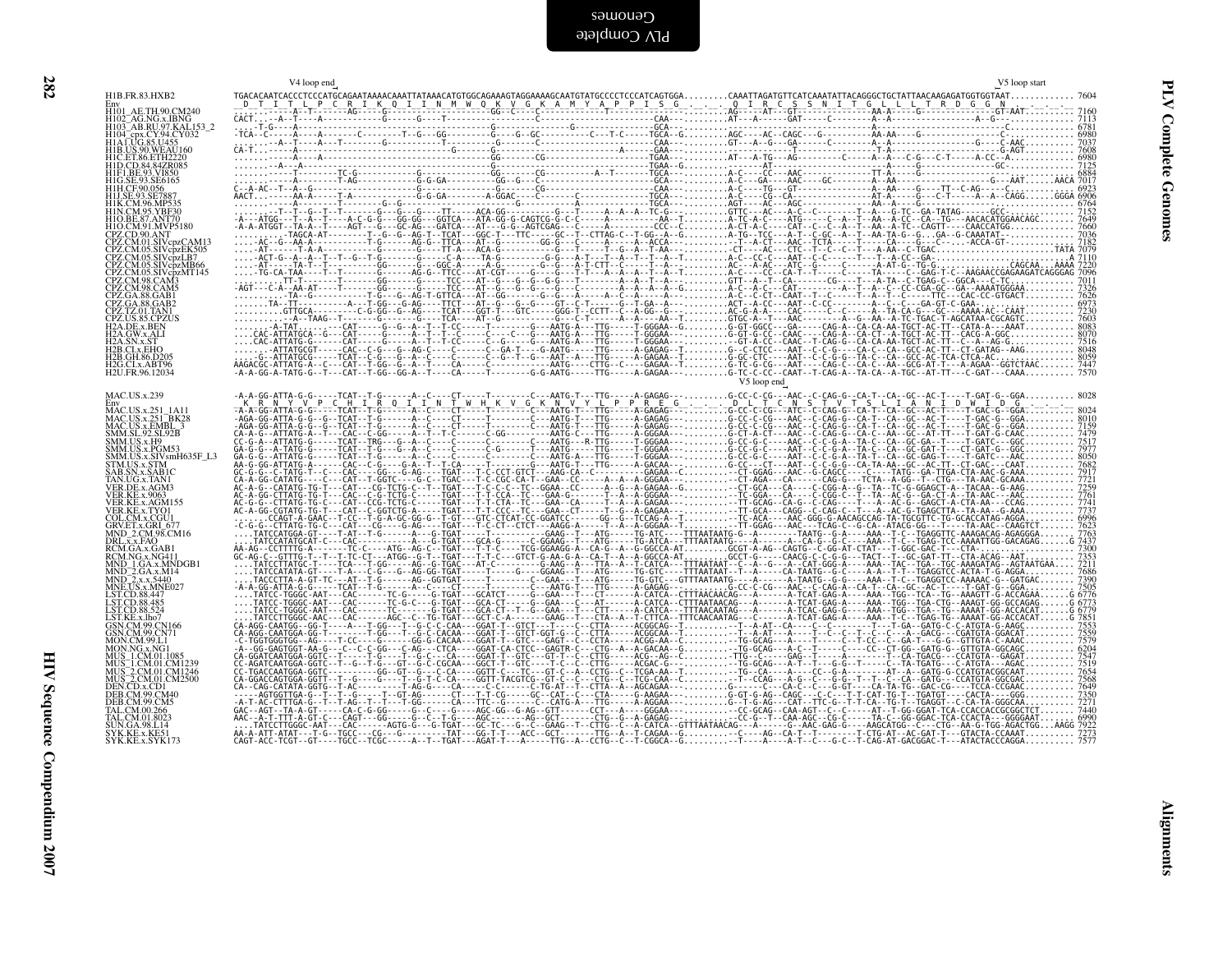|                                                             | V5 loop end                                                                                                                                                                                                                                                                                                                                                                                                                  | Rev Responsive Element (RRE) region |
|-------------------------------------------------------------|------------------------------------------------------------------------------------------------------------------------------------------------------------------------------------------------------------------------------------------------------------------------------------------------------------------------------------------------------------------------------------------------------------------------------|-------------------------------------|
| H1B.FR.83.HXB2                                              |                                                                                                                                                                                                                                                                                                                                                                                                                              |                                     |
| H101 AE.TH.90.CM240<br>H102 AG.NG.x.IBNG                    |                                                                                                                                                                                                                                                                                                                                                                                                                              |                                     |
| H103 AB.RU.97.KAL153 2<br>cpx.CY.94.CY032                   |                                                                                                                                                                                                                                                                                                                                                                                                                              |                                     |
| <b>H1B.US.90.WEAU160</b>                                    |                                                                                                                                                                                                                                                                                                                                                                                                                              |                                     |
| H1C.ET.86.ETH2220                                           |                                                                                                                                                                                                                                                                                                                                                                                                                              |                                     |
|                                                             |                                                                                                                                                                                                                                                                                                                                                                                                                              |                                     |
|                                                             |                                                                                                                                                                                                                                                                                                                                                                                                                              |                                     |
|                                                             |                                                                                                                                                                                                                                                                                                                                                                                                                              |                                     |
| H1O.CM.91.MVP5180                                           |                                                                                                                                                                                                                                                                                                                                                                                                                              |                                     |
|                                                             |                                                                                                                                                                                                                                                                                                                                                                                                                              |                                     |
| PZ.CM.05.SIVcbzLB7<br>CPZ.CM.05.SIVcpzMB66                  |                                                                                                                                                                                                                                                                                                                                                                                                                              |                                     |
| CPZ.CM.05.SIVcpzMT145                                       |                                                                                                                                                                                                                                                                                                                                                                                                                              |                                     |
|                                                             |                                                                                                                                                                                                                                                                                                                                                                                                                              |                                     |
| CPZ.GA.88.GAB2                                              |                                                                                                                                                                                                                                                                                                                                                                                                                              |                                     |
| CPZ US 85 CPZUS<br><b>I2A.DE.x.BEN</b>                      |                                                                                                                                                                                                                                                                                                                                                                                                                              |                                     |
| 2A GW x ALI                                                 |                                                                                                                                                                                                                                                                                                                                                                                                                              |                                     |
| 2B.CLx.EHO<br>H2B.GH.86.D205                                |                                                                                                                                                                                                                                                                                                                                                                                                                              |                                     |
| H <sub>2G</sub> .CI.x.ABT96<br>H <sub>2U.FR.96</sub> .12034 |                                                                                                                                                                                                                                                                                                                                                                                                                              |                                     |
| <b>MAC.US.x.239</b>                                         |                                                                                                                                                                                                                                                                                                                                                                                                                              | Rev Responsive Element (RRE) start  |
| MAC.US.x.251 1A11                                           |                                                                                                                                                                                                                                                                                                                                                                                                                              |                                     |
| MAC.US.x.251_BK28<br>MAC.US.x.EMBL 3                        |                                                                                                                                                                                                                                                                                                                                                                                                                              |                                     |
| SMM.SL.92.SL.92B<br>SMM.US.x.H9<br>SMM.US.x.PGM53           |                                                                                                                                                                                                                                                                                                                                                                                                                              |                                     |
| MM.US.x.SIVsmH635F L3                                       |                                                                                                                                                                                                                                                                                                                                                                                                                              |                                     |
| TM.US.x.STM                                                 |                                                                                                                                                                                                                                                                                                                                                                                                                              |                                     |
|                                                             |                                                                                                                                                                                                                                                                                                                                                                                                                              |                                     |
| ER KE x AGM155                                              |                                                                                                                                                                                                                                                                                                                                                                                                                              |                                     |
| ER.KE.x.TYO1                                                |                                                                                                                                                                                                                                                                                                                                                                                                                              |                                     |
| GRV.ET.x.GRI 677                                            |                                                                                                                                                                                                                                                                                                                                                                                                                              |                                     |
| <b>DRL.x.x.FAO</b><br>RCM.GA.x.GAB                          |                                                                                                                                                                                                                                                                                                                                                                                                                              |                                     |
|                                                             |                                                                                                                                                                                                                                                                                                                                                                                                                              |                                     |
| IND 2.x.x.5440<br>MNE.US.x.MNE027                           |                                                                                                                                                                                                                                                                                                                                                                                                                              |                                     |
| ST.CD.88.485                                                |                                                                                                                                                                                                                                                                                                                                                                                                                              |                                     |
| ECD 88.524                                                  |                                                                                                                                                                                                                                                                                                                                                                                                                              |                                     |
|                                                             |                                                                                                                                                                                                                                                                                                                                                                                                                              |                                     |
|                                                             |                                                                                                                                                                                                                                                                                                                                                                                                                              |                                     |
| AŬŜ_1.CM.01.CM1239<br>AUS _2.CM.01.CM1246                   |                                                                                                                                                                                                                                                                                                                                                                                                                              |                                     |
| AUS <sup>-2</sup> .CM.01.CM2500                             | $\begin{small} \mathcal{L}_{\mathbf{r},\mathbf{r},\mathbf{r},\mathbf{r},\mathbf{r},\mathbf{r},\mathbf{r},\mathbf{r},\mathbf{r},\mathbf{r},\mathbf{r},\mathbf{r},\mathbf{r},\mathbf{r},\mathbf{r},\mathbf{r},\mathbf{r},\mathbf{r},\mathbf{r},\mathbf{r},\mathbf{r},\mathbf{r},\mathbf{r},\mathbf{r},\mathbf{r},\mathbf{r},\mathbf{r},\mathbf{r},\mathbf{r},\mathbf{r},\mathbf{r},\mathbf{r},\mathbf{r},\mathbf{r},\mathbf{r$ |                                     |
|                                                             |                                                                                                                                                                                                                                                                                                                                                                                                                              |                                     |
|                                                             |                                                                                                                                                                                                                                                                                                                                                                                                                              |                                     |
| UN.GA.98.L14                                                |                                                                                                                                                                                                                                                                                                                                                                                                                              |                                     |
| SYK.KE.x.KE51<br>SYK.KE.x.SYK173                            |                                                                                                                                                                                                                                                                                                                                                                                                                              |                                     |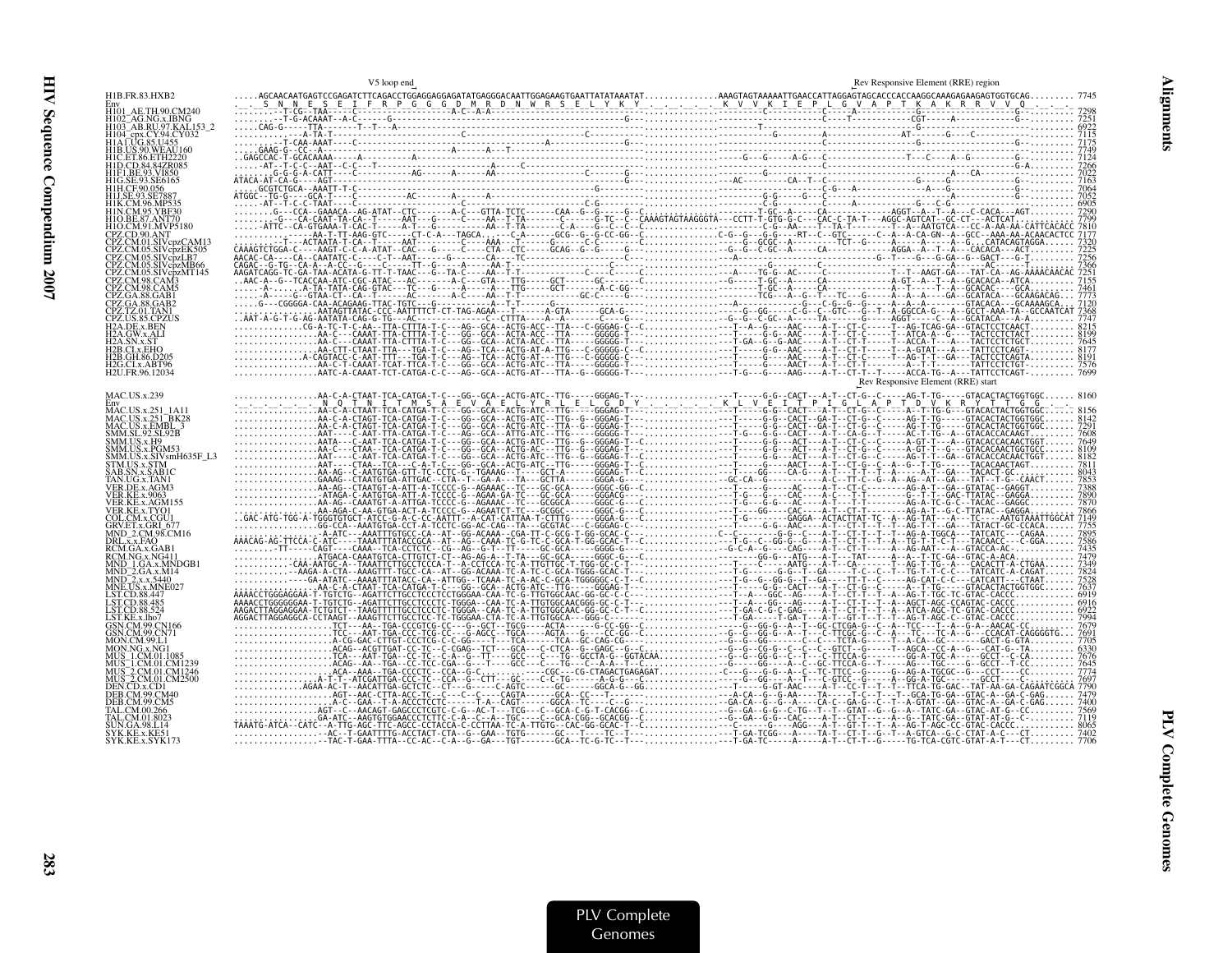|  | Env gp120 end Env gp41 start |  | $\begin{small} &\sum_{i=1}^{n} \frac{1}{2} \left(\begin{array}{c} \frac{1}{2} \left(\begin{array}{c} 1 \end{array}\right) \left(\begin{array}{c} 1 \end{array}\right) \left(\begin{array}{c} 1 \end{array}\right) \left(\begin{array}{c} 1 \end{array}\right) \left(\begin{array}{c} 1 \end{array}\right) \left(\begin{array}{c} 1 \end{array}\right) \left(\begin{array}{c} 1 \end{array}\right) \left(\begin{array}{c} 1 \end{array}\right) \left(\begin{array}{c} 1 \end{array}\right) \left(\begin{array}{c} 1 \end{array}\right) \$ |
|--|------------------------------|--|------------------------------------------------------------------------------------------------------------------------------------------------------------------------------------------------------------------------------------------------------------------------------------------------------------------------------------------------------------------------------------------------------------------------------------------------------------------------------------------------------------------------------------------|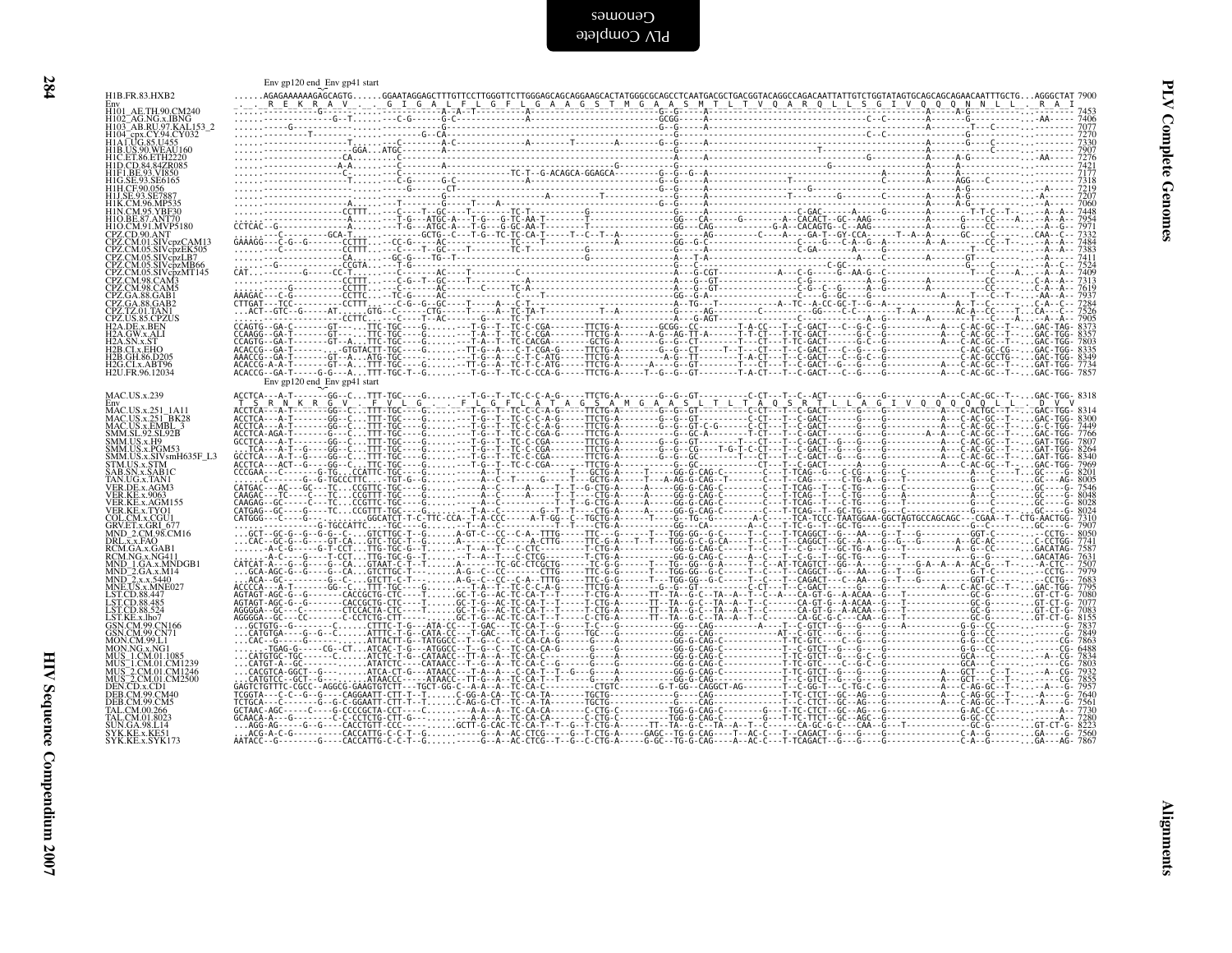|                                                                  | RRE end                                                                                                                                                                                                                                                                                                                     |  |
|------------------------------------------------------------------|-----------------------------------------------------------------------------------------------------------------------------------------------------------------------------------------------------------------------------------------------------------------------------------------------------------------------------|--|
| H1B.FR.83.HXB2<br>Env<br>H101 AE.TH.90.CM240                     |                                                                                                                                                                                                                                                                                                                             |  |
| H102 AG.NG.x.IBNG<br>H103 <sup>-</sup> AB.RU.97.KAL153-2         |                                                                                                                                                                                                                                                                                                                             |  |
|                                                                  |                                                                                                                                                                                                                                                                                                                             |  |
| H1B.US.90.WEAU160<br>H1C. ET.86. ETH2220                         |                                                                                                                                                                                                                                                                                                                             |  |
|                                                                  |                                                                                                                                                                                                                                                                                                                             |  |
|                                                                  |                                                                                                                                                                                                                                                                                                                             |  |
|                                                                  |                                                                                                                                                                                                                                                                                                                             |  |
|                                                                  |                                                                                                                                                                                                                                                                                                                             |  |
| .SIVcpzEK505                                                     |                                                                                                                                                                                                                                                                                                                             |  |
| 05.SIVcpzLB7<br>05 SIVcpzMB66                                    |                                                                                                                                                                                                                                                                                                                             |  |
|                                                                  |                                                                                                                                                                                                                                                                                                                             |  |
|                                                                  |                                                                                                                                                                                                                                                                                                                             |  |
|                                                                  |                                                                                                                                                                                                                                                                                                                             |  |
| 42A.DE.x.BEN                                                     |                                                                                                                                                                                                                                                                                                                             |  |
|                                                                  |                                                                                                                                                                                                                                                                                                                             |  |
| H2B.GH.86.D205<br>H2G.CI.x.ABT96<br>H <sub>2U</sub> .FR.96.12034 |                                                                                                                                                                                                                                                                                                                             |  |
|                                                                  | RRE end                                                                                                                                                                                                                                                                                                                     |  |
| MAC.US.x.239                                                     |                                                                                                                                                                                                                                                                                                                             |  |
| MAC.US.x.251 1A11<br><b>MAC.US.x.251 BK28</b>                    |                                                                                                                                                                                                                                                                                                                             |  |
| MAC.US.x.EMBL 3<br>SMM.SL.92.SL92B<br>SMM.US.x.H9                |                                                                                                                                                                                                                                                                                                                             |  |
| SMM.US.x.PGM53<br>SMM.US.x.SIVsmH635F L3                         |                                                                                                                                                                                                                                                                                                                             |  |
|                                                                  |                                                                                                                                                                                                                                                                                                                             |  |
|                                                                  |                                                                                                                                                                                                                                                                                                                             |  |
|                                                                  |                                                                                                                                                                                                                                                                                                                             |  |
| GRV.ET.x.GRI 677                                                 |                                                                                                                                                                                                                                                                                                                             |  |
| MND 2.CM.98.CM16<br>DRL.x.x.FAO                                  |                                                                                                                                                                                                                                                                                                                             |  |
| CM.GA.x.GAB                                                      |                                                                                                                                                                                                                                                                                                                             |  |
| IND <sup>-2</sup> .GA.x.M14                                      |                                                                                                                                                                                                                                                                                                                             |  |
|                                                                  |                                                                                                                                                                                                                                                                                                                             |  |
|                                                                  |                                                                                                                                                                                                                                                                                                                             |  |
|                                                                  |                                                                                                                                                                                                                                                                                                                             |  |
|                                                                  |                                                                                                                                                                                                                                                                                                                             |  |
|                                                                  |                                                                                                                                                                                                                                                                                                                             |  |
| 2.CM.01.CM1246<br>2.CM.01.CM2500                                 |                                                                                                                                                                                                                                                                                                                             |  |
|                                                                  | $\begin{smallmatrix} \mathbf{a_1.1.161} \mathbf{a_2.1.162} \mathbf{a_3.1.163} \mathbf{a_4.1.161} \mathbf{a_5.1.163} \mathbf{a_6.1.164} \mathbf{a_7.1.161} \mathbf{a_8.1.161} \mathbf{a_9.1.161} \mathbf{a_9.1.161} \mathbf{a_9.1.161} \mathbf{a_9.1.161} \mathbf{a_9.1.161} \mathbf{a_9.1.161} \mathbf{a_9.1.161} \mathbf{$ |  |
|                                                                  |                                                                                                                                                                                                                                                                                                                             |  |
|                                                                  |                                                                                                                                                                                                                                                                                                                             |  |
| SYK.KE.x.SYK173                                                  |                                                                                                                                                                                                                                                                                                                             |  |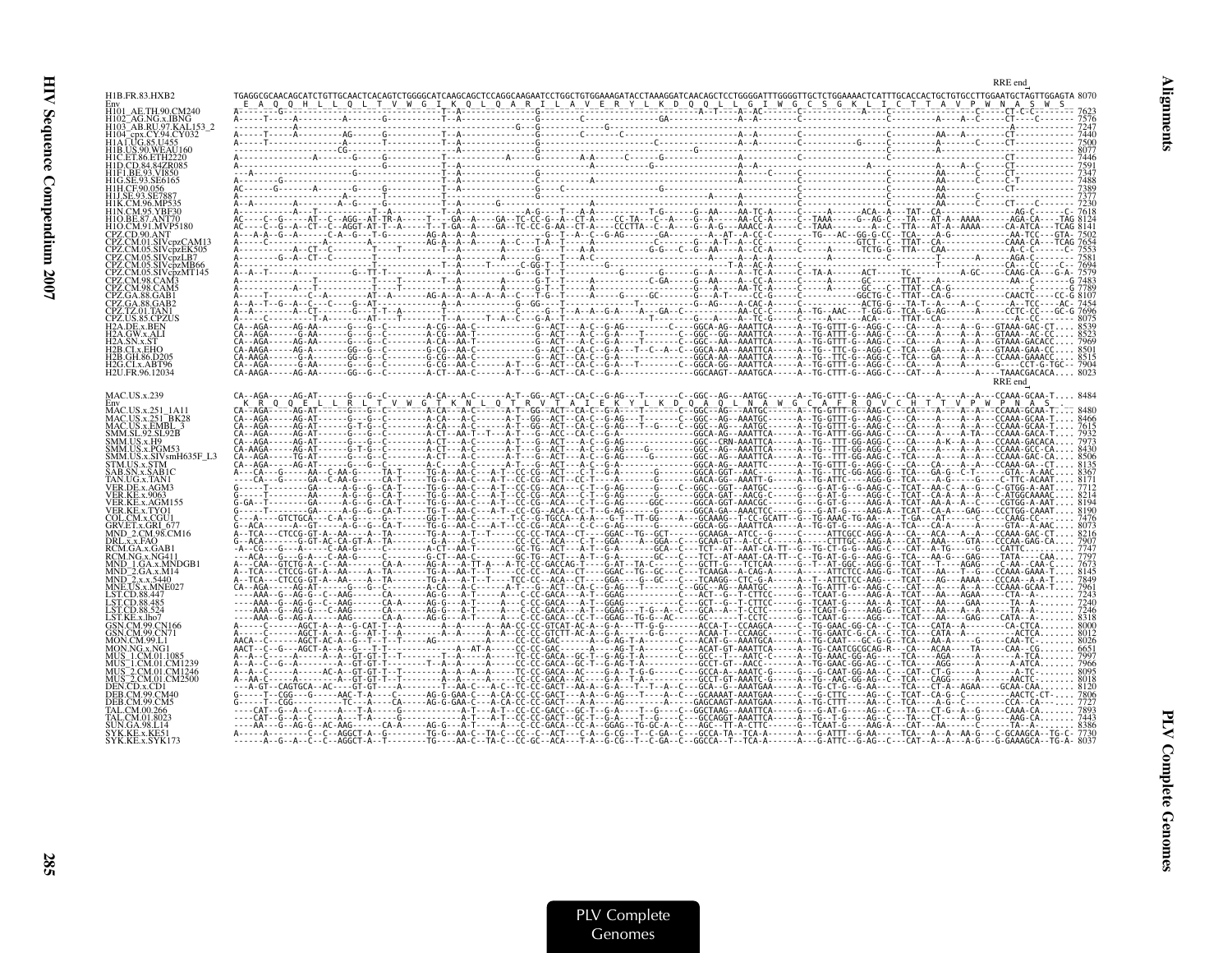| H1B.FR.83.HXB2                                                                                                                                                                                                                               | $\label{eq:3} \begin{small} \mathbf{A}^{(n)} \mathbf{A}^{(n)} \mathbf{A}^{(n)} \mathbf{A}^{(n)} \mathbf{A}^{(n)} \mathbf{A}^{(n)} \mathbf{A}^{(n)} \mathbf{A}^{(n)} \mathbf{A}^{(n)} \mathbf{A}^{(n)} \mathbf{A}^{(n)} \mathbf{A}^{(n)} \mathbf{A}^{(n)} \mathbf{A}^{(n)} \mathbf{A}^{(n)} \mathbf{A}^{(n)} \mathbf{A}^{(n)} \mathbf{A}^{(n)} \mathbf{A}^{(n)} \mathbf{A}^{(n)} \mathbf{A}^{($          |  |  |  |  |                 |
|----------------------------------------------------------------------------------------------------------------------------------------------------------------------------------------------------------------------------------------------|---------------------------------------------------------------------------------------------------------------------------------------------------------------------------------------------------------------------------------------------------------------------------------------------------------------------------------------------------------------------------------------------------------|--|--|--|--|-----------------|
| Env<br>H101_AE.TH.90.CM240                                                                                                                                                                                                                   |                                                                                                                                                                                                                                                                                                                                                                                                         |  |  |  |  |                 |
| H102_AG.NG.x.IBNG<br>H103_AB.RU.97.KAL153_2<br>H104_cpx.CY.94.CY032<br>H1AT.UG.85.U455                                                                                                                                                       |                                                                                                                                                                                                                                                                                                                                                                                                         |  |  |  |  | Complete        |
| H1B.US.90.WEAU160<br>H1C.ET.86.ETH2220                                                                                                                                                                                                       |                                                                                                                                                                                                                                                                                                                                                                                                         |  |  |  |  |                 |
|                                                                                                                                                                                                                                              |                                                                                                                                                                                                                                                                                                                                                                                                         |  |  |  |  |                 |
| HICET: 86.ETH2220<br>HID.CD.84.84ZR085<br>HIG.8E.93.SVR50<br>HIG.8E.93.SVR50<br>HILG.E93.SE7887<br>HILSE.93.SE7887<br>HIM.CM.96.MP535<br>HIO.BE.87.ANT70<br>HIO.CM.91.MYP5180<br>HIO.CM.91.MYP5180<br>HIO.CM.91.MYP5180<br>HIO.CM.91.MYP5180 |                                                                                                                                                                                                                                                                                                                                                                                                         |  |  |  |  |                 |
|                                                                                                                                                                                                                                              |                                                                                                                                                                                                                                                                                                                                                                                                         |  |  |  |  | Genomes         |
| CPZ.CD.90.ANT<br>CPZ.CM.01.SIVcpzCAM13                                                                                                                                                                                                       |                                                                                                                                                                                                                                                                                                                                                                                                         |  |  |  |  |                 |
| CPLCMUS.SIVepzL <del>K</del> N05<br>CPLCMUS.SIVepzLB7<br>CPLCMUS.SIVepzMB66<br>CPLCMUS.SIVepzMB66<br>CPLCMUS.SIVepzMT145<br>CPLCMUS.CAM3<br>CPLCMUS.CAM3<br>CPLCMUS.CAM5<br>CPLCMUS.CAM5                                                     |                                                                                                                                                                                                                                                                                                                                                                                                         |  |  |  |  |                 |
|                                                                                                                                                                                                                                              |                                                                                                                                                                                                                                                                                                                                                                                                         |  |  |  |  |                 |
| CPZ.GA.88.GAB2<br>CPZ.TZ.01.TAN1<br>CPZ.US.85.CPZUS<br>H2A.DE.x.BEN<br>H2A.QW.x.ALI                                                                                                                                                          |                                                                                                                                                                                                                                                                                                                                                                                                         |  |  |  |  |                 |
| H <sub>2</sub> A.SN.x.ST                                                                                                                                                                                                                     |                                                                                                                                                                                                                                                                                                                                                                                                         |  |  |  |  |                 |
| H2B.CI.x.EHO<br>H2B.GH.86.D205<br>H2G.CI.x.ABT96                                                                                                                                                                                             |                                                                                                                                                                                                                                                                                                                                                                                                         |  |  |  |  |                 |
| H2U.FR.96.12034<br><b>MAC.US.x.239</b>                                                                                                                                                                                                       |                                                                                                                                                                                                                                                                                                                                                                                                         |  |  |  |  |                 |
| Env<br>MAC.US.x.251_1A11<br>MAC.US.x.251_BK28<br>MAC.US.x.EMBL_3<br>SMM.SL_92.SL.92B                                                                                                                                                         |                                                                                                                                                                                                                                                                                                                                                                                                         |  |  |  |  |                 |
| SMM.US.x.H9                                                                                                                                                                                                                                  |                                                                                                                                                                                                                                                                                                                                                                                                         |  |  |  |  |                 |
|                                                                                                                                                                                                                                              |                                                                                                                                                                                                                                                                                                                                                                                                         |  |  |  |  |                 |
| SMM.US.x.F9<br>SMM.US.x.FGM53<br>SMM.US.x.SIVsmH635F_L3<br>STM.US.x.SIVsmH635F_L3<br>SAB.SN.x.SABIC<br>TAN.UG.x.TAN1<br>VER.RE.x.9063<br>VER.RE.x.9063                                                                                       |                                                                                                                                                                                                                                                                                                                                                                                                         |  |  |  |  |                 |
| VER.KE.x.AGM155                                                                                                                                                                                                                              |                                                                                                                                                                                                                                                                                                                                                                                                         |  |  |  |  |                 |
| VER.KE.x.AOM<br>COL.CM.x.CGU1<br>GRV.ET.x.GRI_677<br>MND_2.CM.98.CM16                                                                                                                                                                        |                                                                                                                                                                                                                                                                                                                                                                                                         |  |  |  |  |                 |
| DRL.x.x.FAO<br>RCM.GA.x.GAB1                                                                                                                                                                                                                 |                                                                                                                                                                                                                                                                                                                                                                                                         |  |  |  |  |                 |
|                                                                                                                                                                                                                                              |                                                                                                                                                                                                                                                                                                                                                                                                         |  |  |  |  |                 |
|                                                                                                                                                                                                                                              |                                                                                                                                                                                                                                                                                                                                                                                                         |  |  |  |  |                 |
| RCM.GA.x.GAB1<br>RCM.MG.x.NG411<br>MND_1GA.x.MNDGB1<br>MND_2GA.x.M14<br>MND_2x.x.S440<br>MNE.US.x.45447<br>LST.CD.88.447<br>LST.CD.88.447<br>LST.CD.88.447<br>LST.CD.88.424<br>LST.CD.88.424<br>LST.CD.88.254                                |                                                                                                                                                                                                                                                                                                                                                                                                         |  |  |  |  |                 |
| GSN.CM.99.CN71                                                                                                                                                                                                                               |                                                                                                                                                                                                                                                                                                                                                                                                         |  |  |  |  |                 |
| MON.CM.99.L1                                                                                                                                                                                                                                 |                                                                                                                                                                                                                                                                                                                                                                                                         |  |  |  |  |                 |
| MON.NG.x.NG1<br>MUS_1.CM.01.1085<br>MUS_1.CM.01.CM1239<br>MUS_2.CM.01.CM1236<br>MUS_2.CM.01.CM2500<br>DEN.CD.x.CD1<br>DEN.CD.x.OL                                                                                                            |                                                                                                                                                                                                                                                                                                                                                                                                         |  |  |  |  |                 |
| DEB.CM.99.CM40                                                                                                                                                                                                                               |                                                                                                                                                                                                                                                                                                                                                                                                         |  |  |  |  |                 |
| DEB.CM.99.CM5<br>TAL.CM.00.266<br>TAL.CM.01.8023                                                                                                                                                                                             |                                                                                                                                                                                                                                                                                                                                                                                                         |  |  |  |  |                 |
| ŠUN.GA.98.L14<br>SYK.KE.x.KE51<br>SYK.KE.x.SYK173                                                                                                                                                                                            |                                                                                                                                                                                                                                                                                                                                                                                                         |  |  |  |  |                 |
|                                                                                                                                                                                                                                              | $\begin{small} \frac{1}{2} & \frac{1}{2} & \frac{1}{2} & \frac{1}{2} & \frac{1}{2} & \frac{1}{2} & \frac{1}{2} & \frac{1}{2} & \frac{1}{2} & \frac{1}{2} & \frac{1}{2} & \frac{1}{2} & \frac{1}{2} & \frac{1}{2} & \frac{1}{2} & \frac{1}{2} & \frac{1}{2} & \frac{1}{2} & \frac{1}{2} & \frac{1}{2} & \frac{1}{2} & \frac{1}{2} & \frac{1}{2} & \frac{1}{2} & \frac{1}{2} & \frac{1}{2} & \frac{1}{2}$ |  |  |  |  |                 |
|                                                                                                                                                                                                                                              |                                                                                                                                                                                                                                                                                                                                                                                                         |  |  |  |  |                 |
|                                                                                                                                                                                                                                              |                                                                                                                                                                                                                                                                                                                                                                                                         |  |  |  |  |                 |
|                                                                                                                                                                                                                                              |                                                                                                                                                                                                                                                                                                                                                                                                         |  |  |  |  |                 |
|                                                                                                                                                                                                                                              |                                                                                                                                                                                                                                                                                                                                                                                                         |  |  |  |  | $\Delta$ lignme |
|                                                                                                                                                                                                                                              |                                                                                                                                                                                                                                                                                                                                                                                                         |  |  |  |  |                 |
|                                                                                                                                                                                                                                              |                                                                                                                                                                                                                                                                                                                                                                                                         |  |  |  |  |                 |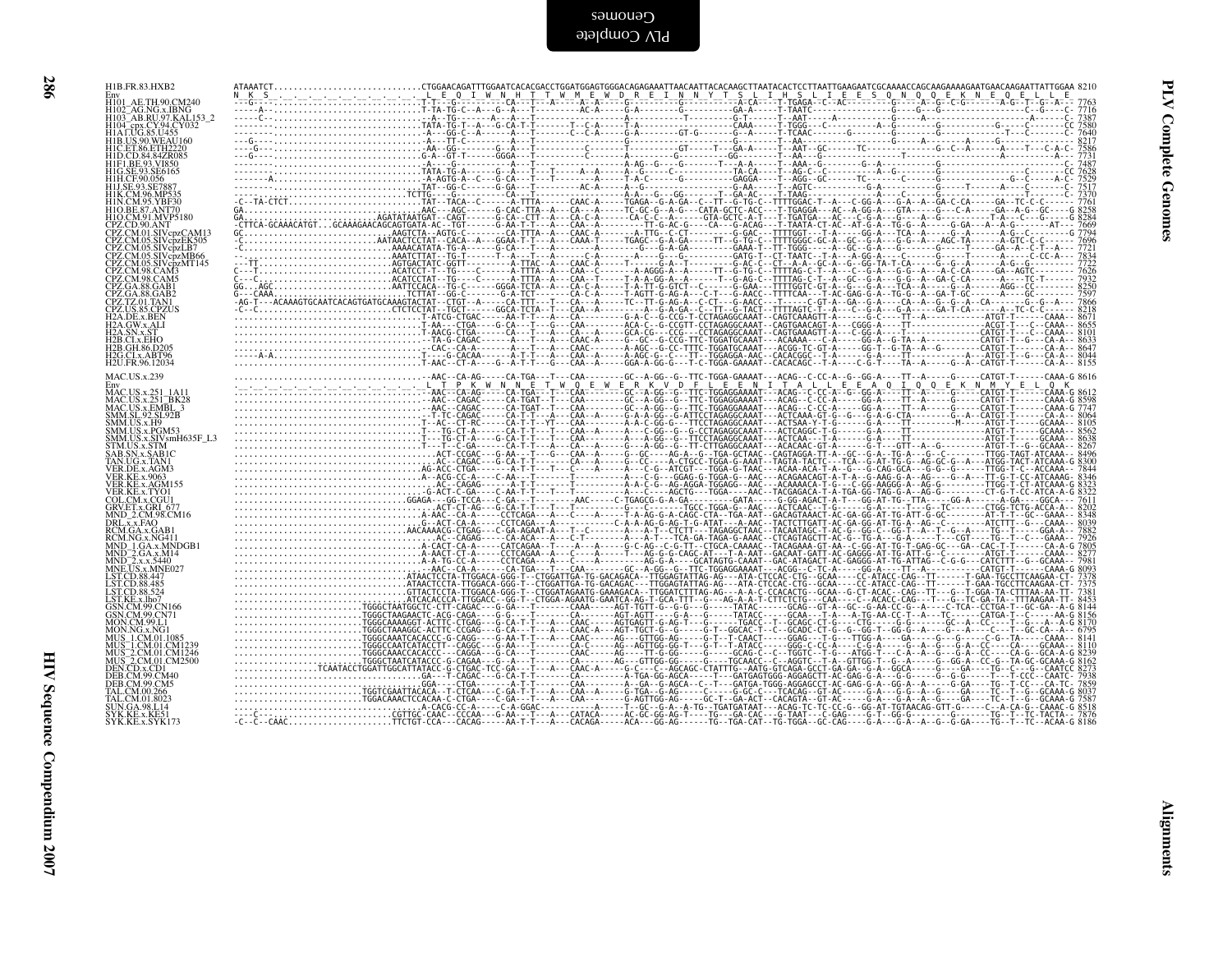| H1B.FR.83.HXB2                                                                        |                                                                                                                                                                                                                                                                                                                                                                                                                                            |  |  |  |  |  |  |  |
|---------------------------------------------------------------------------------------|--------------------------------------------------------------------------------------------------------------------------------------------------------------------------------------------------------------------------------------------------------------------------------------------------------------------------------------------------------------------------------------------------------------------------------------------|--|--|--|--|--|--|--|
| H102 AG.NG.x.IBNG                                                                     |                                                                                                                                                                                                                                                                                                                                                                                                                                            |  |  |  |  |  |  |  |
| H103 <sup>-</sup> AB.RU.97.KAL153-2<br>H104 cpx.CY.94.CY032<br><b>H1A</b> LUG.85.U455 |                                                                                                                                                                                                                                                                                                                                                                                                                                            |  |  |  |  |  |  |  |
| H1B.US.90.WEAU160                                                                     |                                                                                                                                                                                                                                                                                                                                                                                                                                            |  |  |  |  |  |  |  |
|                                                                                       |                                                                                                                                                                                                                                                                                                                                                                                                                                            |  |  |  |  |  |  |  |
|                                                                                       |                                                                                                                                                                                                                                                                                                                                                                                                                                            |  |  |  |  |  |  |  |
|                                                                                       |                                                                                                                                                                                                                                                                                                                                                                                                                                            |  |  |  |  |  |  |  |
|                                                                                       |                                                                                                                                                                                                                                                                                                                                                                                                                                            |  |  |  |  |  |  |  |
| CPZ.CM.01.SIVcpzCAM13                                                                 |                                                                                                                                                                                                                                                                                                                                                                                                                                            |  |  |  |  |  |  |  |
| <b>05.SIVcbzMB66</b>                                                                  |                                                                                                                                                                                                                                                                                                                                                                                                                                            |  |  |  |  |  |  |  |
|                                                                                       |                                                                                                                                                                                                                                                                                                                                                                                                                                            |  |  |  |  |  |  |  |
|                                                                                       |                                                                                                                                                                                                                                                                                                                                                                                                                                            |  |  |  |  |  |  |  |
|                                                                                       |                                                                                                                                                                                                                                                                                                                                                                                                                                            |  |  |  |  |  |  |  |
|                                                                                       |                                                                                                                                                                                                                                                                                                                                                                                                                                            |  |  |  |  |  |  |  |
| 42B GH 86 D205                                                                        |                                                                                                                                                                                                                                                                                                                                                                                                                                            |  |  |  |  |  |  |  |
| H2G.CLx.ABT96<br>H2U.FR.96.12034                                                      |                                                                                                                                                                                                                                                                                                                                                                                                                                            |  |  |  |  |  |  |  |
| <b>MAC.US.x.239</b>                                                                   |                                                                                                                                                                                                                                                                                                                                                                                                                                            |  |  |  |  |  |  |  |
| <b>MAC.US.x.251</b><br>MAC.US.x.251_BK28                                              |                                                                                                                                                                                                                                                                                                                                                                                                                                            |  |  |  |  |  |  |  |
| MAC.US.x.EMBL_3<br>SMM.SL.92.SL92B<br>SMM.US.x.H9                                     |                                                                                                                                                                                                                                                                                                                                                                                                                                            |  |  |  |  |  |  |  |
| SMM.US.x.PGM53                                                                        |                                                                                                                                                                                                                                                                                                                                                                                                                                            |  |  |  |  |  |  |  |
| TM.US.x.STM                                                                           |                                                                                                                                                                                                                                                                                                                                                                                                                                            |  |  |  |  |  |  |  |
| VER.DE.x.AGM3<br>VER.KE.x.9063                                                        |                                                                                                                                                                                                                                                                                                                                                                                                                                            |  |  |  |  |  |  |  |
| VER.KE.x.AGM15:<br>VER.KE.x.TYO1                                                      |                                                                                                                                                                                                                                                                                                                                                                                                                                            |  |  |  |  |  |  |  |
| COL.CM.x.CGU1<br>GRV.ET.x.GRI 677                                                     |                                                                                                                                                                                                                                                                                                                                                                                                                                            |  |  |  |  |  |  |  |
| MND-2.CM.98.CM16<br>DRL.x.x.FAO<br>RCM.GA.x.GAB1                                      |                                                                                                                                                                                                                                                                                                                                                                                                                                            |  |  |  |  |  |  |  |
| RCM NG x NG411                                                                        |                                                                                                                                                                                                                                                                                                                                                                                                                                            |  |  |  |  |  |  |  |
| ND 2.GA.x.M14<br>ANETIS x MNE027                                                      |                                                                                                                                                                                                                                                                                                                                                                                                                                            |  |  |  |  |  |  |  |
| ST CD 88.485                                                                          |                                                                                                                                                                                                                                                                                                                                                                                                                                            |  |  |  |  |  |  |  |
|                                                                                       |                                                                                                                                                                                                                                                                                                                                                                                                                                            |  |  |  |  |  |  |  |
|                                                                                       |                                                                                                                                                                                                                                                                                                                                                                                                                                            |  |  |  |  |  |  |  |
|                                                                                       |                                                                                                                                                                                                                                                                                                                                                                                                                                            |  |  |  |  |  |  |  |
| IS 1 CM 01 CM1239<br>MUS 2.CM.01.CM1246                                               |                                                                                                                                                                                                                                                                                                                                                                                                                                            |  |  |  |  |  |  |  |
| MUS <sup>-2</sup> .CM.01.CM2500<br>CD x CD1                                           | $\begin{bmatrix} \mathbf{0.05 \text{ }\mathbf{0.04 \text{ }\mathbf{0.04 \text{ }\mathbf{0.04 \text{ }\mathbf{0.04 \text{ }\mathbf{0.04 \text{ }\mathbf{0.04 \text{ }\mathbf{0.04 \text{ }\mathbf{0.04 \text{ }\mathbf{0.04 \text{ }\mathbf{0.04 \text{ }\mathbf{0.04 \text{ }\mathbf{0.04 \text{ }\mathbf{0.04 \text{ }\mathbf{0.04 \text{ }\mathbf{0.04 \text{ }\mathbf{0.04 \text{ }\mathbf{0.04 \text{ }\mathbf{0.04 \text{ }\mathbf{0$ |  |  |  |  |  |  |  |
|                                                                                       |                                                                                                                                                                                                                                                                                                                                                                                                                                            |  |  |  |  |  |  |  |
|                                                                                       |                                                                                                                                                                                                                                                                                                                                                                                                                                            |  |  |  |  |  |  |  |
| SYK.KE.x.SYK173                                                                       |                                                                                                                                                                                                                                                                                                                                                                                                                                            |  |  |  |  |  |  |  |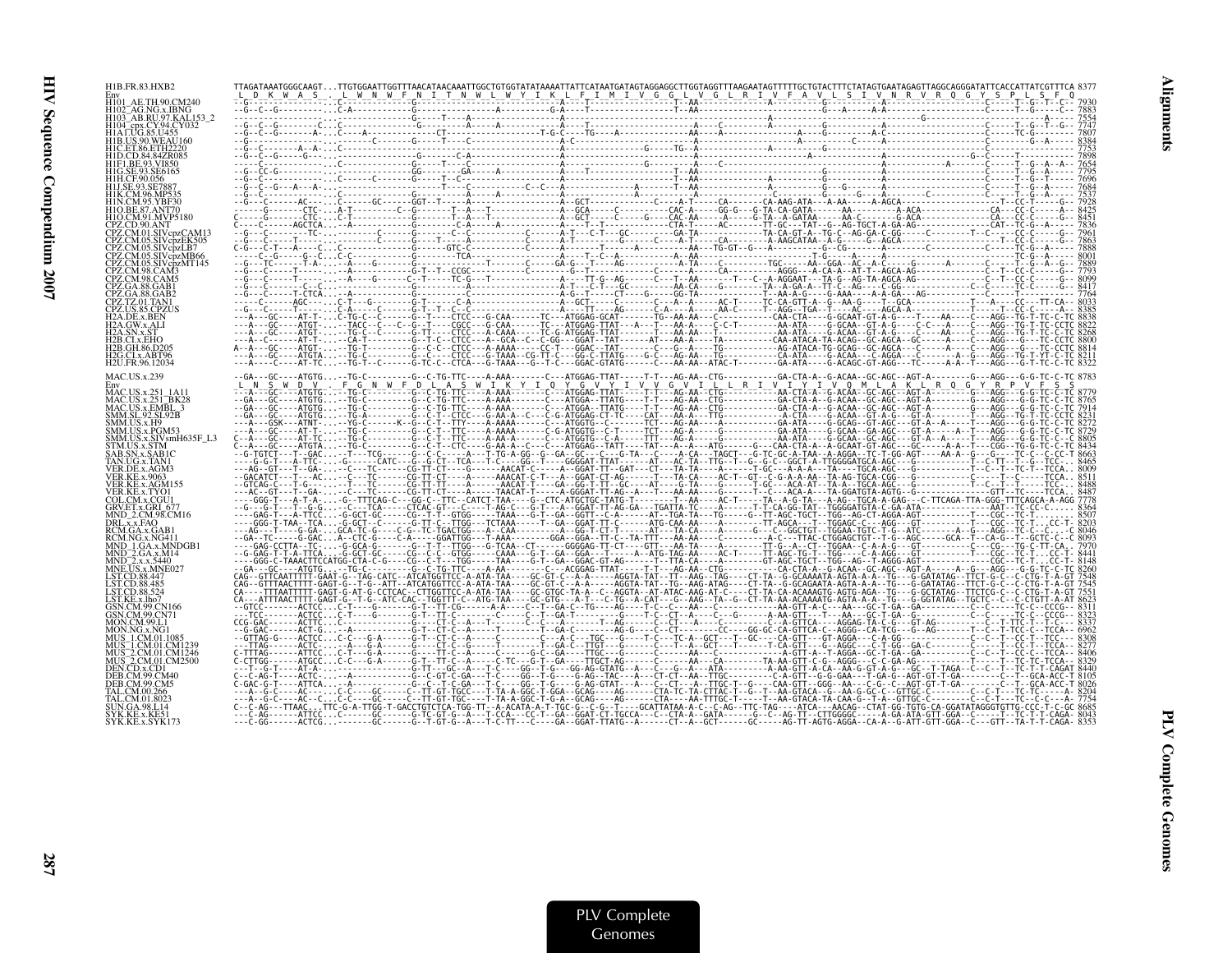|                                                                                                                                                                                                                                                                    | Tat Rev intron end Tat Rev exon 2 start | Tat premature stop in HXB2 | Tat end                                                                                                                                                                                                                                                                                                                                                                                                                           |  |
|--------------------------------------------------------------------------------------------------------------------------------------------------------------------------------------------------------------------------------------------------------------------|-----------------------------------------|----------------------------|-----------------------------------------------------------------------------------------------------------------------------------------------------------------------------------------------------------------------------------------------------------------------------------------------------------------------------------------------------------------------------------------------------------------------------------|--|
| H1B.FR.83.HXB2<br>Rev exon $2$<br>Tat exon 2                                                                                                                                                                                                                       |                                         |                            |                                                                                                                                                                                                                                                                                                                                                                                                                                   |  |
| Env<br>H101_AE.TH.90.CM240<br>H102_AG.NG.X.IBNG<br>H103_AB.RU.97.KAL153_2<br>H1A LUG.85.U455<br>H1A LUG.85.U455<br>H1E LE 86.FTH2220<br>H1E LE 83.V7850<br>H1E LE 83.V7850                                                                                         |                                         |                            |                                                                                                                                                                                                                                                                                                                                                                                                                                   |  |
| H1F1.BE.93.VI850<br>HIF1.BE.95.V1850<br>HIH.CF.90.056<br>HIH.CF.90.056<br>HIK.CM.95.YB87<br>HIK.CM.95.YBF30<br>HIN.CM.95.YBF30<br>HIQ.BE.87.ANT70                                                                                                                  |                                         |                            |                                                                                                                                                                                                                                                                                                                                                                                                                                   |  |
| H1O.CM.91.MVP5180<br>CPZ.CD.90.ANT<br>CPZ.CM.01.SIVcpzCAM13                                                                                                                                                                                                        |                                         |                            |                                                                                                                                                                                                                                                                                                                                                                                                                                   |  |
| CPZ.CM.01.SIVcpzCAM13<br>CPZ.CM.05.SIVcpzEK505<br>CPZ.CM.05.SIVcpzMB66<br>CPZ.CM.05.SIVcpzMB66<br>CPZ.CM.05.SIVcpzMB66<br>CPZ.CM.98.CAM3<br>CPZ.CA.88.GAB1<br>CPZ.GA.88.GAB1<br>CPZ.GA.88.GAB1<br>CPZ.CA.88.GAB1<br>CPZ.CA.88.GAB1<br>H2A.DE.x.BEN<br>H2A.DE.x.BEN |                                         |                            |                                                                                                                                                                                                                                                                                                                                                                                                                                   |  |
| H2A.SN.x.ST                                                                                                                                                                                                                                                        |                                         |                            |                                                                                                                                                                                                                                                                                                                                                                                                                                   |  |
| H2B.CL.x.B1<br>H2B.CL.x.EHO<br>H2B.GH.86.D205<br>H2G.CL.x.ABT96<br>H2U.FR.96.12034                                                                                                                                                                                 | Tat Rev intron end_Tat Rev exon 2 start |                            | Tat end                                                                                                                                                                                                                                                                                                                                                                                                                           |  |
| MAC.US.x.239<br>Env<br>Tat exon 2                                                                                                                                                                                                                                  |                                         |                            |                                                                                                                                                                                                                                                                                                                                                                                                                                   |  |
| fat coni<br>Rev exon 2<br>MAC.US.x.251_1A11<br>MAC.US.x.EMBL_3<br>MAC.US.x.EMBL_3<br>SMM.SL_92.SL.92B                                                                                                                                                              |                                         |                            | $\label{eq:R1} \begin{small} \mathbf{X}_1 & \mathbf{X}_2 & \mathbf{X}_3 & \mathbf{X}_4 & \mathbf{X}_5 & \mathbf{X}_6 & \mathbf{X}_7 & \mathbf{X}_8 & \mathbf{X}_9 & \mathbf{X}_9 & \mathbf{X}_9 & \mathbf{X}_9 & \mathbf{X}_9 & \mathbf{X}_9 & \mathbf{X}_9 & \mathbf{X}_9 & \mathbf{X}_9 & \mathbf{X}_9 & \mathbf{X}_9 & \mathbf{X}_9 & \mathbf{X}_9 & \mathbf{X}_9 & \mathbf{X}_9 & \mathbf{X}_9 & \mathbf{X}_9 & \mathbf{X}_9$ |  |
| SMM.SL.92.SL.92B<br>SMM.US.x.H9<br>SMM.US.x.PGM53<br>SMM.US.x.SIVsmH635F_L3<br>STM.US.x.STM<br>STM.US.x.SABIC<br>TAN.UG.x.TAN1<br>VER.DE.x.AGM3                                                                                                                    |                                         |                            |                                                                                                                                                                                                                                                                                                                                                                                                                                   |  |
| VER.DE.x.AGM3<br>VER.KE.x.9063<br>VER.KE.x.AGM155<br>VER.KE.x.AGM155<br>COL.CM.x.CGU1<br>GRV.ET.x.GRU<br>MCL.x.x.FAO<br>RCM.NG.x NG411<br>RCM.NG.x NG411                                                                                                           |                                         |                            |                                                                                                                                                                                                                                                                                                                                                                                                                                   |  |
| RCM.GA.x.GAB1<br>RCM.GA.x.MG411<br>MND_2.GA.x.MNDGB1<br>MND_2.x.x.S440<br>MND_2.x.x.S440<br>LST.CD.88.487<br>LST.CD.88.487<br>LST.CD.88.524<br>LST.CD.88.524<br>LST.CD.88.524<br>CSN.CM.99 CN166                                                                   |                                         |                            |                                                                                                                                                                                                                                                                                                                                                                                                                                   |  |
|                                                                                                                                                                                                                                                                    |                                         |                            |                                                                                                                                                                                                                                                                                                                                                                                                                                   |  |
|                                                                                                                                                                                                                                                                    |                                         |                            |                                                                                                                                                                                                                                                                                                                                                                                                                                   |  |
| LST.KE, x.lio7<br>CGN.CM, 99.CN166<br>GSN.CM, 99.CN166<br>MON.CM, 99.L1<br>MON.CM, 99.L1<br>MUS 1.CM.01.1085<br>MUS 1.CM.01.CM2500<br>MUS 2.CM.01.CM2500<br>DEB.CM.99.CM5<br>DEB.CM.99.CM5<br>TAL.CM.01.8023<br>SYK.KE.x.KE51<br>SYK.KE.x.KE51<br>SYK.KE.x.KE51    |                                         |                            |                                                                                                                                                                                                                                                                                                                                                                                                                                   |  |
|                                                                                                                                                                                                                                                                    |                                         |                            |                                                                                                                                                                                                                                                                                                                                                                                                                                   |  |
|                                                                                                                                                                                                                                                                    |                                         |                            |                                                                                                                                                                                                                                                                                                                                                                                                                                   |  |
|                                                                                                                                                                                                                                                                    |                                         |                            |                                                                                                                                                                                                                                                                                                                                                                                                                                   |  |
|                                                                                                                                                                                                                                                                    |                                         |                            |                                                                                                                                                                                                                                                                                                                                                                                                                                   |  |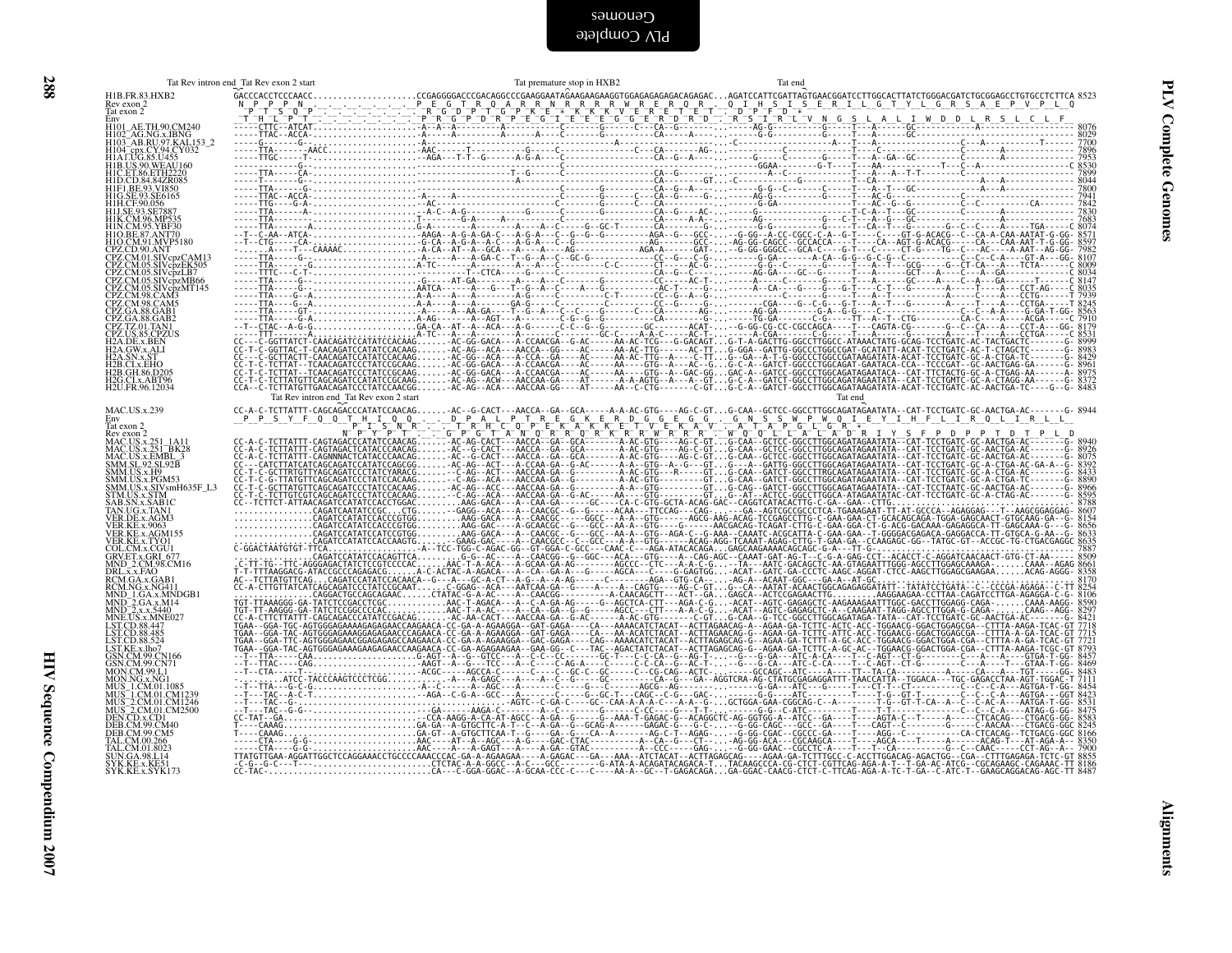| H1B.FR.83.HXB2<br>Rev exon 2<br>MAC.US.x.239<br>Nef<br>x.SIVsmH635F L3 |  | Rev end (TAA) in some lineages |  |
|------------------------------------------------------------------------|--|--------------------------------|--|
|                                                                        |  |                                |  |
|                                                                        |  |                                |  |
|                                                                        |  |                                |  |
|                                                                        |  |                                |  |
|                                                                        |  |                                |  |
|                                                                        |  |                                |  |
|                                                                        |  |                                |  |
|                                                                        |  |                                |  |
|                                                                        |  |                                |  |
|                                                                        |  |                                |  |
|                                                                        |  |                                |  |
|                                                                        |  |                                |  |
|                                                                        |  |                                |  |
|                                                                        |  |                                |  |
|                                                                        |  |                                |  |
|                                                                        |  |                                |  |
|                                                                        |  |                                |  |
|                                                                        |  |                                |  |
|                                                                        |  |                                |  |
|                                                                        |  |                                |  |
|                                                                        |  |                                |  |
|                                                                        |  |                                |  |
|                                                                        |  |                                |  |
|                                                                        |  |                                |  |
|                                                                        |  |                                |  |
|                                                                        |  |                                |  |
|                                                                        |  |                                |  |
|                                                                        |  |                                |  |
|                                                                        |  |                                |  |
|                                                                        |  |                                |  |
|                                                                        |  |                                |  |
|                                                                        |  |                                |  |
|                                                                        |  |                                |  |
|                                                                        |  |                                |  |
|                                                                        |  |                                |  |
|                                                                        |  |                                |  |
|                                                                        |  |                                |  |
|                                                                        |  |                                |  |
|                                                                        |  |                                |  |
|                                                                        |  |                                |  |
|                                                                        |  |                                |  |
|                                                                        |  |                                |  |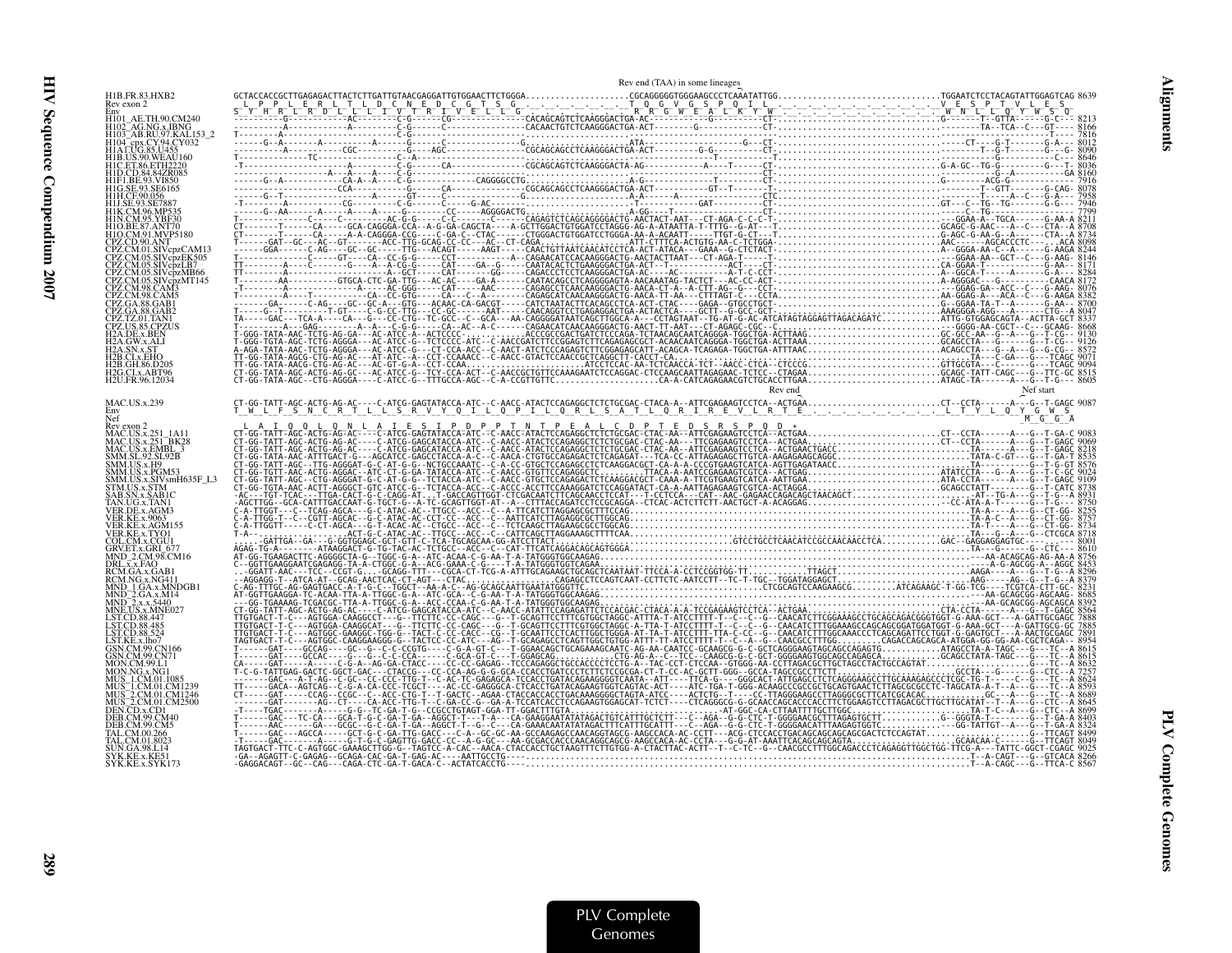|                                                                                                                                                                                                                                                           | Rev end<br>Env gp41, gp160 end |  |
|-----------------------------------------------------------------------------------------------------------------------------------------------------------------------------------------------------------------------------------------------------------|--------------------------------|--|
| H1B.FR.83.HXB2<br>Rev exon 2                                                                                                                                                                                                                              |                                |  |
| H101_AE.TH.90.CM240                                                                                                                                                                                                                                       |                                |  |
| H102_AG.NG.x.IBNG<br>H103_AB.RU.97.KAL153_2<br>H104_cpx.CY.94.CY032<br>H1A1.UG.85.U455                                                                                                                                                                    |                                |  |
|                                                                                                                                                                                                                                                           |                                |  |
| H1B.US.90.WEAU160<br>H1C.ET.86.ETH2220                                                                                                                                                                                                                    |                                |  |
| H1D.CD.84.84ZR085                                                                                                                                                                                                                                         |                                |  |
| H1F1.BE.93.VI850                                                                                                                                                                                                                                          |                                |  |
| HIG.SE.93.SE6165<br>HIH.CF.90.056<br>HIJ.SE.93.SE7887                                                                                                                                                                                                     |                                |  |
| HIJ. CE. 93. SE7887<br>HIN. CM. 96. MP335<br>HIN. CM. 95. VIBT30<br>HIO. CM. 91. MP79180<br>CPZ. CD. 90. ANT<br>CPZ. CM. 01. SIV. pp. CAM13<br>CPZ. CM. 05. SIV. op. 2LB7<br>CPZ. CM. 05. SIV. op. MP66<br>CPZ. CM. 05. SIV. op. MP666<br>CPZ. CM. 98. CA |                                |  |
|                                                                                                                                                                                                                                                           |                                |  |
|                                                                                                                                                                                                                                                           |                                |  |
|                                                                                                                                                                                                                                                           |                                |  |
|                                                                                                                                                                                                                                                           |                                |  |
|                                                                                                                                                                                                                                                           |                                |  |
|                                                                                                                                                                                                                                                           |                                |  |
|                                                                                                                                                                                                                                                           |                                |  |
|                                                                                                                                                                                                                                                           |                                |  |
|                                                                                                                                                                                                                                                           |                                |  |
| <b>CPZ.CM.98.CAM3</b><br>CPZ.CM.98.CAM3<br>CPZ.GA.88.GAB1<br>CPZ.TZ.01.TAN1<br>CPZ.TZ.01.TAN1<br>H2A.CW.x.ALI<br>H2A.CW.x.ALI                                                                                                                             |                                |  |
| H <sub>2</sub> A.SN.x.ST<br>H <sub>2</sub> B.CI.x.EHO                                                                                                                                                                                                     |                                |  |
| H2B.GH.86.D205<br>H2G.CI.x.ABT96                                                                                                                                                                                                                          |                                |  |
| H2U.FR.96.12034                                                                                                                                                                                                                                           |                                |  |
|                                                                                                                                                                                                                                                           | Env gp41, gp160 end            |  |
| <b>MAC.US.x.239</b>                                                                                                                                                                                                                                       |                                |  |
| MAC.US.x.251 1A11                                                                                                                                                                                                                                         |                                |  |
| MAC.US.x.251-BK28<br>MAC.US.x.251-BK28<br>MAC.US.x.EMBL_3<br>SMM.SL.92.SL92B<br>SMM.US.x.PGM53                                                                                                                                                            |                                |  |
|                                                                                                                                                                                                                                                           |                                |  |
|                                                                                                                                                                                                                                                           |                                |  |
|                                                                                                                                                                                                                                                           |                                |  |
|                                                                                                                                                                                                                                                           |                                |  |
|                                                                                                                                                                                                                                                           |                                |  |
| SMM.US.x.PGM53<br>SMM.US.x.SIVsmH635F_L3<br>STM.US.x.SIM<br>DAR.DG.x.TABIC<br>TAR.UG.x.AGM3<br>VER.DE.x.AGM3<br>VER.KE.x.9063<br>VER.KE.x.9063<br>VER.KE.x.TVOI<br>COL.CM.x.CGUI<br>GRV.ET.x.GRI<br>GRV.ET.x.GRI<br>MND_2.CM.95CM16<br>DRLX.x.FAO         |                                |  |
|                                                                                                                                                                                                                                                           |                                |  |
|                                                                                                                                                                                                                                                           |                                |  |
|                                                                                                                                                                                                                                                           |                                |  |
| DRL.x.x.FAO<br>RCM.GA.x.GAB1<br>RCM.NG.x.NG411                                                                                                                                                                                                            |                                |  |
| RUMLD 1.GA.x.MNDGB1<br>MND_2.GA.x.MNDGB1<br>MND_2.GA.x.MNBGB1<br>MNE.US.x.x.5440<br>LST.CD.88.447<br>LST.CD.88.4854                                                                                                                                       |                                |  |
|                                                                                                                                                                                                                                                           |                                |  |
|                                                                                                                                                                                                                                                           |                                |  |
|                                                                                                                                                                                                                                                           |                                |  |
|                                                                                                                                                                                                                                                           |                                |  |
| LST.CD.88.524<br>LST.CD.88.524<br>CSN.CM.99.CN166<br>GSN.CM.99.CN71<br>MON.CM.99.L1                                                                                                                                                                       |                                |  |
| MON.NG.x.NG1                                                                                                                                                                                                                                              |                                |  |
| MUS_1.CM.01.1085                                                                                                                                                                                                                                          |                                |  |
| MUS_1.CM.01.CM1239<br>MUS_2.CM.01.CM1239<br>MUS_2.CM.01.CM1246<br>MUS_2.CM.01.CM2500<br>DEB.CM.99.CM40<br>DEB.CM.99.CM40<br>TAL.CM.00.266                                                                                                                 |                                |  |
|                                                                                                                                                                                                                                                           |                                |  |
|                                                                                                                                                                                                                                                           |                                |  |
|                                                                                                                                                                                                                                                           |                                |  |
| TAL.CM.01.8023<br>SUN.GA.98.L14                                                                                                                                                                                                                           |                                |  |
| SYK.KE.x.KE51<br>SYK.KE.x.SYK173                                                                                                                                                                                                                          |                                |  |
|                                                                                                                                                                                                                                                           |                                |  |
|                                                                                                                                                                                                                                                           |                                |  |
|                                                                                                                                                                                                                                                           |                                |  |
|                                                                                                                                                                                                                                                           |                                |  |
|                                                                                                                                                                                                                                                           |                                |  |
|                                                                                                                                                                                                                                                           |                                |  |
|                                                                                                                                                                                                                                                           |                                |  |
|                                                                                                                                                                                                                                                           |                                |  |
|                                                                                                                                                                                                                                                           |                                |  |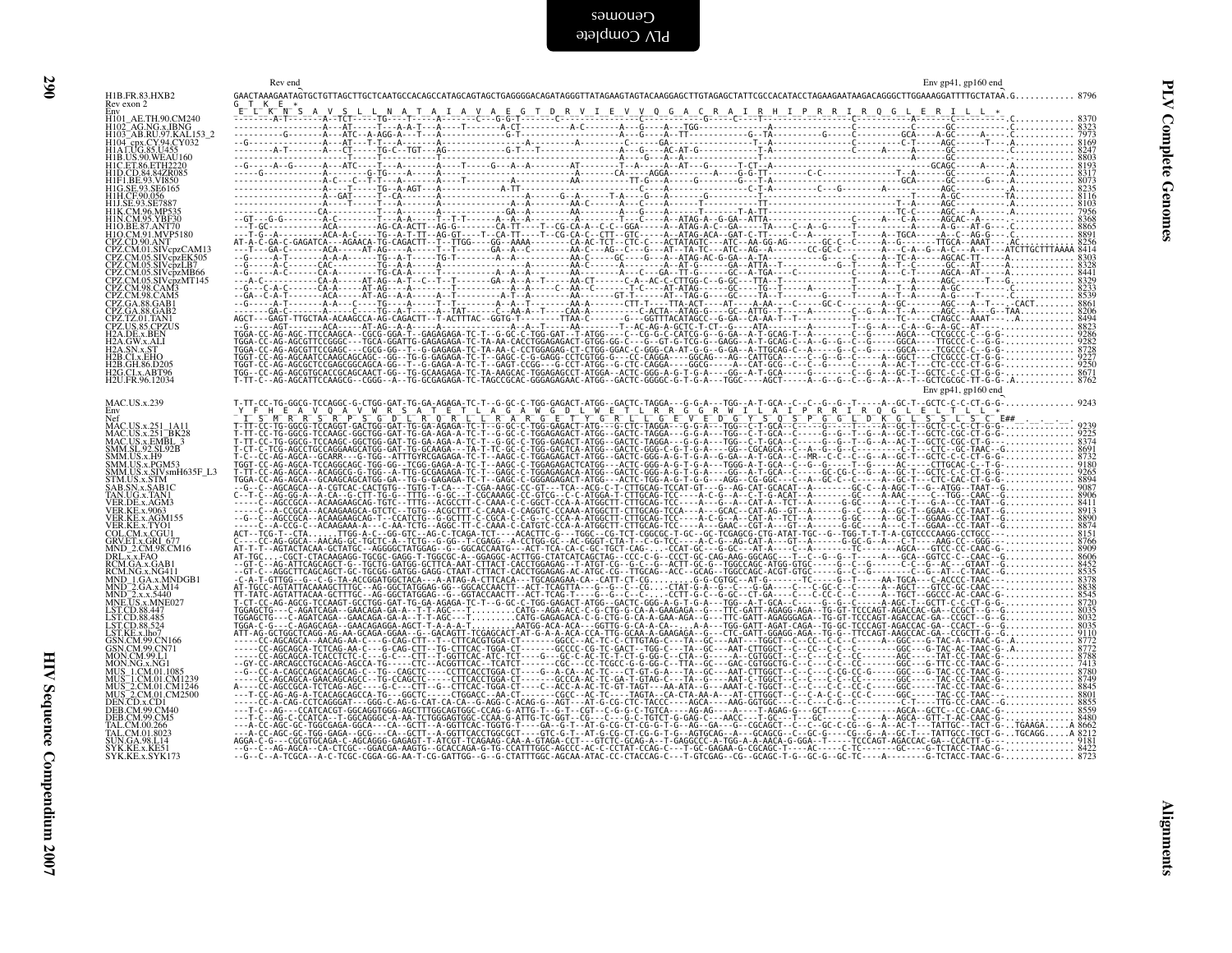|                                                                                                               | Nef start                                                                                                                                                                                                                                                                                                                                                                                       |  |
|---------------------------------------------------------------------------------------------------------------|-------------------------------------------------------------------------------------------------------------------------------------------------------------------------------------------------------------------------------------------------------------------------------------------------------------------------------------------------------------------------------------------------|--|
| H1B.FR.83.HXB2                                                                                                |                                                                                                                                                                                                                                                                                                                                                                                                 |  |
| Nef<br>AE.TH.90.CM240                                                                                         |                                                                                                                                                                                                                                                                                                                                                                                                 |  |
|                                                                                                               |                                                                                                                                                                                                                                                                                                                                                                                                 |  |
| H102_AG.NG.x.IBNG<br>H103_AB.RU.97.KAL153_2                                                                   |                                                                                                                                                                                                                                                                                                                                                                                                 |  |
| H104_cpx.CY.94.CY032<br>H1A1.UG.85.U455                                                                       |                                                                                                                                                                                                                                                                                                                                                                                                 |  |
| H1B.US.90.WEAU160                                                                                             |                                                                                                                                                                                                                                                                                                                                                                                                 |  |
| H1C.ET.86.ETH2220                                                                                             |                                                                                                                                                                                                                                                                                                                                                                                                 |  |
| H1D.CD.84.84ZR085                                                                                             |                                                                                                                                                                                                                                                                                                                                                                                                 |  |
| H1F1.BE.93.VI850                                                                                              |                                                                                                                                                                                                                                                                                                                                                                                                 |  |
|                                                                                                               |                                                                                                                                                                                                                                                                                                                                                                                                 |  |
| H1J SE 93.SE788                                                                                               |                                                                                                                                                                                                                                                                                                                                                                                                 |  |
| H1K.CM.96.MP535<br>H1N.CM.95.YBF30                                                                            |                                                                                                                                                                                                                                                                                                                                                                                                 |  |
|                                                                                                               |                                                                                                                                                                                                                                                                                                                                                                                                 |  |
| H1O.CM.91.MVP5180                                                                                             |                                                                                                                                                                                                                                                                                                                                                                                                 |  |
| CPZ.CD.90.ANT<br>CPZ.CM.01.SIVcpzCAM13                                                                        |                                                                                                                                                                                                                                                                                                                                                                                                 |  |
| CPZ.CM.05.SIVcpzEK505                                                                                         |                                                                                                                                                                                                                                                                                                                                                                                                 |  |
| CPZ.CM.05.SIVcbzLB7                                                                                           |                                                                                                                                                                                                                                                                                                                                                                                                 |  |
| CPZ.CM.05.SIVcpzMB66                                                                                          |                                                                                                                                                                                                                                                                                                                                                                                                 |  |
| 7PZ.CM.98.CAM3                                                                                                |                                                                                                                                                                                                                                                                                                                                                                                                 |  |
| CPZ.CM.98.CAM5                                                                                                |                                                                                                                                                                                                                                                                                                                                                                                                 |  |
| CPZ.GA.88.GAB1                                                                                                |                                                                                                                                                                                                                                                                                                                                                                                                 |  |
| CPZ.GA.88.GAB2<br>CPZ.TZ.01.TAN1                                                                              |                                                                                                                                                                                                                                                                                                                                                                                                 |  |
| <b>PZUS.85.CPZUS</b>                                                                                          |                                                                                                                                                                                                                                                                                                                                                                                                 |  |
| H <sub>2</sub> A.DE.x.BEN                                                                                     |                                                                                                                                                                                                                                                                                                                                                                                                 |  |
| H2A.GW.x.ALI                                                                                                  |                                                                                                                                                                                                                                                                                                                                                                                                 |  |
| H2A.SN.x.ST<br>H2B.CI.x.EHO                                                                                   |                                                                                                                                                                                                                                                                                                                                                                                                 |  |
| H2B.GH.86.D205                                                                                                | $\begin{array}{c} \texttt{256} \\ \texttt{256} \\ \texttt{0.04} \\ \texttt{0.04} \\ \texttt{0.04} \\ \texttt{0.04} \\ \texttt{0.04} \\ \texttt{0.04} \\ \texttt{0.04} \\ \texttt{0.04} \\ \texttt{0.04} \\ \texttt{0.04} \\ \texttt{0.04} \\ \texttt{0.04} \\ \texttt{0.04} \\ \texttt{0.04} \\ \texttt{0.04} \\ \texttt{0.04} \\ \texttt{0.04} \\ \texttt{0.04} \\ \texttt{0.04} \\ \texttt{0$ |  |
| H2G.CI.x.ABT96<br>H <sub>2</sub> U.FR.96.12034                                                                |                                                                                                                                                                                                                                                                                                                                                                                                 |  |
|                                                                                                               |                                                                                                                                                                                                                                                                                                                                                                                                 |  |
|                                                                                                               |                                                                                                                                                                                                                                                                                                                                                                                                 |  |
| <b>MAC.US.x.239</b>                                                                                           |                                                                                                                                                                                                                                                                                                                                                                                                 |  |
| Env<br>Nef                                                                                                    |                                                                                                                                                                                                                                                                                                                                                                                                 |  |
| NAC.US.x.251_1A11<br>MAC.US.x.251_BK28<br>MAC.US.x.EMBL_3<br>SMM.SL.92.SL92B<br>SMM.US.x.H9<br>SMM.US.x.PGM53 |                                                                                                                                                                                                                                                                                                                                                                                                 |  |
|                                                                                                               |                                                                                                                                                                                                                                                                                                                                                                                                 |  |
|                                                                                                               |                                                                                                                                                                                                                                                                                                                                                                                                 |  |
|                                                                                                               |                                                                                                                                                                                                                                                                                                                                                                                                 |  |
|                                                                                                               |                                                                                                                                                                                                                                                                                                                                                                                                 |  |
| SMM.US.x.SIVsmH635F_L3<br>STM.US.x.STM                                                                        |                                                                                                                                                                                                                                                                                                                                                                                                 |  |
|                                                                                                               |                                                                                                                                                                                                                                                                                                                                                                                                 |  |
| SAB.SN.x.SAB1C<br>TAN.UG.x.TAN1                                                                               |                                                                                                                                                                                                                                                                                                                                                                                                 |  |
| VER.DE.x.AGM3                                                                                                 |                                                                                                                                                                                                                                                                                                                                                                                                 |  |
| <b>VER.KE.x.9063</b><br>VER.KE.x.AGM155                                                                       |                                                                                                                                                                                                                                                                                                                                                                                                 |  |
| VER.KE.x.TYO1                                                                                                 |                                                                                                                                                                                                                                                                                                                                                                                                 |  |
| COL.CM.x.CGU1                                                                                                 |                                                                                                                                                                                                                                                                                                                                                                                                 |  |
| GRV.ET.x.GRI 67<br>MND_2.CM.98.CM16                                                                           |                                                                                                                                                                                                                                                                                                                                                                                                 |  |
| DRL.x.x.FAO                                                                                                   |                                                                                                                                                                                                                                                                                                                                                                                                 |  |
| RCM.GA.x.GAB1<br>RCM.NG.x.NG411                                                                               |                                                                                                                                                                                                                                                                                                                                                                                                 |  |
| MND 1.GA.x.MNDGB1                                                                                             |                                                                                                                                                                                                                                                                                                                                                                                                 |  |
| MND_2.GA.x.M14<br>MND_2.x.x.5440                                                                              |                                                                                                                                                                                                                                                                                                                                                                                                 |  |
|                                                                                                               |                                                                                                                                                                                                                                                                                                                                                                                                 |  |
| MNE.US.x.MNE027<br>ST.CD.88.447                                                                               |                                                                                                                                                                                                                                                                                                                                                                                                 |  |
| LST.CD.88.485                                                                                                 |                                                                                                                                                                                                                                                                                                                                                                                                 |  |
| LST.CD.88.524                                                                                                 |                                                                                                                                                                                                                                                                                                                                                                                                 |  |
| LST.KE.x.lho7<br>GSN.CM.99.CN166                                                                              |                                                                                                                                                                                                                                                                                                                                                                                                 |  |
| <b>SN.CM.99.CN71</b>                                                                                          |                                                                                                                                                                                                                                                                                                                                                                                                 |  |
| MON.CM.99.L1                                                                                                  |                                                                                                                                                                                                                                                                                                                                                                                                 |  |
|                                                                                                               |                                                                                                                                                                                                                                                                                                                                                                                                 |  |
| MUS_1.CM.01.CM1239                                                                                            |                                                                                                                                                                                                                                                                                                                                                                                                 |  |
| AUS <sup>-</sup> 2.CM.01.CM1246                                                                               |                                                                                                                                                                                                                                                                                                                                                                                                 |  |
| MUS_2.CM.01.CM2500                                                                                            |                                                                                                                                                                                                                                                                                                                                                                                                 |  |
| DEN.CD.x.CD1<br>DEB.CM.99.CM40                                                                                |                                                                                                                                                                                                                                                                                                                                                                                                 |  |
| DER CM 99 CM5                                                                                                 |                                                                                                                                                                                                                                                                                                                                                                                                 |  |
|                                                                                                               |                                                                                                                                                                                                                                                                                                                                                                                                 |  |
| FAL.CM.01.8023<br>UN.GA.98.L14                                                                                |                                                                                                                                                                                                                                                                                                                                                                                                 |  |
| SYK.KE.x.KE5                                                                                                  |                                                                                                                                                                                                                                                                                                                                                                                                 |  |
| SYK.KE.x.SYK173                                                                                               |                                                                                                                                                                                                                                                                                                                                                                                                 |  |
|                                                                                                               |                                                                                                                                                                                                                                                                                                                                                                                                 |  |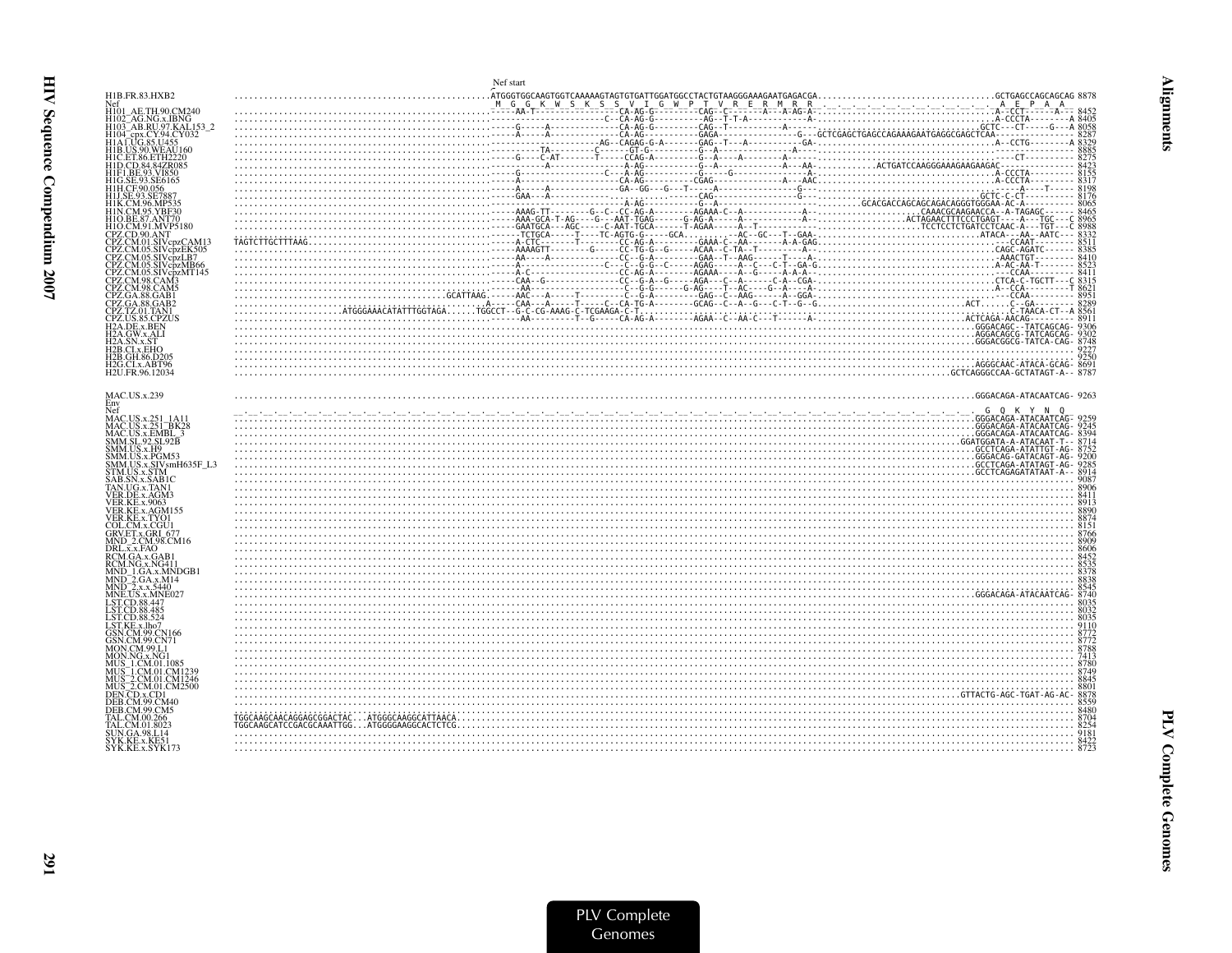| HI01_AE.TH.90.CM240<br>H102_AG.NG.x.IBNG<br>H103_AB.RU.97.KAL153_2<br>H104 - cpx.CY.94.CY032<br>H104 - cpx.CY.94.CY032                                                                                                                            |  |
|---------------------------------------------------------------------------------------------------------------------------------------------------------------------------------------------------------------------------------------------------|--|
| HIB.US.90.WEAU160<br>HIC.ET.86.ETH2220<br>HID.CD.84.84ZR085<br>HIFI.BE.93.VI850<br>HIG.SE.93.SE6165<br>HIH.CF.90.056                                                                                                                              |  |
| H1J.SE.93.SE7887<br>HIJ.SE.99.3E/88/<br>HIN.CM.95.YBF30<br>HIN.CM.95.YBF30<br>HIO.CM.91.MVP5180<br>CPZ.CD.90.ANT<br>CPZ.CM.01.SIV.pzCAM13<br>CPZ.CM.01.SIV.pzCAM13                                                                                |  |
| CPZ.CM.01.SIVepzCAW11<br>CPZ.CM.05.SIVepzLB7.05<br>CPZ.CM.05.SIVepzLB7<br>CPZ.CM.05.SIVepzMT145<br>CPZ.CM.98.CAM5<br>CPZ.CM.98.CAM5<br>CPZ.CM.98.CAM5<br>CPZ.CM.98.CAM5                                                                           |  |
| CPZ.GA.88.GAB2<br>CPZ.TZ.01.TAN1<br>CPZ.US.85.CPZUS<br>H2A.DE.x.BEN<br>H2A.QW.x.ALI<br>H2A.SN.x.ST<br>H2B.CI.x.EHO                                                                                                                                |  |
| H2B.GH.86.D205<br>H2G.CI.x.ABT96<br>H2U.FR.96.12034<br>MAC.US.x.239                                                                                                                                                                               |  |
| Net<br>MAC.US.x.251_1A11<br>MAC.US.x.251_BK28<br>MAC.US.x.EMBL_3<br>SMM.SL.92.SL92B                                                                                                                                                               |  |
| SMM.SL.92.SL.92B<br>SMM.US.x.H9<br>SMM.US.x.PGM53<br>SMM.US.x.SIVsmH635F_L3<br>STM.US.x.STM<br>STM.US.x.SABIC<br>TAN.UG.x.TAN1<br>VER.DE.x.AGM3<br>VER.KE.x.,9063<br>VER.KE.x.,9063<br>VER.KE.x.,AGM155                                           |  |
| VER.KE.x.AGMI55<br>CER.KE.x.AGMI55<br>GRV.ET.x.GRU<br>GRV.ET.x.GRU<br>DRL.x.x.FAO<br>RCM.GA.x.GAO<br>RCM.NG.x.NG411<br>MND_2.GA.x.MHDGB1<br>MND_2.GA.x.MHDGB1<br>MND_2.GA.x.MHDGB1<br>MND_2.GA.x.MHDGB1<br>NND_2.GA.x.MHDO27<br>NND_2.GA.x.MHDO27 |  |
| LST.CD.88.447<br>LST.CD.88.485<br>LST.CD.88.524                                                                                                                                                                                                   |  |
| LST.KE.x.lbo7<br>GSN.CM.99.CN166<br>GSN.CM.99.CN71<br>MON.CM.99.L1<br>MON.CM.99.L1<br>MON.CM.S.NG1<br>MUS_1.CM.01.1085<br>MUS_2.CM.01.CM1239<br>MUS_2.CM.01.CM2500<br>DEN.CD.x.CD1<br>DEN.CD.x.CD1<br>DEN.CM.99.CM40                              |  |
| DEB.CM.99.CM5<br>DEB.C.M.39.C.141<br>TAL.C.M.00.266<br>TAL.C.M.01.8023<br>SVK.KE.x.KE51<br>SYK.KE.x.SYK173                                                                                                                                        |  |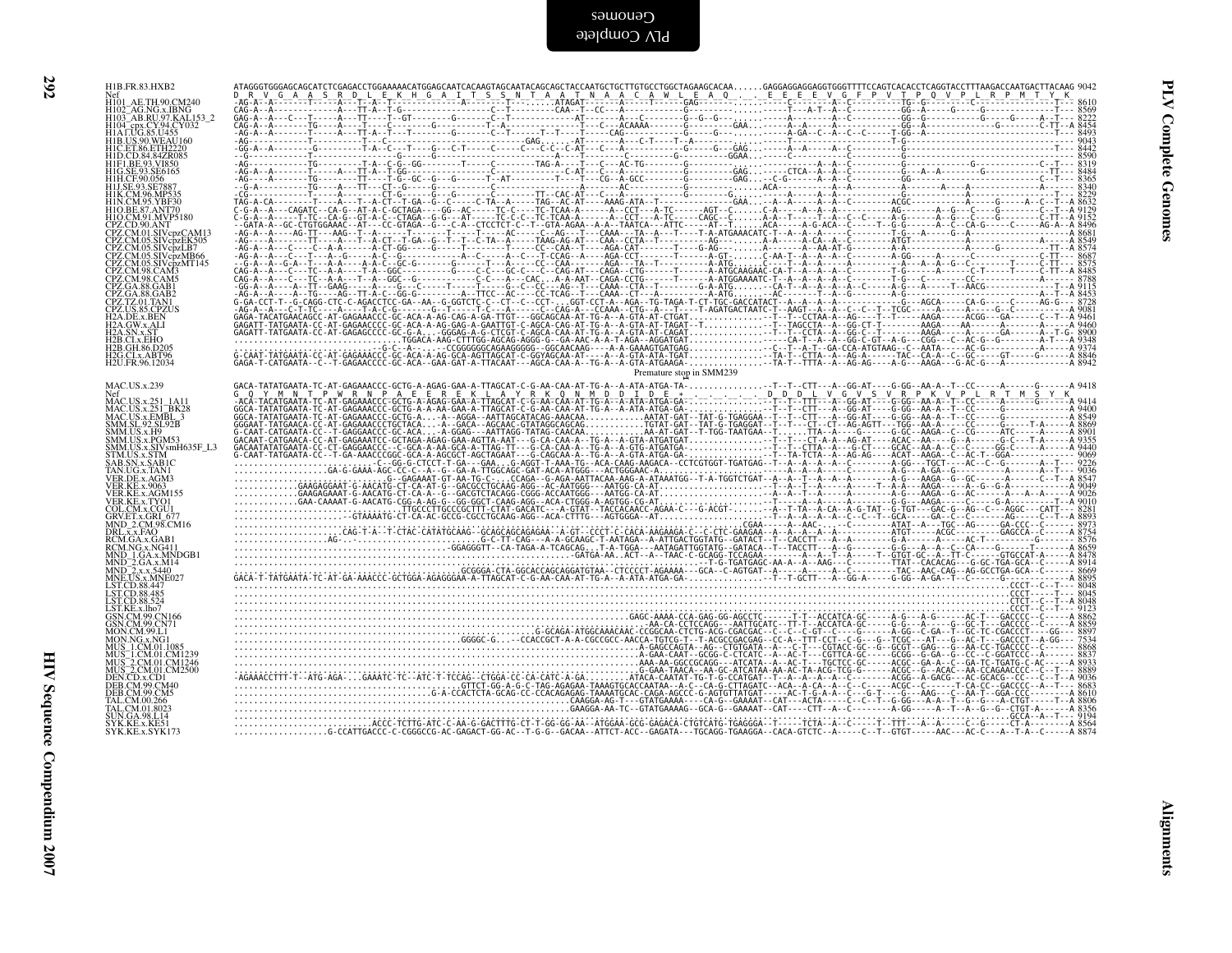| H1B.US.90.WEAU160<br>H1C.ET.86.ETH2220<br>H1O.CM.91.MVP5180<br>CPZ CM 01 SIVenzCAM1′<br>CPZ.CM.05.SIVcħzLB7<br>05.SIVcpzMB66<br>12B CI x FHO<br>H2G.CI.x.ABT96<br>3' LTR U3 start<br>Nef<br>MAC.US.x.251_1A11<br>MAC.US.x.251_BK28<br>MAC.US.x.251_BK28<br>SMM.SL.92.SL92B<br>SMM.US.x.H9<br>SMM.US.x.SIVsmH635F L3<br>SAB.SN.x.SAB1C<br>GRV.ET.x.GRI 677<br>$DRL. \overline{x}. x.FAO$<br>4ND 2.GA.x.M14<br>MND 2.x.x.5440<br>MITS-2.CM.01.CM1246<br><b>FR CM 99 CM5</b> |                                     | 3' LTR U3 start |  | Nef premature end in HXB2 |  |
|---------------------------------------------------------------------------------------------------------------------------------------------------------------------------------------------------------------------------------------------------------------------------------------------------------------------------------------------------------------------------------------------------------------------------------------------------------------------------|-------------------------------------|-----------------|--|---------------------------|--|
|                                                                                                                                                                                                                                                                                                                                                                                                                                                                           | H1B.FR.83.HXB2                      |                 |  |                           |  |
|                                                                                                                                                                                                                                                                                                                                                                                                                                                                           |                                     |                 |  |                           |  |
|                                                                                                                                                                                                                                                                                                                                                                                                                                                                           | H103 <sup>-</sup> AB.RU.97.KAL153 2 |                 |  |                           |  |
|                                                                                                                                                                                                                                                                                                                                                                                                                                                                           |                                     |                 |  |                           |  |
|                                                                                                                                                                                                                                                                                                                                                                                                                                                                           |                                     |                 |  |                           |  |
|                                                                                                                                                                                                                                                                                                                                                                                                                                                                           |                                     |                 |  |                           |  |
|                                                                                                                                                                                                                                                                                                                                                                                                                                                                           |                                     |                 |  |                           |  |
|                                                                                                                                                                                                                                                                                                                                                                                                                                                                           |                                     |                 |  |                           |  |
|                                                                                                                                                                                                                                                                                                                                                                                                                                                                           |                                     |                 |  |                           |  |
|                                                                                                                                                                                                                                                                                                                                                                                                                                                                           |                                     |                 |  |                           |  |
|                                                                                                                                                                                                                                                                                                                                                                                                                                                                           |                                     |                 |  |                           |  |
|                                                                                                                                                                                                                                                                                                                                                                                                                                                                           |                                     |                 |  |                           |  |
|                                                                                                                                                                                                                                                                                                                                                                                                                                                                           |                                     |                 |  |                           |  |
|                                                                                                                                                                                                                                                                                                                                                                                                                                                                           |                                     |                 |  |                           |  |
|                                                                                                                                                                                                                                                                                                                                                                                                                                                                           |                                     |                 |  |                           |  |
|                                                                                                                                                                                                                                                                                                                                                                                                                                                                           |                                     |                 |  |                           |  |
|                                                                                                                                                                                                                                                                                                                                                                                                                                                                           |                                     |                 |  |                           |  |
|                                                                                                                                                                                                                                                                                                                                                                                                                                                                           |                                     |                 |  |                           |  |
| 16 $X = 0.25$ and $X = 0.35$ and $X = 0.35$ and $X = 0.35$ and $X = 0.35$ and $X = 0.35$ and $X = 0.35$ and $X = 0.35$ and $X = 0.35$ and $X = 0.35$ and $X = 0.35$ and $X = 0.35$ and $X = 0.35$ and $X = 0.35$ and $X = 0.35$ and $X = 0.35$                                                                                                                                                                                                                            |                                     |                 |  |                           |  |
|                                                                                                                                                                                                                                                                                                                                                                                                                                                                           | H2B.GH.86.D205                      |                 |  |                           |  |
|                                                                                                                                                                                                                                                                                                                                                                                                                                                                           | H2U.FR.96.12034                     |                 |  |                           |  |
|                                                                                                                                                                                                                                                                                                                                                                                                                                                                           |                                     |                 |  |                           |  |
|                                                                                                                                                                                                                                                                                                                                                                                                                                                                           | <b>MAC.US.x.239</b>                 |                 |  |                           |  |
|                                                                                                                                                                                                                                                                                                                                                                                                                                                                           |                                     |                 |  |                           |  |
|                                                                                                                                                                                                                                                                                                                                                                                                                                                                           |                                     |                 |  |                           |  |
|                                                                                                                                                                                                                                                                                                                                                                                                                                                                           |                                     |                 |  |                           |  |
|                                                                                                                                                                                                                                                                                                                                                                                                                                                                           | SMM.US.x.PGM53                      |                 |  |                           |  |
|                                                                                                                                                                                                                                                                                                                                                                                                                                                                           | STM.US.x.STM                        |                 |  |                           |  |
|                                                                                                                                                                                                                                                                                                                                                                                                                                                                           |                                     |                 |  |                           |  |
|                                                                                                                                                                                                                                                                                                                                                                                                                                                                           |                                     |                 |  |                           |  |
|                                                                                                                                                                                                                                                                                                                                                                                                                                                                           | VER KE x TYO1                       |                 |  |                           |  |
|                                                                                                                                                                                                                                                                                                                                                                                                                                                                           | COL.CM.x.CGU1                       |                 |  |                           |  |
|                                                                                                                                                                                                                                                                                                                                                                                                                                                                           |                                     |                 |  |                           |  |
|                                                                                                                                                                                                                                                                                                                                                                                                                                                                           |                                     |                 |  |                           |  |
|                                                                                                                                                                                                                                                                                                                                                                                                                                                                           |                                     |                 |  |                           |  |
|                                                                                                                                                                                                                                                                                                                                                                                                                                                                           |                                     |                 |  |                           |  |
|                                                                                                                                                                                                                                                                                                                                                                                                                                                                           |                                     |                 |  |                           |  |
|                                                                                                                                                                                                                                                                                                                                                                                                                                                                           |                                     |                 |  |                           |  |
|                                                                                                                                                                                                                                                                                                                                                                                                                                                                           |                                     |                 |  |                           |  |
|                                                                                                                                                                                                                                                                                                                                                                                                                                                                           |                                     |                 |  |                           |  |
|                                                                                                                                                                                                                                                                                                                                                                                                                                                                           |                                     |                 |  |                           |  |
|                                                                                                                                                                                                                                                                                                                                                                                                                                                                           |                                     |                 |  |                           |  |
|                                                                                                                                                                                                                                                                                                                                                                                                                                                                           |                                     |                 |  |                           |  |
|                                                                                                                                                                                                                                                                                                                                                                                                                                                                           | MUS 2.CM.01.CM2500                  |                 |  |                           |  |
|                                                                                                                                                                                                                                                                                                                                                                                                                                                                           |                                     |                 |  |                           |  |
|                                                                                                                                                                                                                                                                                                                                                                                                                                                                           |                                     |                 |  |                           |  |
|                                                                                                                                                                                                                                                                                                                                                                                                                                                                           |                                     |                 |  |                           |  |
|                                                                                                                                                                                                                                                                                                                                                                                                                                                                           | SYK.KE.x.SYK173                     |                 |  |                           |  |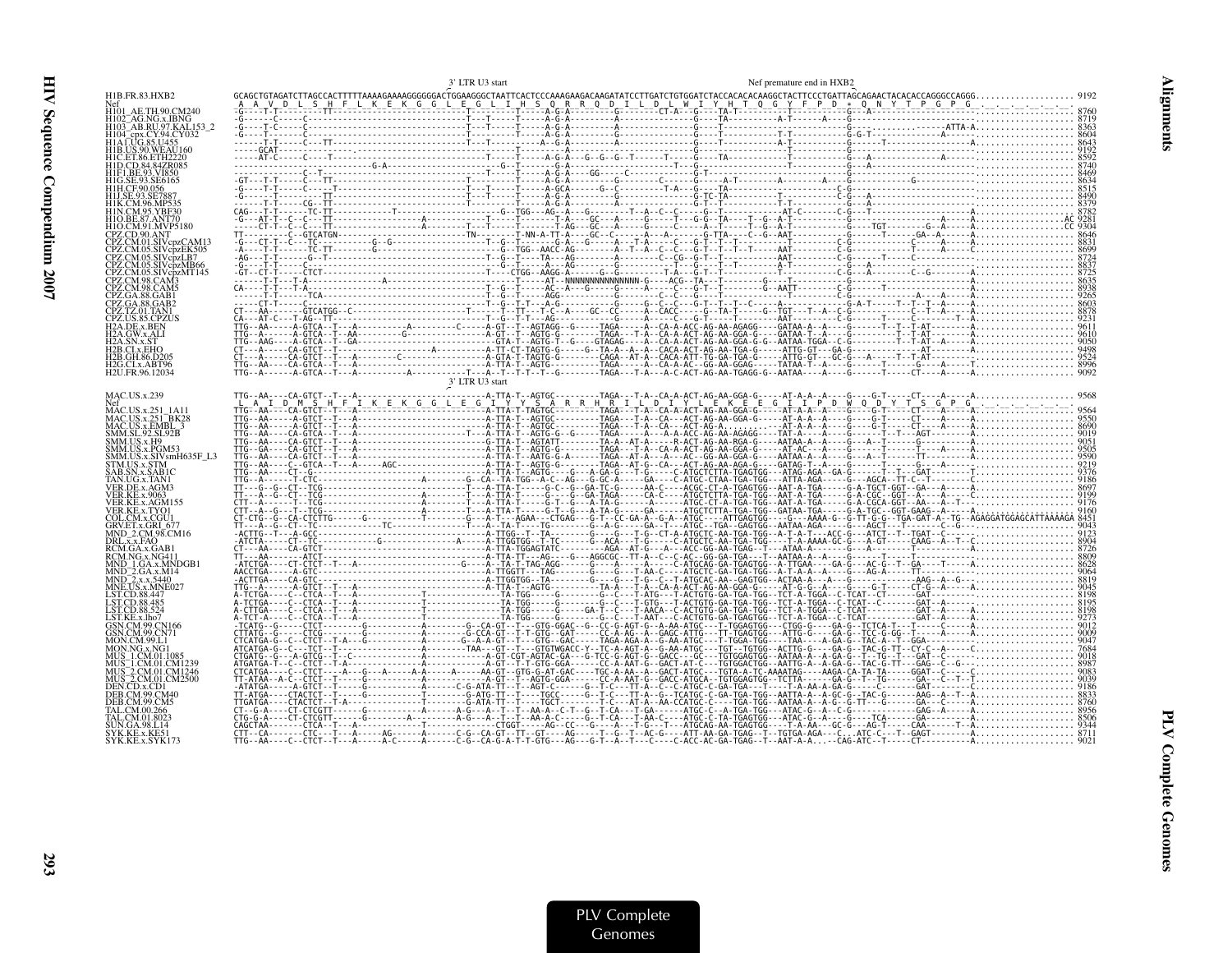| H1B.FR.83.HXB2                                                                                                                                                                                                                                                           |                                                                                                                                                                                                                                                                                                                                                                                                               |
|--------------------------------------------------------------------------------------------------------------------------------------------------------------------------------------------------------------------------------------------------------------------------|---------------------------------------------------------------------------------------------------------------------------------------------------------------------------------------------------------------------------------------------------------------------------------------------------------------------------------------------------------------------------------------------------------------|
| Nef<br>H101_AE.TH.90.CM240<br>H102_AG.NG.x.IBNG<br>H102_AG.NG.x.IBNG<br>H103_AB.RU.97.KAL153_2<br>H104_cpx.CY.94.CY032<br>H1AT.UG.85.U455                                                                                                                                | $\label{eq:R11} \begin{bmatrix} \mathbf{G}^{\mathbf{G}}\mathbf{A}^{\mathbf{G}}\mathbf{B}^{\mathbf{G}}\mathbf{C}^{\mathbf{G}}\mathbf{C}^{\mathbf{G}}\mathbf{C}^{\mathbf{G}}\mathbf{C}^{\mathbf{G}}\mathbf{C}^{\mathbf{G}}\mathbf{C}^{\mathbf{G}}\mathbf{C}^{\mathbf{G}}\mathbf{C}^{\mathbf{G}}\mathbf{C}^{\mathbf{G}}\mathbf{C}^{\mathbf{G}}\mathbf{C}^{\mathbf{G}}\mathbf{C}^{\mathbf{G}}\mathbf{C}^{\mathbf$ |
|                                                                                                                                                                                                                                                                          |                                                                                                                                                                                                                                                                                                                                                                                                               |
| H1B.US.90.WEAŬ160<br>H1C.ET.86.ETH2220<br>H1D.CD.84.84ZR085                                                                                                                                                                                                              |                                                                                                                                                                                                                                                                                                                                                                                                               |
| HIFI.BE.93.VI850<br>HIFI.BE.93.VI850<br>HIG.SE.93.SE6165<br>HIH.CF.90.056                                                                                                                                                                                                |                                                                                                                                                                                                                                                                                                                                                                                                               |
| HIK.CM.96.MP535<br>HIN.CM.95.YBF30                                                                                                                                                                                                                                       |                                                                                                                                                                                                                                                                                                                                                                                                               |
| H1O.BE.87.ANT70<br>H1O.CM.91.MVP5180                                                                                                                                                                                                                                     |                                                                                                                                                                                                                                                                                                                                                                                                               |
| CPZ.CD.90.ANT<br>CPZ.CM.01.SIVcpzCAM13                                                                                                                                                                                                                                   |                                                                                                                                                                                                                                                                                                                                                                                                               |
|                                                                                                                                                                                                                                                                          |                                                                                                                                                                                                                                                                                                                                                                                                               |
|                                                                                                                                                                                                                                                                          |                                                                                                                                                                                                                                                                                                                                                                                                               |
| CPZ.CM.01.SIVepzCAM13<br>CPZ.CM.05.SIVepzEK505<br>CPZ.CM.05.SIVepzAF666<br>CPZ.CM.05.SIVepzMF66<br>CPZ.CM.05.SIVepzMT666<br>CPZ.CM.98.CAM3<br>CPZ.GA.88.GAB1<br>CPZ.GA.88.GAB1<br>CPZ.GA.88.GAB1<br>CPZ.CA.88.GAB1<br>H2A.DE.x.BEN<br>H2A.DE.x.BEN<br>H2A.DE.x.BEN       |                                                                                                                                                                                                                                                                                                                                                                                                               |
|                                                                                                                                                                                                                                                                          |                                                                                                                                                                                                                                                                                                                                                                                                               |
| H <sub>2</sub> A.SN.x.ST                                                                                                                                                                                                                                                 |                                                                                                                                                                                                                                                                                                                                                                                                               |
| H2B.CI.x.EHO<br>H2B.GH.86.D205<br>H2G.CI.x.ABT96                                                                                                                                                                                                                         |                                                                                                                                                                                                                                                                                                                                                                                                               |
| H2U.FR.96.12034<br>MAC.US.x.239                                                                                                                                                                                                                                          |                                                                                                                                                                                                                                                                                                                                                                                                               |
| :Net<br>MAC.US.x.251_1A11<br>MAC.US.x.251_BK28<br>MAC.US.x.EMBL_3<br>SMM.SL.92.SL.92B                                                                                                                                                                                    |                                                                                                                                                                                                                                                                                                                                                                                                               |
|                                                                                                                                                                                                                                                                          |                                                                                                                                                                                                                                                                                                                                                                                                               |
| SMM.US.x.H9                                                                                                                                                                                                                                                              |                                                                                                                                                                                                                                                                                                                                                                                                               |
| SMM.US.x.PGM53<br>SMM.US.x.SIVsmH635F_L3<br>STM.US.x.STM                                                                                                                                                                                                                 |                                                                                                                                                                                                                                                                                                                                                                                                               |
| STM.OS.x.STM<br>SAB.SN.x.SAB1C<br>TAN.UG.x.TAN1<br>VER.DE.x.AGM3<br>VER.KE.x.9063                                                                                                                                                                                        |                                                                                                                                                                                                                                                                                                                                                                                                               |
| VER.KE.x.AGM155                                                                                                                                                                                                                                                          |                                                                                                                                                                                                                                                                                                                                                                                                               |
| VER KE x AGMISS<br>VER KE x AGMI<br>GRUET X COU1<br>GRUET x CRI (677<br>DRLx x FAO 8 CMI6<br>NOD_Z CMOS CMI6<br>RCM CA x CAB<br>NND_1 GA x MNDGB1<br>MND_1 GA x MNDGB1<br>LST CD 88 447<br>LST CD 88 447<br>LST CD 88 445<br>LST CD 88 445<br>LST CD 88 455<br>LST CD 88 |                                                                                                                                                                                                                                                                                                                                                                                                               |
|                                                                                                                                                                                                                                                                          |                                                                                                                                                                                                                                                                                                                                                                                                               |
|                                                                                                                                                                                                                                                                          |                                                                                                                                                                                                                                                                                                                                                                                                               |
|                                                                                                                                                                                                                                                                          |                                                                                                                                                                                                                                                                                                                                                                                                               |
|                                                                                                                                                                                                                                                                          |                                                                                                                                                                                                                                                                                                                                                                                                               |
| GSN.CM.99.CN166                                                                                                                                                                                                                                                          |                                                                                                                                                                                                                                                                                                                                                                                                               |
| GSN.CM.99.CN71<br>MON.CM.99.L1                                                                                                                                                                                                                                           |                                                                                                                                                                                                                                                                                                                                                                                                               |
| MON.CM:99:L1<br>MON.NG.x.NG1<br>MUS_1.CM.01.1085<br>MUS_2.CM.01.CM1234<br>MUS_2.CM.01.CM2500<br>DEN.CM.x.O.D1<br>DEN.CM.x.O.D1                                                                                                                                           |                                                                                                                                                                                                                                                                                                                                                                                                               |
|                                                                                                                                                                                                                                                                          |                                                                                                                                                                                                                                                                                                                                                                                                               |
| DEB.CM.99.CM40<br>DEB.CM.99.CM5                                                                                                                                                                                                                                          |                                                                                                                                                                                                                                                                                                                                                                                                               |
| ELEM.09.266<br>TAL.CM.00.266<br>TAL.CM.01.8023<br>SVK.KE.x.KE51<br>SYK.KE.x.SYK173                                                                                                                                                                                       |                                                                                                                                                                                                                                                                                                                                                                                                               |
|                                                                                                                                                                                                                                                                          |                                                                                                                                                                                                                                                                                                                                                                                                               |
|                                                                                                                                                                                                                                                                          |                                                                                                                                                                                                                                                                                                                                                                                                               |
|                                                                                                                                                                                                                                                                          |                                                                                                                                                                                                                                                                                                                                                                                                               |
|                                                                                                                                                                                                                                                                          |                                                                                                                                                                                                                                                                                                                                                                                                               |
|                                                                                                                                                                                                                                                                          |                                                                                                                                                                                                                                                                                                                                                                                                               |
|                                                                                                                                                                                                                                                                          |                                                                                                                                                                                                                                                                                                                                                                                                               |
|                                                                                                                                                                                                                                                                          |                                                                                                                                                                                                                                                                                                                                                                                                               |
|                                                                                                                                                                                                                                                                          |                                                                                                                                                                                                                                                                                                                                                                                                               |
|                                                                                                                                                                                                                                                                          |                                                                                                                                                                                                                                                                                                                                                                                                               |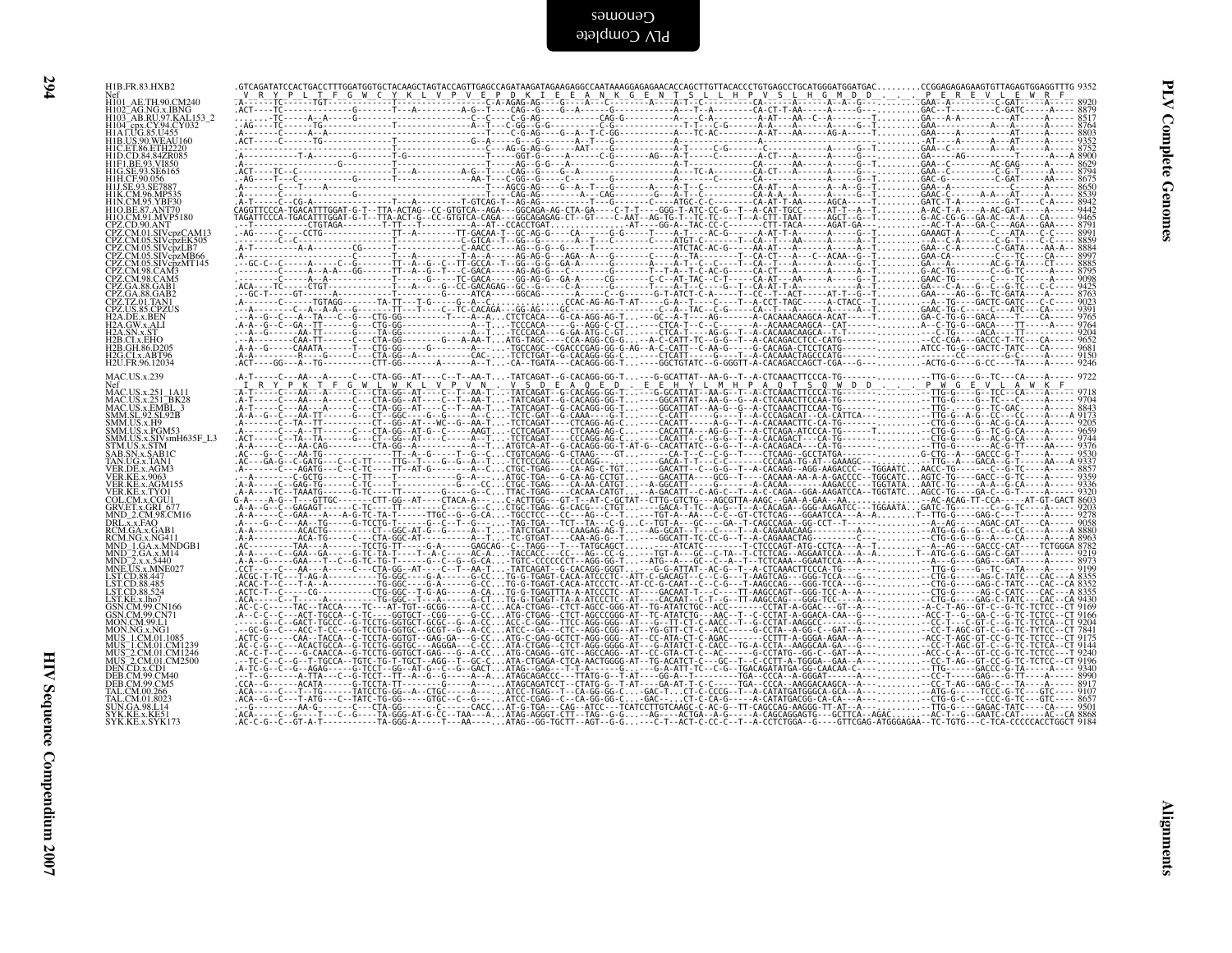|                                                                                              | TCF-1 alpha binding<br>Nef end                                                                                                                                                                                                                                                                                                                                                                                                      |  |
|----------------------------------------------------------------------------------------------|-------------------------------------------------------------------------------------------------------------------------------------------------------------------------------------------------------------------------------------------------------------------------------------------------------------------------------------------------------------------------------------------------------------------------------------|--|
| H1B.FR.83.HXB2                                                                               |                                                                                                                                                                                                                                                                                                                                                                                                                                     |  |
| H101 AE.TH.90.CM240                                                                          |                                                                                                                                                                                                                                                                                                                                                                                                                                     |  |
| H103 <sup>-</sup> AB.RU.97.KAL153-2<br>H104_cpx.CY.94.CY032                                  |                                                                                                                                                                                                                                                                                                                                                                                                                                     |  |
| H1C.ET.86.ETH2220                                                                            |                                                                                                                                                                                                                                                                                                                                                                                                                                     |  |
|                                                                                              |                                                                                                                                                                                                                                                                                                                                                                                                                                     |  |
|                                                                                              |                                                                                                                                                                                                                                                                                                                                                                                                                                     |  |
|                                                                                              |                                                                                                                                                                                                                                                                                                                                                                                                                                     |  |
|                                                                                              |                                                                                                                                                                                                                                                                                                                                                                                                                                     |  |
|                                                                                              |                                                                                                                                                                                                                                                                                                                                                                                                                                     |  |
|                                                                                              |                                                                                                                                                                                                                                                                                                                                                                                                                                     |  |
| CPZ.CM.05.SIVcpzMB66<br>CPZ.CM.05.SIVcpzMT145                                                |                                                                                                                                                                                                                                                                                                                                                                                                                                     |  |
|                                                                                              |                                                                                                                                                                                                                                                                                                                                                                                                                                     |  |
|                                                                                              |                                                                                                                                                                                                                                                                                                                                                                                                                                     |  |
| 2A.GW.x.ALI                                                                                  |                                                                                                                                                                                                                                                                                                                                                                                                                                     |  |
|                                                                                              |                                                                                                                                                                                                                                                                                                                                                                                                                                     |  |
| I2B.GH.86.D205<br>H <sub>2G.CI.x</sub> .ABT96<br>H <sub>2U.FR.96.12034</sub>                 |                                                                                                                                                                                                                                                                                                                                                                                                                                     |  |
|                                                                                              | TCF-1 alpha binding                                                                                                                                                                                                                                                                                                                                                                                                                 |  |
| <b>MAC.US.x.239</b>                                                                          |                                                                                                                                                                                                                                                                                                                                                                                                                                     |  |
| Nef<br>MAC.US.x.251_1A11<br>251_RK2                                                          |                                                                                                                                                                                                                                                                                                                                                                                                                                     |  |
| MAC.US.x.251_BK28<br>MAC.US.x.251_BK28<br>MM.SL.92.SL92B<br>SMM.US.x.PGM53<br>SMM.US.x.PGM53 |                                                                                                                                                                                                                                                                                                                                                                                                                                     |  |
| SMM.US.x.SIVsmH635F_L3<br>STM.US.x.STM                                                       |                                                                                                                                                                                                                                                                                                                                                                                                                                     |  |
| AB.SN.x.SAB1C                                                                                |                                                                                                                                                                                                                                                                                                                                                                                                                                     |  |
| TAN.UG.x.TAN1                                                                                |                                                                                                                                                                                                                                                                                                                                                                                                                                     |  |
| ER KE x AGM155<br>VER.KE.x.TYO1                                                              |                                                                                                                                                                                                                                                                                                                                                                                                                                     |  |
| GRV.ET.x.GRI 677                                                                             |                                                                                                                                                                                                                                                                                                                                                                                                                                     |  |
| MND 2.CM.98.CM16<br>DRL.x.x.FAO                                                              |                                                                                                                                                                                                                                                                                                                                                                                                                                     |  |
|                                                                                              |                                                                                                                                                                                                                                                                                                                                                                                                                                     |  |
| INE.TIS.x.MNE027                                                                             |                                                                                                                                                                                                                                                                                                                                                                                                                                     |  |
| ST.CD.88.485                                                                                 |                                                                                                                                                                                                                                                                                                                                                                                                                                     |  |
| ST.CD.88.524                                                                                 |                                                                                                                                                                                                                                                                                                                                                                                                                                     |  |
|                                                                                              |                                                                                                                                                                                                                                                                                                                                                                                                                                     |  |
|                                                                                              |                                                                                                                                                                                                                                                                                                                                                                                                                                     |  |
|                                                                                              |                                                                                                                                                                                                                                                                                                                                                                                                                                     |  |
| DEN.CD.x.CD1                                                                                 |                                                                                                                                                                                                                                                                                                                                                                                                                                     |  |
|                                                                                              |                                                                                                                                                                                                                                                                                                                                                                                                                                     |  |
| `AL.CM.01.8023                                                                               |                                                                                                                                                                                                                                                                                                                                                                                                                                     |  |
| SYK.KE.x.KE51<br>SYK.KE.x.SYK173                                                             | $\begin{bmatrix} \mathbf{a}_1 & \mathbf{b}_2 & \mathbf{c}_3 & \mathbf{c}_4 & \mathbf{c}_5 & \mathbf{c}_6 & \mathbf{c}_7 & \mathbf{c}_8 & \mathbf{c}_8 & \mathbf{c}_9 & \mathbf{c}_9 & \mathbf{c}_9 & \mathbf{c}_9 & \mathbf{c}_9 & \mathbf{c}_9 & \mathbf{c}_9 & \mathbf{c}_9 & \mathbf{c}_9 & \mathbf{c}_9 & \mathbf{c}_9 & \mathbf{c}_9 & \mathbf{c}_9 & \mathbf{c}_9 & \mathbf{c}_9 & \mathbf{c}_9 & \mathbf{c}_9 & \mathbf{c}_$ |  |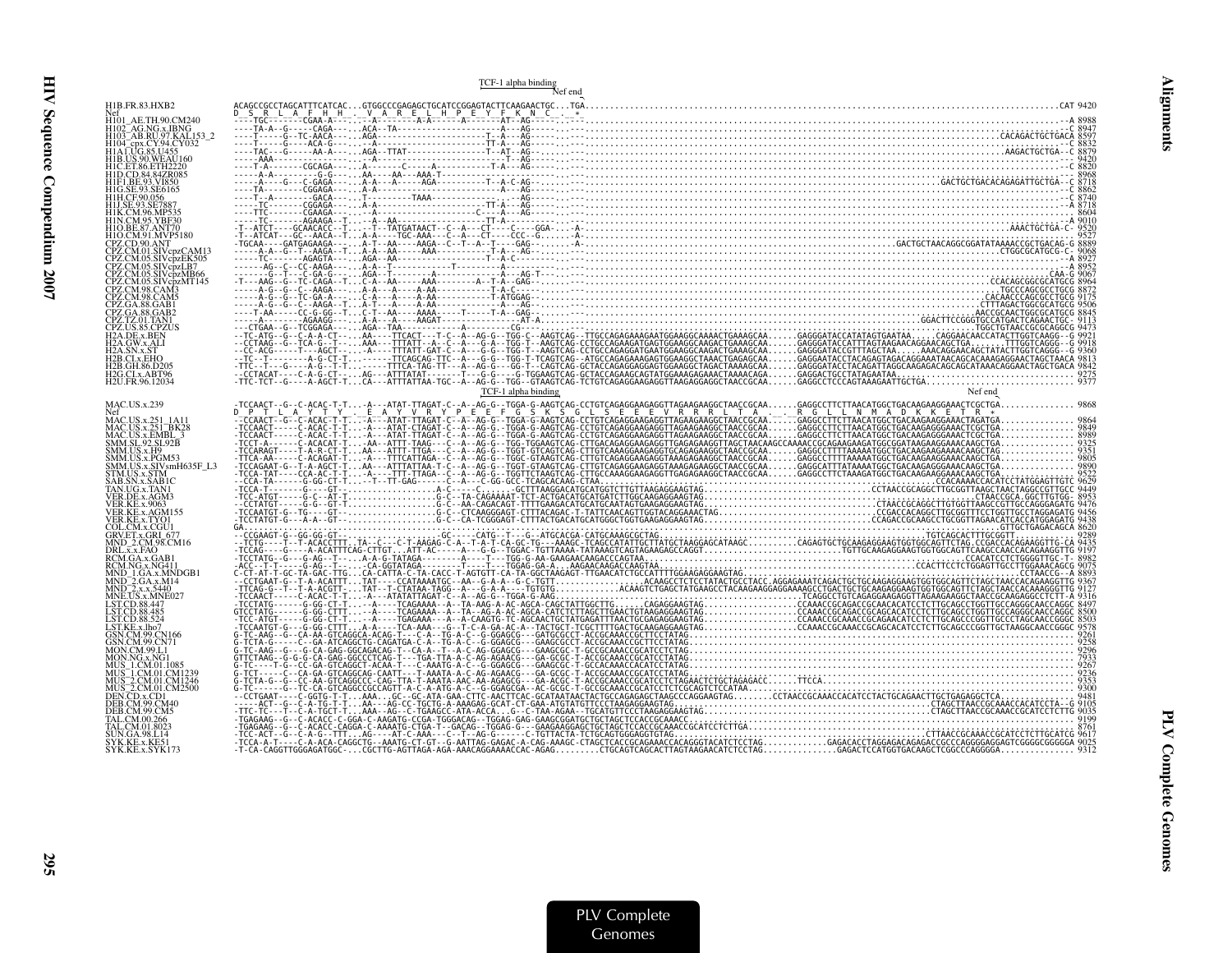| HIB.FR.83,HXB2<br>HIOI_AE.TH.90,CM240<br>HIO2_AG.NG.v.IBNG<br>HIO3_AB.RU.97,KAL153_2<br>HIAC.JG.NG.V.94,CY032<br>HIAC.UG.85,U455<br>HIO.ET.86.ETH2220<br>HID.CD.84,842R085<br>HIF.BE.93.NT850<br>HIEL.ET.90,056<br>HIC.FO.90,556<br>HIC.ET.93.NT850<br>HIEL.ET.90, |  |  |  |  |
|--------------------------------------------------------------------------------------------------------------------------------------------------------------------------------------------------------------------------------------------------------------------|--|--|--|--|
|                                                                                                                                                                                                                                                                    |  |  |  |  |
|                                                                                                                                                                                                                                                                    |  |  |  |  |
|                                                                                                                                                                                                                                                                    |  |  |  |  |
|                                                                                                                                                                                                                                                                    |  |  |  |  |
|                                                                                                                                                                                                                                                                    |  |  |  |  |
|                                                                                                                                                                                                                                                                    |  |  |  |  |
|                                                                                                                                                                                                                                                                    |  |  |  |  |
| HIH.CF90.056<br>HIK.CM96.MP533<br>HIK.CM96.MP533<br>HIN.CM96.MP530<br>HIN.CM9.MPF180<br>CPZ.CD.90.ANT<br>CPZ.CM9.MPT<br>CPZ.CM05.SIVcpzCK905<br>CPZ.CM05.SIVcpzCK905<br>CPZ.CM05.SIVcpzCK905<br>CPZ.CM05.SIVcpzEK505<br>CPZ.CM05.SIVcpzLB7                         |  |  |  |  |
|                                                                                                                                                                                                                                                                    |  |  |  |  |
|                                                                                                                                                                                                                                                                    |  |  |  |  |
|                                                                                                                                                                                                                                                                    |  |  |  |  |
|                                                                                                                                                                                                                                                                    |  |  |  |  |
|                                                                                                                                                                                                                                                                    |  |  |  |  |
| CPZ.CM.05.SIV.cpzLB/<br>CPZ.CM.05.SIV.cpzMT145<br>CPZ.CM.08.CAM3<br>CPZ.CM.98.CAM3<br>CPZ.CM.98.CAM3<br>CPZ.CA.88.GAB1<br>CPZ.TZ.01.TAN1<br>CPZ.TZ.01.TAN1<br>CPZ.TZ.01.TAN1                                                                                       |  |  |  |  |
|                                                                                                                                                                                                                                                                    |  |  |  |  |
|                                                                                                                                                                                                                                                                    |  |  |  |  |
|                                                                                                                                                                                                                                                                    |  |  |  |  |
| <i>CPL.OS.85.CPZO;</i><br>H2A.OW.x.ALI<br>H2A.OW.x.ALI<br>H2A.SN.x.ST<br>H2B.CI.x.EHO<br>H2B.CH.86.D205<br>H2G.CLx.ABT96                                                                                                                                           |  |  |  |  |
| H2U.FR.96.12034                                                                                                                                                                                                                                                    |  |  |  |  |
|                                                                                                                                                                                                                                                                    |  |  |  |  |
| MAC.US.x.239                                                                                                                                                                                                                                                       |  |  |  |  |
| MAC.US.x.239<br>MAC.US.x.251_IA11<br>MAC.US.x.251_BK28<br>SMM.SL.25.251_BK28<br>SMM.SL.25.251_92<br>SMM.US.x.PGM53<br>SMM.US.x.PGM53<br>STM.US.x.STM<br>STM.US.x.STM<br>TAR.UG.x.AGM3<br>VER.KE.x.4003<br>VER.KE.x.9003<br>VER.KE.x.2003<br>VER.KE.x.2003          |  |  |  |  |
|                                                                                                                                                                                                                                                                    |  |  |  |  |
|                                                                                                                                                                                                                                                                    |  |  |  |  |
|                                                                                                                                                                                                                                                                    |  |  |  |  |
|                                                                                                                                                                                                                                                                    |  |  |  |  |
|                                                                                                                                                                                                                                                                    |  |  |  |  |
|                                                                                                                                                                                                                                                                    |  |  |  |  |
|                                                                                                                                                                                                                                                                    |  |  |  |  |
| VER.KE.x.AGMI35<br>COL.CM.x.CGU1<br>GRV.ET.x.GRI_677<br>MND_2.CM_98.CM16<br>DRL.x.x.FAO<br>RCM.GA.x.GAB1<br>RCM.GA.x.GAB1<br>RCM.GA.x.GAB1                                                                                                                         |  |  |  |  |
|                                                                                                                                                                                                                                                                    |  |  |  |  |
|                                                                                                                                                                                                                                                                    |  |  |  |  |
|                                                                                                                                                                                                                                                                    |  |  |  |  |
|                                                                                                                                                                                                                                                                    |  |  |  |  |
| RCM.NG.x.NG411<br>MND-1.GA.x.MNDGB1<br>MND-2.GA.x.M4<br>MND-2.x.x.5440<br>MNE.US.x.MND627<br>LST.CD.88.447<br>LST.CD.88.447<br>LST.CD.88.455<br>LST.CD.88.524<br>CSN.CM.99.CN166<br>GSN.CM.99.CN166                                                                |  |  |  |  |
|                                                                                                                                                                                                                                                                    |  |  |  |  |
|                                                                                                                                                                                                                                                                    |  |  |  |  |
|                                                                                                                                                                                                                                                                    |  |  |  |  |
| GSN.CM.99.CN71                                                                                                                                                                                                                                                     |  |  |  |  |
|                                                                                                                                                                                                                                                                    |  |  |  |  |
|                                                                                                                                                                                                                                                                    |  |  |  |  |
|                                                                                                                                                                                                                                                                    |  |  |  |  |
|                                                                                                                                                                                                                                                                    |  |  |  |  |
|                                                                                                                                                                                                                                                                    |  |  |  |  |
|                                                                                                                                                                                                                                                                    |  |  |  |  |
|                                                                                                                                                                                                                                                                    |  |  |  |  |
| MON.CM, 99,L1<br>MON.NG.x,NG1<br>MUS 1.CM,01.0085<br>MUS 1.CM,01.CM1239<br>MUS 2.CM,01.CM1230<br>MUS 2.CM,01.CM2500<br>DEB.CD,xCD1.<br>DEB.CM,99.CM4<br>TAL.CM,00.266<br>TAL.CM,00.3023<br>SYK.KE.x,KE51<br>SYK.KE.x,KE51<br>SYK.KE.x,KE51                         |  |  |  |  |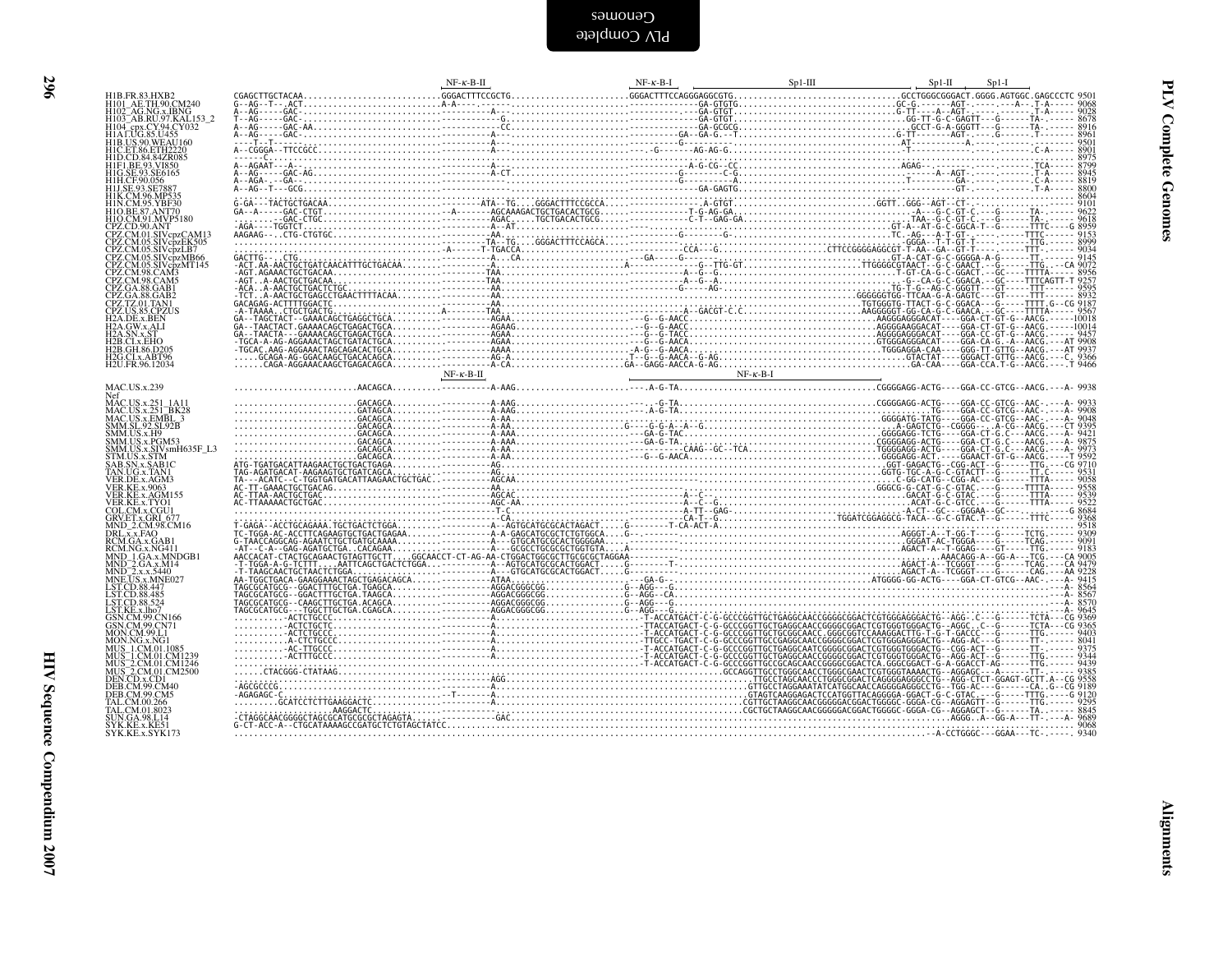| 3' LTR U3 end_3' LTR repeat start<br>H1B.FR.83.HXB2<br>H101 AE.TH.90.CM240<br>H102_AG.NG.x.IBNG<br>H103 AB.RU.97.KAL153 2<br>H104 <sup>-</sup> cpx.CY.94.CY032<br>1B US 90 WEAU160<br>H C. ET. 86. ETH 2220<br>41F1 RE 93 VI850                                                                                                                                                                                                                                                                                                                       |  |
|-------------------------------------------------------------------------------------------------------------------------------------------------------------------------------------------------------------------------------------------------------------------------------------------------------------------------------------------------------------------------------------------------------------------------------------------------------------------------------------------------------------------------------------------------------|--|
|                                                                                                                                                                                                                                                                                                                                                                                                                                                                                                                                                       |  |
|                                                                                                                                                                                                                                                                                                                                                                                                                                                                                                                                                       |  |
|                                                                                                                                                                                                                                                                                                                                                                                                                                                                                                                                                       |  |
|                                                                                                                                                                                                                                                                                                                                                                                                                                                                                                                                                       |  |
|                                                                                                                                                                                                                                                                                                                                                                                                                                                                                                                                                       |  |
|                                                                                                                                                                                                                                                                                                                                                                                                                                                                                                                                                       |  |
|                                                                                                                                                                                                                                                                                                                                                                                                                                                                                                                                                       |  |
| 11O.CM.91.MVP5180                                                                                                                                                                                                                                                                                                                                                                                                                                                                                                                                     |  |
| CPZ CD 90 ANT                                                                                                                                                                                                                                                                                                                                                                                                                                                                                                                                         |  |
|                                                                                                                                                                                                                                                                                                                                                                                                                                                                                                                                                       |  |
| CPZ.CM.05.SIVcpzMT145<br>CPZ.CM.98.CAM3                                                                                                                                                                                                                                                                                                                                                                                                                                                                                                               |  |
| CPZ.GA.88.GAB1                                                                                                                                                                                                                                                                                                                                                                                                                                                                                                                                        |  |
| PZ.GA.88.GAB2<br>CPZ.TZ.01.TAN1                                                                                                                                                                                                                                                                                                                                                                                                                                                                                                                       |  |
| CPZ.US.85.CPZUS<br><b>H2A.DE.x.BEN</b><br>2A.GW.x.ALI                                                                                                                                                                                                                                                                                                                                                                                                                                                                                                 |  |
| A SN x ST<br>2B.CI.x.EHO                                                                                                                                                                                                                                                                                                                                                                                                                                                                                                                              |  |
| 2B.GH.86.D205<br>2G.CI.x.ABT96                                                                                                                                                                                                                                                                                                                                                                                                                                                                                                                        |  |
| H <sub>2</sub> U.FR.96.12034<br>TAR element start                                                                                                                                                                                                                                                                                                                                                                                                                                                                                                     |  |
| 3' LTR U3 end <sup>37</sup> LTR repeat start                                                                                                                                                                                                                                                                                                                                                                                                                                                                                                          |  |
| MAC.US.x.251_1A11<br>MAC.US.x.251_BK28                                                                                                                                                                                                                                                                                                                                                                                                                                                                                                                |  |
| MAC.US.x.EMBL_3<br>SMM.SL.92.SL92B                                                                                                                                                                                                                                                                                                                                                                                                                                                                                                                    |  |
| SMM.US.x.H9<br>SMM.US.x.PGM53                                                                                                                                                                                                                                                                                                                                                                                                                                                                                                                         |  |
| SMM.US.x.SIVsmH635F L3<br>TM.US.x.STM                                                                                                                                                                                                                                                                                                                                                                                                                                                                                                                 |  |
| AB.SN.x.SAB1C<br>TAN.UG.x.TAN1<br>/ER.DE.x.AGM3                                                                                                                                                                                                                                                                                                                                                                                                                                                                                                       |  |
| ER.KE.x.9063<br>VER.KE.x.AGM155                                                                                                                                                                                                                                                                                                                                                                                                                                                                                                                       |  |
| VER.KE.x.TYO1<br>COL.CM.x.CGU1                                                                                                                                                                                                                                                                                                                                                                                                                                                                                                                        |  |
| GRV.ET.x.GRI 677<br>MND 2.CM.98.CM16                                                                                                                                                                                                                                                                                                                                                                                                                                                                                                                  |  |
| DRL.x.x.FAO<br>RCM.GA.x.GAB<br>RCM NG x NG41.                                                                                                                                                                                                                                                                                                                                                                                                                                                                                                         |  |
| MND_1.GA.x.MNDGB1<br>AND <sup>-</sup> 2.GA.x.M14                                                                                                                                                                                                                                                                                                                                                                                                                                                                                                      |  |
| $\text{AND}$ 2.x.x.5440<br><b>INE.US.x.MNE027</b>                                                                                                                                                                                                                                                                                                                                                                                                                                                                                                     |  |
| ST.CD.88.447<br>ST.CD.88.485                                                                                                                                                                                                                                                                                                                                                                                                                                                                                                                          |  |
| LST.CD.88.524<br>LST.KE.x.lho7                                                                                                                                                                                                                                                                                                                                                                                                                                                                                                                        |  |
| SN.CM.99.CN166<br>SN.CM.99.CN71                                                                                                                                                                                                                                                                                                                                                                                                                                                                                                                       |  |
| 4ON.CM.99.L1<br>JS 1.CM.01.1085                                                                                                                                                                                                                                                                                                                                                                                                                                                                                                                       |  |
| IUS 1.CM.01.CM1239                                                                                                                                                                                                                                                                                                                                                                                                                                                                                                                                    |  |
| AUS_2.CM.01.CM1246<br>AUS_2.CM.01.CM12500<br><b>DEN.CD.x.CD1</b>                                                                                                                                                                                                                                                                                                                                                                                                                                                                                      |  |
|                                                                                                                                                                                                                                                                                                                                                                                                                                                                                                                                                       |  |
| TAL.CM.00.266<br>FAL.CM.01.8023<br>JN.GA.98.L14                                                                                                                                                                                                                                                                                                                                                                                                                                                                                                       |  |
| $\ldots \widetilde{A} \cdot \ldots \cdot \widetilde{A} \cdot \ldots \cdot \widetilde{B} \cdot \widetilde{A} \cdot \widetilde{B} \cdot \widetilde{C} \cdot \widetilde{C} \cdot \widetilde{A} \cdot \widetilde{A} \cdot \widetilde{C} \cdot \widetilde{A} \cdot \widetilde{C} \cdot \widetilde{C} \cdot \widetilde{C} \cdot \widetilde{C} \cdot \widetilde{C} \cdot \ldots \cdot \widetilde{C} \cdot \widetilde{C} \cdot \widetilde{C} \cdot \widetilde{C} \cdot \widetilde{C} \cdot \widetilde{C} \cdot \widetilde$<br>YK.KE.x.KE51<br>SYK.KE.x.SYK173 |  |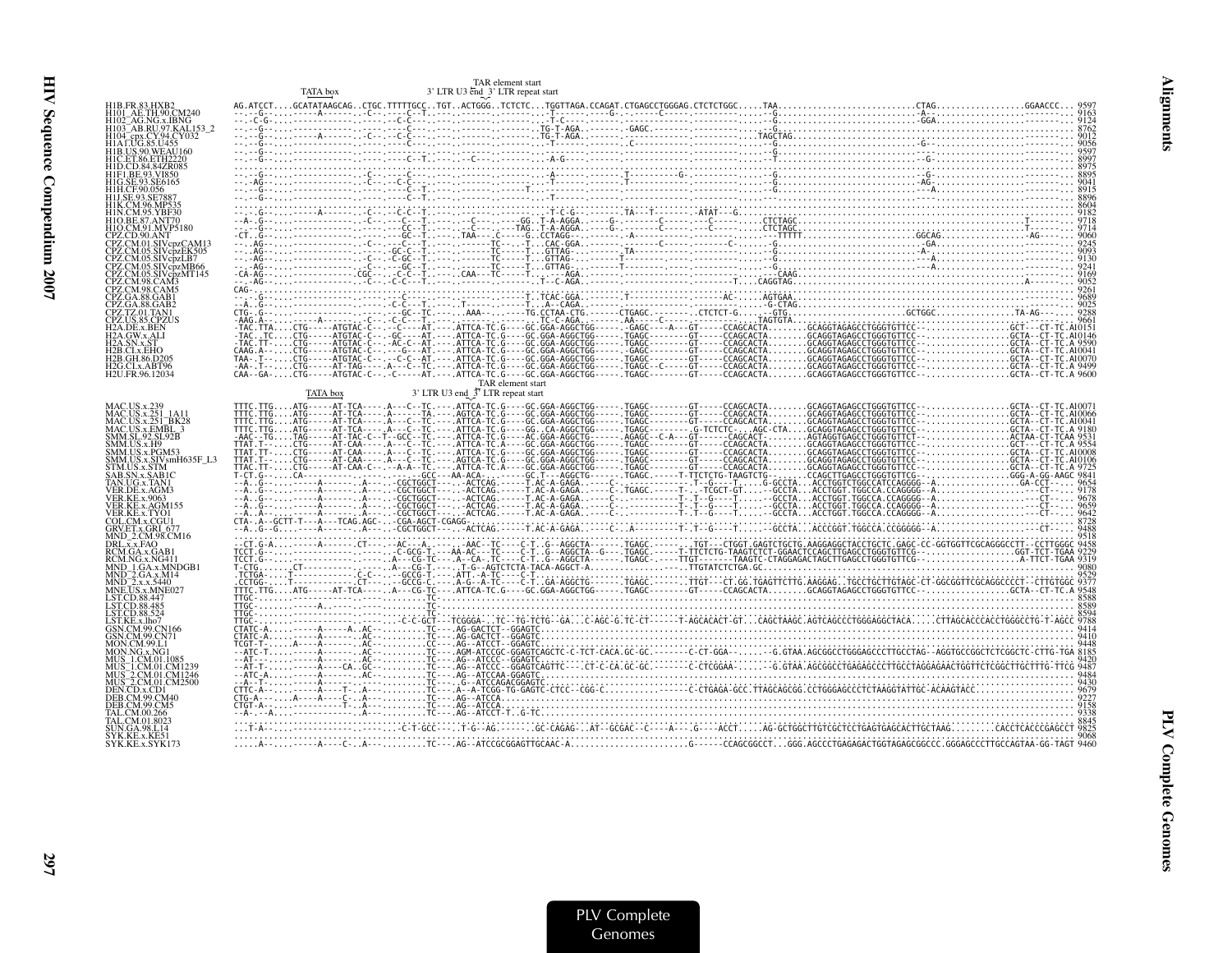| TAR element end                                                                                                                                                                                 |                                                                                                                                                                                                                                                                                                                              | Poly-A signal |  |  |
|-------------------------------------------------------------------------------------------------------------------------------------------------------------------------------------------------|------------------------------------------------------------------------------------------------------------------------------------------------------------------------------------------------------------------------------------------------------------------------------------------------------------------------------|---------------|--|--|
| H1B.FR.83.HXB2<br>H101_AE.TH.90.CM240                                                                                                                                                           |                                                                                                                                                                                                                                                                                                                              |               |  |  |
| H102_AG.NG.x.IBNG<br>H102_AG.NG.x.IBNG<br>H103_AB.RU.97.KAL153_2<br>H104_epx.CY.94.CY032<br>H1A.LUG.85.U455<br>H1B.US.90.WEAU160                                                                |                                                                                                                                                                                                                                                                                                                              |               |  |  |
|                                                                                                                                                                                                 |                                                                                                                                                                                                                                                                                                                              |               |  |  |
| H1C.ET.86.ETH2220<br>H1D.CD.84.84ZR085<br>H1F1.BE.93.VI850                                                                                                                                      |                                                                                                                                                                                                                                                                                                                              |               |  |  |
| HIG.SE.93.SE6165<br>H1H.CF.90.056                                                                                                                                                               |                                                                                                                                                                                                                                                                                                                              |               |  |  |
| <b>H1J SE 93 SE788</b><br>H1K.CM.96.MP535                                                                                                                                                       |                                                                                                                                                                                                                                                                                                                              |               |  |  |
| H1N.CM.95.YBF30<br>H1O.BE.87.ANT70<br>H1O.CM.91.MVP5180                                                                                                                                         |                                                                                                                                                                                                                                                                                                                              |               |  |  |
| HIOCKM 91, MWP5180<br>CPZ.CD.90.ANT<br>CPZ.CM.05.SIV cpzCAM13<br>CPZ.CM.05.SIV cpzEK505<br>CPZ.CM.05.SIV cpzMB66<br>CPZ.CM.05.SIV cpzMB66<br>CPZ.CM.98.CAM3<br>CPZ.CM.98.CAM3<br>CPZ.CM.98.CAM3 | $\frac{66}{17221}$<br>$\frac{1}{2021}$<br>$\frac{1}{2021}$<br>$\frac{1}{2021}$<br>$\frac{1}{2021}$<br>$\frac{1}{2021}$<br>$\frac{1}{2021}$<br>$\frac{1}{2021}$<br>$\frac{1}{2021}$<br>$\frac{1}{2021}$<br>$\frac{1}{2021}$<br>$\frac{1}{2021}$<br>$\frac{1}{2021}$<br>$\frac{1}{2021}$<br>$\frac{1}{2021}$<br>$\frac{1}{202$ |               |  |  |
|                                                                                                                                                                                                 |                                                                                                                                                                                                                                                                                                                              |               |  |  |
|                                                                                                                                                                                                 |                                                                                                                                                                                                                                                                                                                              |               |  |  |
| CPZ.GA.88.GAB1                                                                                                                                                                                  |                                                                                                                                                                                                                                                                                                                              |               |  |  |
| CPZ.GA.88.GAB2<br>CPZ.TZ.01.TAN1<br>CPZ.US.85.CPZUS                                                                                                                                             |                                                                                                                                                                                                                                                                                                                              |               |  |  |
| H <sub>2</sub> A.DE.x.BEN<br><b>H2A.GW.x.ALI</b>                                                                                                                                                |                                                                                                                                                                                                                                                                                                                              |               |  |  |
| I2A.SN.x.ST<br><b>H2B.CI.x.EHO</b>                                                                                                                                                              |                                                                                                                                                                                                                                                                                                                              |               |  |  |
| H2B.GH.86.D205<br>H2G.CI.x.ABT96<br>H2U.FR.96.12034                                                                                                                                             |                                                                                                                                                                                                                                                                                                                              |               |  |  |
|                                                                                                                                                                                                 |                                                                                                                                                                                                                                                                                                                              |               |  |  |
| MAC.US.x.239<br>MAC.US.x.251_1A11<br>MAC.US.x.251_BK28<br>MAC.US.x.EMBL_3                                                                                                                       |                                                                                                                                                                                                                                                                                                                              |               |  |  |
|                                                                                                                                                                                                 |                                                                                                                                                                                                                                                                                                                              |               |  |  |
| SMM.SL.92.SL92B<br>SMM.US.x.H9<br>SMM.US.x.PGM53                                                                                                                                                |                                                                                                                                                                                                                                                                                                                              |               |  |  |
| SMM.US.x.SIVsmH635F_L3<br>STM.US.x.SIM<br>SAB.SN.x.SAB1C<br>TAN.UG.x.TAN1                                                                                                                       |                                                                                                                                                                                                                                                                                                                              |               |  |  |
|                                                                                                                                                                                                 |                                                                                                                                                                                                                                                                                                                              |               |  |  |
| <b>TAN.OO.X.TANT<br/>VER.DE.x.AGM3<br/>VER.KE.x.9063<br/>VER.KE.x.AGM155</b>                                                                                                                    |                                                                                                                                                                                                                                                                                                                              |               |  |  |
| VER.KE.x.TYO1<br>COL.CM.x.CGU1<br>GRV.ET.x.GRI_677<br>MND_2.CM.98.CM16                                                                                                                          |                                                                                                                                                                                                                                                                                                                              |               |  |  |
| DRL.x.x.FAO                                                                                                                                                                                     |                                                                                                                                                                                                                                                                                                                              |               |  |  |
| RCM.GA.x.GAB<br>RCM.NG.x.NG411<br>MND 1.GA.x.MNDGB1                                                                                                                                             |                                                                                                                                                                                                                                                                                                                              |               |  |  |
| MND_2.GA.x.M14<br>MND_2.x.x.5440<br>MNE.US.x.MNE027                                                                                                                                             |                                                                                                                                                                                                                                                                                                                              |               |  |  |
| LST.CD.88.447<br>LST.CD.88.485                                                                                                                                                                  |                                                                                                                                                                                                                                                                                                                              |               |  |  |
| LST.CD.88.524<br>LST.KE.x.lho7                                                                                                                                                                  |                                                                                                                                                                                                                                                                                                                              |               |  |  |
| GSN.CM.99.CN166<br>GSN.CM.99.CN71<br>MON.CM.99.L1                                                                                                                                               |                                                                                                                                                                                                                                                                                                                              |               |  |  |
| MUS 1.CM.01.1085                                                                                                                                                                                |                                                                                                                                                                                                                                                                                                                              |               |  |  |
| MUS_1.CM.01.CM1239<br>MUS_2.CM.01.CM1246<br>MUS_2.CM.01.CM2500                                                                                                                                  |                                                                                                                                                                                                                                                                                                                              |               |  |  |
| DEN.CD.x.CD1<br><b>DEB.CM.99.CM40</b>                                                                                                                                                           |                                                                                                                                                                                                                                                                                                                              |               |  |  |
| TAL.CM.00.266                                                                                                                                                                                   |                                                                                                                                                                                                                                                                                                                              |               |  |  |
| TAL.CM.01.8023<br>UN.GA.98.L14                                                                                                                                                                  |                                                                                                                                                                                                                                                                                                                              |               |  |  |
| SYK.KE.x.KE5<br>SYK.KE.x.SYK173                                                                                                                                                                 |                                                                                                                                                                                                                                                                                                                              |               |  |  |